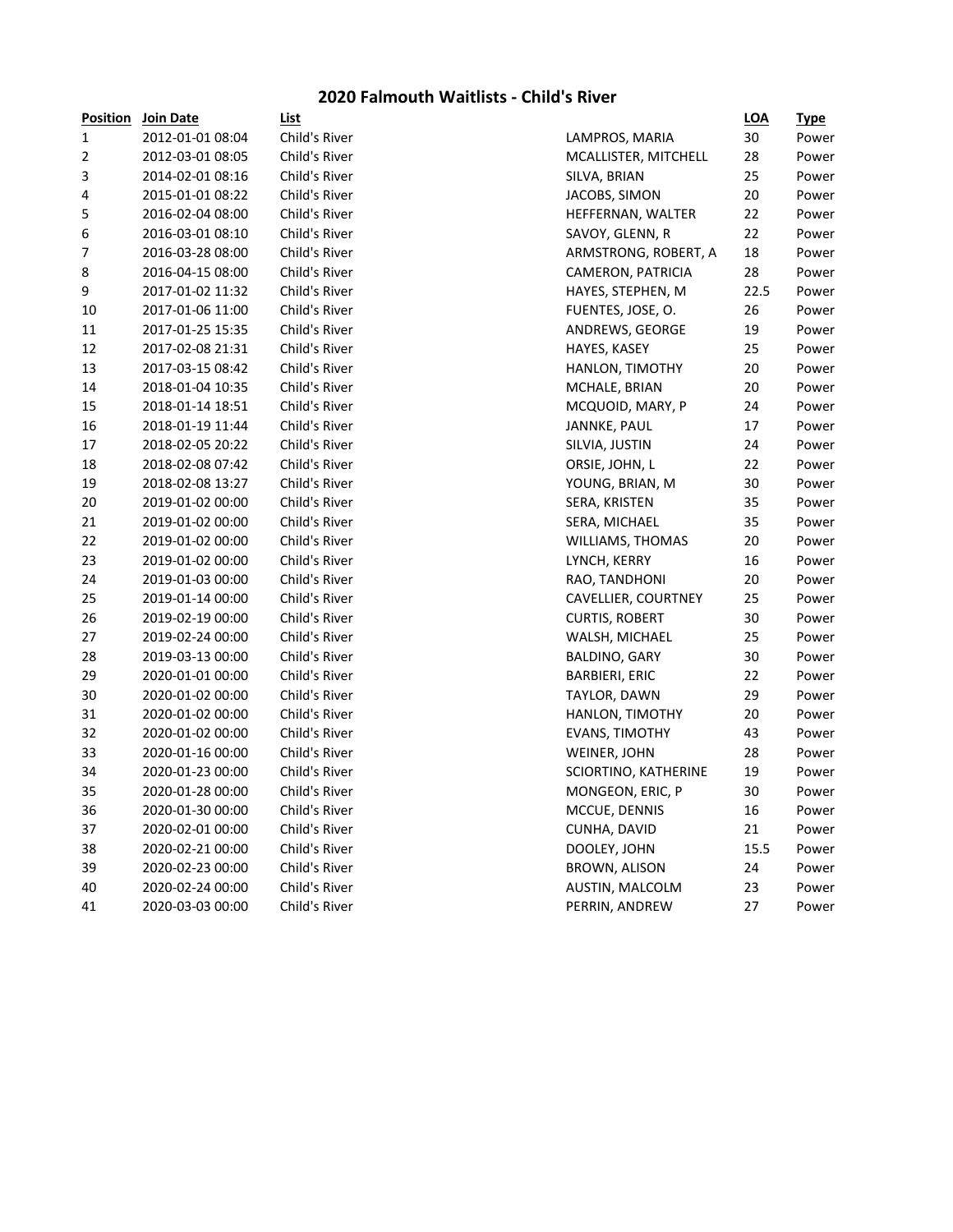## **2020 Falmouth Waitlists - Commercial Slip**

| <b>Position</b> | <b>Join Date</b> | List                   |                      | <b>LOA</b> | <b>Type</b> |
|-----------------|------------------|------------------------|----------------------|------------|-------------|
| $\mathbf{1}$    | 2015-12-31 00:00 | <b>Commercial Slip</b> | A. DICKSON SMITH     | 35         | Power       |
| $\overline{2}$  | 2016-02-01 00:00 | <b>Commercial Slip</b> | DAVID THOMPSON       | 35         | Power       |
| 3               | 2017-11-16 00:00 | <b>Commercial Slip</b> | HATCH, WILLIAM, H    | 31         | Power       |
| 4               | 2019-01-17 00:00 | <b>Commercial Slip</b> | KIDD, JACK           | 30         | Power       |
| 5               | 2019-03-14 00:00 | <b>Commercial Slip</b> | MARTINSEN, CHUCK     | 28         | Power       |
| 6               | 2020-01-01 00:00 | <b>Commercial Slip</b> | DAVIS, KEVIN         | 31         | Power       |
| $\overline{7}$  | 2020-01-15 00:00 | <b>Commercial Slip</b> | PERRY, KEN           | 33         | Power       |
| 8               | 2020-01-22 00:00 | <b>Commercial Slip</b> | SULLIVAN, SEAN       | 35         | Power       |
| 9               | 2020-02-23 00:00 | <b>Commercial Slip</b> | <b>BROWN, ALISON</b> | 33         | Power       |
|                 |                  |                        |                      |            |             |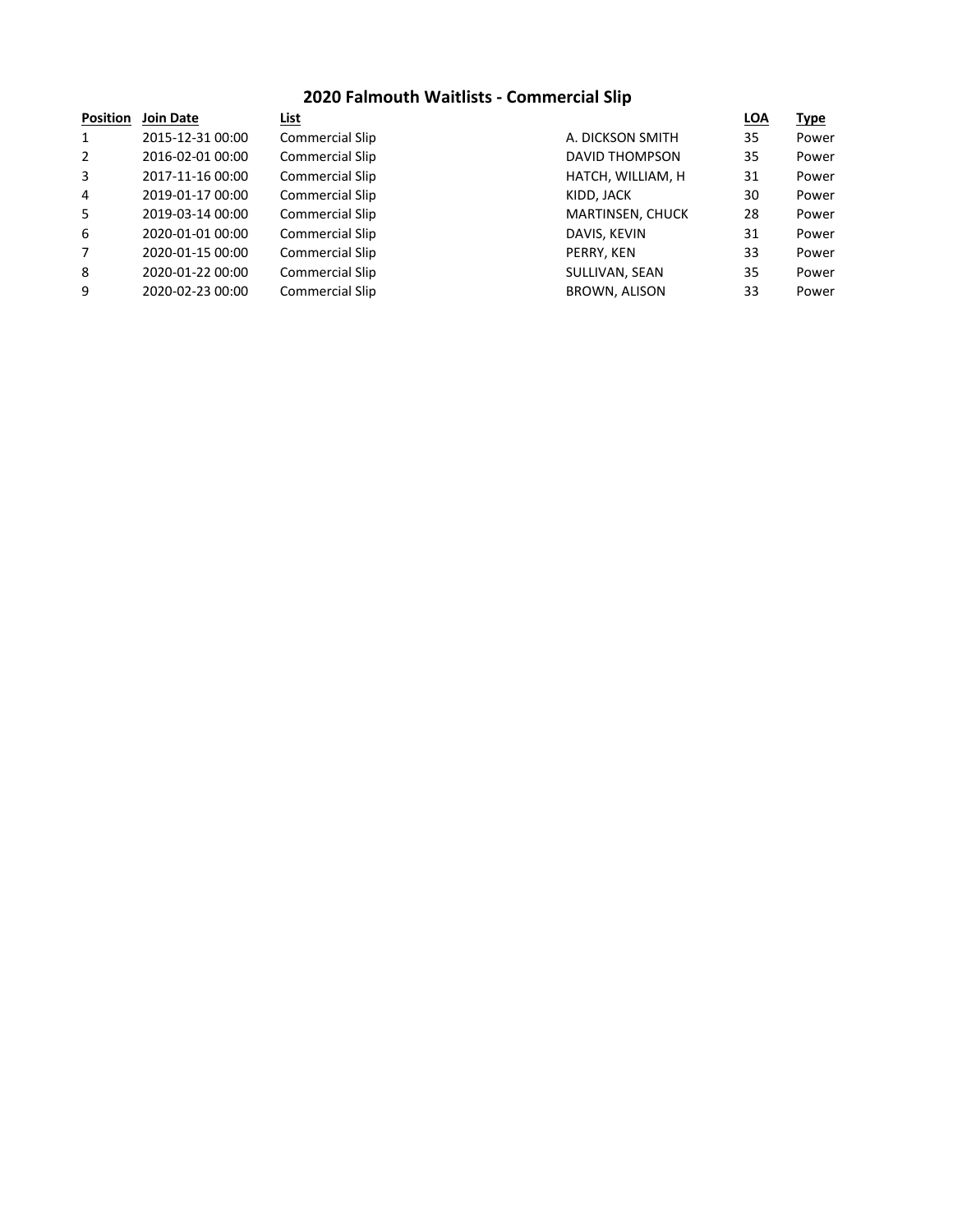### **2020 Falmouth Waitlists - Eel Pond, Woods Hole**

| <b>Position</b>  | <b>Join Date</b> | List                 |                                 | <u>LOA</u> | <u>Type</u> |
|------------------|------------------|----------------------|---------------------------------|------------|-------------|
| 1                | 1994-01-01 08:01 | Eel Pond, Woods Hole | LEBLANC, DONALD                 | 34         | Power       |
| 2                | 1996-08-01 08:02 | Eel Pond, Woods Hole | WEYER, FRANK                    | 17         | Power       |
| 3                | 1998-01-01 08:06 | Eel Pond, Woods Hole | <b>DEGIORGIS, JOSEPH</b>        | 23         | Power       |
| 4                | 1998-04-01 08:07 | Eel Pond, Woods Hole | SACHS, JULIAN                   | 18         | Sail        |
| 5                | 1998-06-01 08:08 | Eel Pond, Woods Hole | ROBBINS, ROBERT, L              | 18         | Power       |
| 6                | 1998-07-01 08:09 | Eel Pond, Woods Hole | WOODWELL, JOHN                  | 18         | Sail        |
| $\boldsymbol{7}$ | 2004-05-01 08:10 | Eel Pond, Woods Hole | DONAHUE, DAVID, W               | 25         | Power       |
| 8                | 2005-03-01 08:11 | Eel Pond, Woods Hole | HEINTZ, MATT                    | 42         | Sail        |
| 9                | 2011-01-01 08:12 | Eel Pond, Woods Hole | WOODWARD, HELEN                 | 36         | Sail        |
| 10               | 2011-01-01 08:13 | Eel Pond, Woods Hole | WHELAN, RONAN, FINN             | 19         | Power       |
| 11               | 2011-02-01 08:14 | Eel Pond, Woods Hole | MCADAMS, LYDIA                  | 31         | Sail        |
| 12               | 2012-01-01 08:16 | Eel Pond, Woods Hole | BLOMBERG, ANDREW, NEAL 20       |            | Power       |
| 13               | 2012-02-01 08:17 | Eel Pond, Woods Hole | KUKULYA, AMY                    | 22         | Power       |
| 14               | 2012-03-01 08:19 | Eel Pond, Woods Hole | GARLAND, DOUGLAS                | 27         | Power       |
| 15               | 2013-01-01 08:20 | Eel Pond, Woods Hole | TONER, DENNIS & ZOE             | 25         | Power       |
| 16               | 2013-03-01 08:22 | Eel Pond, Woods Hole | <b>BRUCK, NICK</b>              | 25         | Power       |
| 17               | 2013-03-01 08:23 | Eel Pond, Woods Hole | SIMONDS, PETER                  | 26         | Power       |
| 18               | 2014-01-01 08:24 | Eel Pond, Woods Hole | <b>WORTHINGTON, LAWRENCE 17</b> |            | Power       |
| 19               | 2014-04-01 08:25 | Eel Pond, Woods Hole | UDOVYDCHENKOV, ILYA             | 15         | Power       |
| 20               | 2015-01-01 08:26 | Eel Pond, Woods Hole | REILLY, GRADY                   | 30         | Sail        |
| 21               | 2015-01-01 08:28 | Eel Pond, Woods Hole | CARY, PATRICK                   | 24         | Power       |
| 22               | 2015-01-01 08:29 | Eel Pond, Woods Hole | BRUNELLI, JAMES                 | 18         | Power       |
| 23               | 2015-02-01 08:30 | Eel Pond, Woods Hole | FISHER, F, PETER                | 18         | Power       |
| 24               | 2015-02-01 08:31 | Eel Pond, Woods Hole | CARUSO, LEONARDO, J             | 30         | Power       |
| 25               | 2015-03-01 08:33 | Eel Pond, Woods Hole | <b>GYOVAI, CHRISTINE</b>        | 34         | Sail        |
| 26               | 2016-01-28 08:00 | Eel Pond, Woods Hole | <b>GRANT LOBERT</b>             | 27         | Sail        |
| 27               | 2016-02-01 08:00 | Eel Pond, Woods Hole | ALLISON, MELISSA                | 30         | Power       |
| 28               | 2016-02-05 08:00 | Eel Pond, Woods Hole | ZOTTOLI AHEARN, RIVER, TH(15    |            | Power       |
| 29               | 2016-02-22 08:00 | Eel Pond, Woods Hole | TONER, DENNIS & ZOE             | 20         | Power       |
| 30               | 2016-03-07 08:00 | Eel Pond, Woods Hole | SUTHERLAND, MATTHEW             | 24         | Sail        |
| 31               | 2016-03-09 08:00 | Eel Pond, Woods Hole | CLARKE, BONNY                   | 18         | Power       |
| 32               | 2016-03-28 08:00 | Eel Pond, Woods Hole | TODD, ERIK                      | 22         | Sail        |
| 33               | 2016-04-06 08:00 | Eel Pond, Woods Hole | DENHAM, EMILY                   | 20         | Power       |
| 34               | 2016-04-14 08:00 | Eel Pond, Woods Hole | CARY, BRENDAN                   | 23         | Power       |
| 35               | 2017-01-03 16:29 | Eel Pond, Woods Hole | DENHAM, EMILY                   | 0          | Other       |
| 36               | 2017-01-10 22:51 | Eel Pond, Woods Hole | FREED, JONATHAN                 | 31         | Sail        |
| 37               | 2017-01-15 12:02 | Eel Pond, Woods Hole | MATZEN, KATHERINE, L            | 19         | Power       |
| 38               | 2017-01-27 15:14 | Eel Pond, Woods Hole | JUNKER, JENNIFER                | 23         | Power       |
| 39               | 2017-02-09 14:40 | Eel Pond, Woods Hole | PEIRCE, PALO                    | 21         | Power       |
| 40               | 2017-03-13 13:19 | Eel Pond, Woods Hole | EARTHROWL, JENNIFER             | 25         | Power       |
| 41               | 2018-01-01 17:29 | Eel Pond, Woods Hole | KOERNER, SCOTT                  | 28         | Power       |
| 42               | 2018-01-02 09:53 | Eel Pond, Woods Hole | WICKERSHAM, TRISTAN             | 14         | Power       |
| 43               | 2018-01-02 09:57 | Eel Pond, Woods Hole | WICKERSHAM, HAYDEN              | 14         | Power       |
| 44               | 2018-01-02 14:36 | Eel Pond, Woods Hole | WICKERSHAM, CYRUS               | 14         | Power       |
| 45               | 2018-01-05 13:39 | Eel Pond, Woods Hole | LANKOW, DOUGLAS, J              | 17         | Power       |
| 46               | 2018-01-18 08:59 | Eel Pond, Woods Hole | CASSO, ELISE, A. H.             | 22         | Sail        |
| 47               | 2018-01-21 11:49 | Eel Pond, Woods Hole | CASSO, MICHAEL                  | 28         | Power       |
| 48               | 2019-01-02 00:00 | Eel Pond, Woods Hole | <b>BARBIERI, ERIC</b>           | 22         | Sail        |
| 49               | 2019-01-02 00:00 | Eel Pond, Woods Hole | MORRIS, BENJAMIN                | 25         | Power       |
| 50               | 2019-01-02 00:00 | Eel Pond, Woods Hole | THOMPSON, EDMOND                | 17         | Power       |
| 51               | 2019-01-02 00:00 | Eel Pond. Woods Hole | PLETTNER, CYRUS                 | 24         | Power       |
|                  |                  |                      |                                 |            |             |

| гизнийн | <b>JUILL</b> Date | <u>LISL</u>          |                              | <u> шм</u> | <u>турс</u> |
|---------|-------------------|----------------------|------------------------------|------------|-------------|
| 1       | 1994-01-01 08:01  | Eel Pond, Woods Hole | LEBLANC, DONALD              | 34         | Power       |
| 2       | 1996-08-01 08:02  | Eel Pond, Woods Hole | WEYER, FRANK                 | 17         | Power       |
| 3       | 1998-01-01 08:06  | Eel Pond, Woods Hole | <b>DEGIORGIS, JOSEPH</b>     | 23         | Power       |
| 4       | 1998-04-01 08:07  | Eel Pond, Woods Hole | SACHS, JULIAN                | 18         | Sail        |
| 5       | 1998-06-01 08:08  | Eel Pond, Woods Hole | ROBBINS, ROBERT, L           | 18         | Power       |
| 6       | 1998-07-01 08:09  | Eel Pond, Woods Hole | WOODWELL, JOHN               | 18         | Sail        |
| 7       | 2004-05-01 08:10  | Eel Pond, Woods Hole | DONAHUE, DAVID, W            | 25         | Power       |
| 8       | 2005-03-01 08:11  | Eel Pond, Woods Hole | HEINTZ, MATT                 | 42         | Sail        |
| 9       | 2011-01-01 08:12  | Eel Pond, Woods Hole | WOODWARD, HELEN              | 36         | Sail        |
| 10      | 2011-01-01 08:13  | Eel Pond, Woods Hole | WHELAN, RONAN, FINN          | 19         | Power       |
| 11      | 2011-02-01 08:14  | Eel Pond, Woods Hole | MCADAMS, LYDIA               | 31         | Sail        |
| 12      | 2012-01-01 08:16  | Eel Pond, Woods Hole | BLOMBERG, ANDREW, NEAL 20    |            | Power       |
| 13      | 2012-02-01 08:17  | Eel Pond, Woods Hole | KUKULYA, AMY                 | 22         | Power       |
| 14      | 2012-03-01 08:19  | Eel Pond, Woods Hole | GARLAND, DOUGLAS             | 27         | Power       |
| 15      | 2013-01-01 08:20  | Eel Pond, Woods Hole | TONER, DENNIS & ZOE          | 25         | Power       |
| 16      | 2013-03-01 08:22  | Eel Pond, Woods Hole | <b>BRUCK, NICK</b>           | 25         | Power       |
| 17      | 2013-03-01 08:23  | Eel Pond, Woods Hole | SIMONDS, PETER               | 26         | Power       |
| 18      | 2014-01-01 08:24  | Eel Pond, Woods Hole | WORTHINGTON, LAWRENCE 17     |            | Power       |
| 19      | 2014-04-01 08:25  | Eel Pond, Woods Hole | UDOVYDCHENKOV, ILYA          | 15         | Power       |
| 20      | 2015-01-01 08:26  | Eel Pond, Woods Hole | REILLY, GRADY                | 30         | Sail        |
| 21      | 2015-01-01 08:28  | Eel Pond, Woods Hole | CARY, PATRICK                | 24         | Power       |
| 22      | 2015-01-01 08:29  | Eel Pond, Woods Hole | <b>BRUNELLI, JAMES</b>       | 18         | Power       |
| 23      | 2015-02-01 08:30  | Eel Pond, Woods Hole | FISHER, F, PETER             | 18         | Power       |
| 24      | 2015-02-01 08:31  | Eel Pond, Woods Hole | CARUSO, LEONARDO, J          | 30         | Power       |
| 25      | 2015-03-01 08:33  | Eel Pond, Woods Hole | <b>GYOVAI, CHRISTINE</b>     | 34         | Sail        |
| 26      | 2016-01-28 08:00  | Eel Pond, Woods Hole | <b>GRANT LOBERT</b>          | 27         | Sail        |
| 27      | 2016-02-01 08:00  | Eel Pond, Woods Hole | ALLISON, MELISSA             | 30         | Power       |
| 28      | 2016-02-05 08:00  | Eel Pond, Woods Hole | ZOTTOLI AHEARN, RIVER, TH(15 |            | Power       |
| 29      | 2016-02-22 08:00  | Eel Pond, Woods Hole | TONER, DENNIS & ZOE          | 20         | Power       |
| 30      | 2016-03-07 08:00  | Eel Pond, Woods Hole | SUTHERLAND, MATTHEW          | 24         | Sail        |
| 31      | 2016-03-09 08:00  | Eel Pond, Woods Hole | CLARKE, BONNY                | 18         | Power       |
| 32      | 2016-03-28 08:00  | Eel Pond, Woods Hole | TODD, ERIK                   | 22         | Sail        |
| 33      | 2016-04-06 08:00  | Eel Pond, Woods Hole | DENHAM, EMILY                | 20         | Power       |
| 34      | 2016-04-14 08:00  | Eel Pond, Woods Hole | CARY, BRENDAN                | 23         | Power       |
| 35      | 2017-01-03 16:29  | Eel Pond, Woods Hole | DENHAM, EMILY                | 0          | Other       |
| 36      | 2017-01-10 22:51  | Eel Pond, Woods Hole | FREED, JONATHAN              | 31         | Sail        |
| 37      | 2017-01-15 12:02  | Eel Pond, Woods Hole | MATZEN, KATHERINE, L         | 19         | Power       |
| 38      | 2017-01-27 15:14  | Eel Pond, Woods Hole | JUNKER, JENNIFER             | 23         | Power       |
| 39      | 2017-02-09 14:40  | Eel Pond, Woods Hole | PEIRCE, PALO                 | 21         | Power       |
| 40      | 2017-03-13 13:19  | Eel Pond, Woods Hole | EARTHROWL, JENNIFER          | 25         | Power       |
| 41      | 2018-01-01 17:29  | Eel Pond, Woods Hole | KOERNER, SCOTT               | 28         | Power       |
| 42      | 2018-01-02 09:53  | Eel Pond, Woods Hole | WICKERSHAM, TRISTAN          | 14         | Power       |
| 43      | 2018-01-02 09:57  | Eel Pond, Woods Hole | WICKERSHAM, HAYDEN           | 14         | Power       |
| 44      | 2018-01-02 14:36  | Eel Pond, Woods Hole | WICKERSHAM, CYRUS            | 14         | Power       |
| 45      | 2018-01-05 13:39  | Eel Pond, Woods Hole | LANKOW, DOUGLAS, J           | 17         | Power       |
| 46      | 2018-01-18 08:59  | Eel Pond, Woods Hole | CASSO, ELISE, A. H.          | 22         | Sail        |
| 47      | 2018-01-21 11:49  | Eel Pond, Woods Hole | CASSO, MICHAEL               | 28         | Power       |
| 48      | 2019-01-02 00:00  | Eel Pond, Woods Hole | <b>BARBIERI, ERIC</b>        | 22         | Sail        |
| 49      | 2019-01-02 00:00  | Eel Pond, Woods Hole | MORRIS, BENJAMIN             | 25         | Power       |
| 50      | 2019-01-02 00:00  | Eel Pond, Woods Hole | THOMPSON, EDMOND             | 17         | Power       |
| 51      | 2019-01-02 00:00  | Eel Pond, Woods Hole | PLETTNER, CYRUS              | 24         | Power       |
|         |                   |                      |                              |            |             |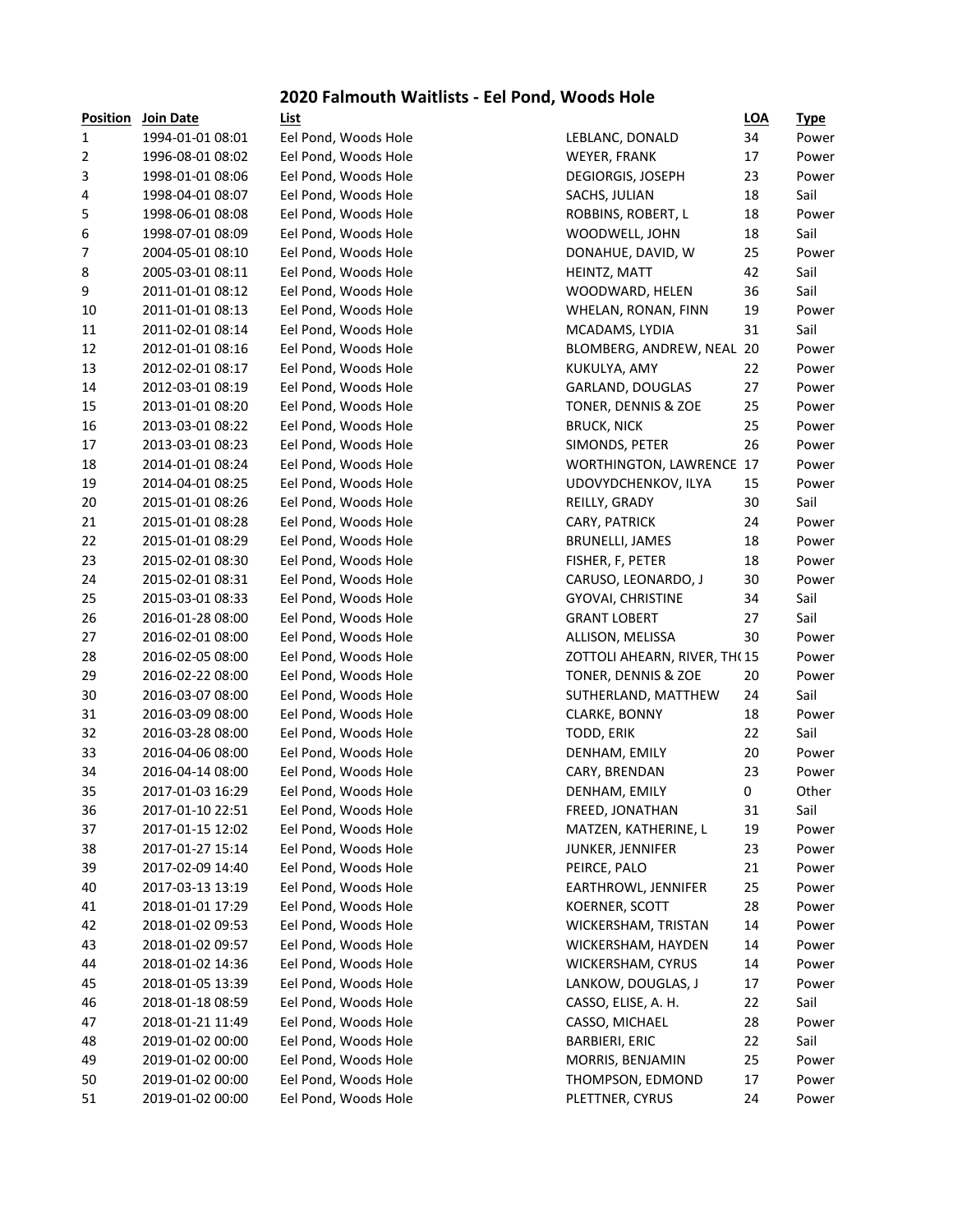## **2020 Falmouth Waitlists - Eel Pond, Woods Hole (continued)**

| <b>Position</b> | Join Date        | List                 |                           | <b>LOA</b> | <u>Type</u> |
|-----------------|------------------|----------------------|---------------------------|------------|-------------|
| 52              | 2019-01-03 00:00 | Eel Pond, Woods Hole | CITARELL, PAUL            | 21         | Power       |
| 53              | 2019-01-22 00:00 | Eel Pond, Woods Hole | RYAN, JAMES               | 23         | Power       |
| 54              | 2019-01-24 00:00 | Eel Pond, Woods Hole | <b>GEORGES, RUTH ANNE</b> | 12.5       | Sail        |
| 55              | 2019-01-28 00:00 | Eel Pond, Woods Hole | FERNANDES, DYLAN          | 15         | Power       |
| 56              | 2019-02-08 00:00 | Eel Pond, Woods Hole | DAVIS, JONATHAN, H        | 40         | Sail        |
| 57              | 2019-02-26 00:00 | Eel Pond, Woods Hole | <b>BOSCH, FRITZ</b>       | 25         | Sail        |
| 58              | 2019-03-05 00:00 | Eel Pond, Woods Hole | HAUFF, MARTHA             | 21         | Power       |
| 59              | 2020-01-01 00:00 | Eel Pond, Woods Hole | SMITH, GERARD, T          | 25         | Power       |
| 60              | 2020-03-11 00:00 | Eel Pond, Woods Hole | <b>CORWIN, JEFFREY</b>    | 41         | Sail        |
|                 |                  |                      |                           |            |             |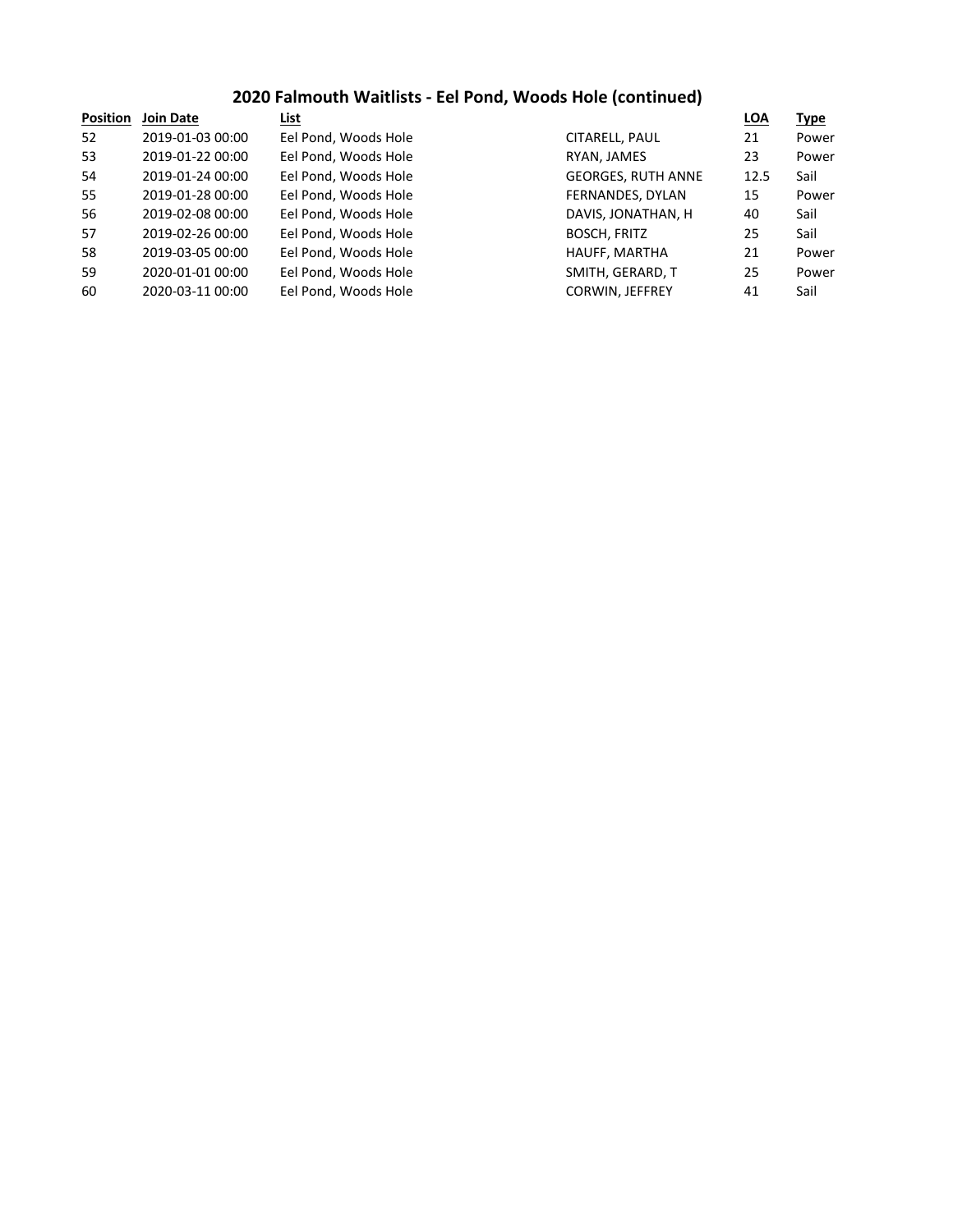#### **2020 Falmouth Waitlists - Eel River East**

| <b>Position</b> | Join Date        | <b>List</b>                             |                       | <b>LOA</b> | <b>Type</b> |
|-----------------|------------------|-----------------------------------------|-----------------------|------------|-------------|
| 1               | 2013-02-01 08:20 | Eel River East                          | KOESTER, GREG         | 28         | Power       |
| $\overline{2}$  | 2013-06-01 08:25 | Eel River East                          | CENCE, LUCIANO        | 20         | Power       |
| 3               | 2015-01-01 08:34 | Eel River East                          | MATTA, DAVID          | 23         | Power       |
| 4               | 2015-01-01 08:35 | Eel River East                          | COLLIER, JOHN         | 22         | Sail        |
| 5               | 2015-01-01 08:36 | <b>Eel River East</b>                   | SHAUGHNESSY, PATRICIA | 27         | Power       |
| 6               | 2015-01-01 08:37 | <b>Eel River East</b>                   | HOLMES, DAVID         | 17         | Power       |
| 7               | 2015-02-01 08:39 | Eel River East                          | HOLT, LEWIS           | 21         | Power       |
| 8               | 2015-02-01 08:41 | Eel River East                          | WRIGHT, CHAD          | 33         | Power       |
| 9               | 2015-02-01 08:42 | <b>Eel River East</b>                   | <b>WRIGHT, PHIL</b>   | 36         | Power       |
| 10              | 2015-02-01 08:43 | Eel River East                          | MARINI, DANIEL, MARK  | 24         | Power       |
| 11              | 2015-03-01 08:44 | Eel River East                          | LEARY, PATRICK        | 35         | Power       |
| 12              | 2016-02-01 08:00 | Eel River East                          | RINALDI, CAROL        | 17         | Power       |
| 13              | 2016-02-01 08:10 | Eel River East                          | RINALDI, JOSEPH       | 18         | Sail        |
| 14              | 2016-02-04 08:00 | Eel River East                          | HEFFERNAN, WALTER     | 22         | Power       |
| 15              | 2016-02-04 08:10 | Eel River East                          | VOLPE, GLENN          | 18         | Power       |
| 16              | 2016-02-04 08:15 | Eel River East                          | SLYNE, MICHAEL        | 22         | Power       |
| 17              | 2016-02-04 08:20 | Eel River East                          | DEWAR, PATRICIA       | 22         | Power       |
| 18              | 2016-03-28 08:00 | Eel River East                          | ARMSTRONG, ROBERT, A  | 28         | Sail        |
| 19              | 2016-03-29 08:00 | Eel River East                          | CONRAD, MICHAEL       | 19         | Power       |
| 20              | 2016-03-29 08:10 | Eel River East                          | MOREAU, ROBERT        | 38         | Power       |
| 21              | 2016-04-12 08:00 | Eel River East                          | RINALDI, MATTHEW      | 17         | Power       |
| 22              | 2016-04-12 08:10 | <b>Eel River East</b>                   | RINALDI, ISABELLA     | 16         | Sail        |
| 23              | 2016-04-12 08:15 | Eel River East                          | RINALDI, ANGELINA     | 14         | Sail        |
| 24              | 2016-04-14 08:00 | Eel River East                          | KHAN, ALEX            | 24         | Power       |
| 25              | 2017-01-13 12:23 | Eel River East                          | DARR JR., RICHARD, L  | 21         | Power       |
| 26              | 2017-01-25 15:26 | <b>Eel River East</b>                   | ANDREWS, GEORGE       | 19         | Power       |
| 27              | 2017-02-08 21:15 | <b>Eel River East</b>                   | HAYES, JACK, P        | 25         | Power       |
| 28              | 2017-03-03 14:23 | Eel River East                          | LYONS, PATRICK, J     | 25         | Power       |
| 29              | 2017-03-14 16:32 | Eel River East                          | HANLON, TIMOTHY       | 20         | Power       |
| 30              | 2018-01-01 09:45 | Eel River East                          | GERARD, MICHAEL       | 24         | Power       |
| 31              | 2018-01-02 15:07 | Eel River East                          | PARSONS, ROBERT, C    | 17         | Power       |
| 32              | 2018-01-03 19:29 | <b>Eel River East</b>                   | GEDDES, DAVID, T      | 24         | Power       |
| 33              | 2018-01-06 20:49 | Eel River East                          | SULLIVAN, JASON, R    | 27         | Sail        |
| 34              | 2018-01-24 13:54 | Eel River East                          | DRISCOLL, JOHN, M     | 25         | Power       |
| 35              | 2018-02-17 13:52 | Eel River East                          | RINALDI, SOPHIA       | 14         | Power       |
| 36              | 2018-03-08 14:59 | Eel River East                          | RYAN, MARK, P         | 19.5       | Power       |
| 37              | 2019-01-01 00:00 | Eel River East                          | OTTAVIANI, DAVID      | 20         | Power       |
| 38              | 2019-01-01 00:00 | Eel River East                          | SOSTEK, ALAN          | 29         | Power       |
| 39              | 2019-01-01 00:00 | Eel River East                          | ALLSOP, BRIAN, J      | 28         | Power       |
|                 | 2019-01-01 00:00 | Eel River East                          | SOSTEK, BRUCE         | 21         | Power       |
| 40              | 2019-01-02 00:00 | Eel River East                          | TYLDESLEY, GLENN      | 18         |             |
| 41              |                  |                                         |                       |            | Power       |
| 42              | 2019-01-02 00:00 | Eel River East<br><b>Eel River East</b> | WILLIAMS, THOMAS      | 20         | Power       |
| 43              | 2019-01-03 00:00 | <b>Eel River East</b>                   | HICKEY, ROBERT        | 17         | Power       |
| 44              | 2019-01-03 00:00 |                                         | HICKEY, MARYCLARE     | 17         | Power       |
| 45              | 2019-01-03 00:00 | Eel River East                          | RAO, TANDHONI         | 20         | Power       |
| 46              | 2019-01-03 00:00 | Eel River East                          | TRIFERO, WILLIAM      | 33         | Power       |
| 47              | 2019-01-05 00:00 | Eel River East                          | GLAZIER, GARY         | 26         | Power       |
| 48              | 2019-01-12 00:00 | Eel River East                          | LEGG, CHARLES         | 50         | Sail        |
| 49              | 2019-01-17 00:00 | Eel River East                          | CORBETT, JACK         | 16         | Power       |
| 50              | 2019-01-17 00:00 | Eel River East                          | COLLINS, GEORGE       | 21         | Power       |
| 51              | 2019-01-17 00:00 | Eel River East                          | CORBETT, JACK         | 16         | Power       |

| <u>r ositioni</u>       | <b>JUIL Date</b> | <u>LIJL</u>           |                       | <u>-55</u> | <u>турс</u> |
|-------------------------|------------------|-----------------------|-----------------------|------------|-------------|
| 1                       | 2013-02-01 08:20 | Eel River East        | KOESTER, GREG         | 28         | Power       |
| $\overline{\mathbf{c}}$ | 2013-06-01 08:25 | Eel River East        | CENCE, LUCIANO        | 20         | Power       |
| 3                       | 2015-01-01 08:34 | Eel River East        | MATTA, DAVID          | 23         | Power       |
| 4                       | 2015-01-01 08:35 | Eel River East        | COLLIER, JOHN         | 22         | Sail        |
| 5                       | 2015-01-01 08:36 | Eel River East        | SHAUGHNESSY, PATRICIA | 27         | Power       |
| 6                       | 2015-01-01 08:37 | Eel River East        | HOLMES, DAVID         | 17         | Power       |
| 7                       | 2015-02-01 08:39 | Eel River East        | HOLT, LEWIS           | 21         | Power       |
| 8                       | 2015-02-01 08:41 | Eel River East        | WRIGHT, CHAD          | 33         | Power       |
| 9                       | 2015-02-01 08:42 | Eel River East        | WRIGHT, PHIL          | 36         | Power       |
| 10                      | 2015-02-01 08:43 | Eel River East        | MARINI, DANIEL, MARK  | 24         | Power       |
| 11                      | 2015-03-01 08:44 | Eel River East        | LEARY, PATRICK        | 35         | Power       |
| 12                      | 2016-02-01 08:00 | <b>Eel River East</b> | RINALDI, CAROL        | 17         | Power       |
| 13                      | 2016-02-01 08:10 | Eel River East        | RINALDI, JOSEPH       | 18         | Sail        |
| 14                      | 2016-02-04 08:00 | Eel River East        | HEFFERNAN, WALTER     | 22         | Power       |
| 15                      | 2016-02-04 08:10 | Eel River East        | VOLPE, GLENN          | 18         | Power       |
| 16                      | 2016-02-04 08:15 | Eel River East        | SLYNE, MICHAEL        | 22         | Power       |
| 17                      | 2016-02-04 08:20 | Eel River East        | DEWAR, PATRICIA       | 22         | Power       |
| 18                      | 2016-03-28 08:00 | Eel River East        | ARMSTRONG, ROBERT, A  | 28         | Sail        |
| 19                      | 2016-03-29 08:00 | Eel River East        | CONRAD, MICHAEL       | 19         | Power       |
| 20                      | 2016-03-29 08:10 | Eel River East        | MOREAU, ROBERT        | 38         | Power       |
| 21                      | 2016-04-12 08:00 | Eel River East        | RINALDI, MATTHEW      | 17         | Power       |
| 22                      | 2016-04-12 08:10 | Eel River East        | RINALDI, ISABELLA     | 16         | Sail        |
| 23                      | 2016-04-12 08:15 | Eel River East        | RINALDI, ANGELINA     | 14         | Sail        |
| 24                      | 2016-04-14 08:00 | Eel River East        | KHAN, ALEX            | 24         | Power       |
| 25                      | 2017-01-13 12:23 | Eel River East        | DARR JR., RICHARD, L  | 21         | Power       |
| 26                      | 2017-01-25 15:26 | Eel River East        | ANDREWS, GEORGE       | 19         | Power       |
| 27                      | 2017-02-08 21:15 | Eel River East        | HAYES, JACK, P        | 25         | Power       |
| 28                      | 2017-03-03 14:23 | Eel River East        | LYONS, PATRICK, J     | 25         | Power       |
| 29                      | 2017-03-14 16:32 | Eel River East        | HANLON, TIMOTHY       | 20         | Power       |
| 30                      | 2018-01-01 09:45 | Eel River East        | GERARD, MICHAEL       | 24         | Power       |
| 31                      | 2018-01-02 15:07 | Eel River East        | PARSONS, ROBERT, C    | 17         | Power       |
| 32                      | 2018-01-03 19:29 | Eel River East        | GEDDES, DAVID, T      | 24         | Power       |
| 33                      | 2018-01-06 20:49 | Eel River East        | SULLIVAN, JASON, R    | 27         | Sail        |
| 34                      | 2018-01-24 13:54 | Eel River East        | DRISCOLL, JOHN, M     | 25         | Power       |
| 35                      | 2018-02-17 13:52 | Eel River East        | RINALDI, SOPHIA       | 14         | Power       |
| 36                      | 2018-03-08 14:59 | Eel River East        | RYAN, MARK, P         | 19.5       | Power       |
| 37                      | 2019-01-01 00:00 | Eel River East        | OTTAVIANI, DAVID      | 20         | Power       |
| 38                      | 2019-01-01 00:00 | Eel River East        | SOSTEK, ALAN          | 29         | Power       |
| 39                      | 2019-01-01 00:00 | Eel River East        | ALLSOP, BRIAN, J      | 28         | Power       |
| 40                      | 2019-01-01 00:00 | Eel River East        | SOSTEK, BRUCE         | 21         | Power       |
| 41                      | 2019-01-02 00:00 | Eel River East        | TYLDESLEY, GLENN      | 18         | Power       |
| 42                      | 2019-01-02 00:00 | <b>Eel River East</b> | WILLIAMS, THOMAS      | 20         | Power       |
| 43                      | 2019-01-03 00:00 | <b>Eel River East</b> | HICKEY, ROBERT        | 17         | Power       |
| 44                      | 2019-01-03 00:00 | Eel River East        | HICKEY, MARYCLARE     | 17         | Power       |
| 45                      | 2019-01-03 00:00 | Eel River East        | RAO, TANDHONI         | 20         | Power       |
| 46                      | 2019-01-03 00:00 | <b>Eel River East</b> | TRIFERO, WILLIAM      | 33         | Power       |
| 47                      | 2019-01-05 00:00 | Eel River East        | GLAZIER, GARY         | 26         | Power       |
| 48                      | 2019-01-12 00:00 | Eel River East        | LEGG, CHARLES         | 50         | Sail        |
| 49                      | 2019-01-17 00:00 | Eel River East        | CORBETT, JACK         | 16         | Power       |
| 50                      | 2019-01-17 00:00 | Eel River East        | COLLINS, GEORGE       | 21         | Power       |
| 51                      | 2019-01-17 00:00 | Eel River East        | CORBETT, JACK         | 16         | Power       |
|                         |                  |                       |                       |            |             |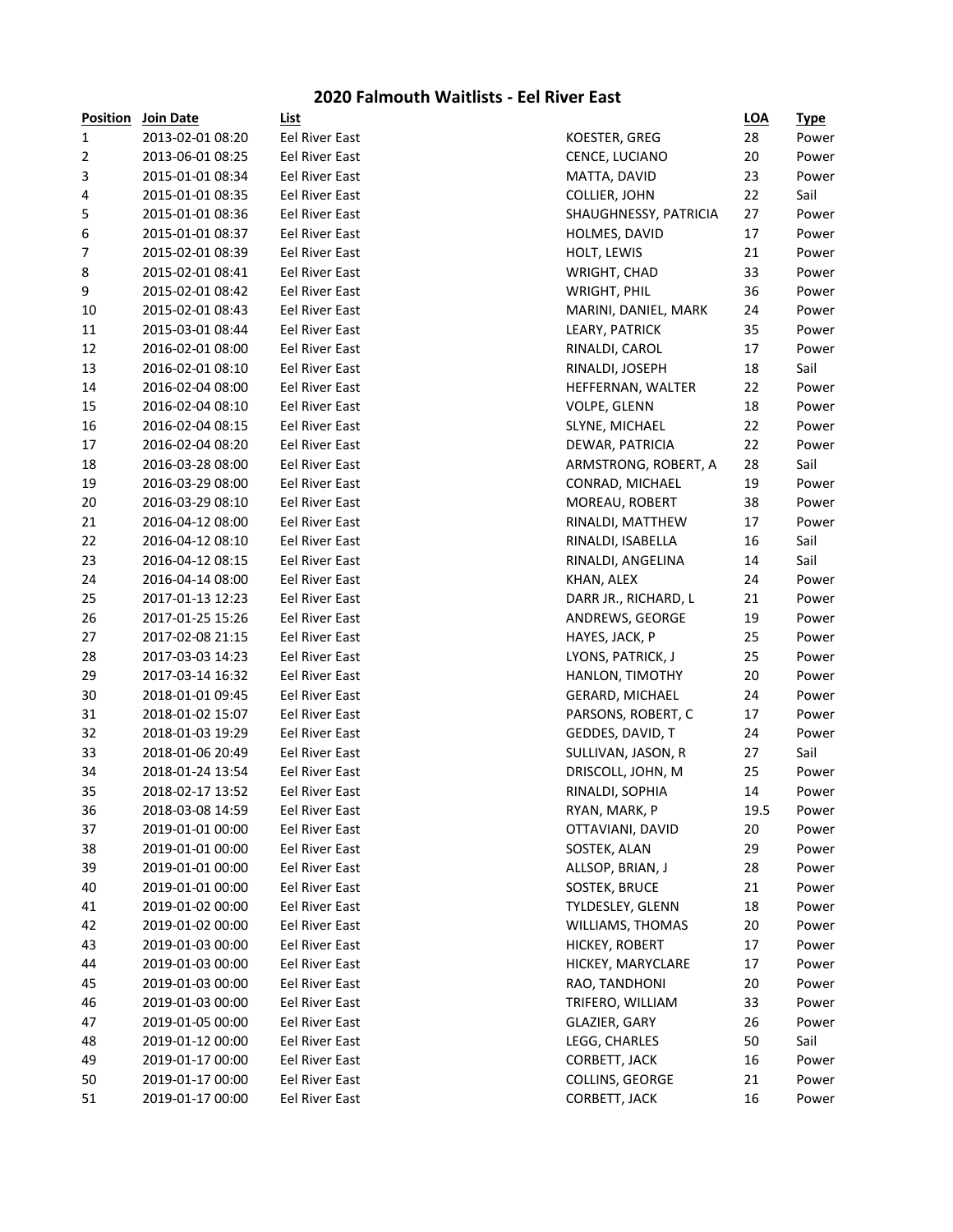## **2020 Falmouth Waitlists - Eel River East (continued)**

| <b>Position</b> | <b>Join Date</b> | List                  |                           | LOA  | <u>Type</u> |
|-----------------|------------------|-----------------------|---------------------------|------|-------------|
| 52              | 2019-01-17 00:00 | Eel River East        | CORBETT, JACK             | 16   | Power       |
| 53              | 2019-01-18 00:00 | Eel River East        | CORBETT, JACK             | 16   | Power       |
| 54              | 2019-02-09 00:00 | Eel River East        | WHITELAW, CHRIS           | 22   | Power       |
| 55              | 2019-03-13 00:00 | Eel River East        | THOMAS, JAMES             | 20   | Power       |
| 56              | 2019-03-13 00:00 | <b>Eel River East</b> | THOMAS, OLIVIA            | 13   | Power       |
| 57              | 2019-03-13 00:00 | Eel River East        | BALDINO, GARY             | 30   | Power       |
| 58              | 2019-07-11 08:36 | Eel River East        | LAMPROS, MARIA            | 30   | Power       |
| 59              | 2020-01-01 00:00 | Eel River East        | BOLOGNA, JAMES            | 10   | Power       |
| 60              | 2020-01-01 00:00 | Eel River East        | CORBETT, CHRIS            | 18   | Power       |
| 61              | 2020-01-02 00:00 | Eel River East        | MCARTHUR, DIANE           | 28   | Power       |
| 62              | 2020-01-02 00:00 | Eel River East        | HANLON, TIMOTHY           | 20   | Power       |
| 63              | 2020-01-02 00:00 | Eel River East        | BROAD, KIM                | 22   | Power       |
| 64              | 2020-01-02 00:00 | Eel River East        | <b>EVANS, TIMOTHY</b>     | 43   | Power       |
| 65              | 2020-01-05 00:00 | Eel River East        | HALL, KEITH               | 36   | Power       |
| 66              | 2020-01-06 00:00 | Eel River East        | BROAD, KIM                | 20   | Power       |
| 67              | 2020-01-13 00:00 | Eel River East        | HAUPTMANN, JAY            | 21   | Power       |
| 68              | 2020-01-16 00:00 | Eel River East        | <b>GEORGES, RUTH ANNE</b> | 12.5 | Sail        |
| 69              | 2020-01-25 00:00 | Eel River East        | MANGANIELLO, GAETANO      | 31   | Power       |
| 70              | 2020-01-25 00:00 | Eel River East        | FODERA, GAETANO           | 28   | Power       |
| 71              | 2020-01-25 00:00 | Eel River East        | FODERA, GAETANO           | 16   | Power       |
| 72              | 2020-01-28 00:00 | Eel River East        | <b>BUCKLEY, RYAN, F</b>   | 19   | Power       |
| 73              | 2020-03-12 00:00 | <b>Eel River East</b> | CORBETT, EILEEN           | 19   | Power       |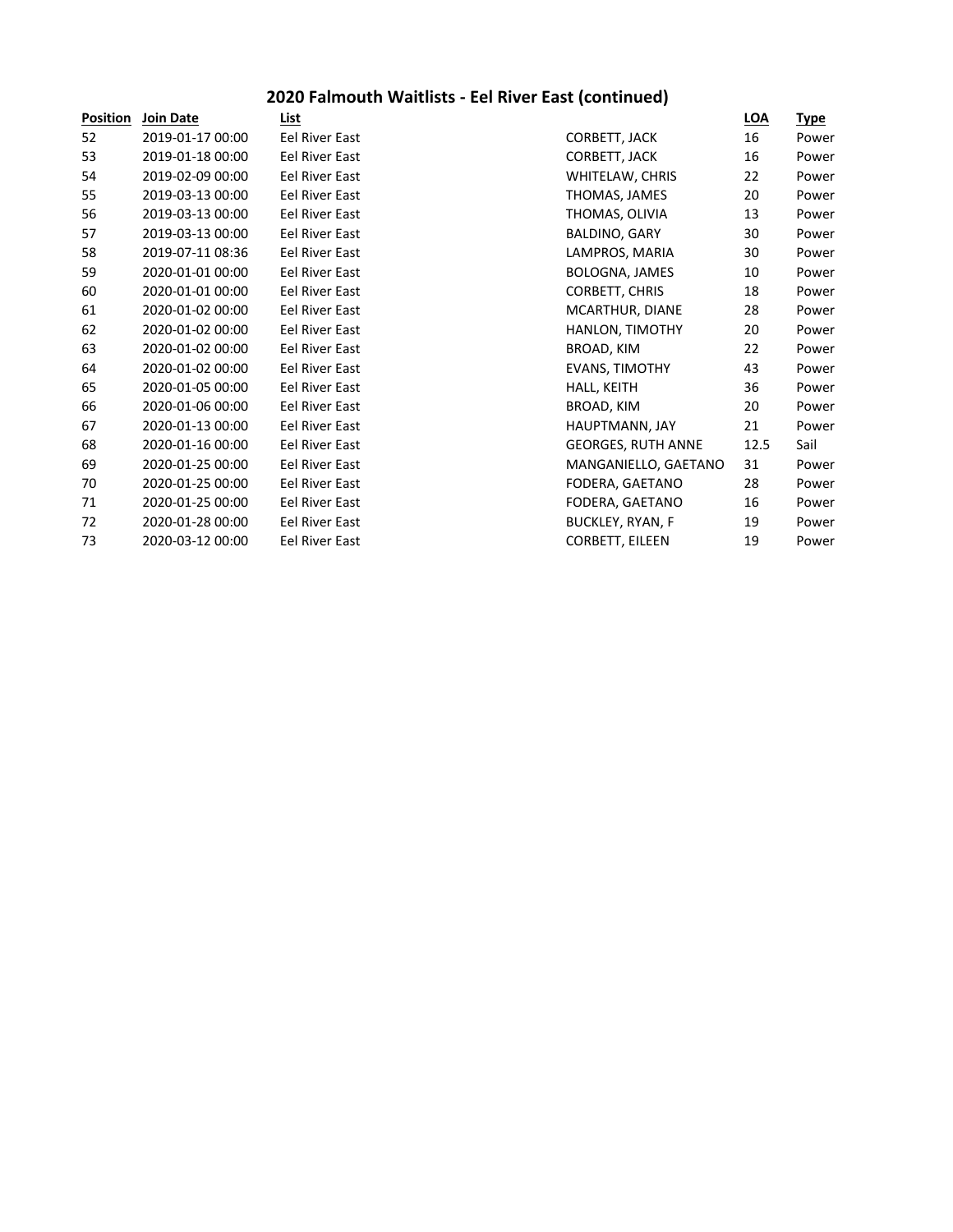### **2020 Falmouth Waitlists - Eel River West - North of Woodside Dr.**

| <b>Position</b> | <b>Join Date</b> | List                                    |                        | <b>LOA</b> | <b>Type</b> |
|-----------------|------------------|-----------------------------------------|------------------------|------------|-------------|
| 1               | 2008-01-01 08:01 | Eel River West, North of Woodside Drive | HAGOPIAN, VAROUJAN     | 33         | Power       |
| 2               | 2012-01-01 08:05 | Eel River West, North of Woodside Drive | SPELIAKOS, CONSTANTINE | 27         | Power       |
| 3               | 2012-10-01 08:10 | Eel River West, North of Woodside Drive | FITZGERALD, DENNIS     | 18         | Power       |
| 4               | 2013-03-01 08:14 | Eel River West, North of Woodside Drive | KOWALEWSKI, ROBERT     | 20         | Sail        |
| 5               | 2014-01-01 08:15 | Eel River West, North of Woodside Drive | CARDOZA, DAVID         | 20         | Power       |
| 6               | 2014-02-01 08:17 | Eel River West, North of Woodside Drive | ROSS, MARK             | 22         | Power       |
| 7               | 2014-02-01 08:18 | Eel River West, North of Woodside Drive | SKAHAN, JOHN           | 12         | Power       |
| 8               | 2015-01-01 09:50 | Eel River West, North of Woodside Drive | KILEY, JOHN            | 17         | Power       |
| 9               | 2015-01-05 15:20 | Eel River West, North of Woodside Drive | HICKEY, ROBERT         | 17         | Power       |
| 10              | 2015-01-06 15:30 | Eel River West, North of Woodside Drive | DIRUSSO, FRANCES, A.   | 21         | Power       |
| 11              | 2015-02-01 08:25 | Eel River West, North of Woodside Drive | SIEMEN, PETER          | 20         | Power       |
| 12              | 2016-02-01 08:00 | Eel River West, North of Woodside Drive | FAULKNER, MICHAEL      | 26         | Power       |
| 13              | 2016-02-29 08:00 | Eel River West, North of Woodside Drive | ROSS, BRENDA, S.       | 30         | Power       |
| 14              | 2016-02-29 08:05 | Eel River West, North of Woodside Drive | LAPOLITO, ANTHONY      | 22         | Power       |
| 15              | 2016-03-16 08:00 | Eel River West, North of Woodside Drive | <b>BISSETT, STEVEN</b> | 22         | Power       |
| 16              | 2016-04-14 08:00 | Eel River West, North of Woodside Drive | MAHONEY, DAVID         | 18         | Power       |
| 17              | 2017-01-02 11:39 | Eel River West, North of Woodside Drive | HAYES, STEPHEN, M      | 22.5       | Power       |
| 18              | 2017-01-15 16:01 | Eel River West, North of Woodside Drive | BROAD, DOUG            | 20         | Power       |
| 19              | 2017-02-08 21:11 | Eel River West, North of Woodside Drive | HAYES, JACK, P         | 25         | Power       |
| 20              | 2017-02-20 20:37 | Eel River West, North of Woodside Drive | GEDDES, DAVID, T       | 24         | Power       |
| 21              | 2018-01-01 10:10 | Eel River West, North of Woodside Drive | <b>GERARD, MELANIE</b> | 22         | Power       |
| 22              | 2018-01-08 11:00 | Eel River West, North of Woodside Drive | HANLON, LORI           | 20         | Power       |
| 23              | 2018-02-02 16:23 | Eel River West, North of Woodside Drive | ROWE, RAYMOND, G       | 18         | Power       |
| 24              | 2018-02-08 07:23 | Eel River West, North of Woodside Drive | ORSIE, JOHN, L         | 22         | Power       |
| 25              | 2018-02-28 15:13 | Eel River West, North of Woodside Drive | SCHAUBER, JESSICA      | 21         | Power       |
| 26              | 2018-03-08 15:35 | Eel River West, North of Woodside Drive | RYAN, MARK, P          | 19.5       | Power       |
| 27              | 2019-01-03 00:00 | Eel River West, North of Woodside Drive | ROMAINE, MARK          | 17         | Power       |
| 28              | 2019-01-05 00:00 | Eel River West, North of Woodside Drive | <b>GLAZIER, GARY</b>   | 26         | Power       |
| 29              | 2019-02-23 00:00 | Eel River West, North of Woodside Drive | OUANO, JOHN            | 15         | Power       |
| 30              | 2019-03-13 00:00 | Eel River West, North of Woodside Drive | THOMAS, JAMES          | 20         | Power       |
| 31              | 2020-01-02 00:00 | Eel River West, North of Woodside Drive | HANLON, LORI           | 20         | Power       |
| 32              | 2020-01-11 00:00 | Eel River West, North of Woodside Drive | STOCKS, JOHN           | 23         | Power       |
| 33              | 2020-01-24 00:00 | Eel River West, North of Woodside Drive | PLUNKETT, DAVID        | 22         | Power       |
|                 |                  |                                         |                        |            |             |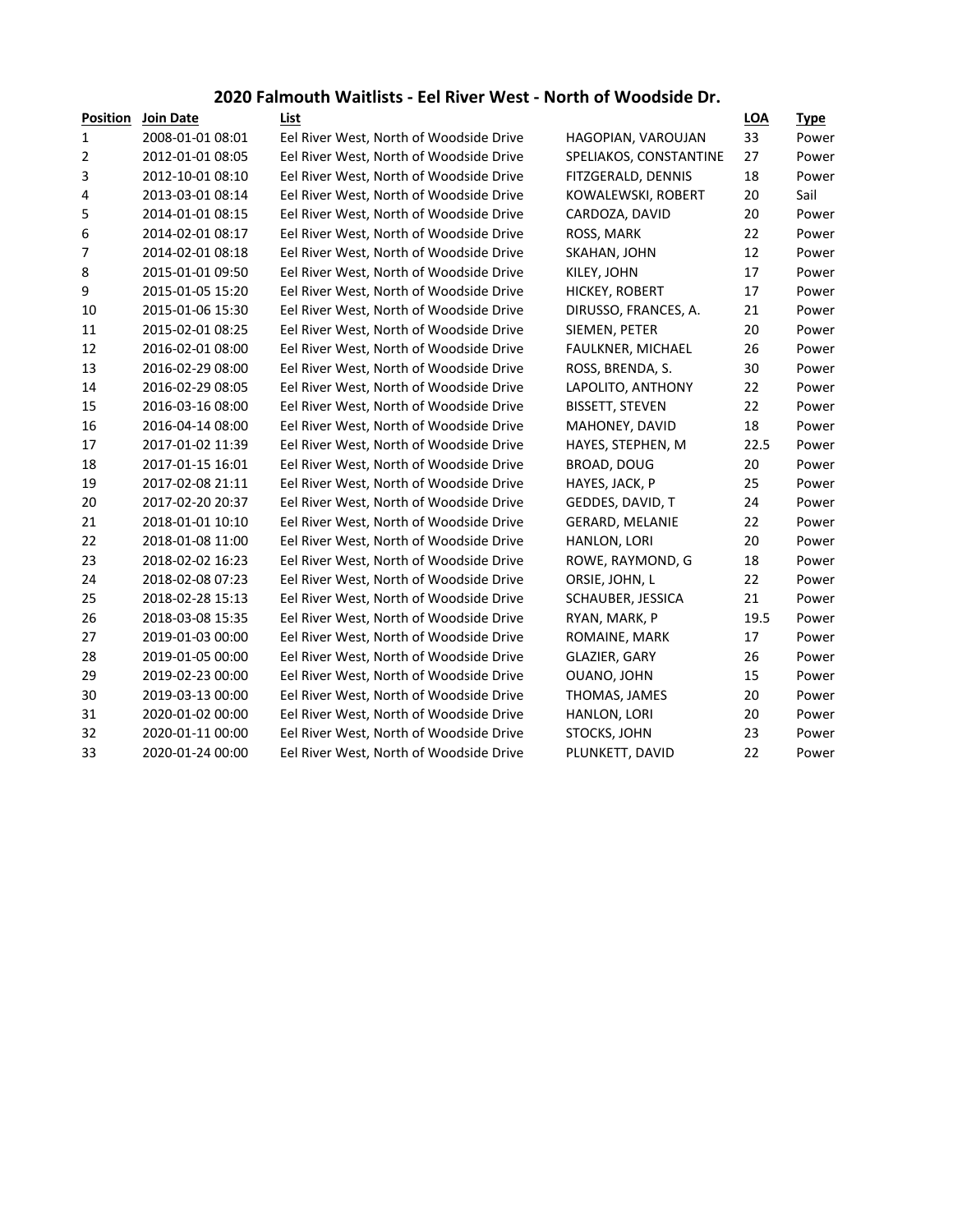### **2020 Falmouth Waitlists - Eel River West - South of Woodside Dr.**

| <b>Position</b>  | <b>Join Date</b> | <b>List</b>                             |                            | <b>LOA</b> | <u>Type</u> |
|------------------|------------------|-----------------------------------------|----------------------------|------------|-------------|
| 1                | 2013-01-01 14:15 | Eel River West, South of Woodside Drive | MALONE, MATT               | 20         | Power       |
| 2                | 2013-01-07 08:12 | Eel River West, South of Woodside Drive | FRASER, LEANORA            | 25         | Power       |
| 3                | 2013-03-01 08:14 | Eel River West, South of Woodside Drive | KOWALEWSKI, ROBERT         | 20         | Power       |
| 4                | 2013-03-01 08:15 | Eel River West, South of Woodside Drive | MCNEISH, LEE               | 32         | Power       |
| 5                | 2014-01-01 08:17 | Eel River West, South of Woodside Drive | CAVANAUGH, LISA            | 25         | Power       |
| 6                | 2014-01-01 08:18 | Eel River West, South of Woodside Drive | MONIZ, MARK                | 15         | Power       |
| $\boldsymbol{7}$ | 2014-01-01 08:20 | Eel River West, South of Woodside Drive | ESPOSITO, PAMELA           | 26         | Power       |
| 8                | 2014-01-01 08:21 | Eel River West, South of Woodside Drive | CARDOZA, DAVID             | 20         | Power       |
| 9                | 2014-01-01 08:21 | Eel River West, South of Woodside Drive | ESPOSITO, THOMAS, R        | 17         | Power       |
| 10               | 2014-01-01 08:22 | Eel River West, South of Woodside Drive | HALLAGAN, ROBERT           | 20         | Power       |
| 11               | 2014-01-01 08:23 | Eel River West, South of Woodside Drive | LAPOLITO, ANTHONY          | 22         | Power       |
| 12               | 2014-01-01 08:24 | Eel River West, South of Woodside Drive | FLEMING, ERIC              | 22         | Power       |
| 13               | 2014-01-01 08:25 | Eel River West, South of Woodside Drive | DUFFANY, STEPHEN           | 21         | Power       |
| 14               | 2014-02-01 08:26 | Eel River West, South of Woodside Drive | FLEMING, CHRISTOPHER       | 22         | Power       |
| 15               | 2014-02-01 08:28 | Eel River West, South of Woodside Drive | SKAHAN, JOHN               | 12         | Power       |
| 16               | 2015-01-03 08:22 | Eel River West, South of Woodside Drive | HICKEY, ROBERT             | 17         | Power       |
| 17               | 2015-01-05 15:20 | Eel River West, South of Woodside Drive | <b>EVANS-FULLER, JANET</b> | 22         | Power       |
| 18               | 2015-01-05 15:25 | Eel River West, South of Woodside Drive | MATTA, DAVID               | 23         | Power       |
| 19               | 2015-01-14 08:35 | Eel River West, South of Woodside Drive | SHAUGHNESSY, PATRICIA      | 27         | Power       |
| 20               | 2015-02-01 08:36 | Eel River West, South of Woodside Drive | MCCONNELL, MARK            | 18         | Sail        |
| 21               | 2015-02-01 08:37 | Eel River West, South of Woodside Drive | SIEMEN, PETER              | 20         | Power       |
| 22               | 2016-02-01 08:05 | Eel River West, South of Woodside Drive | FAULKNER, MICHAEL          | 26         | Power       |
| 23               | 2016-02-02 08:00 | Eel River West, South of Woodside Drive | SBARBARO, PHIL             | 26         | Sail        |
| 24               | 2016-02-04 08:00 | Eel River West, South of Woodside Drive | SLYNE, MICHAEL             | 22         | Power       |
| 25               | 2016-02-18 08:00 | Eel River West, South of Woodside Drive | PETERS, PAMELA             | 23         | Power       |
| 26               | 2016-02-23 08:00 | Eel River West, South of Woodside Drive | HOLT, LEWIS                | 21         | Power       |
| 27               | 2016-02-29 08:00 | Eel River West, South of Woodside Drive | ROSS, BRENDA, S.           | 30         | Power       |
| 28               | 2016-03-10 08:00 | Eel River West, South of Woodside Drive | KRYWUCKI, BENJAMIN         | 32         | Sail        |
| 29               | 2016-03-14 08:00 | Eel River West, South of Woodside Drive | MCCARTHY, ANDREA           | 17         | Power       |
| 30               | 2016-04-06 08:00 | Eel River West, South of Woodside Drive | ANDERSON, JOHN, K          | 15         | Power       |
| 31               | 2016-04-11 08:00 | Eel River West, South of Woodside Drive | OTTAVIANI, DAVID           | 20         | Power       |
| 32               | 2016-04-14 08:00 | Eel River West, South of Woodside Drive | O'NEILL, CHRISTOPHER       | 28         | Power       |
| 33               | 2016-08-23 08:05 | Eel River West, South of Woodside Drive | MAHONEY, DAVID             | 18         | Power       |
| 34               | 2017-01-13 12:19 | Eel River West, South of Woodside Drive | DARR JR., RICHARD, L       | 21         | Power       |
| 35               | 2017-01-15 15:59 | Eel River West, South of Woodside Drive | BROAD, DOUG                | 20         | Power       |
| 36               | 2017-03-03 14:21 | Eel River West, South of Woodside Drive | LYONS, PATRICK, J          | 25         | Power       |
| 37               | 2018-01-01 09:53 | Eel River West, South of Woodside Drive | GERARD, MICHAEL            | 24         | Power       |
| 38               | 2018-01-04 11:02 | Eel River West, South of Woodside Drive | O'BRIEN, MICHAEL, V        | 32         | Power       |
| 39               | 2018-01-08 11:05 | Eel River West, South of Woodside Drive | HANLON, LORI               | 20         | Power       |
| 40               | 2018-02-02 16:27 | Eel River West, South of Woodside Drive | ROWE, RAYMOND, G           | 18         | Power       |
| 41               | 2018-02-08 13:23 | Eel River West, South of Woodside Drive | YOUNG, BRIAN, M            | 30         | Power       |
| 42               | 2018-02-09 09:03 | Eel River West, South of Woodside Drive | CURLEY, ANNABELLE          | 25         | Power       |
| 43               | 2018-02-28 14:47 | Eel River West, South of Woodside Drive | SCHAUBER, CHARLES          | 21         | Power       |
| 44               | 2018-03-08 15:38 | Eel River West, South of Woodside Drive | RYAN, MARK, P              | 19.5       | Power       |
| 45               | 2019-01-01 00:00 | Eel River West, South of Woodside Drive | SOSTEK, BRUCE              | 29         | Power       |
| 46               | 2019-01-01 00:00 | Eel River West, South of Woodside Drive | ALLSOP, BRIAN, J           | 28         | Power       |
| 47               | 2019-01-03 00:00 | Eel River West, South of Woodside Drive | TRIFERO, WILLIAM           | 33         | Power       |
| 48               | 2019-01-03 00:00 | Eel River West, South of Woodside Drive | ROMAINE, MARK              | 24         | Power       |
| 49               | 2019-01-05 00:00 | Eel River West, South of Woodside Drive | GLAZIER, KELLY             | 22         | Power       |
| 50               | 2019-01-07 00:00 | Eel River West, South of Woodside Drive | TAYLOR, MICHAEL            | 24         | Power       |
| 51               | 2019-01-12 00:00 | Eel River West, South of Woodside Drive | LEGG, CHARLES              | 50         | Sail        |
|                  |                  |                                         |                            |            |             |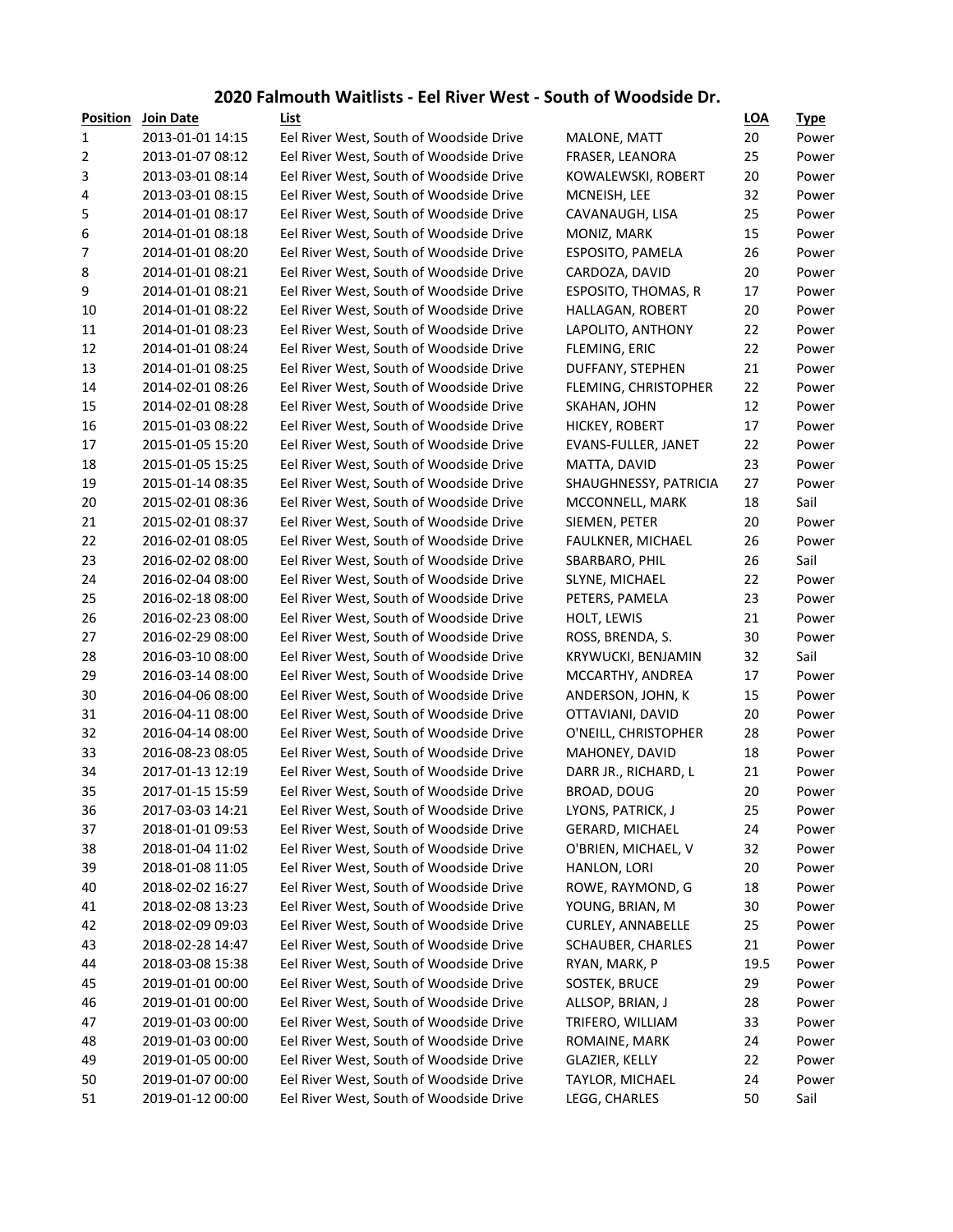## **2020 Falmouth Waitlists - Eel River West - South of Woodside Dr. (continued)**

| <b>Position</b> | <b>Join Date</b> | List                                    |                           | <b>LOA</b> | <b>Type</b> |
|-----------------|------------------|-----------------------------------------|---------------------------|------------|-------------|
| 52              | 2019-01-27 00:00 | Eel River West, South of Woodside Drive | PARRY, HEATHER            | 23.5       | Power       |
| 53              | 2020-01-02 00:00 | Eel River West, South of Woodside Drive | O'BRIEN, KRYSTAL          | 17         | Power       |
| 54              | 2020-01-02 00:00 | Eel River West, South of Woodside Drive | <b>EVANS, TIMOTHY</b>     | 43         | Power       |
| 55              | 2020-01-11 00:00 | Eel River West, South of Woodside Drive | STOCKS, JOHN              | 25         | Power       |
| 56              | 2020-01-14 00:00 | Eel River West, South of Woodside Drive | CENCE, LUCIANO            | 20         | Power       |
| 57              | 2020-01-16 00:00 | Eel River West, South of Woodside Drive | <b>GEORGES, RUTH ANNE</b> | 12.5       | Sail        |
| 58              | 2020-01-23 00:00 | Eel River West, South of Woodside Drive | NEL, ELLA                 | 20         | Power       |
| 59              | 2020-03-09 00:00 | Eel River West, South of Woodside Drive | SILVIA, WILLIAM, R        | 31         | Power       |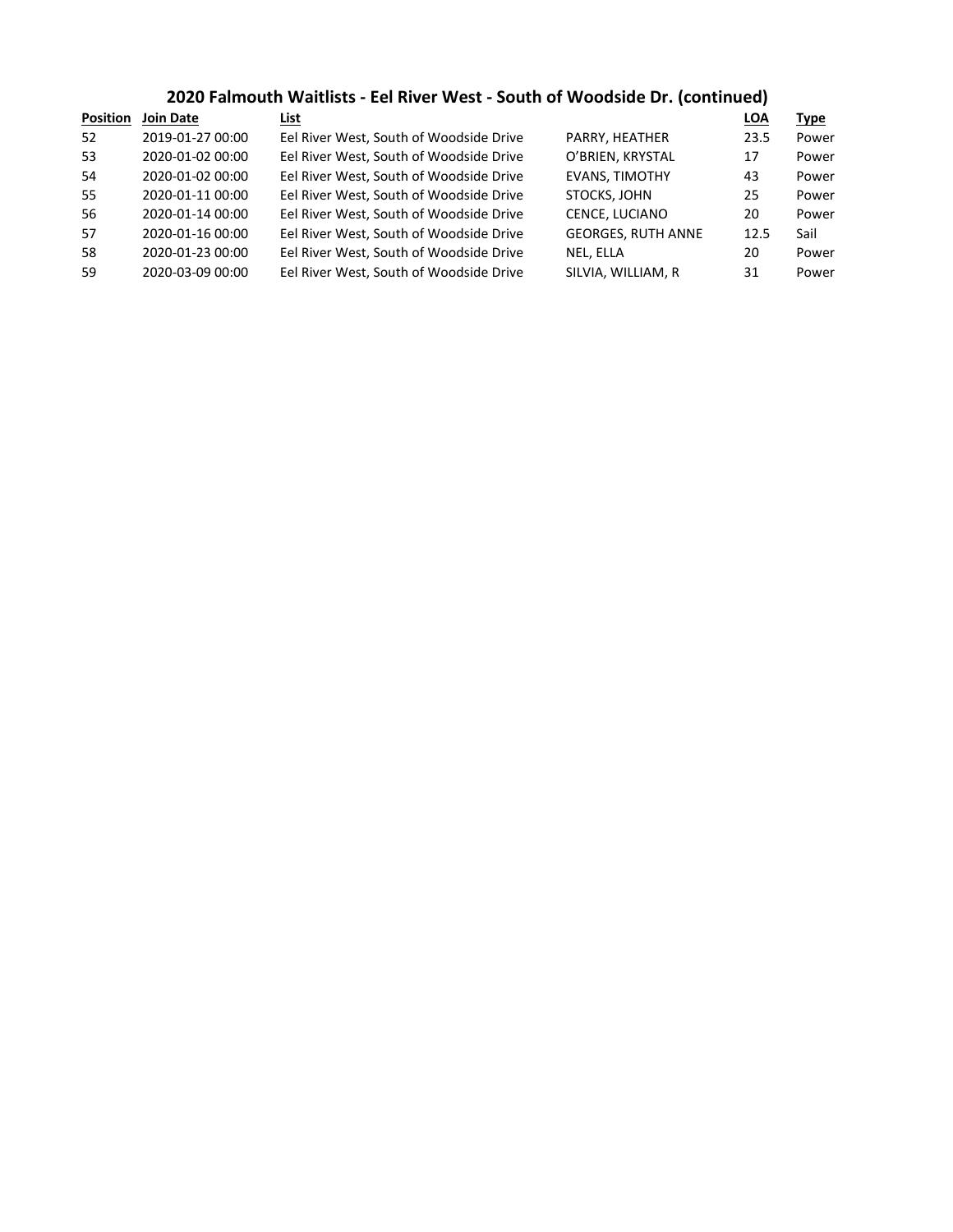## **2020 Falmouth Waitlists - Falmouth Inner Harbor: Moorings**

| <b>Position</b> | <b>Join Date</b> | List                             |                             | <b>LOA</b> | <u>Type</u> |
|-----------------|------------------|----------------------------------|-----------------------------|------------|-------------|
| 1               | 1996-08-01 08:01 | Falmouth Inner Harbor   Moorings | WEYER, FRANK                | 17         | Power       |
| 2               | 2003-07-01 08:05 | Falmouth Inner Harbor   Moorings | KELLY, MICHAEL              | 30         | Sail        |
| 3               | 2003-08-01 08:07 | Falmouth Inner Harbor   Moorings | DUNN, CHRISTOPHER           | 35         | Sail        |
| 4               | 2004-01-01 08:08 | Falmouth Inner Harbor   Moorings | MURPHY, STEVE               | 32         | Power       |
| 5               | 2004-07-01 08:09 | Falmouth Inner Harbor   Moorings | DAYTON, NEILL               | 34         | Sail        |
| 6               | 2004-07-01 08:10 | Falmouth Inner Harbor   Moorings | OBRIEN, MICHAEL             | 30         | Power       |
| 7               | 2004-08-01 08:12 | Falmouth Inner Harbor   Moorings | LAFRENIERE, KELSEY          | 34         | Sail        |
| 8               | 2005-03-01 08:13 | Falmouth Inner Harbor   Moorings | COE, DOUG                   | 28         | Power       |
| 9               | 2005-07-01 08:14 | Falmouth Inner Harbor   Moorings | ROSENBLATT, HAROLD          | 34         | Sail        |
| 10              | 2006-01-01 08:15 | Falmouth Inner Harbor   Moorings | <b>BROSSI, WILLIAM</b>      | 33         | Sail        |
| 11              | 2008-01-01 08:16 | Falmouth Inner Harbor   Moorings | HART, ROBERT                | 28         | Power       |
| 12              | 2008-01-01 08:19 | Falmouth Inner Harbor   Moorings | HATCH, SADIE                | 30         | Power       |
| 13              | 2008-02-01 08:20 | Falmouth Inner Harbor   Moorings | EARTHROWL, FREDERICK        | 35         | Power       |
| 14              | 2009-01-01 08:21 | Falmouth Inner Harbor   Moorings | BARRON, ROBERT, L           | 25         | Power       |
| 15              | 2010-01-01 08:22 | Falmouth Inner Harbor   Moorings | OGILVY, STEPHEN             | 30         | Sail        |
| 16              | 2010-03-01 08:23 | Falmouth Inner Harbor   Moorings | DOYLE, BRIAN                | 35         | Sail        |
| 17              | 2011-01-01 08:24 | Falmouth Inner Harbor   Moorings | <b>BILOTTA, FRANK</b>       | 22         | Power       |
| 18              | 2011-01-01 08:25 | Falmouth Inner Harbor   Moorings | CHESTO, JON                 | 25         | Power       |
| 19              | 2011-04-01 08:27 | Falmouth Inner Harbor   Moorings | PRITCHARD, ROBERT           | 23         | Power       |
| 20              | 2012-01-01 08:28 | Falmouth Inner Harbor   Moorings | <b>BRENNER, CHRISTOPHER</b> | 28         | Power       |
| 21              | 2012-01-01 08:29 | Falmouth Inner Harbor   Moorings | PARKER, ROBERT              | 25         | Power       |
| 22              | 2012-01-01 08:30 | Falmouth Inner Harbor   Moorings | NOONAN, RICHARD             | 17         | Power       |
| 23              | 2013-01-01 08:31 | Falmouth Inner Harbor   Moorings | <b>BRUCE, PHILIP</b>        | 30         | Power       |
| 24              | 2013-01-01 08:32 | Falmouth Inner Harbor   Moorings | <b>BUCHANAN, C. HAYES</b>   | 25         | Power       |
| 25              | 2013-02-01 08:33 | Falmouth Inner Harbor   Moorings | PARKER, STEVE               | 27         | Power       |
| 26              | 2013-02-01 08:34 | Falmouth Inner Harbor   Moorings | PARKER, PAM                 | 25         | Power       |
| 27              | 2014-01-01 08:37 | Falmouth Inner Harbor   Moorings | TRABUCCO, KEVIN             | 28         | Power       |
| 28              | 2014-03-01 08:38 | Falmouth Inner Harbor   Moorings | JACOBSON, ALLAN             | 20         | Power       |
| 29              | 2014-03-01 08:39 | Falmouth Inner Harbor   Moorings | DREYER, CATHERINE           | 13         | Power       |
| 30              | 2014-03-01 08:40 | Falmouth Inner Harbor   Moorings | HENDERSON, CARLA            | 30         | Sail        |
| 31              | 2014-03-01 08:41 | Falmouth Inner Harbor   Moorings | SCOLARO, THOMAS             | 30         | Power       |
| 32              | 2014-03-01 08:42 | Falmouth Inner Harbor   Moorings | KELLEY, KEVIN               | 23         | Power       |
| 33              | 2015-02-01 08:49 | Falmouth Inner Harbor   Moorings | PUTNAM, BRENT               | 22         | Sail        |
| 34              | 2015-02-01 08:51 | Falmouth Inner Harbor   Moorings | <b>BURTON, SLADE</b>        | 21         | Power       |
| 35              | 2015-03-01 08:52 | Falmouth Inner Harbor   Moorings | CRAIG, MARC                 | 22         | Power       |
| 36              | 2015-03-01 08:53 | Falmouth Inner Harbor   Moorings | STIVALETTA, BRUCE           | 32         | Power       |
| 37              | 2015-03-01 08:54 | Falmouth Inner Harbor   Moorings | LONG, JAYNE                 | 28         | Power       |
| 38              | 2015-03-01 08:55 | Falmouth Inner Harbor   Moorings | CORSON, MIKE                | 35         | Sail        |
| 39              | 2015-03-01 08:56 | Falmouth Inner Harbor   Moorings | CORSON, CHELSEA             | 35         | Sail        |
| 40              | 2015-03-01 08:57 | Falmouth Inner Harbor   Moorings | KARTHAS, MEGG               | 35         | Sail        |
| 41              | 2016-02-01 08:00 | Falmouth Inner Harbor   Moorings | MCCARTHY, THOMAS            | 30         | Power       |
| 42              | 2016-02-03 08:00 | Falmouth Inner Harbor   Moorings | COYNE, MICHAEL, J.          | 25         | Power       |
| 43              | 2016-02-24 08:00 | Falmouth Inner Harbor   Moorings | JAY, TOM                    | 21         | Power       |
| 44              | 2016-02-29 08:00 | Falmouth Inner Harbor   Moorings | MACDONALD, DOUGLAS          | 27         | Power       |
| 45              | 2016-03-10 08:00 | Falmouth Inner Harbor   Moorings | PACELLA, HOLLY, GUMMOW 28   |            | Power       |
| 46              | 2016-03-14 08:00 | Falmouth Inner Harbor   Moorings | <b>BOGOSIAN, MARK</b>       | 30         | Power       |
| 47              | 2016-03-29 08:00 | Falmouth Inner Harbor   Moorings | ENOS, CHAD, M               | 20         | Power       |
| 48              | 2017-01-03 06:30 | Falmouth Inner Harbor   Moorings | SWANSON, KRISTIAN           | 25         | Power       |
| 49              | 2017-01-03 19:41 | Falmouth Inner Harbor   Moorings | PRATT, MACKENZIE, E         | 35         | Sail        |
| 50              | 2017-01-07 15:16 | Falmouth Inner Harbor   Moorings | REGAN, SEAN, JOSEPH         | 30         | Power       |
| 51              | 2017-01-11 21:41 | Falmouth Inner Harbor   Moorings | PARRY, DAVID, M             | 25         | Power       |
|                 |                  |                                  |                             |            |             |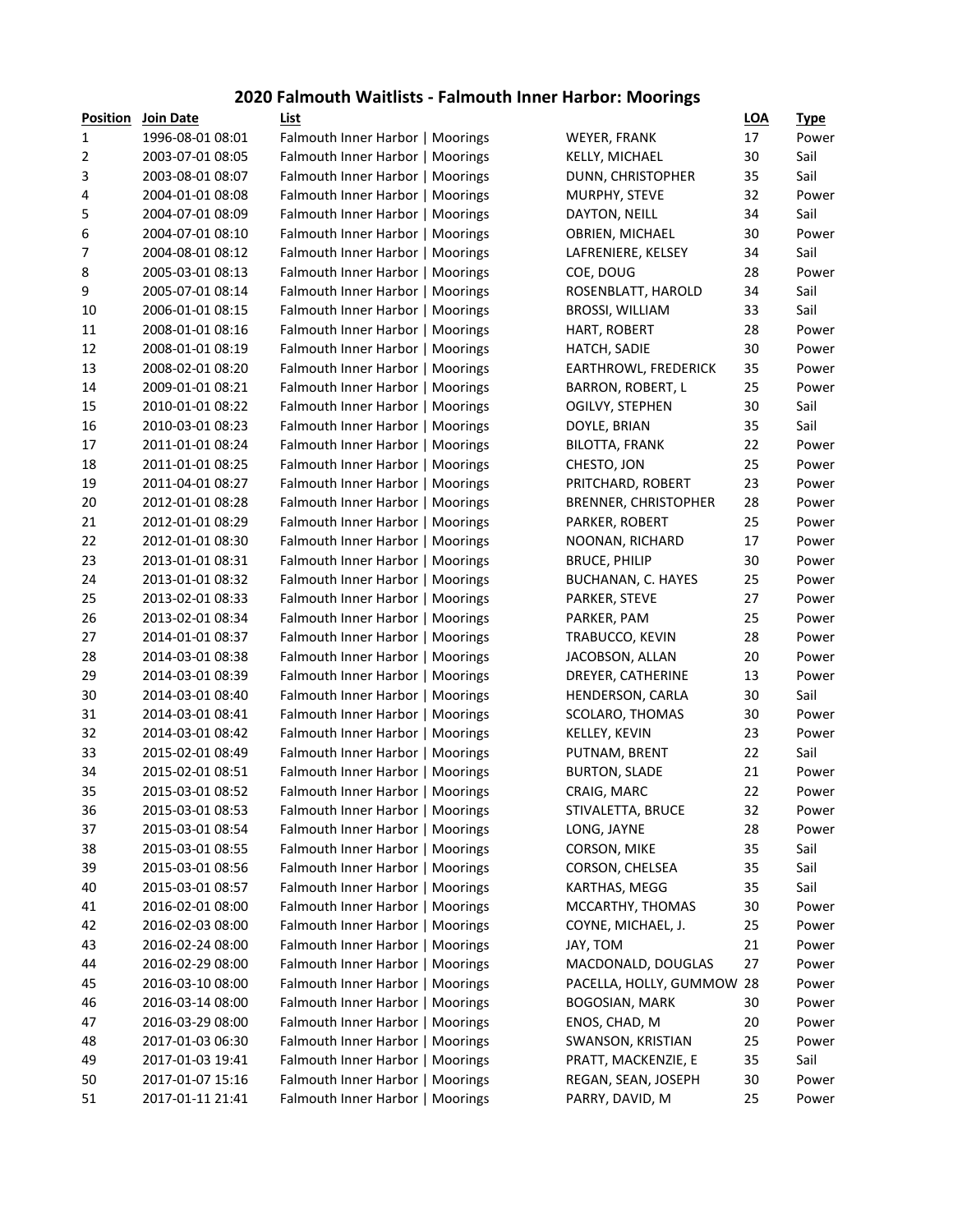## **2020 Falmouth Waitlists - Falmouth Inner Harbor: Moorings (continued)**

| <b>Position</b> | <b>Join Date</b> | List                             |                           | <b>LOA</b> | <u>Type</u> |
|-----------------|------------------|----------------------------------|---------------------------|------------|-------------|
| 52              | 2017-01-30 09:14 | Falmouth Inner Harbor   Moorings | CRAIG, CALEIGH            | 18         | Power       |
| 53              | 2017-02-14 09:08 | Falmouth Inner Harbor   Moorings | WOLF, JON, M              | 45         | Power       |
| 54              | 2017-02-16 08:18 | Falmouth Inner Harbor   Moorings | HURLEY, STEVEN            | 28         | Power       |
| 55              | 2017-02-19 15:42 | Falmouth Inner Harbor   Moorings | LEGUTKO, PAUL             | 35         | Power       |
| 56              | 2017-02-19 19:06 | Falmouth Inner Harbor   Moorings | GOODWIN, WILLIAM, J       | 24         | Power       |
| 57              | 2017-02-27 11:11 | Falmouth Inner Harbor   Moorings | INMAN, GREG               | 32         | Power       |
| 58              | 2017-02-27 14:29 | Falmouth Inner Harbor   Moorings | KINSLEY, WILLIAM          | 24         | Power       |
| 59              | 2017-03-13 15:38 | Falmouth Inner Harbor   Moorings | LOVE PENDLETON, ELLEN     | 25         | Power       |
| 60              | 2017-03-15 14:52 | Falmouth Inner Harbor   Moorings | <b>BOGOSIAN, JACK</b>     | 30         | Power       |
| 61              | 2017-03-15 14:56 | Falmouth Inner Harbor   Moorings | BOGOSIAN, RYAN            | 25         | Power       |
| 62              | 2018-01-02 08:32 | Falmouth Inner Harbor   Moorings | ROBINSON, DAVID, N        | 21         | Power       |
| 63              | 2018-01-02 09:13 | Falmouth Inner Harbor   Moorings | KRIKORIAN, ANDREW         | 18         | Power       |
| 64              | 2018-01-05 11:26 | Falmouth Inner Harbor   Moorings | SLAVIN, GERALD            | 27         | Power       |
| 65              | 2018-01-05 12:09 | Falmouth Inner Harbor   Moorings | <b>GEOFFROY, VINCENT</b>  | 21         | Power       |
| 66              | 2018-01-10 19:46 | Falmouth Inner Harbor   Moorings | SCANNELL, KEVIN, P        | 13         | Power       |
| 67              | 2018-01-10 19:53 | Falmouth Inner Harbor   Moorings | SEROWIK, JEFF, M          | 15         | Power       |
| 68              | 2018-01-12 10:24 | Falmouth Inner Harbor   Moorings | WAGNER, LEAH, J           | 25         | Power       |
| 69              | 2018-01-13 15:48 | Falmouth Inner Harbor   Moorings | SMITH, GERARD, T          | 25         | Power       |
| 70              | 2018-01-16 20:21 | Falmouth Inner Harbor   Moorings | <b>BOWLER, PATRICK, M</b> | 25         | Power       |
| 71              | 2018-01-29 09:50 | Falmouth Inner Harbor   Moorings | RICHARDSON, DAVID, M      | 30         | Power       |
| 72              | 2018-01-30 15:33 | Falmouth Inner Harbor   Moorings | OLSEN, DANIEL, P          | 35         | Power       |
| 73              | 2018-02-11 08:26 | Falmouth Inner Harbor   Moorings | FOLEY, JONATHAN, B        | 24         | Power       |
| 74              | 2018-02-11 14:25 | Falmouth Inner Harbor   Moorings | GREENLAND, KINGSLEY       | 35         | Power       |
| 75              | 2018-02-13 14:57 | Falmouth Inner Harbor   Moorings | PACELLA, HOLLY            | 28         | Power       |
| 76              | 2018-02-14 09:47 | Falmouth Inner Harbor   Moorings | REYENGER, BRIAN           | 26         | Power       |
| 77              | 2018-02-18 11:30 | Falmouth Inner Harbor   Moorings | SANTOS, JOE               | 31         | Power       |
| 78              | 2018-02-20 14:34 | Falmouth Inner Harbor   Moorings | MALMGREN, JESSE, J        | 35         | Power       |
| 79              | 2018-03-12 13:57 | Falmouth Inner Harbor   Moorings | MCGRIMLEY, PATRICIA, M    | 25         | Power       |
| 80              | 2018-03-16 14:03 | Falmouth Inner Harbor   Moorings | MCNAMARA, JAY             | 21         | Power       |
| 81              | 2019-01-01 00:00 | Falmouth Inner Harbor   Moorings | ROGERS, GEORGE            | 30         | Power       |
| 82              | 2019-01-02 00:00 | Falmouth Inner Harbor   Moorings | <b>BARBIERI, ERIC</b>     | 22         | Power       |
| 83              | 2019-01-02 00:00 | Falmouth Inner Harbor   Moorings | SERA, KRISTEN             | 35         | Power       |
| 84              | 2019-01-02 00:00 | Falmouth Inner Harbor   Moorings | PLETTNER, CYRUS           | 24         | Power       |
| 85              | 2019-01-02 00:00 | Falmouth Inner Harbor   Moorings | JONES, LAURA              | 19         | Sail        |
| 86              | 2019-01-03 00:00 | Falmouth Inner Harbor   Moorings | RENZI, BRIAN              | 32         | Power       |
| 87              | 2019-01-07 00:00 | Falmouth Inner Harbor   Moorings | FEENAN, MICHAEL           | 29         | Power       |
| 88              | 2019-01-07 00:00 | Falmouth Inner Harbor   Moorings | KIDD, WILLIAM             | 30         | Power       |
| 89              | 2019-01-14 00:00 | Falmouth Inner Harbor   Moorings | JANES, MICHAEL            | 35         | Sail        |
| 90              | 2019-01-22 00:00 | Falmouth Inner Harbor   Moorings | RYAN, JAMES               | 23         | Power       |
| 91              | 2019-01-28 00:00 | Falmouth Inner Harbor   Moorings | BOYAJIAN, JOHN            | 32         | Power       |
| 92              | 2019-01-30 00:00 | Falmouth Inner Harbor   Moorings | FRASER, HARRISON          | 30         | Power       |
| 93              | 2019-02-17 00:00 | Falmouth Inner Harbor   Moorings | STANTON, LISA             | 24         | Power       |
| 94              | 2019-02-27 00:00 | Falmouth Inner Harbor   Moorings | HOPKINS, JAMES            | 23         | Power       |
| 95              | 2020-01-01 00:00 | Falmouth Inner Harbor   Moorings | SMITH, ALYCE              | 25         | Power       |
| 96              | 2020-01-01 00:00 | Falmouth Inner Harbor   Moorings | DROBNIS, BRIAN            | 22.5       | Power       |
| 97              | 2020-01-05 00:00 | Falmouth Inner Harbor   Moorings | <b>BUTTS, CHRISTOPHER</b> | 28         | Power       |
| 98              | 2020-01-07 00:00 | Falmouth Inner Harbor   Moorings | PUTNAM, EDWIN             | 33         | Sail        |
| 99              | 2020-01-13 00:00 | Falmouth Inner Harbor   Moorings | ROSENBLATT, HAROLD        | 34         | Sail        |
| 100             | 2020-01-14 00:00 | Falmouth Inner Harbor   Moorings | <b>BUCK, MITCHELL</b>     | 21         | Power       |
| 101             | 2020-01-21 00:00 | Falmouth Inner Harbor   Moorings | VALLE, CHRISTIAN          | 25         | Power       |
| 102             | 2020-01-28 00:00 | Falmouth Inner Harbor   Moorings | MULCAHY, JAMES            | 28         | Power       |
|                 |                  |                                  |                           |            |             |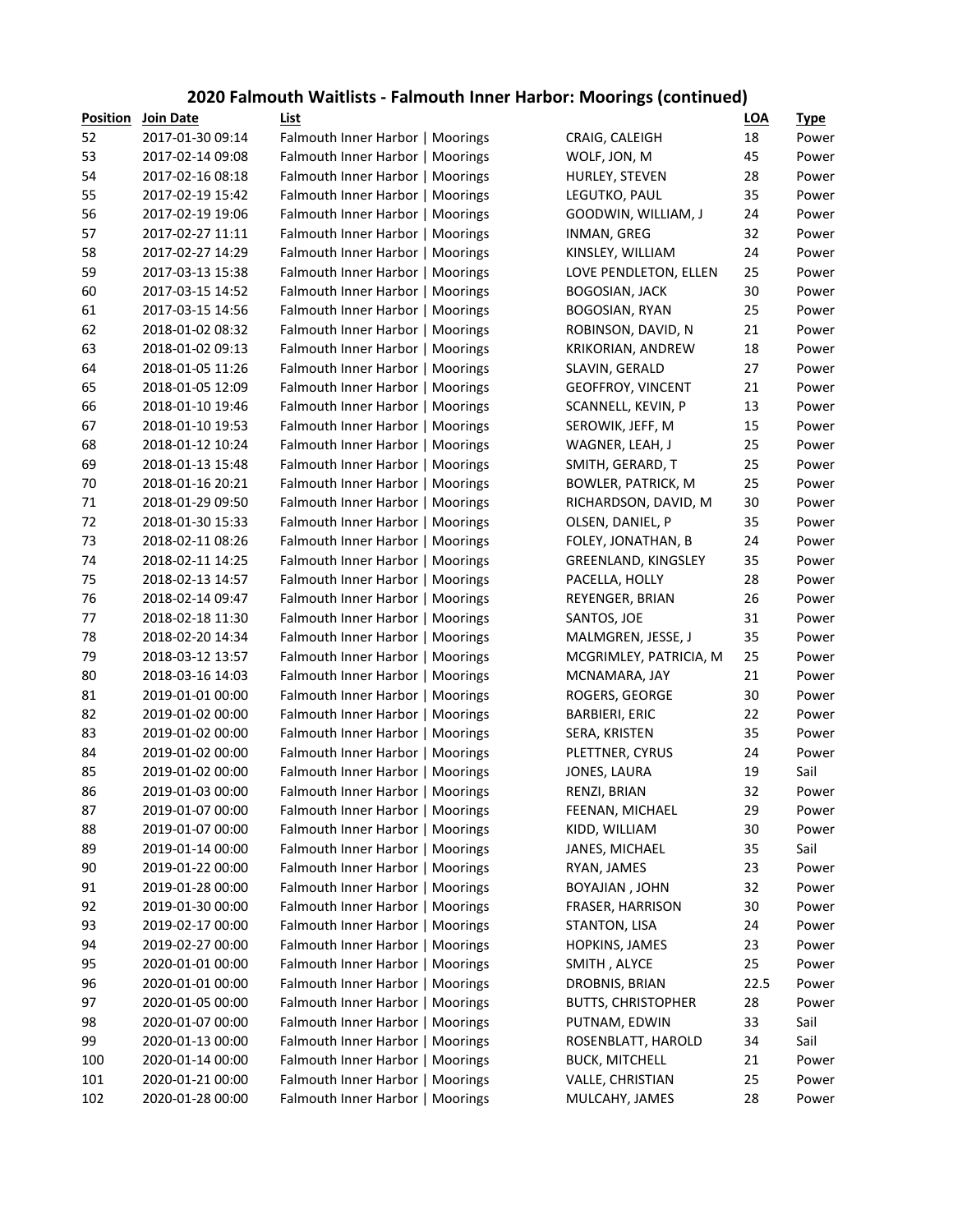## **2020 Falmouth Waitlists - Falmouth Inner Harbor: Moorings (continued)**

| Position | Join Date        | List                             |                    | <b>LOA</b> | <b>Type</b> |
|----------|------------------|----------------------------------|--------------------|------------|-------------|
| 103      | 2020-02-10 00:00 | Falmouth Inner Harbor   Moorings | KARTHAS, OWEN      | 44         | Sail        |
| 104      | 2020-02-13 00:00 | Falmouth Inner Harbor   Moorings | RICHARDS, MICHAEL  | 24         | Power       |
| 105      | 2020-02-24 00:00 | Falmouth Inner Harbor   Moorings | RICHARDS, BENJAMIN | 30         | Power       |
| 106      | 2020-02-24 00:00 | Falmouth Inner Harbor   Moorings | RICHARDS, THOMAS   | 30         | Power       |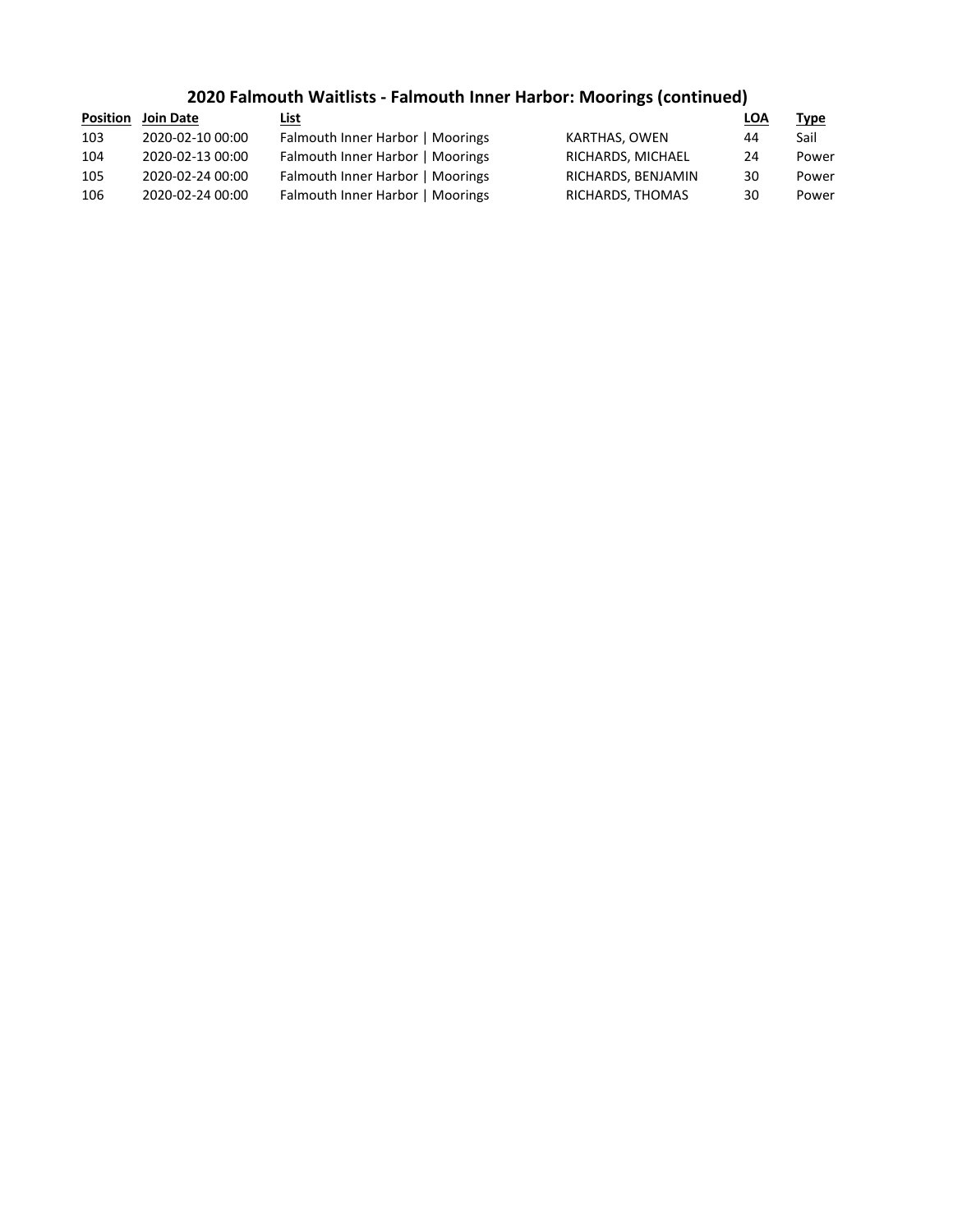## **2020 Falmouth Waitlists - Falmouth Inner Harbor: Slips**

| <b>Position</b> | Join Date        | List                          |                             | <b>LOA</b> | <b>Type</b> |
|-----------------|------------------|-------------------------------|-----------------------------|------------|-------------|
| 1               | 1999-11-01 11:28 | Falmouth Inner Harbor   Slips | FRASER, GREGG               | 30         | Power       |
| $\overline{2}$  | 2000-08-01 08:54 | Falmouth Inner Harbor   Slips | <b>CUMMINGS, JIM</b>        | 35         | Power       |
| 3               | 2000-08-01 08:55 | Falmouth Inner Harbor   Slips | <b>MARTINSEN, CHUCK</b>     | 36         | Power       |
| 4               | 2003-11-01 08:57 | Falmouth Inner Harbor   Slips | <b>HAUGHEY, TED</b>         | 55         | Power       |
| 5               | 2008-01-01 08:59 | Falmouth Inner Harbor   Slips | MURPHY, DENNIS              | 32         | Power       |
| 6               | 2010-01-01 09:02 | Falmouth Inner Harbor   Slips | SLATE, EDWIN                | 38         | Sail        |
| 7               | 2010-03-01 09:06 | Falmouth Inner Harbor   Slips | CALLAHAN, TIMOTHY           | 34         | Power       |
| $\bf 8$         | 2011-01-01 09:08 | Falmouth Inner Harbor   Slips | MEGAN, CHRIS                | 35         | Power       |
| 9               | 2011-01-01 09:10 | Falmouth Inner Harbor   Slips | BUCCINO, ALICIA, HATHAWA'33 |            | Power       |
| 10              | 2011-01-01 09:11 | Falmouth Inner Harbor   Slips | WILSON, MARIA               | 27         | Power       |
| 11              | 2011-01-01 09:13 | Falmouth Inner Harbor   Slips | PUCILLO, DANIEL             | 33         | Power       |
| 12              | 2011-03-01 09:15 | Falmouth Inner Harbor   Slips | <b>BUSHWAY, BRANDON</b>     | 35         | Power       |
| 13              | 2011-03-01 09:15 | Falmouth Inner Harbor   Slips | LEVY, TAMAR                 | 30         | Power       |
| 14              | 2011-03-01 09:16 | Falmouth Inner Harbor   Slips | MURPHY, SEAN                | 30         | Power       |
| 15              | 2011-05-01 09:18 | Falmouth Inner Harbor   Slips | NEWTON, WILLIAM             | 33         | Power       |
| 16              | 2011-12-01 09:19 | Falmouth Inner Harbor   Slips | MONTEIRO, CHARLES           | 36         | Power       |
| 17              | 2011-12-01 09:20 | Falmouth Inner Harbor   Slips | <b>BUSHY, TOM</b>           | 33         | Power       |
| 18              | 2012-01-01 09:22 | Falmouth Inner Harbor   Slips | JANES, MICHAEL              | 31         | Power       |
| 19              | 2012-01-02 09:23 | Falmouth Inner Harbor   Slips | MCGRATH, PAUL               | 28         | Power       |
| 20              | 2012-01-03 09:24 | Falmouth Inner Harbor   Slips | ELLOIAN, CHRISTINA          | 28         | Power       |
| 21              | 2012-01-04 09:25 | Falmouth Inner Harbor   Slips | DONOVAN, WILLIAM, M         | 32         | Power       |
| 22              | 2012-01-05 09:26 | Falmouth Inner Harbor   Slips | <b>BUZANOSKI, DAVID</b>     | 34         | Power       |
| 23              | 2012-02-02 08:02 | Falmouth Inner Harbor   Slips | FLECK, ALLAN                | 33         | Power       |
| 24              | 2012-02-03 08:03 | Falmouth Inner Harbor   Slips | HAHN, TERRANCE              | 32         | Power       |
| 25              | 2012-02-04 08:04 | Falmouth Inner Harbor   Slips | MASE, MATTHEW               | 34         | Power       |
| 26              | 2012-02-05 08:05 | Falmouth Inner Harbor   Slips | MCINNIS, JIM                | 33         | Power       |
| 27              | 2012-02-06 08:06 | Falmouth Inner Harbor   Slips | SKUDDER, PAUL               | 32         | Sail        |
| 28              | 2012-02-07 08:08 | Falmouth Inner Harbor   Slips | RHODES, DAVID               | 39         | Power       |
| 29              | 2012-03-01 08:11 | Falmouth Inner Harbor   Slips | LEGULKO, PAUL               | 30         | Power       |
| 30              | 2013-01-01 08:13 | Falmouth Inner Harbor   Slips | WEST, DAWN                  | 30         | Power       |
| 31              | 2013-01-01 08:16 | Falmouth Inner Harbor   Slips | WALRATH, THOMAS             | 28         | Power       |
| 32              | 2013-01-01 08:17 | Falmouth Inner Harbor   Slips | BACKMAN, LAWRENCE           | 36         | Power       |
| 33              | 2013-03-01 08:20 | Falmouth Inner Harbor   Slips | IAPPINI, DAVID              | 42         | Power       |
| 34              | 2013-03-01 08:21 | Falmouth Inner Harbor   Slips | BEAUDOIN, KEVIN             | 38         | Power       |
| 35              | 2013-03-01 08:22 | Falmouth Inner Harbor   Slips | <b>CLARKSON, KENT</b>       | 27         | Power       |
| 36              | 2014-01-01 08:00 | Falmouth Inner Harbor   Slips | ROMIZA, DAVID               | 26         | Power       |
| 37              | 2014-02-01 08:04 | Falmouth Inner Harbor   Slips | CHASE, STEVE                | 30         | Power       |
| 38              | 2014-03-01 08:05 | Falmouth Inner Harbor   Slips | CARLUCCI, PATRICK           | 27         | Power       |
| 39              | 2014-03-01 08:07 | Falmouth Inner Harbor   Slips | CENCE, LUCIANO              | 38         | Power       |
| 40              | 2014-03-01 08:08 | Falmouth Inner Harbor   Slips | TALBOT, WILLIAM             | 27         | Sail        |
| 41              | 2014-03-01 08:09 | Falmouth Inner Harbor   Slips | SPANGENBERGER, JOSEPH       | 45         | Power       |
| 42              | 2014-03-01 08:10 | Falmouth Inner Harbor   Slips | GARDNER, ROBERT, T          | 27         | Power       |
| 43              | 2015-01-01 08:16 | Falmouth Inner Harbor   Slips | MURPHY, JOSEPH              | 38         | Power       |
| 44              | 2015-01-01 08:17 | Falmouth Inner Harbor   Slips | ZUNIGA, MICHAEL             | 26         | Power       |
| 45              | 2015-01-01 08:19 | Falmouth Inner Harbor   Slips | DALY, MARY, K               | 30         | Power       |
| 46              | 2015-01-01 08:20 | Falmouth Inner Harbor   Slips | SHERMAN, RANDY, S           | 28         | Power       |
| 47              | 2015-01-01 08:23 | Falmouth Inner Harbor   Slips | <b>KRASENICS, ED</b>        | 26         | Power       |
| 48              | 2015-01-01 08:24 | Falmouth Inner Harbor   Slips | WALKER, CARL, R             | 33         | Power       |
| 49              | 2015-01-01 08:25 | Falmouth Inner Harbor   Slips | <b>WALKER, PHILIP</b>       | 33         | Power       |
| 50              | 2015-02-01 08:28 | Falmouth Inner Harbor   Slips | HATEM, JOHNNY               | 29         | Power       |
| 51              | 2015-02-01 08:32 | Falmouth Inner Harbor   Slips | POWERS, RICHARD             | 30         | Power       |
|                 |                  |                               |                             |            |             |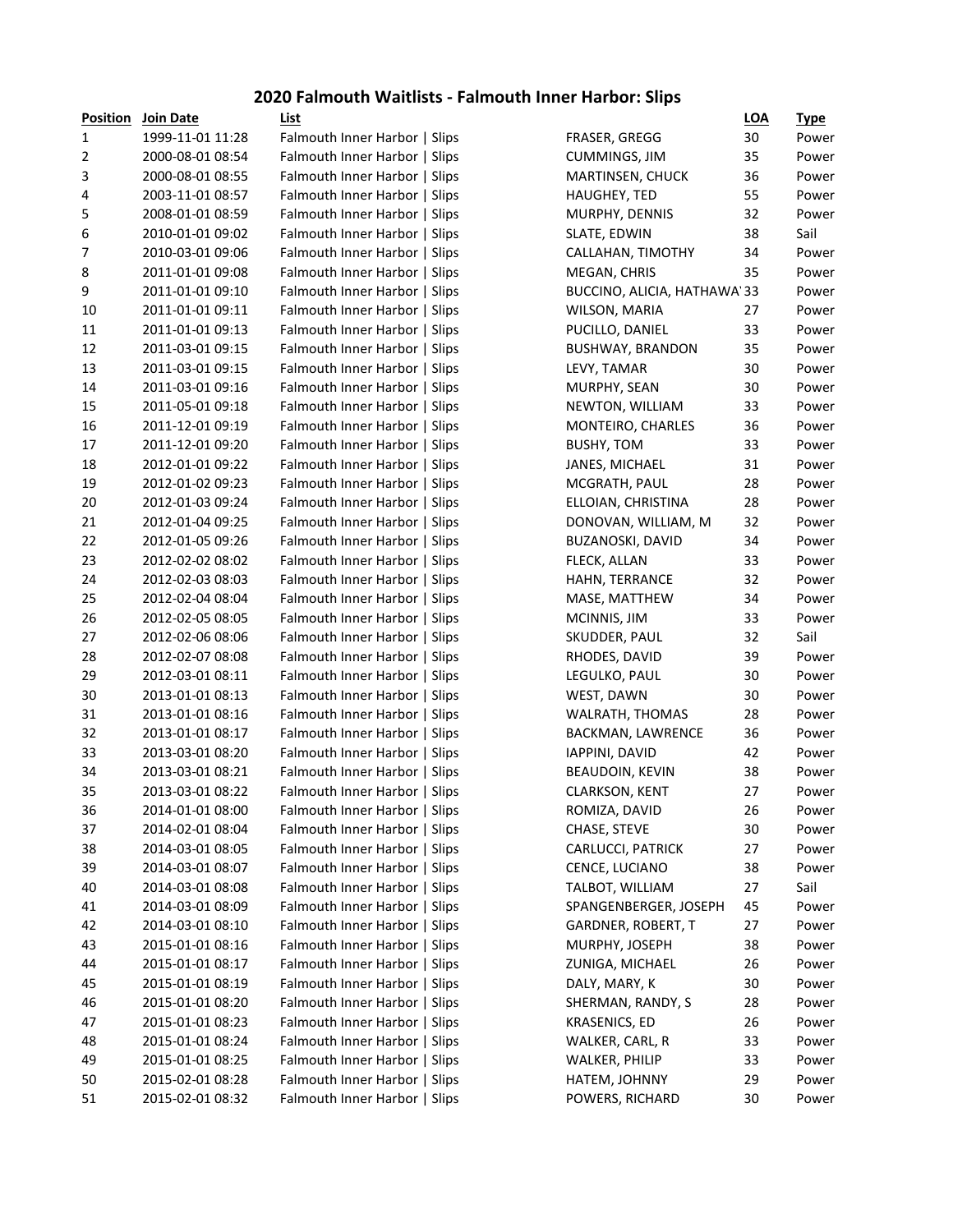#### **2020 Falmouth Waitlists - Falmouth Inner Harbor: Slips (continued)**

| <b>Position</b> | <b>Join Date</b> | List                          |                        | <b>LOA</b> | <b>Type</b> |
|-----------------|------------------|-------------------------------|------------------------|------------|-------------|
| 52              | 2015-02-01 08:33 | Falmouth Inner Harbor   Slips | MUELLER, MICHAEL       | 46         | Power       |
| 53              | 2015-02-13 08:38 | Falmouth Inner Harbor   Slips | LEARY, PATRICK         | 35         | Power       |
| 54              | 2015-03-01 08:39 | Falmouth Inner Harbor   Slips | CENTAURO, ANDREW       | 33         | Power       |
| 55              | 2015-03-01 08:41 | Falmouth Inner Harbor   Slips | IAPPINI, RICHARD, D    | 27         | Power       |
| 56              | 2015-03-01 08:42 | Falmouth Inner Harbor   Slips | HARRIS, STEPHEN        | 30         | Power       |
| 57              | 2015-03-01 08:46 | Falmouth Inner Harbor   Slips | SISSENWINE, MICHAEL, P | 32         | Power       |
| 58              | 2015-03-01 08:47 | Falmouth Inner Harbor   Slips | <b>BERRIGAN, JOHN</b>  | 31         | Power       |
| 59              | 2015-11-03 08:12 | Falmouth Inner Harbor   Slips | JOHN MICHAEL NOONAN    | 24         | Power       |
| 60              | 2015-11-04 00:00 | Falmouth Inner Harbor   Slips | DUMAIS, ROBERT         | 29         | Power       |
| 61              | 2015-11-05 08:14 | Falmouth Inner Harbor   Slips | MCCARTHY, THOMAS       | 30         | Power       |
| 62              | 2015-11-07 08:25 | Falmouth Inner Harbor   Slips | WALSH, ROBERT, E       | 24         | Power       |
| 63              | 2016-02-01 08:05 | Falmouth Inner Harbor   Slips | TORMEY, RYAN           | 37         | Power       |
| 64              | 2016-02-01 08:20 | Falmouth Inner Harbor   Slips | <b>BUTCHER, ROBERT</b> | 29         | Power       |
| 65              | 2016-02-05 08:00 | Falmouth Inner Harbor   Slips | JACOBSON, ALLAN        | 34         | Power       |
| 66              | 2016-02-08 08:00 | Falmouth Inner Harbor   Slips | KENDALL, RICHARD       | 29         | Power       |
| 67              | 2016-02-22 08:10 | Falmouth Inner Harbor   Slips | ROMINE, STEPHEN        | 30         | Power       |
| 68              | 2016-02-29 08:00 | Falmouth Inner Harbor   Slips | MCCORMICK, ROBERT      | 40         | Power       |
| 69              | 2016-03-01 08:00 | Falmouth Inner Harbor   Slips | FLECK, ALLAN, H.       | 28         | Power       |
| 70              | 2016-03-07 08:00 | Falmouth Inner Harbor   Slips | SILVIA, DONALD, L      | 28         | Power       |
| 71              | 2016-03-09 08:10 | Falmouth Inner Harbor   Slips | ADAMS, SETH            | 36         | Power       |
| 72              | 2016-03-17 08:00 | Falmouth Inner Harbor   Slips | MURPHY, MICHAEL, S.    | 30         | Sail        |
| 73              | 2016-03-28 08:00 | Falmouth Inner Harbor   Slips | PERINI, CHARLES        | 18         | Power       |
| 74              | 2016-03-30 08:05 | Falmouth Inner Harbor   Slips | SALOIS, RONALD         | 28         | Power       |
| 75              | 2016-03-30 08:15 | Falmouth Inner Harbor   Slips | DOHERTY, JOHN, T.      | 31         | Power       |
| 76              | 2016-03-31 08:05 | Falmouth Inner Harbor   Slips | DONLON, COREEN         | 18         | Power       |
| 77              | 2016-03-31 08:10 | Falmouth Inner Harbor   Slips | CARCHIDI, CRAIG        | 44         | Power       |
| 78              | 2016-04-04 08:05 | Falmouth Inner Harbor   Slips | MURPHY, JACK           | 25         | Power       |
| 79              | 2016-04-11 08:05 | Falmouth Inner Harbor   Slips | GAROFALO, EUGENE, A.   | 33         | Power       |
| 80              | 2016-04-11 08:15 | Falmouth Inner Harbor   Slips | SCHIENI, ROBERT, A.    | 25         | Power       |
| 81              | 2016-04-14 08:05 | Falmouth Inner Harbor   Slips | <b>BRENNAN, ROBERT</b> | 21         | Power       |
| 82              | 2016-04-14 08:10 | Falmouth Inner Harbor   Slips | SPANGENBERGER, RYAN    | 23         | Power       |
| 83              | 2016-04-14 08:15 | Falmouth Inner Harbor   Slips | O'NEILL, CHRISTOPHER   | 28         | Power       |
| 84              | 2016-04-15 08:05 | Falmouth Inner Harbor   Slips | PORTER, PAUL, F.       | 19         | Power       |
| 85              | 2016-04-15 08:10 | Falmouth Inner Harbor   Slips | FURLONG, MATTHEW       | 32         | Power       |
| 86              | 2017-01-03 10:43 | Falmouth Inner Harbor   Slips | CIBOTTI, DANIEL        | 37         | Power       |
| 87              | 2017-01-04 21:30 | Falmouth Inner Harbor   Slips | GARDNER, ROBERT, T     | 32         | Power       |
| 88              | 2017-01-05 16:19 | Falmouth Inner Harbor   Slips | REGAN, MICHAEL, D      | 34         | Power       |
| 89              | 2017-01-05 16:46 | Falmouth Inner Harbor   Slips | REGAN, MADELYN, P      | 34         | Power       |
| 90              | 2017-02-01 16:42 | Falmouth Inner Harbor   Slips | NANAN, RICHARD         | 30         | Power       |
| 91              | 2017-02-08 12:48 | Falmouth Inner Harbor   Slips | SHOULDICE, WILLIAM, C. | 38         | Power       |
| 92              | 2017-02-08 13:04 | Falmouth Inner Harbor   Slips | D'AMBROSIO, SCOTT, M   | 25         | Power       |
| 93              | 2017-02-09 14:35 | Falmouth Inner Harbor   Slips | PEIRCE, PALO           | 21         | Power       |
| 94              | 2017-02-15 13:12 | Falmouth Inner Harbor   Slips | LEO, ROBERT            | 32         | Power       |
| 95              | 2017-03-03 10:00 | Falmouth Inner Harbor   Slips | MACDONALD, MIKE, S     | 40         | Power       |
| 96              | 2017-03-10 11:46 | Falmouth Inner Harbor   Slips | BARGNES, OSCAR, G      | 16         | Power       |
| 97              | 2017-03-13 15:42 | Falmouth Inner Harbor   Slips | LOVE PENDLETON, ELLEN  | 25         | Power       |
| 98              | 2017-03-13 15:42 | Falmouth Inner Harbor   Slips | PENDLETON, PAUL        | 25         | Power       |
| 99              | 2017-03-15 15:08 | Falmouth Inner Harbor   Slips | <b>BOGOSIAN, MARK</b>  | 40         | Power       |
| 100             | 2017-03-15 15:12 | Falmouth Inner Harbor   Slips | <b>BOGOSIAN, RYAN</b>  | 25         | Power       |
| 101             | 2017-03-15 15:16 | Falmouth Inner Harbor   Slips | <b>BOGOSIAN, JACK</b>  | 25         | Power       |
| 102             | 2017-03-17 10:02 | Falmouth Inner Harbor   Slips | KUKULYA, ZENNER        | 22         | Power       |
|                 |                  |                               |                        |            |             |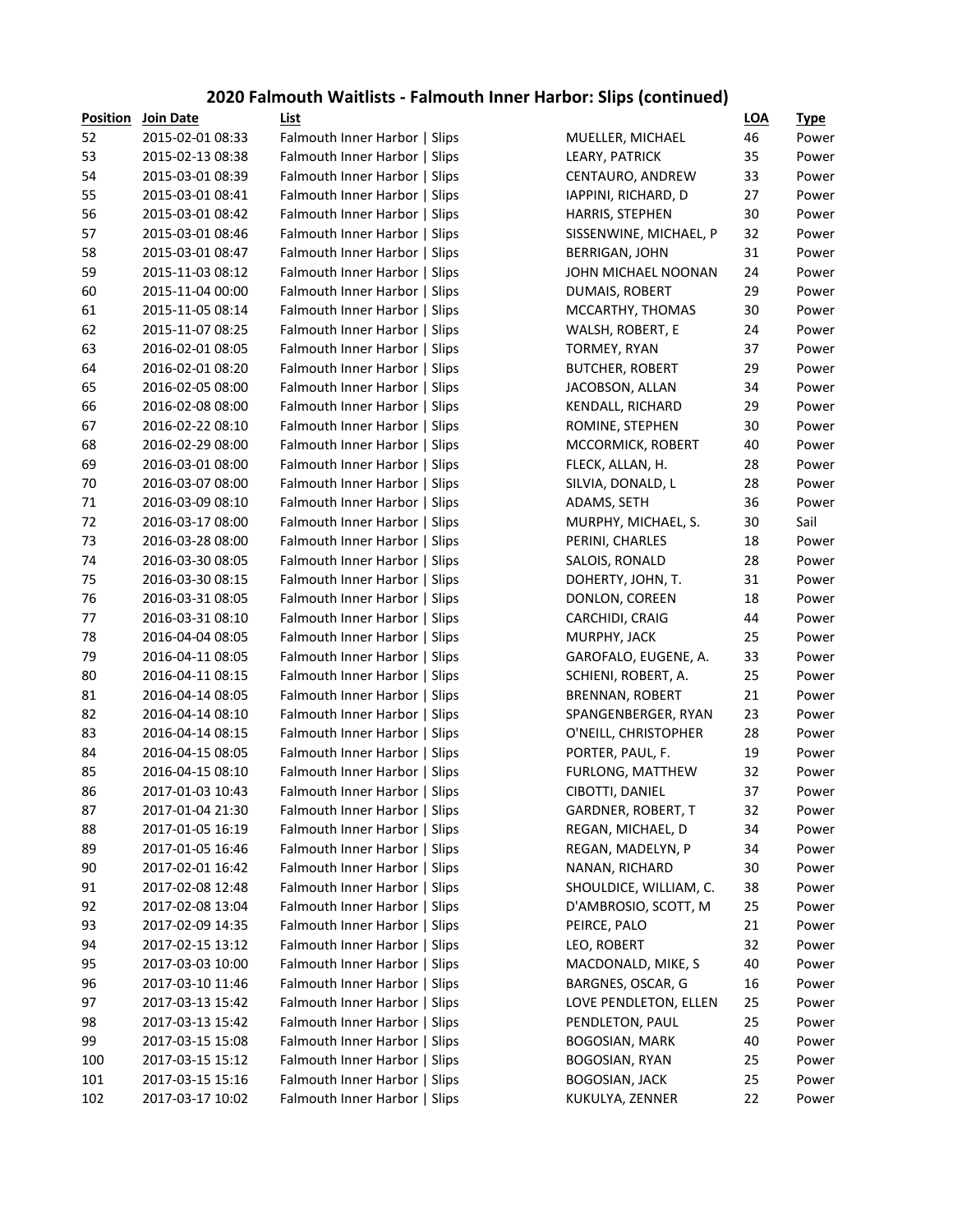#### **2020 Falmouth Waitlists - Falmouth Inner Harbor: Slips (continued)**

| <b>Position</b> | <b>Join Date</b> | List                          |                          | <b>LOA</b> | <b>Type</b> |
|-----------------|------------------|-------------------------------|--------------------------|------------|-------------|
| 103             | 2017-03-18 08:10 | Falmouth Inner Harbor   Slips | CARPENTER, DON           | 26         | Power       |
| 104             | 2018-01-01 17:02 | Falmouth Inner Harbor   Slips | PAGANI, DAVID, A         | 40         | Power       |
| 105             | 2018-01-01 22:52 | Falmouth Inner Harbor   Slips | <b>BURKE, PAUL, E</b>    | 28         | Power       |
| 106             | 2018-01-03 16:30 | Falmouth Inner Harbor   Slips | LAPLACA, MATTHEW         | 34         | Power       |
| 107             | 2018-01-18 09:13 | Falmouth Inner Harbor   Slips | FRONIUS, MATTHEW, S      | 30         | Power       |
| 108             | 2018-01-18 10:58 | Falmouth Inner Harbor   Slips | FRONIUS, MADELINE, R     | 30         | Power       |
| 109             | 2018-01-18 11:01 | Falmouth Inner Harbor   Slips | FRONIUS, PARKER, S       | 30         | Power       |
| 110             | 2018-01-28 22:46 | Falmouth Inner Harbor   Slips | HEYWOOD, RICHARD, E      | 24.7       | Power       |
| 111             | 2018-01-29 09:29 | Falmouth Inner Harbor   Slips | DENNIS, RYAN, M          | 40         | Power       |
| 112             | 2018-01-29 09:44 | Falmouth Inner Harbor   Slips | RICHARDSON, DAVID, M     | 30         | Power       |
| 113             | 2018-01-31 21:26 | Falmouth Inner Harbor   Slips | KARPLUS, CHRISTOS        | 35         | Power       |
| 114             | 2018-02-06 09:35 | Falmouth Inner Harbor   Slips | CRAIG, MARC              | 22         | Power       |
| 115             | 2018-02-07 15:25 | Falmouth Inner Harbor   Slips | BORDEN, EDWARD           | 23         | Power       |
| 116             | 2018-02-14 10:02 | Falmouth Inner Harbor   Slips | REYENGER, KELLY          | 26         | Power       |
| 117             | 2018-02-19 17:58 | Falmouth Inner Harbor   Slips | SMALLIS, CHRISTOPHER     | 35         | Sail        |
| 118             | 2018-02-20 14:41 | Falmouth Inner Harbor   Slips | MALMGREN, JESSE, J       | 35         | Power       |
| 119             | 2018-03-06 16:02 | Falmouth Inner Harbor   Slips | LARSON JR, FRANK, R      | 37         | Power       |
| 120             | 2018-03-12 08:02 | Falmouth Inner Harbor   Slips | ALMQUIST, JOHN, R        | 22         | Power       |
| 121             | 2018-03-15 22:47 | Falmouth Inner Harbor   Slips | MCGRIMLEY, PATRICIA, M   | 25         | Power       |
| 122             | 2018-11-14 08:11 | Falmouth Inner Harbor   Slips | PETITTI, STEVEN, K       | 25         | Power       |
| 123             | 2019-01-01 00:00 | Falmouth Inner Harbor   Slips | FOLEY, DAN               | 36         | Power       |
| 124             | 2019-01-01 00:00 | Falmouth Inner Harbor   Slips | THOMAS, RICHARD          | 21         | Power       |
| 125             | 2019-01-01 00:00 | Falmouth Inner Harbor   Slips | FAIRBANKS, MATTHEW       | 24         | Power       |
| 126             | 2019-01-02 00:00 | Falmouth Inner Harbor   Slips | PETERSON, THOMAS         | 30         | Power       |
| 127             | 2019-01-02 00:00 | Falmouth Inner Harbor   Slips | <b>BLOOMFIELD, PETER</b> | 24         | Power       |
| 128             | 2019-01-02 00:00 | Falmouth Inner Harbor   Slips | COOPER, SEAN             | 25         | Power       |
| 129             | 2019-01-02 00:00 | Falmouth Inner Harbor   Slips | DIGIORGIO, HENRY, M      | 24         | Power       |
| 130             | 2019-01-02 00:00 | Falmouth Inner Harbor   Slips | SERA, MICHAEL            | 35         | Power       |
| 131             | 2019-01-03 00:00 | Falmouth Inner Harbor   Slips | JOYCE, WILLIAM           | 26         | Power       |
| 132             | 2019-01-06 00:00 | Falmouth Inner Harbor   Slips | SANTOS, JOE              | 32         | Power       |
| 133             | 2019-01-07 00:00 | Falmouth Inner Harbor   Slips | FEENAN, MICHAEL          | 29         | Power       |
| 134             | 2019-01-07 00:00 | Falmouth Inner Harbor   Slips | SANTOS, CHERYL           | 32         | Power       |
| 135             | 2019-01-08 00:00 | Falmouth Inner Harbor   Slips | <b>BRUCE, PHILIP</b>     | 30         | Power       |
| 136             | 2019-01-08 00:00 | Falmouth Inner Harbor   Slips | O'CONNOR, WILLIAM        | 32         | Power       |
| 137             | 2019-01-09 00:00 | Falmouth Inner Harbor   Slips | MALINOWSKI, STEVEN       | 30         | Power       |
| 138             | 2019-01-13 00:00 | Falmouth Inner Harbor   Slips | D'HEDOUVILLE, NYSSA      | 24         | Power       |
| 139             | 2019-01-22 00:00 | Falmouth Inner Harbor   Slips | RYAN, JAMES              | 23         | Power       |
| 140             | 2019-01-23 00:00 | Falmouth Inner Harbor   Slips | MURPHY, JERRY            | 42         | Power       |
| 141             | 2019-01-26 00:00 | Falmouth Inner Harbor   Slips | CHASE, SAUL              | 31         | Power       |
| 142             | 2019-02-02 00:00 | Falmouth Inner Harbor   Slips | ROBBINS, GALEN           | 23.5       | Power       |
| 143             | 2019-02-04 14:06 | Falmouth Inner Harbor   Slips | <b>GRADY, PATRICK</b>    | 22         | Power       |
| 144             | 2019-02-05 00:00 | Falmouth Inner Harbor   Slips | DAIGNAULT, KENNETH       | 29         | Power       |
| 145             | 2019-02-12 00:00 | Falmouth Inner Harbor   Slips | GARVIN, BEN              | 27         | Power       |
| 146             | 2019-02-13 00:00 | Falmouth Inner Harbor   Slips | KIELY, CHARLES           | 26         | Power       |
| 147             | 2019-02-22 00:00 | Falmouth Inner Harbor   Slips | CONSIGLI, RYAN           | 40         | Power       |
| 148             | 2019-02-25 10:20 | Falmouth Inner Harbor   Slips | JOHN PETER NOONAN        | 26         | Power       |
| 149             | 2019-03-12 00:00 | Falmouth Inner Harbor   Slips | <b>BUSHY, JOSEPH</b>     | 33         | Power       |
| 150             | 2019-03-12 00:00 | Falmouth Inner Harbor   Slips | <b>BUSHY, LESLIE</b>     | 23         | Power       |
| 151             | 2019-03-12 00:00 | Falmouth Inner Harbor   Slips | SUMMERS, THOMAS          | 40         | Power       |
| 152             | 2019-03-15 00:00 | Falmouth Inner Harbor   Slips | SULLIVAN, CHRISTOPHER    | 40         | Power       |
| 153             | 2019-03-21 09:14 | Falmouth Inner Harbor   Slips | CHESTO, JON              | 25         | Power       |
|                 |                  |                               |                          |            |             |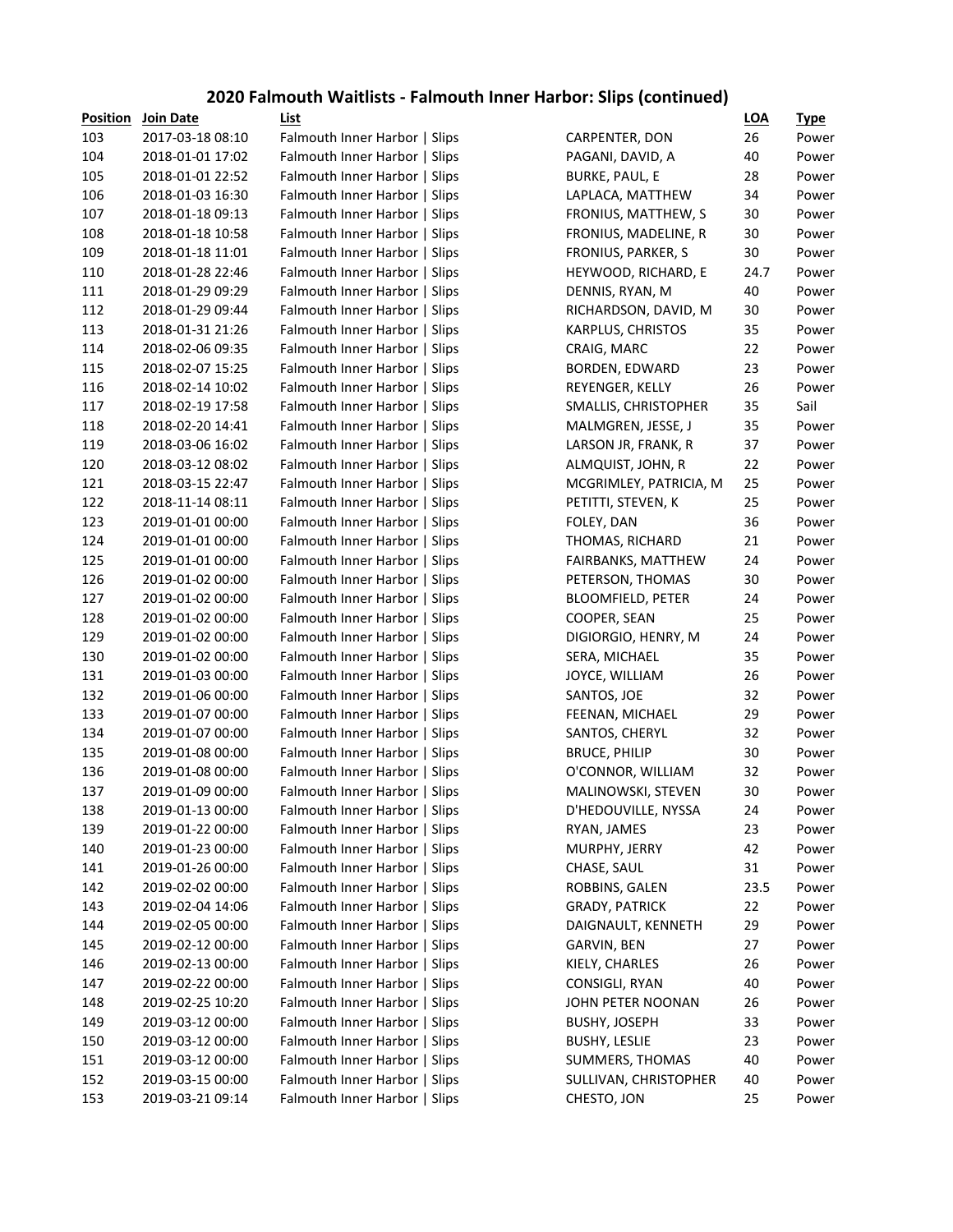## **2020 Falmouth Waitlists - Falmouth Inner Harbor: Slips (continued)**

| <b>Position</b> | <b>Join Date</b> | List                          |                        | LOA | <u>Type</u> |
|-----------------|------------------|-------------------------------|------------------------|-----|-------------|
| 154             | 2020-01-01 00:00 | Falmouth Inner Harbor   Slips | ETHIER, RAYMOND        | 21  | Power       |
| 155             | 2020-01-01 00:00 | Falmouth Inner Harbor   Slips | <b>JOHN CUSHMAN</b>    | 24  | Power       |
| 156             | 2020-01-01 00:00 | Falmouth Inner Harbor   Slips | SMITH, GERARD, T       | 25  | Power       |
| 157             | 2020-01-01 00:00 | Falmouth Inner Harbor   Slips | BROWNE, DAVID          | 35  | Power       |
| 158             | 2020-01-01 00:00 | Falmouth Inner Harbor   Slips | SMITH, MAX             | 25  | Power       |
| 159             | 2020-01-01 00:00 | Falmouth Inner Harbor   Slips | SMITH, ALYCE           | 25  | Power       |
| 160             | 2020-01-02 00:00 | Falmouth Inner Harbor   Slips | <b>ALTIERI, STEVEN</b> | 30  | Power       |
| 161             | 2020-01-02 00:00 | Falmouth Inner Harbor   Slips | O'BRIEN, MICHAEL       | 32  | Power       |
| 162             | 2020-01-04 00:00 | Falmouth Inner Harbor   Slips | ALFEGO, MICHAEL, J     | 30  | Power       |
| 163             | 2020-01-04 00:00 | Falmouth Inner Harbor   Slips | GOLUB, RON             | 27  | Power       |
| 164             | 2020-01-05 00:00 | Falmouth Inner Harbor   Slips | WEBB, DANIEL           | 27  | Power       |
| 165             | 2020-01-07 00:00 | Falmouth Inner Harbor   Slips | MCLAUGHLIN, MIKE       | 24  | Power       |
| 166             | 2020-01-10 00:00 | Falmouth Inner Harbor   Slips | GARLAND, MICHAEL       | 28  | Power       |
| 167             | 2020-01-10 00:00 | Falmouth Inner Harbor   Slips | LAWRENCE, JESSICA      | 25  | Power       |
| 168             | 2020-01-14 00:00 | Falmouth Inner Harbor   Slips | KIDD, SCOTT            | 30  | Power       |
| 169             | 2020-01-28 00:00 | Falmouth Inner Harbor   Slips | MULCAHY, JAMES         | 28  | Power       |
| 170             | 2020-01-28 00:00 | Falmouth Inner Harbor   Slips | CLARK, DIANA, BRENNAN  | 25  | Power       |
| 171             | 2020-02-09 00:00 | Falmouth Inner Harbor   Slips | HOWES, DAVID           | 23  | Power       |
| 172             | 2020-02-10 00:00 | Falmouth Inner Harbor   Slips | SWAIN, NASON, H        | 38  | Power       |
| 173             | 2020-02-23 00:00 | Falmouth Inner Harbor   Slips | SABENS, HENRY          | 23  | Power       |
| 174             | 2020-02-26 00:00 | Falmouth Inner Harbor   Slips | SULLIVAN, LAWRENCE     | 38  | Power       |
| 175             | 2020-03-01 00:00 | Falmouth Inner Harbor   Slips | SULLIVAN, LAWRENCE     | 38  | Power       |
| 176             | 2020-03-06 00:00 | Falmouth Inner Harbor   Slips | <b>BURKE, PATRICK</b>  | 31  | Power       |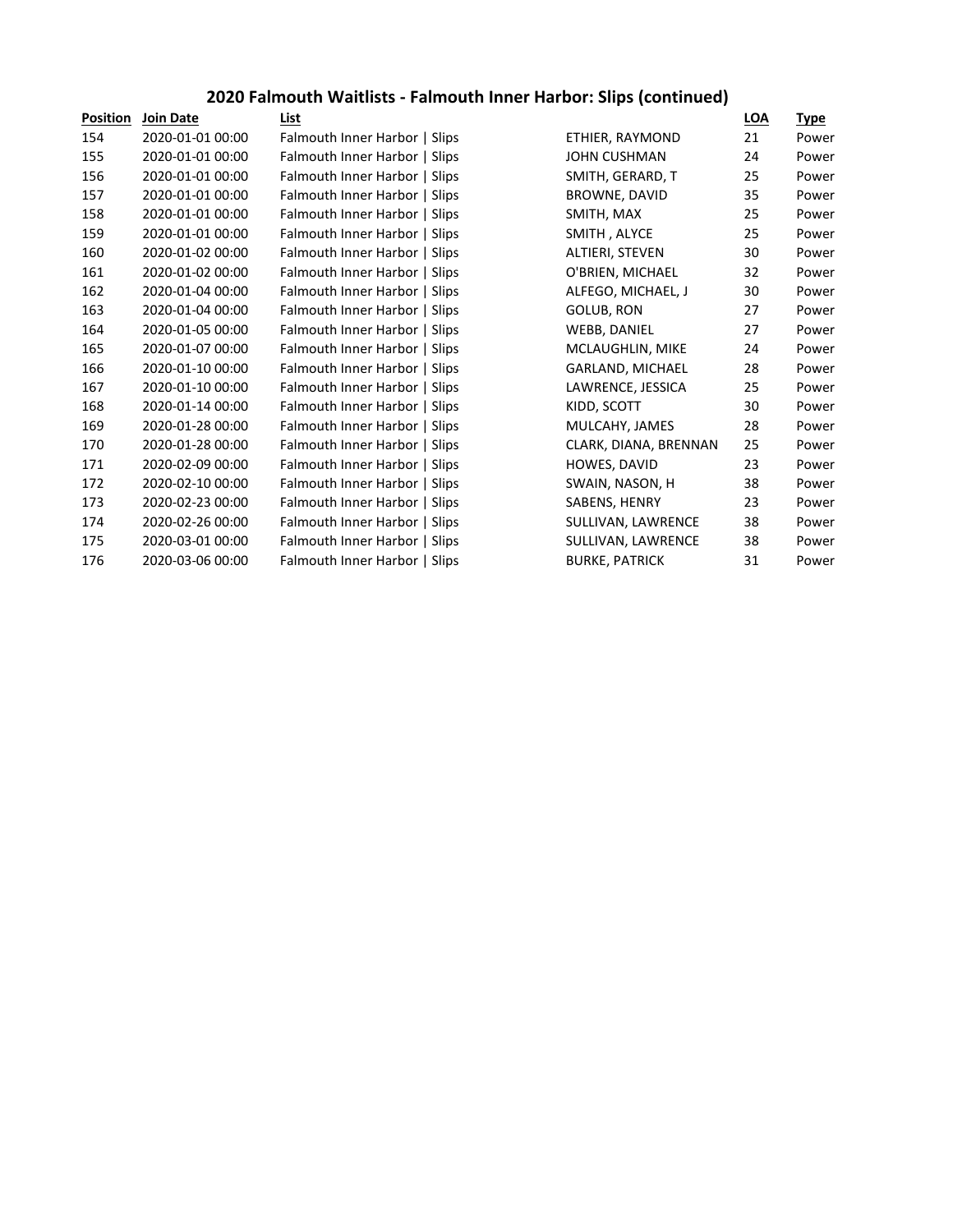#### **2020 Falmouth Waitlists - Great Harbor, Woods Hole**

| <b>Position</b> | <b>Join Date</b> | List                     |                                 | <u>LOA</u> | <u>Type</u> |
|-----------------|------------------|--------------------------|---------------------------------|------------|-------------|
| 1               | 2004-07-01 08:10 | Great Harbor, Woods Hole | MOAKLEY, JOHN, T                | 39         | Pow         |
| 2               | 2004-07-01 08:11 | Great Harbor, Woods Hole | <b>THOMPSON, MARGARET</b>       | 28         | Sail        |
| 3               | 2004-12-01 08:14 | Great Harbor, Woods Hole | HYNES, THOMAS, J                | 36         | Sail        |
| 4               | 2005-03-01 08:16 | Great Harbor, Woods Hole | HEINTZ, MATT                    | 42         | Sail        |
| 5               | 2006-01-01 08:17 | Great Harbor, Woods Hole | WILSON, HOLLY                   | 43         | Sail        |
| 6               | 2006-07-01 08:20 | Great Harbor, Woods Hole | <b>BUCCINO, MICHAEL</b>         | 33         | Pow         |
| 7               | 2006-10-01 08:21 | Great Harbor, Woods Hole | SHULMAN, LAURA                  | 42         | Sail        |
| 8               | 2006-12-01 08:22 | Great Harbor, Woods Hole | LAFRENIERE, KELSEY              | 35         | Sail        |
| 9               | 2007-01-01 08:23 | Great Harbor, Woods Hole | INMAN, CAROLINE                 | 35         | Pow         |
| 10              | 2008-01-01 08:26 | Great Harbor, Woods Hole | HUNNEWELL, GEORGE               | 32         | Sail        |
| 11              | 2009-01-01 08:27 | Great Harbor, Woods Hole | NOLAN, RICHARD                  | 36         | Sail        |
| 12              | 2009-03-01 08:29 | Great Harbor, Woods Hole | DEFOREST, ROBERT                | 32         | Sail        |
| 13              | 2010-01-01 08:31 | Great Harbor, Woods Hole | THWAITES, FRED                  | 37         | Sail        |
| 14              | 2010-02-01 08:32 | Great Harbor, Woods Hole | FARR, NORMAN                    | 27         | Sail        |
| 15              | 2010-03-01 08:33 | Great Harbor, Woods Hole | <b>COURCIER, BRUCE</b>          | 27         | Sail        |
| 16              | 2010-03-01 08:35 | Great Harbor, Woods Hole | PAUL, ADAM                      | 30         | Sail        |
| 17              | 2011-01-01 08:36 | Great Harbor, Woods Hole | PANNELL, SAUL                   | 30         | Pow         |
| 18              | 2011-01-01 08:38 | Great Harbor, Woods Hole | O'SULLIVAN, TIMOTHY             | 16         | Pow         |
| 19              | 2011-01-01 08:39 | Great Harbor, Woods Hole | O'SULLIVAN, ALEXANDER           | 16         | Sail        |
| 20              | 2011-02-01 08:40 | Great Harbor, Woods Hole | MCADAMS, HERBERT                | 26         | Sail        |
| 21              | 2011-02-01 08:41 | Great Harbor, Woods Hole | DONAHUE, BENNETT                | 23         | Pow         |
| 22              | 2011-03-01 08:43 | Great Harbor, Woods Hole | GARLAND, ELIZABETH              | 40         | Sail        |
| 23              | 2012-01-01 08:46 | Great Harbor, Woods Hole | MATZEN, ERIC                    | 27         | Pow         |
| 24              | 2012-03-01 08:47 | Great Harbor, Woods Hole | CHASE, PETER                    | 24         | Pow         |
| 25              | 2013-01-01 08:50 | Great Harbor, Woods Hole | TONER, DENNIS & ZOE             | 25         | Pow         |
| 26              | 2013-02-01 08:52 | Great Harbor, Woods Hole | KARSON, BENJAMIN                | 25         | Sail        |
| 27              | 2013-03-01 08:53 | Great Harbor, Woods Hole | OCHS, PETER                     | 18         | Sail        |
| 28              | 2013-03-01 08:55 | Great Harbor, Woods Hole | JARVINEN, DENISE                | 40         | Sail        |
| 29              | 2013-03-01 08:56 | Great Harbor, Woods Hole | HORNING, NOAH                   | 30         | Sail        |
| 30              | 2013-03-01 08:57 | Great Harbor, Woods Hole | STUART-MOORE, JONATHAN 25       |            | Pow         |
| 31              | 2013-03-01 08:58 | Great Harbor, Woods Hole | LONGWORTH, BRETT                | 25         | Sail        |
| 32              | 2013-03-01 08:59 | Great Harbor, Woods Hole | COLT, BETH                      | 22         | Pow         |
| 33              | 2014-01-01 09:01 | Great Harbor, Woods Hole | <b>WORTHINGTON, LAWRENCE 17</b> |            | Pow         |
| 34              | 2014-01-01 09:02 | Great Harbor, Woods Hole | STIVALETTA, BRUCE               | 32         | Pow         |
| 35              | 2014-01-01 09:03 | Great Harbor, Woods Hole | RYAN, MICHAEL, J                | 24         | Pow         |
| 36              | 2014-02-01 09:04 | Great Harbor, Woods Hole | <b>BRUCK, TRISTAN</b>           | $30\,$     | Sail        |
| 37              | 2014-03-01 09:05 | Great Harbor, Woods Hole | LITTLEFIELD, ROBIN              | 30         | Pow         |
| 38              | 2014-04-01 09:06 | Great Harbor, Woods Hole | UDOVYDCHENKOV, ILYA             | 15         | Pow         |
| 39              | 2014-04-01 09:07 | Great Harbor, Woods Hole | FRICKE, JOHN, ROBERT            | 30         | Sail        |
| 40              | 2015-01-01 09:08 | Great Harbor, Woods Hole | FRICKE, JOHN, JACOB             | 30         | Sail        |
| 41              | 2015-01-01 09:09 | Great Harbor, Woods Hole | MOORE, ERIC                     | 20         | Pow         |
| 42              | 2015-01-01 09:10 | Great Harbor, Woods Hole | HARDING, CLIFFORD               | 25         | Sail        |
| 43              | 2015-01-01 09:11 | Great Harbor, Woods Hole | REILLY, GRADY                   | 30         | Sail        |
| 44              | 2015-01-01 09:13 | Great Harbor, Woods Hole | DACEY, JOHN, A                  | 30         | Sail        |
| 45              | 2015-01-01 09:14 | Great Harbor, Woods Hole | TALMADGE, MICHAEL               | 30         | Sail        |
| 46              | 2015-01-01 09:15 | Great Harbor, Woods Hole | <b>BRUNELLI, JAMES</b>          | 18         | Pow         |
| 47              | 2015-01-01 09:16 | Great Harbor, Woods Hole | CHUNG, MINA                     | 27         | Pow         |
| 48              | 2015-02-01 09:20 | Great Harbor, Woods Hole | CUMMINGS, JOHN                  | 15         | Sail        |
| 49              | 2015-02-01 09:21 | Great Harbor, Woods Hole | CARUSO, LEONARDO, J             | 30         | Powe        |
| 50              | 2015-03-01 09:22 | Great Harbor, Woods Hole | O'CONNELL, EMILY                | 24         | Pow         |
| 51              | 2015-03-01 09:23 | Great Harbor, Woods Hole | KUKULYA, TEODORU                | 22         | Pow         |
|                 |                  |                          |                                 |            |             |

|                              | LUA | <u>i ype</u> |
|------------------------------|-----|--------------|
| MOAKLEY, JOHN, T             | 39  | Power        |
| THOMPSON, MARGARET           | 28  | Sail         |
| HYNES, THOMAS, J             | 36  | Sail         |
| HEINTZ, MATT                 | 42  | Sail         |
| WILSON, HOLLY                | 43  | Sail         |
| <b>BUCCINO, MICHAEL</b>      | 33  | Power        |
| SHULMAN, LAURA               | 42  | Sail         |
| LAFRENIERE, KELSEY           | 35  | Sail         |
| INMAN, CAROLINE              | 35  | Power        |
| HUNNEWELL, GEORGE            | 32  | Sail         |
| NOLAN, RICHARD               | 36  | Sail         |
| DEFOREST, ROBERT             | 32  | Sail         |
| <b>THWAITES, FRED</b>        | 37  | Sail         |
| FARR, NORMAN                 | 27  | Sail         |
| <b>COURCIER, BRUCE</b>       | 27  | Sail         |
| PAUL, ADAM                   | 30  | Sail         |
| PANNELL, SAUL                | 30  | Power        |
| O'SULLIVAN, TIMOTHY          | 16  | Power        |
| O'SULLIVAN, ALEXANDER        | 16  | Sail         |
| MCADAMS, HERBERT             | 26  | Sail         |
| DONAHUE, BENNETT             | 23  | Power        |
| GARLAND, ELIZABETH           | 40  | Sail         |
| MATZEN, ERIC                 | 27  | Power        |
| CHASE, PETER                 | 24  | Power        |
| TONER, DENNIS & ZOE          | 25  | Power        |
| KARSON, BENJAMIN             | 25  | Sail         |
| OCHS, PETER                  | 18  | Sail         |
| JARVINEN, DENISE             | 40  | Sail         |
| HORNING, NOAH                | 30  | Sail         |
| STUART-MOORE, JONATHAN 25    |     | Power        |
| LONGWORTH, BRETT             | 25  | Sail         |
| COLT, BETH                   | 22  | Power        |
| <b>WORTHINGTON, LAWRENCE</b> | 17  | Power        |
| STIVALETTA, BRUCE            | 32  | Power        |
| RYAN, MICHAEL, J             | 24  | Power        |
| <b>BRUCK, TRISTAN</b>        | 30  | Sail         |
| LITTLEFIELD, ROBIN           | 30  | Power        |
| UDOVYDCHENKOV, ILYA          | 15  | Power        |
| FRICKE, JOHN, ROBERT         | 30  | Sail         |
| FRICKE, JOHN, JACOB          | 30  | Sail         |
| MOORE, ERIC                  | 20  | Power        |
| HARDING, CLIFFORD            | 25  | Sail         |
| REILLY, GRADY                | 30  | Sail         |
| DACEY, JOHN, A               | 30  | Sail         |
| TALMADGE, MICHAEL            | 30  | Sail         |
| <b>BRUNELLI, JAMES</b>       | 18  | Power        |
| CHUNG, MINA                  | 27  | Power        |
| <b>CUMMINGS, JOHN</b>        | 15  | Sail         |
| CARUSO, LEONARDO, J          | 30  | Power        |
| O'CONNELL, EMILY             | 24  | Power        |
| KUKULYA, TEODORU             | 22  | Power        |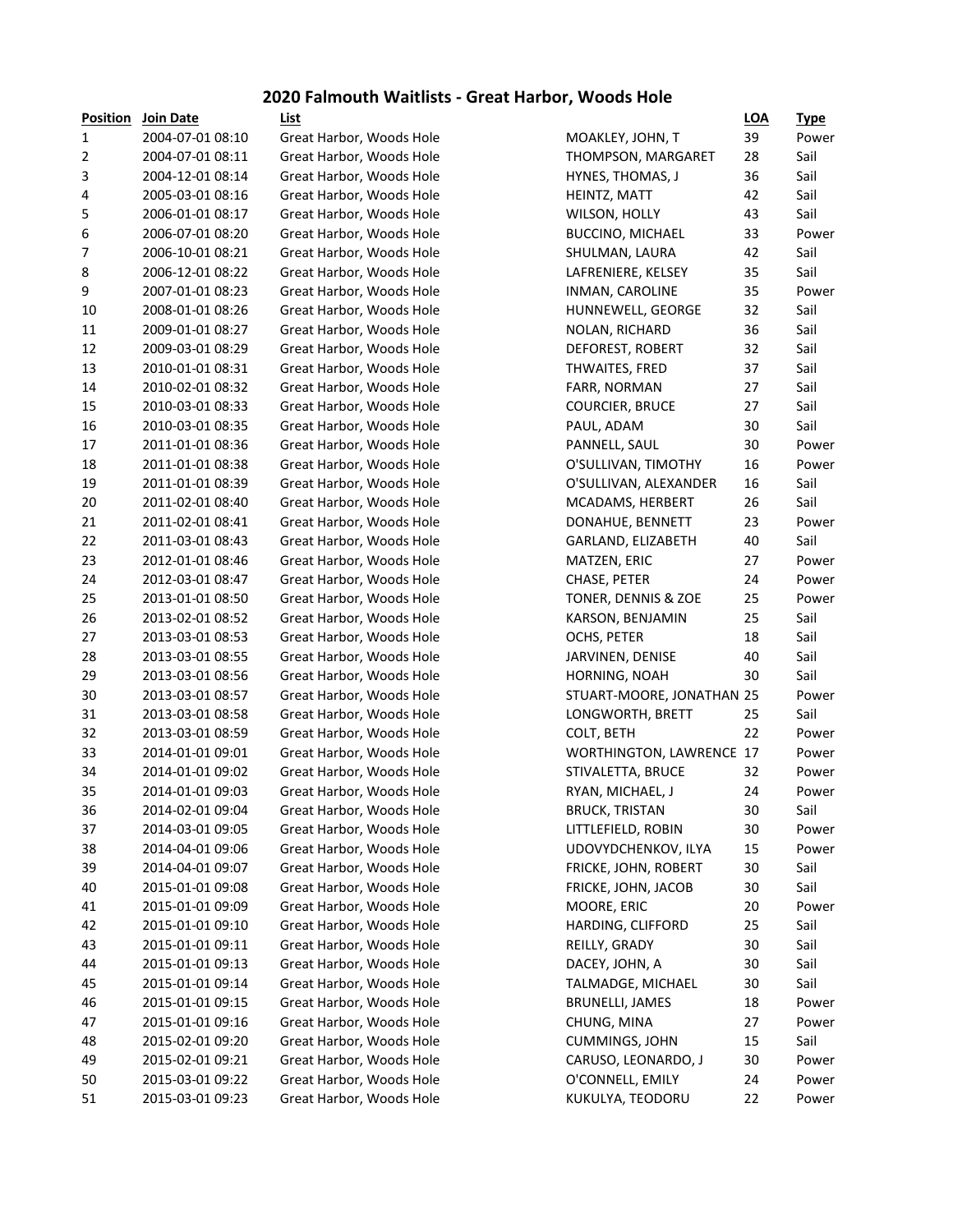## **2020 Falmouth Waitlists - Great Harbor, Woods Hole (continued)**

| <b>Position</b> | Join Date        | List                     |                              | <b>LOA</b> | <u>Type</u> |
|-----------------|------------------|--------------------------|------------------------------|------------|-------------|
| 52              | 2015-03-01 09:25 | Great Harbor, Woods Hole | HARRIS, STEPHEN              | 30         | Power       |
| 53              | 2015-03-01 09:26 | Great Harbor, Woods Hole | GYOVAI, CHRISTINE            | 34         | Sail        |
| 54              | 2015-05-06 12:30 | Great Harbor, Woods Hole | HUTCHINSON, SUSAN            | 40         | Sail        |
| 55              | 2016-02-01 08:05 | Great Harbor, Woods Hole | ALLISON, JAMES               | 30         | Power       |
| 56              | 2016-02-05 08:00 | Great Harbor, Woods Hole | ROWELL, SCARLETT, WINDSL(14  |            | Power       |
| 57              | 2016-02-05 08:05 | Great Harbor, Woods Hole | ZOTTOLI AHEARN, RIVER, TH(15 |            | Power       |
| 58              | 2016-02-08 08:00 | Great Harbor, Woods Hole | MILLER, NATHANIEL            | 36         | Sail        |
| 59              | 2016-02-09 08:00 | Great Harbor, Woods Hole | CROWELL, RICHARD             | 34         | Sail        |
| 60              | 2016-02-17 08:00 | Great Harbor, Woods Hole | OCHS, MILES                  | 19         | Power       |
| 61              | 2016-02-22 08:00 | Great Harbor, Woods Hole | TONER, DENNIS & ZOE          | 15         | Power       |
| 62              | 2016-03-07 08:05 | Great Harbor, Woods Hole | SINGH, HANUMANT              | 17         | Power       |
| 63              | 2016-03-07 08:10 | Great Harbor, Woods Hole | SUTHERLAND, MATTHEW          | 24         | Sail        |
| 64              | 2016-03-09 08:10 | Great Harbor, Woods Hole | CLARKE, BONNY                | 18         | Power       |
| 65              | 2016-03-14 08:00 | Great Harbor, Woods Hole | WESEMAN, LORI                | 30         | Sail        |
| 66              | 2016-03-28 08:05 | Great Harbor, Woods Hole | TODD, ERIK                   | 22         | Sail        |
| 67              | 2016-03-28 08:10 | Great Harbor, Woods Hole | BROSNAHAN, MATTHEW           | 25         | Sail        |
| 68              | 2016-04-06 08:00 | Great Harbor, Woods Hole | DENHAM, EMILY                | 20         | Power       |
| 69              | 2016-04-07 08:00 | Great Harbor, Woods Hole | ALLEN, SAMUEL, P             | 17         | Power       |
| 70              | 2016-04-14 08:05 | Great Harbor, Woods Hole | ZOTTOLI AHEARN, TORIN, KN 15 |            | Power       |
| 71              | 2016-04-14 08:10 | Great Harbor, Woods Hole | RANKIN, CYNTHIA              | 18         | Sail        |
| 72              | 2017-01-03 19:34 | Great Harbor, Woods Hole | PRATT, MACKENZIE, E          | 39         | Sail        |
| 73              | 2017-01-04 09:15 | Great Harbor, Woods Hole | FARR, NORMAN                 | 18         | Sail        |
| 74              | 2017-01-05 15:22 | Great Harbor, Woods Hole | SWEENEY-REGAN, CATHERIN 40   |            | Power       |
| 75              | 2017-01-05 16:33 | Great Harbor, Woods Hole | REGAN, MADELYN, P            | 34         | Power       |
| 76              | 2017-01-09 09:55 | Great Harbor, Woods Hole | LAFFEY, CONOR                | 21         | Power       |
| 77              | 2017-01-11 11:09 | Great Harbor, Woods Hole | FARRELL, TIMOTHY             | 22         | Power       |
| 78              | 2017-01-15 12:06 | Great Harbor, Woods Hole | MATZEN, KATHERINE, L         | 20         | Power       |
| 79              | 2017-01-27 09:25 | Great Harbor, Woods Hole | JOSEPHSON, ERIC              | 22         | Power       |
| 80              | 2017-01-30 12:27 | Great Harbor, Woods Hole | BAILEY, DAVID, SMITH         | 32         | Sail        |
| 81              | 2017-01-30 13:25 | Great Harbor, Woods Hole | O'HARA, LORAL                | 34         | Sail        |
| 82              | 2017-02-24 13:12 | Great Harbor, Woods Hole | TRACEY, STEPHEN, W           | 18         | Power       |
| 83              | 2017-03-11 15:51 | Great Harbor, Woods Hole | SAITO, RORY                  | 27         | Sail        |
| 84              | 2017-03-11 17:41 | Great Harbor, Woods Hole | PENDLETON, PAUL              | 25         | Power       |
| 85              | 2018-01-02 09:45 | Great Harbor, Woods Hole | WICKERSHAM, TRISTAN          | 14         | Power       |
| 86              | 2018-01-02 09:55 | Great Harbor, Woods Hole | WICKERSHAM, HAYDEN           | 14         | Power       |
| 87              | 2018-01-02 14:02 | Great Harbor, Woods Hole | WICKERSHAM, CYRUS            | 14         | Power       |
| 88              | 2018-01-09 11:55 | Great Harbor, Woods Hole | FREELAND, PATRICIA           | 40         | Sail        |
| 89              | 2018-01-21 13:17 | Great Harbor, Woods Hole | SCADDEN, EDWARD              | 34         | Power       |
| $90\,$          | 2018-01-22 01:15 | Great Harbor, Woods Hole | LETITIA, JENNIFER            | 30         | Sail        |
| 91              | 2018-01-24 13:43 | Great Harbor, Woods Hole | LETITIA, JENNIFER            | 15         | Sail        |
| 92              | 2018-02-03 11:20 | Great Harbor, Woods Hole | <b>COLLINS, NORA RUTH</b>    | 16         | Power       |
| 93              | 2018-02-05 18:09 | Great Harbor, Woods Hole | COJANU, MARIN                | 25         | Sail        |
| 94              | 2018-02-28 12:58 | Great Harbor, Woods Hole | LOFTUS, ERIC                 | 25         | Power       |
| 95              | 2019-01-02 00:00 | Great Harbor, Woods Hole | MORRIS, BENJAMIN             | 50         | Power       |
| 96              | 2019-01-02 00:00 | Great Harbor, Woods Hole | PLETTNER, CYRUS              | 24         | Power       |
| 97              | 2019-01-03 00:00 | Great Harbor, Woods Hole | CITARELL, PAUL               | 21         | Power       |
| 98              | 2019-01-09 00:00 | Great Harbor, Woods Hole | MALINOWSKI, STEVEN           | 30         | Power       |
| 99              | 2019-01-19 00:00 | Great Harbor, Woods Hole | <b>BURGER, CATHERINE</b>     | 17         | Sail        |
| 100             | 2019-01-22 00:00 | Great Harbor, Woods Hole | <b>COURCIER, BRUCE</b>       | 28         | Power       |
| 101             | 2019-01-28 00:00 | Great Harbor, Woods Hole | FERNANDES, DYLAN             | 15         | Power       |
| 102             | 2019-02-08 00:00 | Great Harbor, Woods Hole | BOZE, ADELINE                | 25         | Sail        |
|                 |                  |                          |                              |            |             |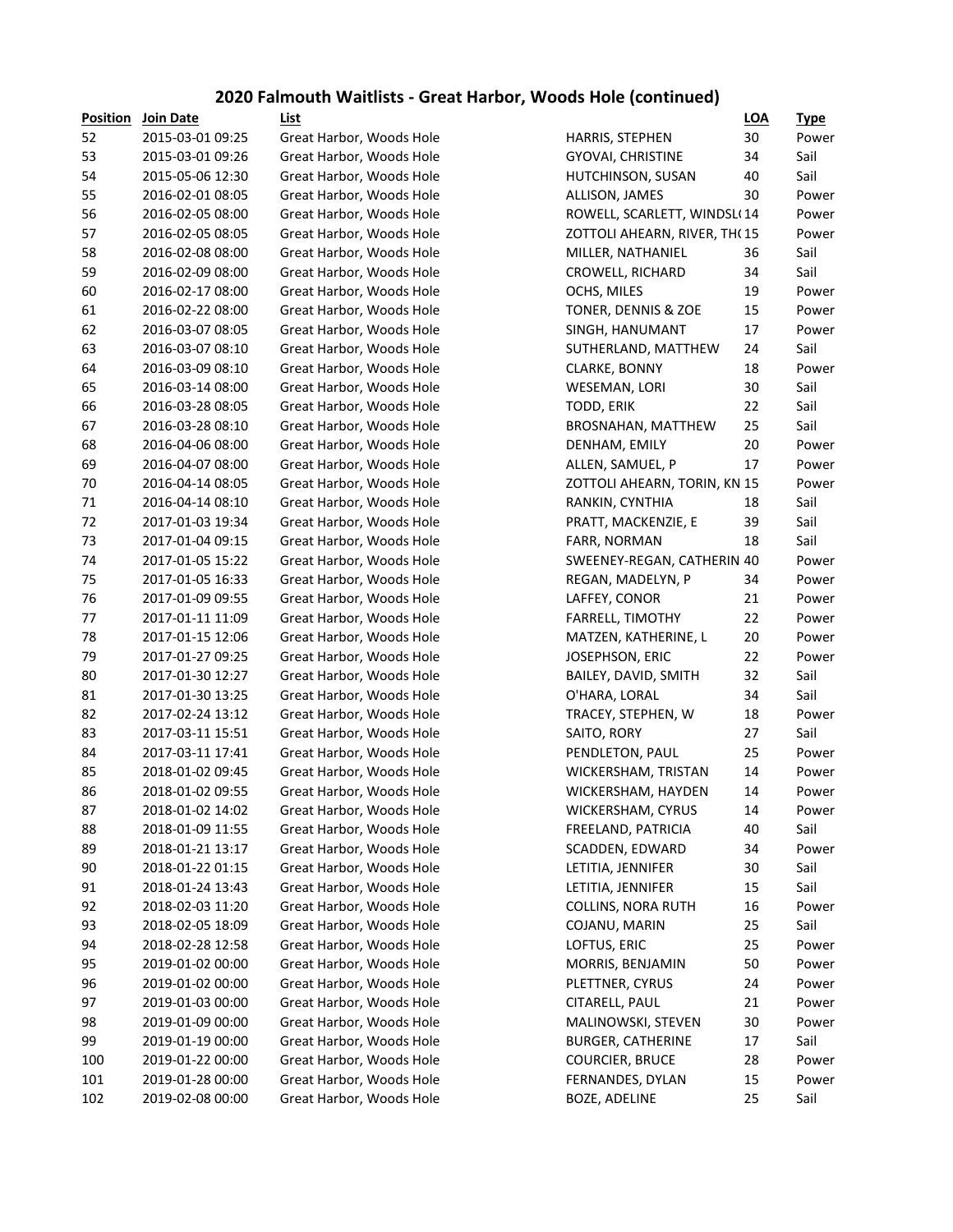## **2020 Falmouth Waitlists - Great Harbor, Woods Hole (continued)**

| <b>Position</b> | <b>Join Date</b> | List                     |                        | <u>LOA</u> | <b>Type</b> |
|-----------------|------------------|--------------------------|------------------------|------------|-------------|
| 103             | 2019-02-08 00:00 | Great Harbor, Woods Hole | DAVIS, JONATHAN, H     | 41         | Sail        |
| 104             | 2019-02-20 00:00 | Great Harbor, Woods Hole | <b>CLARK, NANCY</b>    | 26         | Sail        |
| 105             | 2019-03-05 00:00 | Great Harbor, Woods Hole | HAUFF, MARTHA          | 21         | Power       |
| 106             | 2019-08-08 08:15 | Great Harbor, Woods Hole | NICHOLAS, PETER        | 25         | Power       |
| 107             | 2020-01-01 00:00 | Great Harbor, Woods Hole | <b>KOERNER, SCOTT</b>  | 30         | Power       |
| 108             | 2020-01-02 00:00 | Great Harbor, Woods Hole | LINEAWEAVER, CHRISTIAN | 20         | Other       |
| 109             | 2020-01-02 00:00 | Great Harbor, Woods Hole | LINEAWEAVER, CHRISTIAN | 18         | Sail        |
| 110             | 2020-01-02 00:00 | Great Harbor, Woods Hole | LINEAWEAVER, CHRISTIAN | 20         | Power       |
| 111             | 2020-01-02 00:00 | Great Harbor, Woods Hole | <b>KOERNER, SCOTT</b>  | 30         | Power       |
| 112             | 2020-01-02 00:00 | Great Harbor, Woods Hole | LINEAWEAVER, ISAIAH    | 20         | Power       |
| 113             | 2020-01-02 00:00 | Great Harbor, Woods Hole | LINEAWEAVER, ABRAHAM   | 18         | Sail        |
| 114             | 2020-01-06 00:00 | Great Harbor, Woods Hole | WEINIG, STEPHEN        | 37         | Power       |
| 115             | 2020-01-06 00:00 | Great Harbor, Woods Hole | SOENEN, KAREN          | 18         | Power       |
| 116             | 2020-01-08 00:00 | Great Harbor, Woods Hole | ELDRIDGE, MAYA         | 30         | Power       |
| 117             | 2020-01-08 00:00 | Great Harbor, Woods Hole | ELDRIDGE, COLE         | 26         | Power       |
| 118             | 2020-01-11 00:00 | Great Harbor, Woods Hole | FRYE, ERIC, MAX        | 30         | Other       |
| 119             | 2020-01-22 00:00 | Great Harbor, Woods Hole | BAUGHMAN, KENNETH      | 23         | Power       |
| 120             | 2020-02-10 00:00 | Great Harbor, Woods Hole | SWAIN, BAILOR          | 38         | Power       |
| 121             | 2020-02-17 00:00 | Great Harbor, Woods Hole | GRABB, KALINA          | 35         | Sail        |
| 122             | 2020-02-18 00:00 | Great Harbor, Woods Hole | KELLEY, MICHAEL        | 25         | Sail        |
| 123             | 2020-03-04 00:00 | Great Harbor, Woods Hole | GAINES, JENNIFER       | 18         | Sail        |
| 124             | 2020-03-05 00:00 | Great Harbor, Woods Hole | GIORDANO, MICHAEL      | 24         | Power       |
| 125             | 2020-03-11 00:00 | Great Harbor, Woods Hole | CORWIN, JEFFREY        | 41         | Sail        |
| 126             | 2020-03-13 00:00 | Great Harbor, Woods Hole | TRABUCCO, LAUREN       | 28         | Power       |
| 127             | 2020-03-13 00:00 | Great Harbor, Woods Hole | TRIMBLE, PETER         | 18         | Power       |
| 128             | 2020-03-15 00:00 | Great Harbor, Woods Hole | ROWAN, PETER           | 21         | Power       |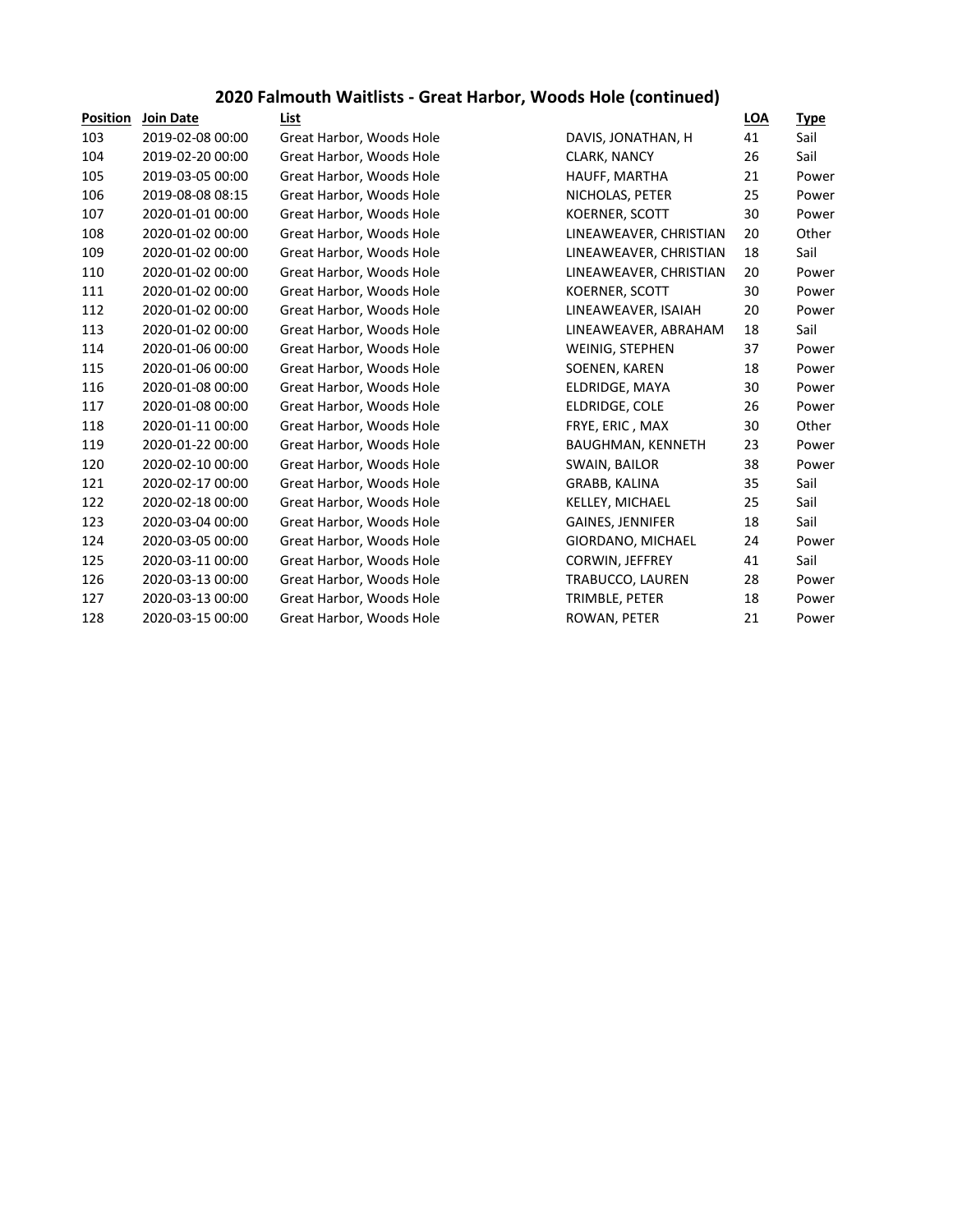#### **2020 Falmouth Waitlists - Great Pond Coonamesset River**

| <b>Position</b>  | Join Date        | List                                 |                            | <b>LOA</b> | <u>Type</u> |
|------------------|------------------|--------------------------------------|----------------------------|------------|-------------|
| 1                | 2014-03-01 08:15 | <b>Great Pond Coonamessett River</b> | WATTS, HAROLD              | 24         | Power       |
| $\overline{2}$   | 2014-03-01 08:16 | <b>Great Pond Coonamessett River</b> | GARDNER, ROBERT, T         | 23         | Power       |
| 3                | 2015-01-02 10:45 | <b>Great Pond Coonamessett River</b> | LAMBERTI, MARC             | 28         | Power       |
| 4                | 2015-01-07 12:40 | <b>Great Pond Coonamessett River</b> | KARSNER, MARK              | 19         | Power       |
| 5                | 2015-01-12 08:21 | <b>Great Pond Coonamessett River</b> | GEORGE, SEAN               | 25         | Power       |
| $\boldsymbol{6}$ | 2015-03-01 08:24 | <b>Great Pond Coonamessett River</b> | <b>BISHOP, GERARD</b>      | 24         | Power       |
| 7                | 2015-03-01 08:25 | <b>Great Pond Coonamessett River</b> | CARL, RICHARD              | 26         | Power       |
| 8                | 2016-02-03 08:15 | <b>Great Pond Coonamessett River</b> | JOLLEY, DAVID              | 20         | Power       |
| 9                | 2016-02-05 08:00 | <b>Great Pond Coonamessett River</b> | SKAMBAS, ARTHUR, N.        | 19         | Power       |
| 10               | 2016-02-08 08:00 | <b>Great Pond Coonamessett River</b> | DONAHUE, STEVEN            | 25         | Power       |
| 11               | 2016-02-19 08:00 | <b>Great Pond Coonamessett River</b> | MAST, BEN                  | 23         | Power       |
| 12               | 2017-01-01 13:31 | <b>Great Pond Coonamessett River</b> | CAEZZA, JOSEPH, E          | 23         | Power       |
| 13               | 2017-01-03 10:09 | <b>Great Pond Coonamessett River</b> | GOLDSCHNEIDER, ARI, E      | 22         | Power       |
| 14               | 2017-01-03 11:20 | <b>Great Pond Coonamessett River</b> | PIRANI, JOHN, A            | 18.5       | Power       |
| 15               | 2017-01-05 14:01 | <b>Great Pond Coonamessett River</b> | LEAVENS, ROBERT, H         | 14         | Power       |
| 16               | 2017-01-10 09:49 | <b>Great Pond Coonamessett River</b> | DUFFETT, KATHLEEN          | 22         | Power       |
| 17               | 2017-01-12 17:57 | <b>Great Pond Coonamessett River</b> | FRIBERG, PAUL, HENRY       | 22         | Power       |
| 18               | 2017-01-19 16:02 | <b>Great Pond Coonamessett River</b> | SCHEIDEMANTEL, GREGORY, 24 |            | Power       |
| 19               | 2018-01-02 11:16 | <b>Great Pond Coonamessett River</b> | WALSH, PETER               | 23         | Power       |
| 20               | 2018-01-02 11:39 | <b>Great Pond Coonamessett River</b> | REIS, CARLOS, E            | 24         | Power       |
| 21               | 2018-01-08 13:19 | <b>Great Pond Coonamessett River</b> | SENAPATI, RAJESH           | 21         | Power       |
| 22               | 2018-01-20 17:21 | <b>Great Pond Coonamessett River</b> | <b>HYNES, DICK</b>         | 26         | Power       |
| 23               | 2018-01-30 19:04 | <b>Great Pond Coonamessett River</b> | AGAHIGIAN, GARY            | 22         | Power       |
| 24               | 2018-02-07 16:42 | <b>Great Pond Coonamessett River</b> | BORDEN, EDWARD             | 23         | Power       |
| 25               | 2018-03-11 14:36 | <b>Great Pond Coonamessett River</b> | DAVIS, STEVEN              | 23         | Power       |
| 26               | 2019-01-01 00:00 | <b>Great Pond Coonamessett River</b> | PREVETT, LEE               | 28         | Power       |
| 27               | 2019-01-02 00:00 | <b>Great Pond Coonamessett River</b> | <b>BONFIGLIOLI, STEVE</b>  | 22         | Power       |
| 28               | 2019-01-02 00:00 | <b>Great Pond Coonamessett River</b> | DAVIS, NEIL                | 25.5       | Power       |
| 29               | 2019-01-04 00:00 | <b>Great Pond Coonamessett River</b> | SILVA, ADAM                | 26         | Power       |
| 30               | 2019-01-07 00:00 | <b>Great Pond Coonamessett River</b> | ZARNOFSKY, WILLIAM         | 25         | Power       |
| 31               | 2019-01-08 00:00 | <b>Great Pond Coonamessett River</b> | SPENCE, KRISTIN            | 24         | Power       |
| 32               | 2019-01-08 00:00 | <b>Great Pond Coonamessett River</b> | YELLIN, JONATHAN           | 25         | Power       |
| 33               | 2019-01-10 00:00 | <b>Great Pond Coonamessett River</b> | CALDERARA, MIKE            | 22         | Power       |
| 34               | 2019-01-11 00:00 | <b>Great Pond Coonamessett River</b> | MCDERMOTT, MARK            | 26         | Power       |
| 35               | 2019-01-12 00:00 | <b>Great Pond Coonamessett River</b> | KOHUTANYCZ, GEORGE PETE 25 |            | Power       |
| 36               | 2019-01-13 00:00 | <b>Great Pond Coonamessett River</b> | DUFFY, FRANK               | 20         | Power       |
| 37               | 2019-01-20 00:00 | <b>Great Pond Coonamessett River</b> | BROWN, DOUG                | 22         | Power       |
| 38               | 2019-01-22 00:00 | <b>Great Pond Coonamessett River</b> | RYAN, JAMES                | 23         | Power       |
| 39               | 2020-01-01 00:00 | <b>Great Pond Coonamessett River</b> | SILVA, ADAM                | 25         | Power       |
| 40               | 2020-01-01 00:00 | <b>Great Pond Coonamessett River</b> | ZEIDAN, GILBERT            | 23         | Power       |
| 41               | 2020-01-02 00:00 | <b>Great Pond Coonamessett River</b> | SCHWARTZ, JARED            | 26         | Power       |
| 42               | 2020-01-02 00:00 | <b>Great Pond Coonamessett River</b> | VULGARIS, MICHAEL          | 24         | Power       |
| 43               | 2020-01-04 00:00 | <b>Great Pond Coonamessett River</b> | <b>BARBIERI, ERIC</b>      | 22         | Power       |
| 44               | 2020-01-06 00:00 | <b>Great Pond Coonamessett River</b> | FERREIRA, STEVEN           | 21         | Power       |
| 45               | 2020-01-06 00:00 | <b>Great Pond Coonamessett River</b> | SHAW, ROY                  | 24         | Power       |
| 46               | 2020-01-28 00:00 | <b>Great Pond Coonamessett River</b> | ARMSTRONG, JOANNE          | 20         | Power       |
| 47               | 2020-01-30 00:00 | <b>Great Pond Coonamessett River</b> | NADILE, MATTHEW            | 16         | Power       |
| 48               | 2020-03-09 00:00 | <b>Great Pond Coonamessett River</b> | MOAKLEY, ROBERT            | 21         | Power       |
|                  |                  |                                      |                            |            |             |

|                            | יי   | <u> ypc</u> |
|----------------------------|------|-------------|
| <b>WATTS, HAROLD</b>       | 24   | Power       |
| GARDNER, ROBERT, T         | 23   | Power       |
| LAMBERTI, MARC             | 28   | Power       |
| KARSNER, MARK              | 19   | Power       |
| GEORGE, SEAN               | 25   | Power       |
| <b>BISHOP, GERARD</b>      | 24   | Power       |
| CARL, RICHARD              | 26   | Power       |
| JOLLEY, DAVID              | 20   | Power       |
| SKAMBAS, ARTHUR, N.        | 19   | Power       |
| DONAHUE, STEVEN            | 25   | Power       |
| MAST, BEN                  | 23   | Power       |
| CAEZZA, JOSEPH, E          | 23   | Power       |
| GOLDSCHNEIDER, ARI, E      | 22   | Power       |
| PIRANI, JOHN, A            | 18.5 | Power       |
| LEAVENS, ROBERT, H         | 14   | Power       |
| <b>DUFFETT, KATHLEEN</b>   | 22   | Power       |
| FRIBERG, PAUL, HENRY       | 22   | Power       |
| SCHEIDEMANTEL, GREGORY,    | 24   | Power       |
| WALSH, PETER               | 23   | Power       |
| REIS, CARLOS, E            | 24   | Power       |
| SENAPATI, RAJESH           | 21   | Power       |
| HYNES, DICK                | 26   | Power       |
| AGAHIGIAN, GARY            | 22   | Power       |
| BORDEN, EDWARD             | 23   | Power       |
| DAVIS, STEVEN              | 23   | Power       |
| PREVETT, LEE               | 28   | Power       |
| <b>BONFIGLIOLI, STEVE</b>  | 22   | Power       |
| DAVIS, NEIL                | 25.5 | Power       |
| SILVA, ADAM                | 26   | Power       |
| ZARNOFSKY, WILLIAM         | 25   | Power       |
| SPENCE, KRISTIN            | 24   | Power       |
| YELLIN, JONATHAN           | 25   | Power       |
| CALDERARA, MIKE            | 22   | Power       |
| MCDERMOTT, MARK            | 26   | Power       |
| KOHUTANYCZ, GEORGE PETE 25 |      | Power       |
| <b>DUFFY, FRANK</b>        | 20   | Power       |
| BROWN, DOUG                | 22   | Power       |
| RYAN, JAMES                | 23   | Power       |
| SILVA, ADAM                | 25   | Power       |
| ZEIDAN, GILBERT            | 23   | Power       |
| SCHWARTZ, JARED            | 26   | Power       |
| VULGARIS, MICHAEL          | 24   | Power       |
| <b>BARBIERI, ERIC</b>      | 22   | Power       |
| FERREIRA, STEVEN           | 21   | Power       |
| SHAW, ROY                  | 24   | Power       |
| ARMSTRONG, JOANNE          | 20   | Power       |
| NADILE, MATTHEW            | 16   | Power       |
| MOAKLEY, ROBERT            | 21   | Power       |
|                            |      |             |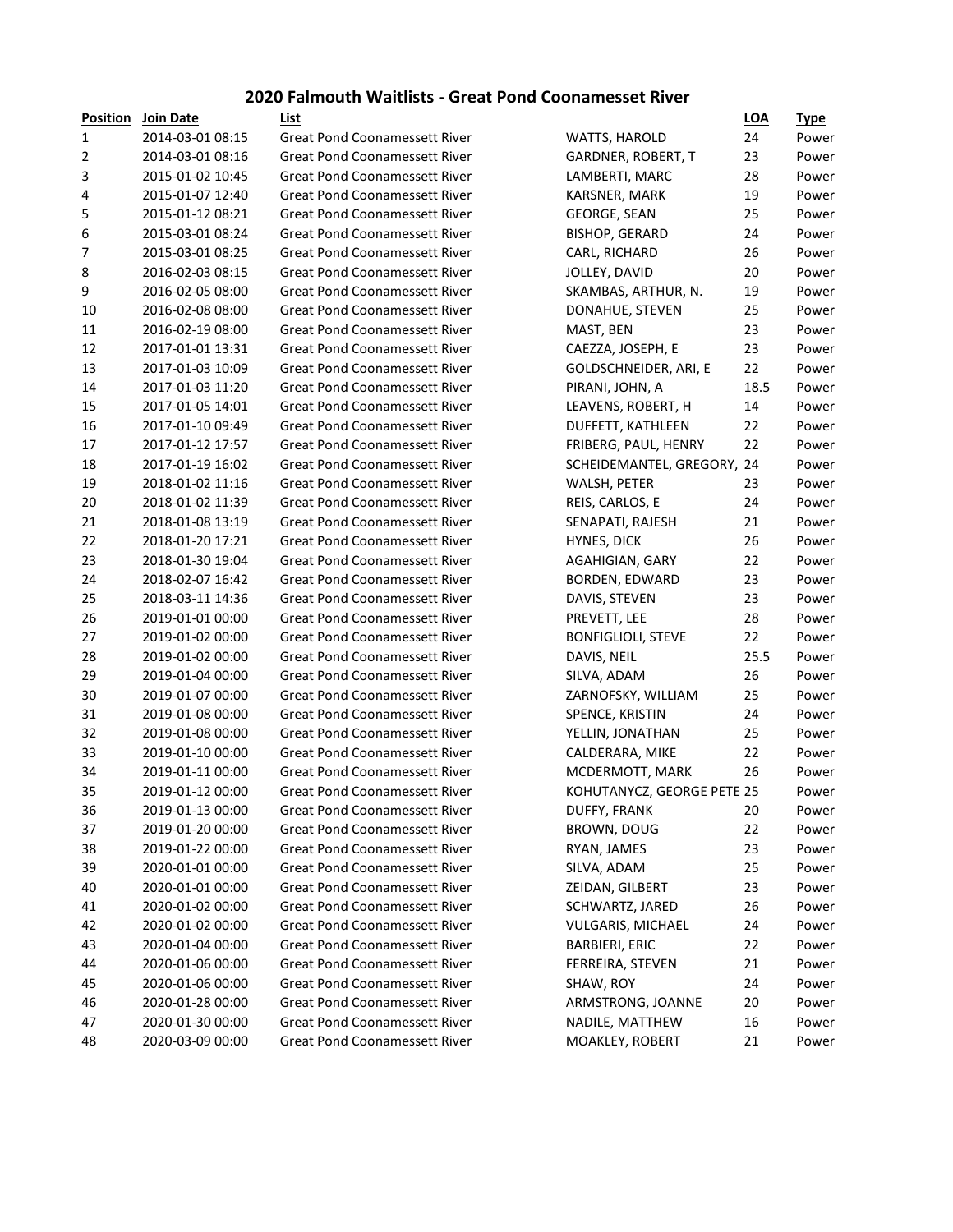#### **2020 Falmouth Waitlists - Great Pond Maravista**

| Position         | Join Date        | List                        |                            | <b>LOA</b> | <b>Type</b> |
|------------------|------------------|-----------------------------|----------------------------|------------|-------------|
| $\mathbf{1}$     | 2012-02-01 08:18 | <b>Great Pond Maravista</b> | LONG, JOHN                 | 24         | Pow         |
| 2                | 2013-01-01 08:34 | Great Pond Maravista        | <b>BOLDUC, PETER</b>       | 22         | Pow         |
| 3                | 2013-03-01 08:39 | Great Pond Maravista        | JOYCE, WILLIAM             | 26         | Powe        |
| 4                | 2013-03-01 08:40 | <b>Great Pond Maravista</b> | <b>GINTY, JOE</b>          | 21         | Pow         |
| 5                | 2013-03-01 08:43 | Great Pond Maravista        | DOKURNO, MICHAEL           | 25         | Pow         |
| 6                | 2014-01-01 08:46 | Great Pond Maravista        | HUBBELL, ROBERT            | 25         | Pow         |
| $\boldsymbol{7}$ | 2014-01-01 08:47 | <b>Great Pond Maravista</b> | REYNOLDS, ROBERT           | 21         | Pow         |
| 8                | 2014-01-01 08:49 | <b>Great Pond Maravista</b> | TRIPP, WILLIAM             | 23         | Pow         |
| 9                | 2014-01-01 08:51 | <b>Great Pond Maravista</b> | TYER, JAMES                | 23         | Pow         |
| 10               | 2014-01-01 08:53 | <b>Great Pond Maravista</b> | CRIVELLO, EDWARD           | 20         | Pow         |
| 11               | 2014-02-01 08:56 | Great Pond Maravista        | <b>GROCER, JONATHAN</b>    | 26         | Pow         |
| 12               | 2014-03-01 08:58 | Great Pond Maravista        | CARLUCCI, PATRICK          | 27         | Pow         |
| 13               | 2014-03-01 08:59 | <b>Great Pond Maravista</b> | ENOS, MICHAEL              | 30         | Pow         |
| 14               | 2014-03-01 09:01 | <b>Great Pond Maravista</b> | CARROLL, MATTHEW           | 24         | Pow         |
| 15               | 2014-03-01 09:02 | <b>Great Pond Maravista</b> | GARDNER, ROBERT, T         | 27         | Pow         |
| 16               | 2015-01-01 08:22 | <b>Great Pond Maravista</b> | SANDERSON, SCOTT           | 18         | Pow         |
| 17               | 2015-01-01 09:05 | <b>Great Pond Maravista</b> | LAMBERTI, MARC             | 28         | Powe        |
| 18               | 2015-01-01 09:07 | <b>Great Pond Maravista</b> | MCDERMOTT, MARK            | 26         | Pow         |
| 19               | 2015-01-01 09:09 | <b>Great Pond Maravista</b> | KARSNER, MARK              | 19         | Pow         |
| 20               | 2015-01-01 09:11 | <b>Great Pond Maravista</b> | SMITH, GERARD, T           | 24         | Pow         |
| 21               | 2015-01-01 09:12 | <b>Great Pond Maravista</b> | CZEPIEL, ELIZABETH         | 18         | Pow         |
| 22               | 2015-01-01 09:13 | <b>Great Pond Maravista</b> | SMITH, HOWARD              | 22         | Pow         |
| 23               | 2015-01-01 09:15 | <b>Great Pond Maravista</b> | COLLINS, JAMES             | 18         | Pow         |
| 24               | 2015-01-01 09:16 | <b>Great Pond Maravista</b> | RAWN, ADRIAN               | 21         | Pow         |
| 25               | 2015-02-01 09:19 | <b>Great Pond Maravista</b> | STRICKLAND, GARY           | 21         | Pow         |
| 26               | 2015-02-01 09:20 | <b>Great Pond Maravista</b> | FRIEL, PATRICK             | 17.5       | Pow         |
| 27               | 2015-02-01 09:24 | <b>Great Pond Maravista</b> | PELLAND, PAUL              | 17         | Pow         |
| 28               | 2015-02-01 09:25 | <b>Great Pond Maravista</b> | <b>BRAY, JOHN</b>          | 24         | Pow         |
| 29               | 2015-03-01 09:26 | <b>Great Pond Maravista</b> | JANES, ROGER               | 14         | Sail        |
| 30               | 2015-03-01 09:28 | <b>Great Pond Maravista</b> | CARL, RICHARD              | 26         | Pow         |
| 31               | 2015-03-01 09:30 | <b>Great Pond Maravista</b> | CAMERON, PATRICIA          | 28         | Pow         |
| 32               | 2015-03-01 09:32 | <b>Great Pond Maravista</b> | DELLABARBA, PAUL           | 22         | Pow         |
| 33               | 2016-02-03 08:10 | <b>Great Pond Maravista</b> | JOLLEY, DAVID              | 20         | Pow         |
| 34               | 2016-02-19 08:00 | <b>Great Pond Maravista</b> | MAST, BEN                  | 23         | Pow         |
| 35               | 2016-02-22 08:10 | <b>Great Pond Maravista</b> | JOST, DAVID, N             | 18         | Pow         |
| 36               | 2016-02-23 08:00 | Great Pond Maravista        | FLECK, ALLAN, H            | 28         | Powe        |
| 37               | 2016-02-24 08:00 | <b>Great Pond Maravista</b> | COOPER, SEAN               | 25         | Pow         |
| 38               | 2016-03-07 08:00 | <b>Great Pond Maravista</b> | FEENAN, MICHAEL            | 25         | Pow         |
| 39               | 2016-03-09 08:00 | <b>Great Pond Maravista</b> | SMITH, MICHAEL             | 19         | Pow         |
| 40               | 2016-03-17 08:00 | <b>Great Pond Maravista</b> | MCGOURTY, MICHAEL          | 23         | Pow         |
| 41               | 2016-03-23 08:00 | <b>Great Pond Maravista</b> | O'CONNOR, PAUL             | 19         | Pow         |
| 42               | 2016-03-24 08:00 | <b>Great Pond Maravista</b> | O'CONNOR, JOSEPH, P        | 14         | Pow         |
| 43               | 2016-04-14 08:05 | <b>Great Pond Maravista</b> | O'NEILL, CHRISTOPHER       | 28         | Pow         |
| 44               | 2017-01-03 09:59 | <b>Great Pond Maravista</b> | GOLDSCHNEIDER, ARI, E      | 22         | Pow         |
| 45               | 2017-01-03 10:15 | Great Pond Maravista        | LUND, CARA                 | 28         | Pow         |
| 46               | 2017-01-03 15:53 | Great Pond Maravista        | HOLT, CRISTINA             | 24         | Pow         |
| 47               | 2017-01-04 09:00 | Great Pond Maravista        | SCOFIELD, DAVID, M         | 16         | Pow         |
| 48               | 2017-01-04 10:40 | <b>Great Pond Maravista</b> | KURKER, PAUL, K            | 17         | Pow         |
| 49               | 2017-01-04 19:14 | <b>Great Pond Maravista</b> | CROPLEY, PAMELA, M         | 27         | Pow         |
| 50               | 2017-01-05 15:20 | Great Pond Maravista        | SWEENEY-REGAN, CATHERIN 32 |            | Pow         |
| 51               | 2017-01-06 17:38 | <b>Great Pond Maravista</b> | MCCARTHY, SEAN, M          | 23         | Pow         |
|                  |                  |                             |                            |            |             |

| ייטויניט ו | <b>SOUTDATE</b>  |                             |                            | <u> - 20</u> | <u>iyes</u> |
|------------|------------------|-----------------------------|----------------------------|--------------|-------------|
| 1          | 2012-02-01 08:18 | <b>Great Pond Maravista</b> | LONG, JOHN                 | 24           | Power       |
| 2          | 2013-01-01 08:34 | <b>Great Pond Maravista</b> | <b>BOLDUC, PETER</b>       | 22           | Power       |
| 3          | 2013-03-01 08:39 | <b>Great Pond Maravista</b> | JOYCE, WILLIAM             | 26           | Power       |
| 4          | 2013-03-01 08:40 | <b>Great Pond Maravista</b> | GINTY, JOE                 | 21           | Power       |
| 5          | 2013-03-01 08:43 | <b>Great Pond Maravista</b> | DOKURNO, MICHAEL           | 25           | Power       |
| 6          | 2014-01-01 08:46 | <b>Great Pond Maravista</b> | HUBBELL, ROBERT            | 25           | Power       |
| 7          | 2014-01-01 08:47 | <b>Great Pond Maravista</b> | REYNOLDS, ROBERT           | 21           | Power       |
| 8          | 2014-01-01 08:49 | <b>Great Pond Maravista</b> | TRIPP, WILLIAM             | 23           | Power       |
| 9          | 2014-01-01 08:51 | <b>Great Pond Maravista</b> | TYER, JAMES                | 23           | Power       |
| 10         | 2014-01-01 08:53 | <b>Great Pond Maravista</b> | CRIVELLO, EDWARD           | 20           | Power       |
| 11         | 2014-02-01 08:56 | <b>Great Pond Maravista</b> | <b>GROCER, JONATHAN</b>    | 26           | Power       |
| 12         | 2014-03-01 08:58 | <b>Great Pond Maravista</b> | CARLUCCI, PATRICK          | 27           | Power       |
| 13         | 2014-03-01 08:59 | <b>Great Pond Maravista</b> | ENOS, MICHAEL              | 30           | Power       |
| 14         | 2014-03-01 09:01 | <b>Great Pond Maravista</b> | CARROLL, MATTHEW           | 24           | Power       |
| 15         | 2014-03-01 09:02 | <b>Great Pond Maravista</b> | GARDNER, ROBERT, T         | 27           | Power       |
| 16         | 2015-01-01 08:22 | <b>Great Pond Maravista</b> | SANDERSON, SCOTT           | 18           | Power       |
| 17         | 2015-01-01 09:05 | <b>Great Pond Maravista</b> | LAMBERTI, MARC             | 28           | Power       |
| 18         | 2015-01-01 09:07 | <b>Great Pond Maravista</b> | MCDERMOTT, MARK            | 26           | Power       |
| 19         | 2015-01-01 09:09 | <b>Great Pond Maravista</b> | KARSNER, MARK              | 19           | Power       |
| 20         | 2015-01-01 09:11 | <b>Great Pond Maravista</b> | SMITH, GERARD, T           | 24           | Power       |
| 21         | 2015-01-01 09:12 | <b>Great Pond Maravista</b> | CZEPIEL, ELIZABETH         | 18           | Power       |
| 22         | 2015-01-01 09:13 | <b>Great Pond Maravista</b> | SMITH, HOWARD              | 22           | Power       |
| 23         | 2015-01-01 09:15 | <b>Great Pond Maravista</b> | COLLINS, JAMES             | 18           | Power       |
| 24         | 2015-01-01 09:16 | <b>Great Pond Maravista</b> | RAWN, ADRIAN               | 21           | Power       |
| 25         | 2015-02-01 09:19 | <b>Great Pond Maravista</b> | STRICKLAND, GARY           | 21           | Power       |
| 26         | 2015-02-01 09:20 | <b>Great Pond Maravista</b> | FRIEL, PATRICK             | 17.5         | Power       |
| 27         | 2015-02-01 09:24 | <b>Great Pond Maravista</b> | PELLAND, PAUL              | 17           | Power       |
| 28         | 2015-02-01 09:25 | <b>Great Pond Maravista</b> | <b>BRAY, JOHN</b>          | 24           | Power       |
| 29         | 2015-03-01 09:26 | <b>Great Pond Maravista</b> | JANES, ROGER               | 14           | Sail        |
| 30         | 2015-03-01 09:28 | <b>Great Pond Maravista</b> | CARL, RICHARD              | 26           | Power       |
| 31         | 2015-03-01 09:30 | <b>Great Pond Maravista</b> | CAMERON, PATRICIA          | 28           | Power       |
| 32         | 2015-03-01 09:32 | <b>Great Pond Maravista</b> | DELLABARBA, PAUL           | 22           | Power       |
| 33         | 2016-02-03 08:10 | <b>Great Pond Maravista</b> | JOLLEY, DAVID              | 20           | Power       |
| 34         | 2016-02-19 08:00 | <b>Great Pond Maravista</b> | MAST, BEN                  | 23           | Power       |
| 35         | 2016-02-22 08:10 | <b>Great Pond Maravista</b> | JOST, DAVID, N             | 18           | Power       |
| 36         | 2016-02-23 08:00 | <b>Great Pond Maravista</b> | FLECK, ALLAN, H            | 28           | Power       |
| 37         | 2016-02-24 08:00 | <b>Great Pond Maravista</b> | COOPER, SEAN               | 25           | Power       |
| 38         | 2016-03-07 08:00 | <b>Great Pond Maravista</b> | FEENAN, MICHAEL            | 25           | Power       |
| 39         | 2016-03-09 08:00 | <b>Great Pond Maravista</b> | SMITH, MICHAEL             | 19           | Power       |
| 40         | 2016-03-17 08:00 | <b>Great Pond Maravista</b> | MCGOURTY, MICHAEL          | 23           | Power       |
| 41         | 2016-03-23 08:00 | <b>Great Pond Maravista</b> | O'CONNOR, PAUL             | 19           | Power       |
| 42         | 2016-03-24 08:00 | <b>Great Pond Maravista</b> | O'CONNOR, JOSEPH, P        | 14           | Power       |
| 43         | 2016-04-14 08:05 | Great Pond Maravista        | O'NEILL, CHRISTOPHER       | 28           | Power       |
| 44         | 2017-01-03 09:59 | <b>Great Pond Maravista</b> | GOLDSCHNEIDER, ARI, E      | 22           | Power       |
| 45         | 2017-01-03 10:15 | <b>Great Pond Maravista</b> | LUND, CARA                 | 28           | Power       |
| 46         | 2017-01-03 15:53 | <b>Great Pond Maravista</b> | HOLT, CRISTINA             | 24           | Power       |
| 47         | 2017-01-04 09:00 | <b>Great Pond Maravista</b> | SCOFIELD, DAVID, M         | 16           | Power       |
| 48         | 2017-01-04 10:40 | <b>Great Pond Maravista</b> | KURKER, PAUL, K            | 17           | Power       |
| 49         | 2017-01-04 19:14 | <b>Great Pond Maravista</b> | CROPLEY, PAMELA, M         | 27           | Power       |
| 50         | 2017-01-05 15:20 | <b>Great Pond Maravista</b> | SWEENEY-REGAN, CATHERIN 32 |              | Power       |
| 51         | 2017-01-06 17:38 | <b>Great Pond Maravista</b> | MCCARTHY, SEAN, M          | 23           | Power       |
|            |                  |                             |                            |              |             |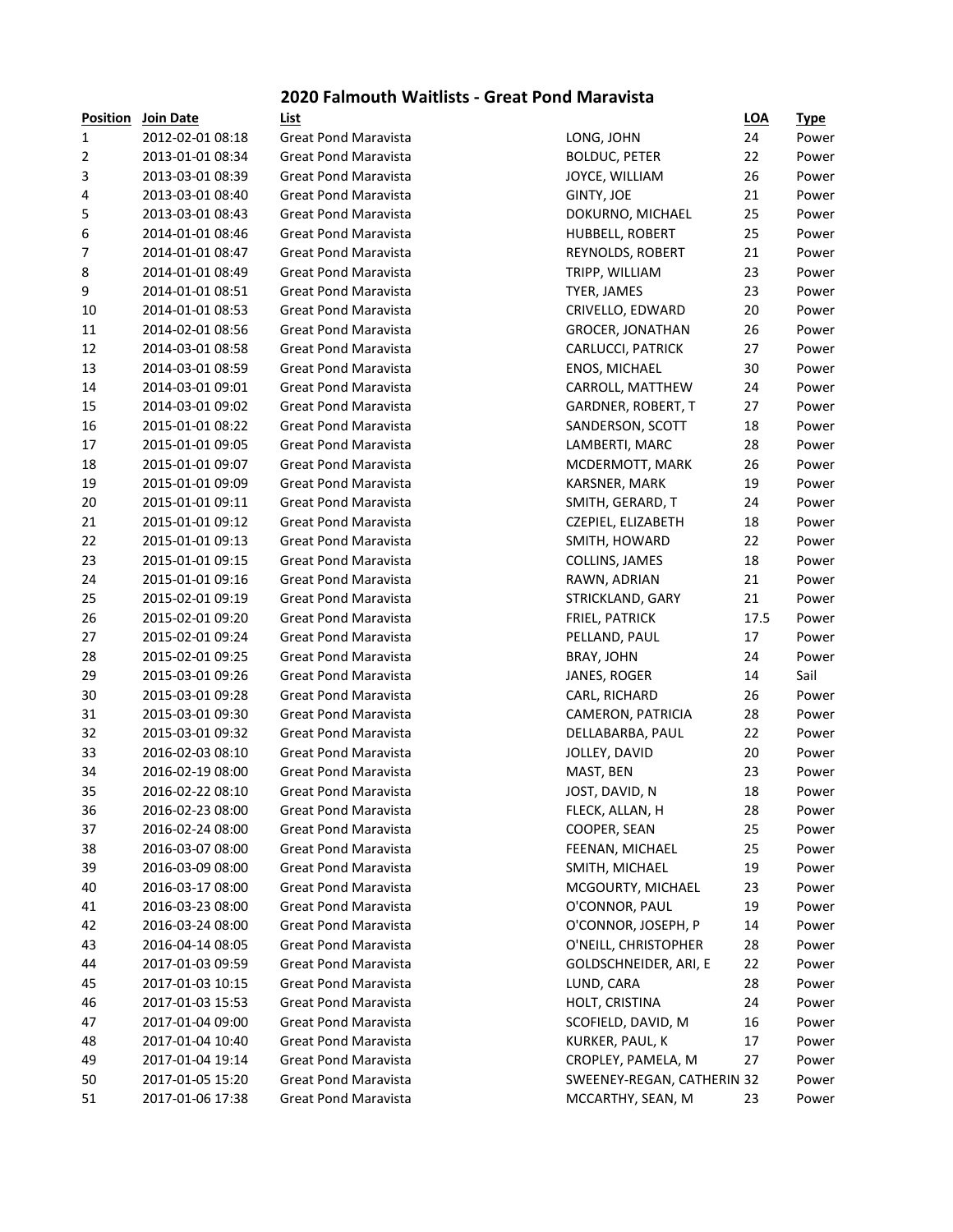## **2020 Falmouth Waitlists - Great Pond Maravista (continued)**

| <b>Position</b> | Join Date                            | List                                                       |                              | LOA      | <u>Type</u> |
|-----------------|--------------------------------------|------------------------------------------------------------|------------------------------|----------|-------------|
| 52              | 2017-01-07 15:14                     | <b>Great Pond Maravista</b>                                | REGAN, SEAN, JOSEPH          | 25       | Power       |
| 53              | 2017-01-11 11:05                     | <b>Great Pond Maravista</b>                                | <b>FARRELL, TIMOTHY</b>      | 22       | Power       |
| 54              | 2017-01-14 12:58                     | <b>Great Pond Maravista</b>                                | MCCARTHY, ROBERT, M          | 21       | Power       |
| 55              | 2017-01-16 21:40                     | <b>Great Pond Maravista</b>                                | HOULDER, PAUL                | 28       | Power       |
| 56              | 2017-01-30 12:42                     | <b>Great Pond Maravista</b>                                | HANSBURY, KAINNE             | 19       | Power       |
| 57              | 2017-01-31 08:34                     | <b>Great Pond Maravista</b>                                | SHERMAN, RANDY, S            | 28       | Power       |
| 58              | 2017-02-15 10:31                     | <b>Great Pond Maravista</b>                                | MCNAMARA, FRANK              | 20       | Power       |
| 59              | 2017-03-02 15:55                     | <b>Great Pond Maravista</b>                                | NORMENT, PHILIP, E           | 30       | Power       |
| 60              | 2017-03-09 11:25                     | <b>Great Pond Maravista</b>                                | ULLIAN, EVAN, ALLAN          | 14       | Power       |
| 61              | 2017-03-09 13:39                     | <b>Great Pond Maravista</b>                                | DAVIS, STEPHEN, E            | 24       | Power       |
| 62              | 2017-03-15 09:05                     | <b>Great Pond Maravista</b>                                | NICHOLS MORRISON, BRIAN, 22  |          | Power       |
| 63              | 2018-01-01 01:50                     | <b>Great Pond Maravista</b>                                | ALMQUIST, JOHN, R            | 28       | Power       |
| 64              | 2018-01-01 09:15                     | <b>Great Pond Maravista</b>                                | COX, MATTHEW, B              | 23       | Power       |
| 65              | 2018-01-01 09:20                     | <b>Great Pond Maravista</b>                                | MAREGNI, PETER, J            | 22       | Power       |
| 66              | 2018-01-01 10:19                     | <b>Great Pond Maravista</b>                                | ONEIL, FRANK                 | 26       | Power       |
| 67              | 2018-01-01 15:00                     | <b>Great Pond Maravista</b>                                | CHAPMAN, CORY                | 22       | Power       |
| 68              | 2018-01-01 15:58                     | <b>Great Pond Maravista</b>                                | MCGOURTY, PAUL               | 29       | Power       |
| 69              | 2018-01-01 16:03                     | <b>Great Pond Maravista</b>                                | MCGOURTY, PAUL               | 29       | Power       |
| 70              | 2018-01-01 17:07                     | <b>Great Pond Maravista</b>                                | PAGANI, DAVID, A             | 30       | Power       |
| 71              | 2018-01-01 18:48                     | <b>Great Pond Maravista</b>                                | DUFFY, TRACEY, A             | 22       | Power       |
| 72              | 2018-01-02 22:26                     | <b>Great Pond Maravista</b>                                | NEE, JOHN                    | 24       | Power       |
| 73              | 2018-01-03 18:09                     | <b>Great Pond Maravista</b>                                | DUFFANY, JEFF, F             | 21       | Power       |
| 74              | 2018-01-04 20:13                     | <b>Great Pond Maravista</b>                                | VULGARIS, MICHAEL            | 23       | Power       |
| 75              | 2018-01-05 15:02                     | <b>Great Pond Maravista</b>                                | DETERS, ROBERT               | 25       | Power       |
| 76              | 2018-01-09 16:30                     | <b>Great Pond Maravista</b>                                | MORAN, JOHN, P.              | 32       | Power       |
| 77              | 2018-01-12 10:46                     | <b>Great Pond Maravista</b>                                | FRATTO, EDWARD, J            | 18       | Power       |
| 78              | 2018-01-21 08:49                     | <b>Great Pond Maravista</b>                                | MCCORMICK, ROBERT            | 22       | Power       |
| 79              | 2018-01-25 09:19                     | <b>Great Pond Maravista</b>                                | O'CONNOR, JENNIFER           | 13       | Power       |
| 80              | 2018-02-12 10:15                     | <b>Great Pond Maravista</b>                                | BENZ, HENRY, C               | 24       | Power       |
| 81              | 2018-02-13 13:20                     | <b>Great Pond Maravista</b>                                | <b>MARTIN, NICHOLAS</b>      | 21       | Power       |
| 82              | 2018-02-15 18:11                     | <b>Great Pond Maravista</b>                                | COLLINS, MICHAEL, W          | 15       | Power       |
| 83              | 2018-02-17 12:27                     | <b>Great Pond Maravista</b>                                | DEVANE, DAVID, B             | 28       | Power       |
| 84              | 2018-02-17 14:37                     | <b>Great Pond Maravista</b>                                | <b>BANKS, RYAN</b>           | 25       | Power       |
| 85              | 2018-02-28 13:46                     | <b>Great Pond Maravista</b>                                | DASCOLI, CELESTE             | 25       | Power       |
| 86              | 2018-02-28 14:49                     | <b>Great Pond Maravista</b>                                | SCHAUBER, CHARLES            | 21       | Power       |
| 87              | 2018-03-06 15:44                     | <b>Great Pond Maravista</b>                                | LARSON JR, FRANK, R          | 37       | Power       |
| 88              | 2018-03-09 11:27                     | <b>Great Pond Maravista</b>                                | <b>BLESSINGTON, JAMES</b>    | 17.5     | Power       |
| 89              | 2018-03-15 22:40                     | <b>Great Pond Maravista</b>                                | MCGRIMLEY, PATRICIA, M       | 25       | Power       |
| 90              | 2019-01-01 00:00                     | <b>Great Pond Maravista</b>                                | VANASSE, KATHLEEN MALLO' 23  |          | Power       |
| 91              | 2019-01-01 00:00                     | <b>Great Pond Maravista</b>                                | <b>BROWN, PAUL</b>           | 18       | Power       |
| 92              | 2019-01-01 00:00                     | <b>Great Pond Maravista</b>                                | ZIMMERMANN, DAVID            | 20       | Power       |
| 93              | 2019-01-02 00:00                     | <b>Great Pond Maravista</b>                                | <b>BONFIGLIOLI, STEVE</b>    | 22       | Power       |
| 94              | 2019-01-02 00:00                     | <b>Great Pond Maravista</b>                                | ROONEY, DAVID                | 24       | Power       |
| 95              | 2019-01-02 00:00                     | <b>Great Pond Maravista</b>                                | WALSH, PETER                 | 15       | Power       |
|                 | 2019-01-02 00:00                     | <b>Great Pond Maravista</b>                                |                              | 25       | Power       |
| 96              |                                      |                                                            | <b>VIERA, ROBERT</b>         |          |             |
| 97<br>98        | 2019-01-02 00:00<br>2019-01-02 00:00 | <b>Great Pond Maravista</b><br><b>Great Pond Maravista</b> | MROZ, DON<br>FARREN, TIMOTHY | 25<br>23 | Power       |
|                 |                                      | <b>Great Pond Maravista</b>                                |                              |          | Power       |
| 99              | 2019-01-02 00:00                     | <b>Great Pond Maravista</b>                                | STANTON, TOM                 | 24       | Power       |
| 100             | 2019-01-02 00:00                     | <b>Great Pond Maravista</b>                                | WOOD, NATHAN                 | 17       | Power       |
| 101             | 2019-01-03 00:00                     |                                                            | RANELLI, GERARD              | 18       | Power       |
| 102             | 2019-01-03 00:00                     | <b>Great Pond Maravista</b>                                | LUONGO, GARY                 | 26       | Power       |

|                             | LUA  | <u>iype</u> |
|-----------------------------|------|-------------|
| REGAN, SEAN, JOSEPH         | 25   | Power       |
| <b>FARRELL, TIMOTHY</b>     | 22   | Power       |
| MCCARTHY, ROBERT, M         | 21   | Power       |
| <b>HOULDER, PAUL</b>        | 28   | Power       |
| HANSBURY, KAINNE            | 19   | Power       |
| SHERMAN, RANDY, S           | 28   | Power       |
| MCNAMARA, FRANK             | 20   | Power       |
| NORMENT, PHILIP, E          | 30   | Power       |
| ULLIAN, EVAN, ALLAN         | 14   | Power       |
| DAVIS, STEPHEN, E           | 24   | Power       |
| NICHOLS MORRISON, BRIAN, 22 |      | Power       |
| ALMQUIST, JOHN, R           | 28   | Power       |
| COX, MATTHEW, B             | 23   | Power       |
| MAREGNI, PETER, J           | 22   | Power       |
| <b>ONEIL, FRANK</b>         | 26   | Power       |
| CHAPMAN, CORY               | 22   | Power       |
| MCGOURTY, PAUL              | 29   | Power       |
| MCGOURTY, PAUL              | 29   | Power       |
| PAGANI, DAVID, A            | 30   | Power       |
| DUFFY, TRACEY, A            | 22   | Power       |
| NEE, JOHN                   | 24   | Power       |
| DUFFANY, JEFF, F            | 21   | Power       |
| <b>VULGARIS, MICHAEL</b>    | 23   | Power       |
| DETERS, ROBERT              | 25   | Power       |
| MORAN, JOHN, P.             | 32   | Power       |
| FRATTO, EDWARD, J           | 18   | Power       |
| MCCORMICK, ROBERT           | 22   | Power       |
| O'CONNOR, JENNIFER          | 13   | Power       |
| BENZ, HENRY, C              | 24   | Power       |
| MARTIN, NICHOLAS            | 21   | Power       |
| COLLINS, MICHAEL, W         | 15   | Power       |
| DEVANE, DAVID, B            | 28   | Power       |
| <b>BANKS, RYAN</b>          | 25   | Power       |
| DASCOLI, CELESTE            | 25   | Power       |
| SCHAUBER, CHARLES           | 21   | Power       |
| LARSON JR, FRANK, R         | 37   | Power       |
| BLESSINGTON, JAMES          | 17.5 | Power       |
| MCGRIMLEY, PATRICIA, M      | 25   | Power       |
| VANASSE, KATHLEEN MALLO'23  |      | Power       |
| <b>BROWN, PAUL</b>          | 18   | Power       |
| ZIMMERMANN, DAVID           | 20   | Power       |
| <b>BONFIGLIOLI, STEVE</b>   | 22   | Power       |
| ROONEY, DAVID               | 24   | Power       |
| WALSH, PETER                | 15   | Power       |
| <b>VIERA, ROBERT</b>        | 25   | Power       |
| MROZ, DON                   | 25   | Power       |
| FARREN, TIMOTHY             | 23   | Power       |
| STANTON, TOM                | 24   | Power       |
| WOOD, NATHAN                | 17   | Power       |
| RANELLI, GERARD             | 18   | Power       |
| LUONGO, GARY                | 26   | Power       |
|                             |      |             |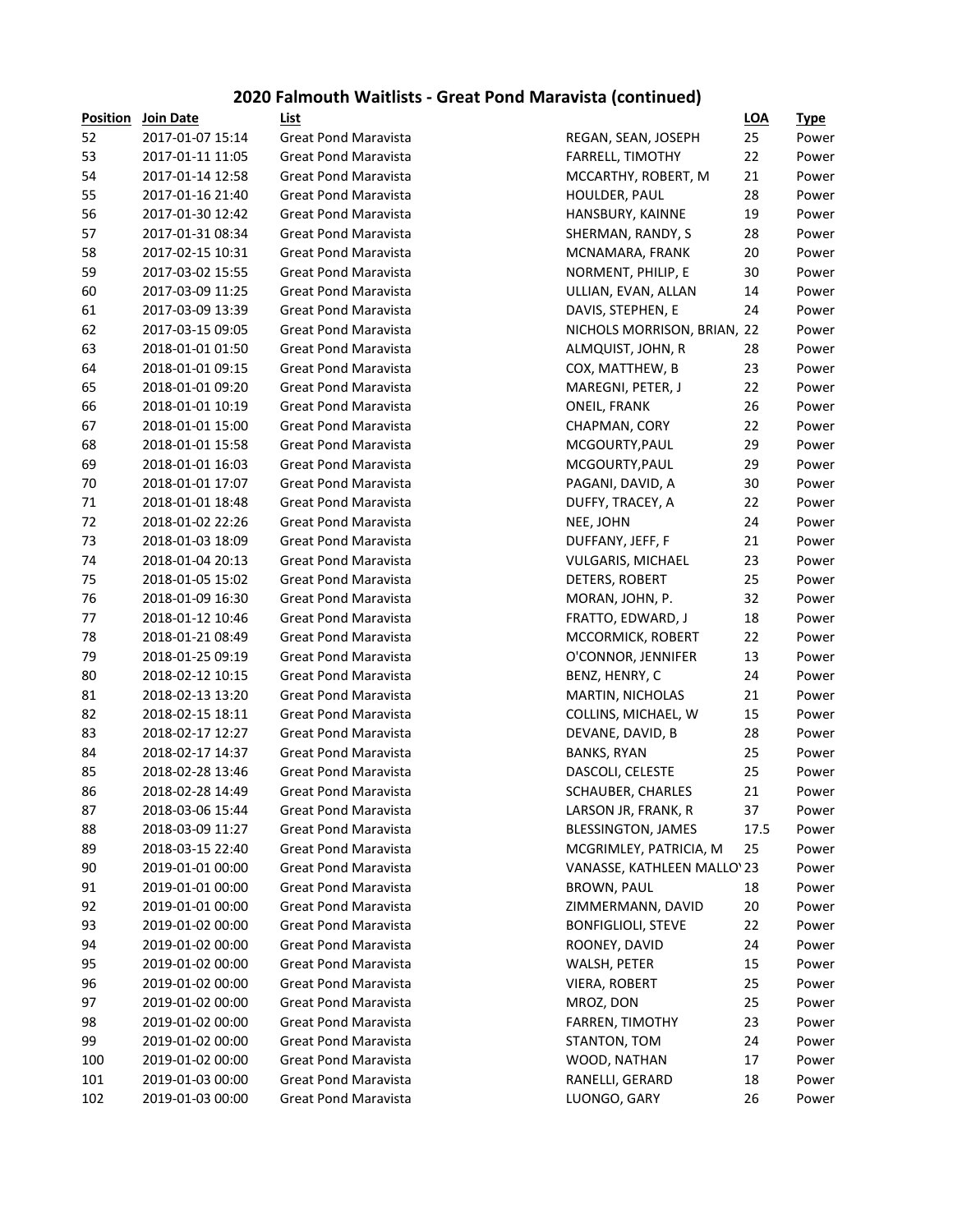## **2020 Falmouth Waitlists - Great Pond Maravista (continued)**

| <b>Position</b> | <b>Join Date</b> | List                        |                           | <b>LOA</b> | <u>Type</u> |
|-----------------|------------------|-----------------------------|---------------------------|------------|-------------|
| 103             | 2019-01-04 00:00 | <b>Great Pond Maravista</b> | SILVA, ADAM               | 26         | Power       |
| 104             | 2019-01-10 00:00 | <b>Great Pond Maravista</b> | CALDERARA, MIKE           | 22         | Power       |
| 105             | 2019-01-12 00:00 | <b>Great Pond Maravista</b> | ADAMS, DAN                | 31         | Power       |
| 106             | 2019-01-13 00:00 | <b>Great Pond Maravista</b> | TOMASINI, MICHAEL         | 22         | Power       |
| 107             | 2019-01-13 00:00 | <b>Great Pond Maravista</b> | TOMASINI, MICHAEL         | 22         | Power       |
| 108             | 2019-01-21 00:00 | <b>Great Pond Maravista</b> | LANE, PAUL                | 18         | Power       |
| 109             | 2019-01-22 00:00 | <b>Great Pond Maravista</b> | RYAN, JAMES               | 23         | Power       |
| 110             | 2019-01-22 00:00 | <b>Great Pond Maravista</b> | RYAN, JAMES               | 23         | Power       |
| 111             | 2019-01-30 00:00 | <b>Great Pond Maravista</b> | MONTEITH, IAN             | 25         | Power       |
| 112             | 2019-02-19 00:00 | <b>Great Pond Maravista</b> | SMITH, MATTHEW            | 24         | Power       |
| 113             | 2020-01-01 00:00 | <b>Great Pond Maravista</b> | SMITH, ALYCE              | 25         | Power       |
| 114             | 2020-01-01 00:00 | <b>Great Pond Maravista</b> | DROBNIS, BRIAN            | 22.5       | Power       |
| 115             | 2020-01-01 00:00 | <b>Great Pond Maravista</b> | <b>GERAGHTY, JAMES</b>    | 22         | Power       |
| 116             | 2020-01-01 00:00 | <b>Great Pond Maravista</b> | <b>CORBETT, CHRIS</b>     | 18         | Power       |
| 117             | 2020-01-02 00:00 | <b>Great Pond Maravista</b> | SCHWARTZ, JARED           | 26         | Power       |
| 118             | 2020-01-05 00:00 | <b>Great Pond Maravista</b> | <b>BUTTS, CHRISTOPHER</b> | 28         | Power       |
| 119             | 2020-01-06 00:00 | <b>Great Pond Maravista</b> | STEINBACH, MICHAEL        | 20         | Power       |
| 120             | 2020-01-06 00:00 | <b>Great Pond Maravista</b> | FERREIRA, STEVEN          | 21         | Power       |
| 121             | 2020-01-06 00:00 | <b>Great Pond Maravista</b> | SHAW, ROY                 | 24         | Power       |
| 122             | 2020-01-07 00:00 | <b>Great Pond Maravista</b> | KIDD, DENISE              | 27         | Power       |
| 123             | 2020-01-09 00:00 | <b>Great Pond Maravista</b> | PAGANI, BRETT             | 29         | Power       |
| 124             | 2020-01-10 00:00 | <b>Great Pond Maravista</b> | PAGANI, BRETT             | 40         | Power       |
| 125             | 2020-01-11 00:00 | <b>Great Pond Maravista</b> | VENTURELLI, MICHAEL       | 25         | Power       |
| 126             | 2020-01-14 00:00 | <b>Great Pond Maravista</b> | <b>BUCK, MITCHELL</b>     | 22         | Power       |
| 127             | 2020-01-15 00:00 | <b>Great Pond Maravista</b> | KIDD, SCOTT               | 28         | Power       |
| 128             | 2020-01-30 00:00 | <b>Great Pond Maravista</b> | NADILE, MATTHEW           | 16         | Power       |
| 129             | 2020-02-03 00:00 | <b>Great Pond Maravista</b> | KIDD, WILLIAM             | 27         | Power       |
| 130             | 2020-02-16 00:00 | <b>Great Pond Maravista</b> | MELO, TED                 | 18         | Power       |
| 131             | 2020-02-19 00:00 | <b>Great Pond Maravista</b> | SHERIDAN, JENNIFER        | 22         | Power       |
| 132             | 2020-02-20 00:00 | <b>Great Pond Maravista</b> | PAQUETTE, MADELINE        | 17         | Power       |
| 133             | 2020-02-21 00:00 | <b>Great Pond Maravista</b> | CAMERON, DONALD           | 33         | Power       |
| 134             | 2020-02-26 00:00 | <b>Great Pond Maravista</b> | MITCHELL, FRANK           | 24         | Power       |
| 135             | 2020-02-26 00:00 | <b>Great Pond Maravista</b> | MITCHELL, FRANK           | 24         | Power       |
| 136             | 2020-03-05 00:00 | <b>Great Pond Maravista</b> | WILLIAMS, BOB             | 17         | Power       |
| 137             | 2020-03-06 00:00 | <b>Great Pond Maravista</b> | <b>BURKE, PATRICK</b>     | 31         | Power       |
| 138             | 2020-03-09 00:00 | <b>Great Pond Maravista</b> | MOAKLEY, ROBERT           | 21         | Power       |
| 139             | 2020-03-12 00:00 | <b>Great Pond Maravista</b> | RICHARDS, SARA            | 9          | Power       |
|                 |                  |                             |                           |            |             |

| SILVA, ADAM              |
|--------------------------|
| CALDERARA, MIKE          |
| ADAMS, DAN               |
| TOMASINI, MICHAEI        |
| <b>TOMASINI, MICHAE</b>  |
| LANE, PAUL               |
| RYAN, JAMES              |
| RYAN, JAMES              |
| MONTEITH, IAN            |
| SMITH, MATTHEW           |
| SMITH, ALYCE             |
| DROBNIS, BRIAN           |
| <b>GERAGHTY, JAMES</b>   |
| <b>CORBETT, CHRIS</b>    |
| SCHWARTZ, JARED          |
| <b>BUTTS, CHRISTOPHE</b> |
| STEINBACH, MICHAI        |
| FERREIRA, STEVEN         |
| SHAW, ROY                |
| KIDD, DENISE             |
| PAGANI, BRETT            |
| PAGANI, BRETT            |
| VENTURELLI, MICHA        |
| <b>BUCK, MITCHELL</b>    |
| KIDD, SCOTT              |
| NADILE, MATTHEW          |
| KIDD, WILLIAM            |
| MELO, TED                |
| SHERIDAN, JENNIFEI       |
| PAQUETTE, MADELI         |
| CAMERON, DONALD          |
| MITCHELL, FRANK          |
| MITCHELL, FRANK          |
| WILLIAMS, BOB            |
| <b>BURKE, PATRICK</b>    |
| MOAKLEY, ROBERT          |
| RICHARDS SARA            |

|     | 23   | Pov |
|-----|------|-----|
|     | 25   | Pov |
|     | 24   | Pov |
|     | 25   | Pov |
|     | 22.5 | Pov |
|     | 22   | Pov |
|     | 18   | Pov |
|     | 26   | Pov |
| ΞR  | 28   | Pov |
| ΞL  | 20   | Pov |
|     | 21   | Pov |
|     | 24   | Pov |
|     | 27   | Pov |
|     | 29   | Pov |
|     | 40   | Pov |
| ۱EL | 25   | Pov |
|     | 22   | Pov |
|     | 28   | Pov |
|     | 16   | Pov |
|     | 27   | Pov |
|     | 18   | Pov |
| R   | 22   | Pov |
| NE  | 17   | Pov |
| )   | 33   | Pov |
|     | 24   | Pov |
|     | 24   | Pov |
|     | 17   | Pov |
|     | 31   | Pov |
|     | 21   | Dov |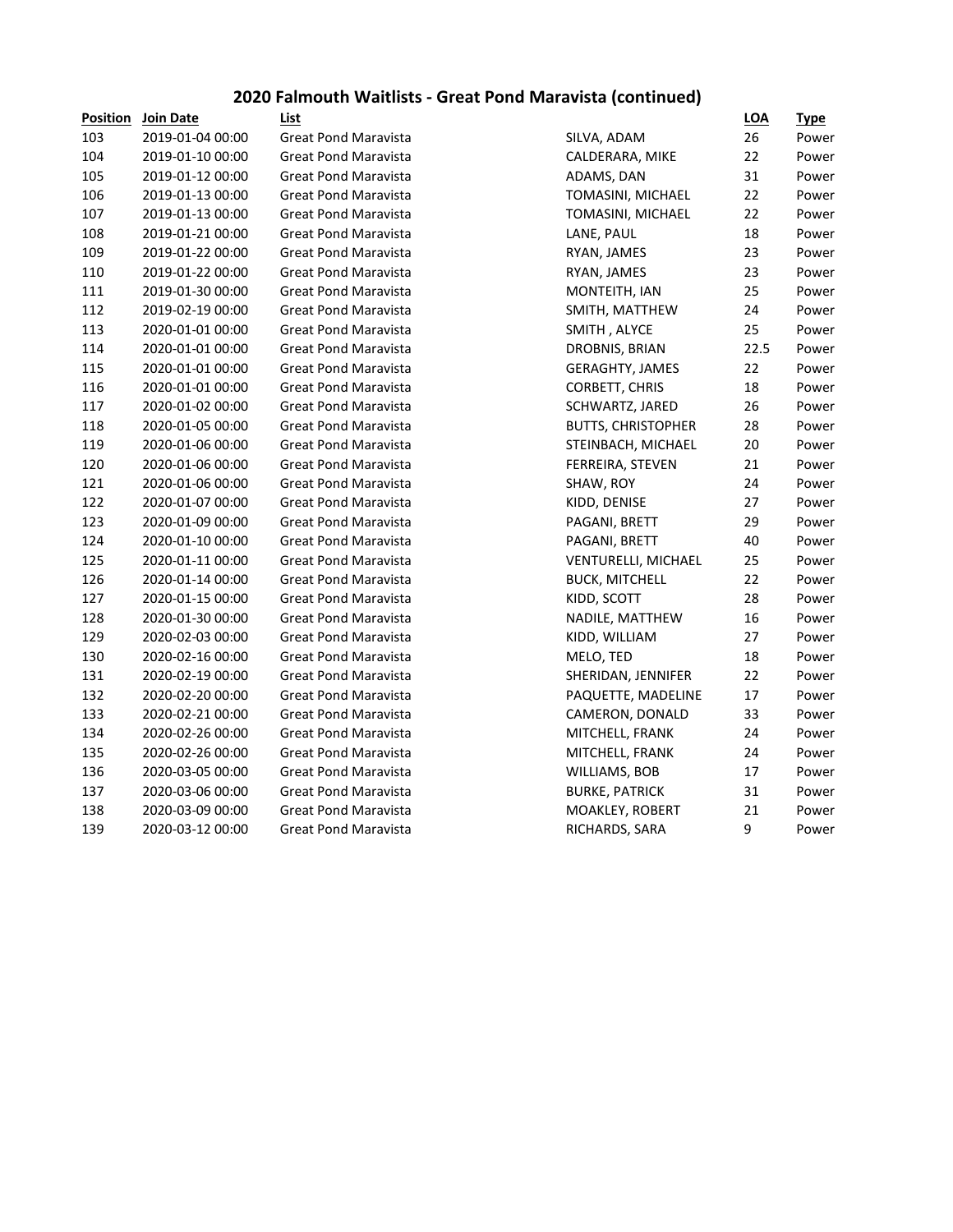## **2020 Falmouth Waitlists - Green Pond, North of the bridge**

|                  | <b>Position</b> Join Date | List                            |                             | <b>LOA</b> | <u>Type</u> |
|------------------|---------------------------|---------------------------------|-----------------------------|------------|-------------|
| $\mathbf{1}$     | 2014-03-11 13:25          | Green Pond, North of the bridge | CARLUCCI, RACHAEL           | 27         | Power       |
| $\mathbf 2$      | 2015-02-01 08:24          | Green Pond, North of the bridge | PELLAND, PAUL               | 17         | Power       |
| 3                | 2015-03-01 08:26          | Green Pond, North of the bridge | <b>MENTON, PAUL</b>         | 23         | Power       |
| 4                | 2015-03-01 08:28          | Green Pond, North of the bridge | JAEGER, JOHN                | 17         | Power       |
| 5                | 2016-02-03 08:05          | Green Pond, North of the bridge | ALLEN, JOSEPH               | 26         | Power       |
| 6                | 2016-02-03 08:15          | Green Pond, North of the bridge | STRONG, STACEY              | 20         | Sail        |
| $\boldsymbol{7}$ | 2016-02-16 08:00          | Green Pond, North of the bridge | HODAPP, JOSEPH, F           | 21         | Power       |
| 8                | 2016-03-23 08:00          | Green Pond, North of the bridge | DONLON, COREEN              | 19         | Power       |
| 9                | 2017-01-02 18:12          | Green Pond, North of the bridge | POULIOT, JOHN, M            | 19         | Power       |
| 10               | 2017-01-10 20:45          | Green Pond, North of the bridge | VULGARIS, MICHAEL           | 23         | Power       |
| 11               | 2017-02-13 15:09          | Green Pond, North of the bridge | BISCHOFF, PAUL, M           | 13         | Power       |
| 12               | 2017-02-26 21:57          | Green Pond, North of the bridge | DONNELLY, JEFFREY, P        | 17         | Power       |
| 13               | 2017-03-07 15:22          | Green Pond, North of the bridge | BARGNES, OSCAR, G           | 16         | Power       |
| 14               | 2018-01-01 10:29          | Green Pond, North of the bridge | ONEIL, FRANK                | 26         | Power       |
| 15               | 2018-01-01 12:54          | Green Pond, North of the bridge | IRVING, ROBERT, CLARK       | 20         | Power       |
| 16               | 2018-01-01 17:08          | Green Pond, North of the bridge | THOROGOOD, GEORGE           | 22         | Power       |
| 17               | 2018-01-04 13:21          | Green Pond, North of the bridge | LABERIS, WILLIAM            | 21         | Power       |
| 18               | 2018-01-05 13:33          | Green Pond, North of the bridge | NELSON, BRIAN               | 18.5       | Power       |
| 19               | 2018-03-02 09:27          | Green Pond, North of the bridge | MACDONALD, PATRICK          | 21         | Sail        |
| 20               | 2019-01-01 00:00          | Green Pond, North of the bridge | VANASSE, KATHLEEN MALLO' 23 |            | Power       |
| 21               | 2019-01-02 00:00          | Green Pond, North of the bridge | ELLISON, RICH               | 26         | Power       |
| 22               | 2019-01-02 00:00          | Green Pond, North of the bridge | PETERSON, THOMAS            | 30         | Power       |
| 23               | 2019-01-02 00:00          | Green Pond, North of the bridge | PETERSON, DAVID             | 29         | Power       |
| 24               | 2019-01-02 00:00          | Green Pond, North of the bridge | LEOMBRUNO, JOHN             | 22         | Power       |
| 25               | 2019-01-04 00:00          | Green Pond, North of the bridge | DOLEN, JOHN                 | 19         | Power       |
| 26               | 2019-01-08 00:00          | Green Pond, North of the bridge | YELLIN, JONATHAN            | 25         | Power       |
| 27               | 2019-01-14 00:00          | Green Pond, North of the bridge | POMPER, STEVEN              | 23         | Power       |
| 28               | 2019-01-16 00:00          | Green Pond, North of the bridge | <b>BUDNICK, LARRY</b>       | 24         | Power       |
| 29               | 2019-01-20 00:00          | Green Pond, North of the bridge | TOLLAND, MICHAEL            | 24         | Power       |
| 30               | 2019-01-22 00:00          | Green Pond, North of the bridge | RYAN, JAMES                 | 23         | Power       |
| 31               | 2019-01-22 00:00          | Green Pond, North of the bridge | RYAN, JAMES                 | 23         | Power       |
| 32               | 2019-01-27 00:00          | Green Pond, North of the bridge | ROGERS, TERRANCE            | 22         | Power       |
| 33               | 2019-02-08 00:00          | Green Pond, North of the bridge | DOYLE, MICHAEL              | 28         | Power       |
| 34               | 2020-01-01 00:00          | Green Pond, North of the bridge | <b>BARRY, PETER</b>         | 19         | Power       |
| 35               | 2020-01-02 00:00          | Green Pond, North of the bridge | O'DEA, GRADY                | 24         | Power       |
| 36               | 2020-01-02 00:00          | Green Pond, North of the bridge | SPADAFORA, ROBERT           | 28         | Power       |
| 37               | 2020-01-06 00:00          | Green Pond, North of the bridge | ROBINSON, JERRY             | 22         | Power       |
| 38               | 2020-01-14 00:00          | Green Pond, North of the bridge | MACDONALD, PATRICK          | 14         | Sail        |
| 39               | 2020-01-28 00:00          | Green Pond, North of the bridge | <b>GREENE, JANICE</b>       | 16.5       | Power       |
| 40               | 2020-02-03 00:00          | Green Pond, North of the bridge | MINIHAN, STEPHEN            | 20         | Power       |
|                  |                           |                                 |                             |            |             |

|                            | LOA  | <u>Type</u> |
|----------------------------|------|-------------|
| CARLUCCI, RACHAEL          | 27   | Power       |
| PELLAND, PAUL              | 17   | Power       |
| <b>MENTON, PAUL</b>        | 23   | Power       |
| JAEGER, JOHN               | 17   | Power       |
| ALLEN, JOSEPH              | 26   | Power       |
| STRONG, STACEY             | 20   | Sail        |
| HODAPP, JOSEPH, F          | 21   | Power       |
| DONLON, COREEN             | 19   | Power       |
| POULIOT, JOHN, M           | 19   | Power       |
| VULGARIS, MICHAEL          | 23   | Power       |
| BISCHOFF, PAUL, M          | 13   | Power       |
| DONNELLY, JEFFREY, P       | 17   | Power       |
| BARGNES, OSCAR, G          | 16   | Power       |
| <b>ONEIL, FRANK</b>        | 26   | Power       |
| IRVING, ROBERT, CLARK      | 20   | Power       |
| THOROGOOD, GEORGE          | 22   | Power       |
| LABERIS, WILLIAM           | 21   | Power       |
| NELSON, BRIAN              | 18.5 | Power       |
| MACDONALD, PATRICK         | 21   | Sail        |
| VANASSE, KATHLEEN MALLO'23 |      | Power       |
| ELLISON, RICH              | 26   | Power       |
| PETERSON, THOMAS           | 30   | Power       |
| PETERSON, DAVID            | 29   | Power       |
| LEOMBRUNO, JOHN            | 22   | Power       |
| DOLEN, JOHN                | 19   | Power       |
| YELLIN, JONATHAN           | 25   | Power       |
| POMPER, STEVEN             | 23   | Power       |
| <b>BUDNICK, LARRY</b>      | 24   | Power       |
| TOLLAND, MICHAEL           | 24   | Power       |
| RYAN, JAMES                | 23   | Power       |
| RYAN, JAMES                | 23   | Power       |
| ROGERS, TERRANCE           | 22   | Power       |
| DOYLE, MICHAEL             | 28   | Power       |
| <b>BARRY, PETER</b>        | 19   | Power       |
| O'DEA, GRADY               | 24   | Power       |
| SPADAFORA, ROBERT          | 28   | Power       |
| ROBINSON, JERRY            | 22   | Power       |
| MACDONALD, PATRICK         | 14   | Sail        |
| <b>GREENE, JANICE</b>      | 16.5 | Power       |
| MINIHAN, STEPHEN           | 20   | Power       |
|                            |      |             |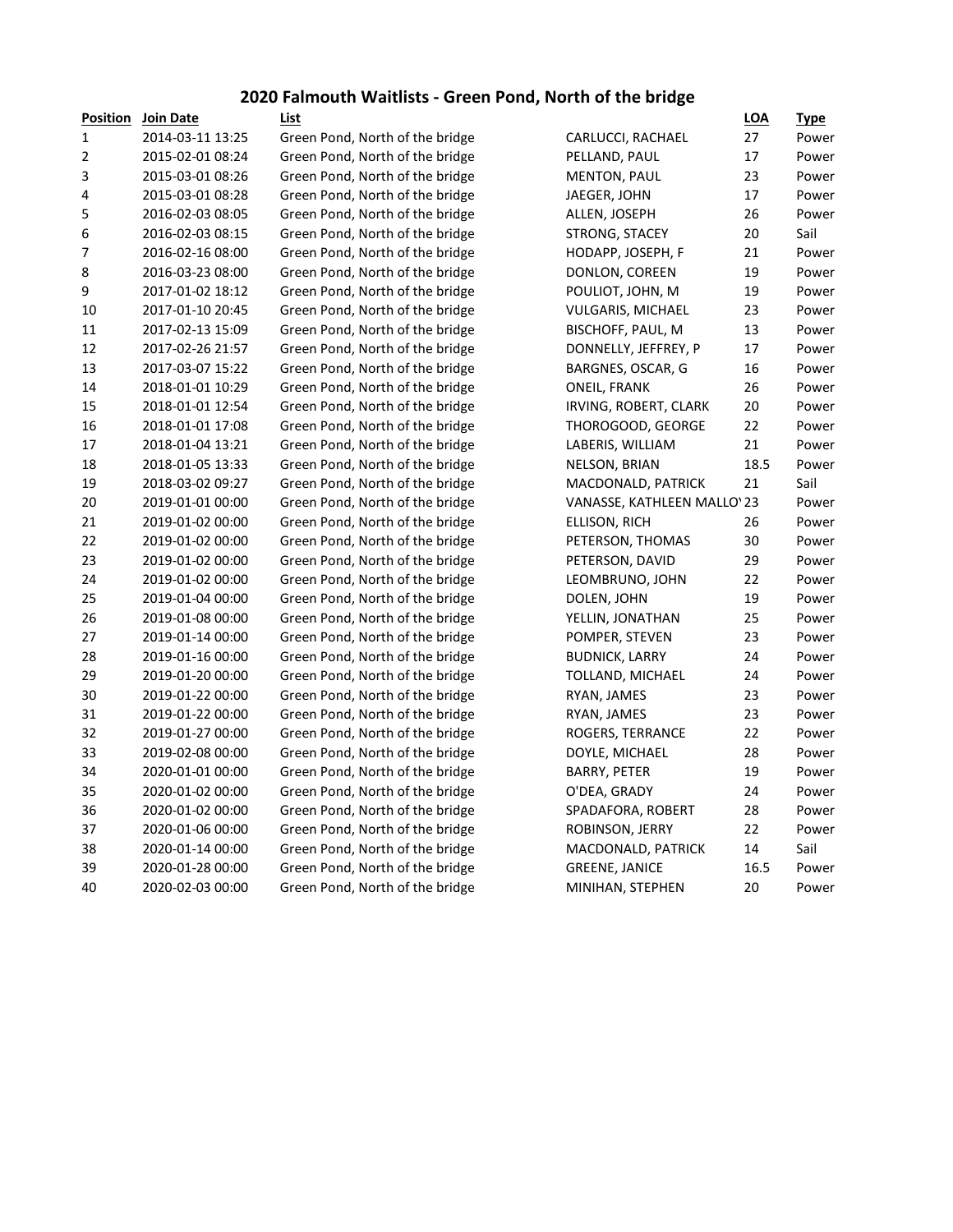#### **2020 Falmouth Waitlists - Green Pond, South of the bridge**

| Position | Join Date        | List                            |                             | LOA | <u>Type</u> |
|----------|------------------|---------------------------------|-----------------------------|-----|-------------|
| 1        | 2003-01-01 08:01 | Green Pond, South of the bridge | <b>SKRINE, BRUCE</b>        | 30  | Sail        |
| 2        | 2009-01-01 08:07 | Green Pond, South of the bridge | VACON, GARY                 | 38  | Sail        |
| 3        | 2010-02-01 08:15 | Green Pond, South of the bridge | PARKER, STEVE               | 27  | Power       |
| 4        | 2010-03-01 08:17 | Green Pond, South of the bridge | KALOWSKI, JEFFREY           | 36  | Sail        |
| 5        | 2010-03-01 08:18 | Green Pond, South of the bridge | FITZGIBBONS, RYAN           | 18  | Power       |
| 6        | 2010-03-01 08:19 | Green Pond, South of the bridge | FITZGIBBONS, TYLER          | 12  | Sail        |
| 7        | 2011-03-01 08:21 | Green Pond, South of the bridge | FITZSIMONS, BRIAN           | 27  | Power       |
| 8        | 2011-04-01 08:22 | Green Pond, South of the bridge | PLUNKETT, MOLLY             | 32  | Sail        |
| 9        | 2011-04-01 08:23 | Green Pond, South of the bridge | PRITCHARD, ROBERT           | 23  | Power       |
| 10       | 2012-01-01 08:24 | Green Pond, South of the bridge | SLATKIN, CHARLES            | 22  | Power       |
| 11       | 2012-01-01 08:25 | Green Pond, South of the bridge | <b>BRENNER, CHRISTOPHER</b> | 28  | Power       |
| 12       | 2012-01-01 08:26 | Green Pond, South of the bridge | <b>VELONIAS, PLATON</b>     | 40  | Sail        |
| 13       | 2012-01-01 08:27 | Green Pond, South of the bridge | BUZANOSKI, DAVID            | 34  | Power       |
| 14       | 2012-01-01 08:28 | Green Pond, South of the bridge | MOTLEY, THOMAS              | 24  | Power       |
| 15       | 2012-02-01 08:30 | Green Pond, South of the bridge | VITELLI, SHONA              | 22  | Power       |
| 16       | 2013-01-01 08:32 | Green Pond, South of the bridge | VATALARO, RALPH             | 24  | Power       |
| 17       | 2013-01-01 08:33 | Green Pond, South of the bridge | RICHARD, DENA               | 28  | Power       |
| 18       | 2013-02-01 08:35 | Green Pond, South of the bridge | PARKER, PAM                 | 25  | Power       |
| 19       | 2013-02-01 08:36 | Green Pond, South of the bridge | HARRINGTON, KEVIN           | 29  | Power       |
| 20       | 2013-03-01 08:37 | Green Pond, South of the bridge | COLLINS, MATTHEW            | 23  | Power       |
| 21       | 2013-03-01 08:38 | Green Pond, South of the bridge | O'GRADY, DANIEL             | 21  | Power       |
| 22       | 2014-01-01 08:39 | Green Pond, South of the bridge | POITRAST, STEPHEN           | 25  | Power       |
| 23       | 2014-01-01 08:40 | Green Pond, South of the bridge | JORDAN, BRADFORD            | 24  | Power       |
| 24       | 2014-01-01 08:41 | Green Pond, South of the bridge | CLARK, DANA                 | 25  | Power       |
| 25       | 2014-03-01 08:44 | Green Pond, South of the bridge | TALBOT, WILLIAM             | 27  | Sail        |
| 26       | 2014-03-01 08:46 | Green Pond, South of the bridge | LONG, JAYNE                 | 24  | Power       |
| 27       | 2015-01-01 08:48 | Green Pond, South of the bridge | GELLER, WADE                | 25  | Power       |
| 28       | 2015-01-01 08:50 | Green Pond, South of the bridge | <b>COLLIER, JOHN</b>        | 22  | Sail        |
| 29       | 2015-01-01 08:52 | Green Pond, South of the bridge | MARAGNI, MARK               | 22  | Power       |
| 30       | 2015-01-01 08:54 | Green Pond, South of the bridge | SMITH, HOWARD               | 22  | Power       |
| 31       | 2015-01-01 08:55 | Green Pond, South of the bridge | CROWELL, DAVID              | 26  | Power       |
| 32       | 2015-02-01 08:56 | Green Pond, South of the bridge | BEAUDOIN, KEVIN             | 38  | Power       |
| 33       | 2015-02-01 08:57 | Green Pond, South of the bridge | JACOBSON, ALLAN             | 20  | Power       |
| 34       | 2015-03-01 08:58 | Green Pond, South of the bridge | O'CONNELL, MICHAEL          | 24  | Power       |
| 35       | 2015-03-01 08:59 | Green Pond, South of the bridge | DISPEZIO, MICHAEL, A        | 24  | Power       |
| 36       | 2016-02-03 08:05 | Green Pond, South of the bridge | SALOIS, RONALD              | 29  | Power       |
| 37       | 2016-02-03 08:15 | Green Pond, South of the bridge | STRONG, STACEY              | 20  | Power       |
| 38       | 2016-02-10 08:00 | Green Pond, South of the bridge | COSTELLO, NEIL              | 32  | Power       |
| 39       | 2016-02-11 08:00 | Green Pond, South of the bridge | LANGLOIS, ANDREW            | 30  | Power       |
| 40       | 2016-02-16 08:00 | Green Pond, South of the bridge | CICCONE, MICHAEL, J         | 25  | Power       |
| 41       | 2016-02-22 08:10 | Green Pond, South of the bridge | CURRIER, DANA               | 30  | Sail        |
| 42       | 2016-02-23 08:00 | Green Pond, South of the bridge | FLECK, ALLAN, H             | 28  | Power       |
| 43       | 2016-03-01 08:00 | Green Pond, South of the bridge | DOWNS, KEVIN                | 25  | Power       |
| 44       | 2016-03-07 08:00 | Green Pond, South of the bridge | VACON, JANET                | 28  | Power       |
| 45       | 2016-03-20 08:00 | Green Pond, South of the bridge | KRYWUCKI, BENJAMIN          | 32  | Sail        |
| 46       | 2016-04-15 08:05 | Green Pond, South of the bridge | PHILLIPS, PETER             | 21  | Power       |
| 47       | 2017-01-03 13:29 | Green Pond, South of the bridge | MANSFIELD, JEFF, S          | 23  | Power       |
| 48       | 2017-01-04 00:03 | Green Pond, South of the bridge | THOMPSON, DAVID             |     | Other       |
| 49       | 2017-01-04 16:58 | Green Pond, South of the bridge | LAWRENCE, JESSICA           | 25  | Power       |
| 50       | 2017-01-05 14:04 | Green Pond, South of the bridge | POULIOT, JOHN, M            | 19  | Power       |
| 51       | 2017-01-06 16:30 | Green Pond, South of the bridge | BRACERAS, ROBERTO, M.       | 30  | Power       |
|          |                  |                                 |                             |     |             |

|                             | LUA | <u>i ype</u> |
|-----------------------------|-----|--------------|
| SKRINE, BRUCE               | 30  | Sail         |
| VACON, GARY                 | 38  | Sail         |
| PARKER, STEVE               | 27  | Power        |
| KALOWSKI, JEFFREY           | 36  | Sail         |
| FITZGIBBONS, RYAN           | 18  | Power        |
| FITZGIBBONS, TYLER          | 12  | Sail         |
| FITZSIMONS, BRIAN           | 27  | Power        |
| PLUNKETT, MOLLY             | 32  | Sail         |
| PRITCHARD, ROBERT           | 23  | Power        |
| SLATKIN, CHARLES            | 22  | Power        |
| <b>BRENNER, CHRISTOPHER</b> | 28  | Power        |
| <b>VELONIAS, PLATON</b>     | 40  | Sail         |
| BUZANOSKI, DAVID            | 34  | Power        |
| MOTLEY, THOMAS              | 24  | Power        |
| VITELLI, SHONA              | 22  | Power        |
| VATALARO, RALPH             | 24  | Power        |
| RICHARD, DENA               | 28  | Power        |
| PARKER, PAM                 | 25  | Power        |
| <b>HARRINGTON, KEVIN</b>    | 29  | Power        |
| <b>COLLINS, MATTHEW</b>     | 23  | Power        |
| O'GRADY, DANIEL             | 21  | Power        |
| POITRAST, STEPHEN           | 25  | Power        |
| JORDAN, BRADFORD            | 24  | Power        |
| CLARK, DANA                 | 25  | Power        |
| TALBOT, WILLIAM             | 27  | Sail         |
| LONG, JAYNE                 | 24  | Power        |
| GELLER, WADE                | 25  | Power        |
| COLLIER, JOHN               | 22  | Sail         |
| MARAGNI, MARK               | 22  | Power        |
| SMITH, HOWARD               | 22  | Power        |
| CROWELL, DAVID              | 26  | Power        |
| <b>BEAUDOIN, KEVIN</b>      | 38  | Power        |
| JACOBSON, ALLAN             | 20  | Power        |
| O'CONNELL, MICHAEL          | 24  | Power        |
| DISPEZIO, MICHAEL, A        | 24  | Power        |
| SALOIS, RONALD              | 29  | Power        |
| STRONG, STACEY              | 20  | Power        |
| COSTELLO, NEIL              | 32  | Power        |
| LANGLOIS, ANDREW            | 30  | Power        |
| CICCONE, MICHAEL, J         | 25  | Power        |
| CURRIER, DANA               | 30  | Sail         |
| FLECK, ALLAN, H             | 28  | Power        |
| DOWNS, KEVIN                | 25  | Power        |
| VACON, JANET                | 28  | Power        |
| KRYWUCKI, BENJAMIN          | 32  | Sail         |
| PHILLIPS, PETER             | 21  | Power        |
| MANSFIELD, JEFF, S          | 23  | Power        |
| THOMPSON, DAVID             |     | Other        |
| LAWRENCE, JESSICA           | 25  | Power        |
| POULIOT, JOHN, M            | 19  | Power        |
| BRACERAS, ROBERTO, M.       | 30  | Power        |
|                             |     |              |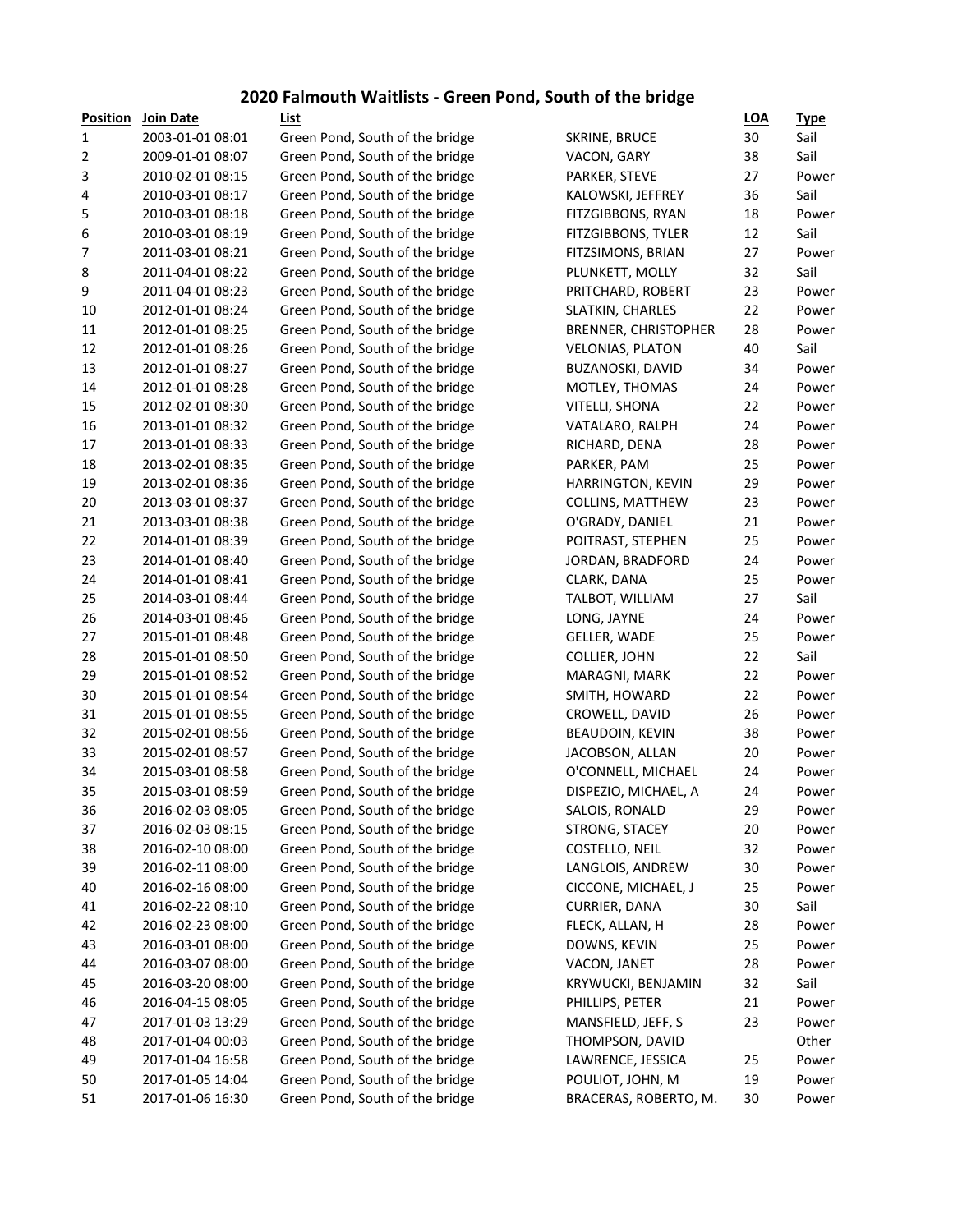#### **2020 Falmouth Waitlists - Green Pond, South of the bridge (continued)**

| <b>Position</b> | Join Date        | List                            |                             | <b>LOA</b> | <u>Type</u> |
|-----------------|------------------|---------------------------------|-----------------------------|------------|-------------|
| 52              | 2017-01-11 13:48 | Green Pond, South of the bridge | PROCOPIO, TIM               | 24         | Power       |
| 53              | 2017-01-17 08:13 | Green Pond, South of the bridge | VAN WART, WAYNE             | 19         | Sail        |
| 54              | 2017-02-09 00:00 | Green Pond, South of the bridge | <b>HARRINGTON, KEVIN</b>    | 42         | Power       |
| 55              | 2017-02-18 10:24 | Green Pond, South of the bridge | HSIAO, EMMA                 | 21         | Power       |
| 56              | 2017-03-10 11:38 | Green Pond, South of the bridge | BARGNES, OSCAR, G           | 16         | Power       |
| 57              | 2018-01-01 17:15 | Green Pond, South of the bridge | PAGANI, DAVID, A            | 40         | Power       |
| 58              | 2018-01-02 16:51 | Green Pond, South of the bridge | SCOFIELD, DAVID, M          | 24         | Power       |
| 59              | 2018-01-04 16:16 | Green Pond, South of the bridge | NORCOTT, CATHERINE, R       | 18         | Sail        |
| 60              | 2018-01-09 16:23 | Green Pond, South of the bridge | MORAN, JOHN, P.             | 32         | Power       |
| 61              | 2018-01-11 09:01 | Green Pond, South of the bridge | BROGIE, DANIEL, C           | 30         | Power       |
| 62              | 2018-01-29 10:00 | Green Pond, South of the bridge | RICHARDSON, DAVID, M        | 30         | Power       |
| 63              | 2018-02-15 16:24 | Green Pond, South of the bridge | REGAN, MICHAEL, D           | 34         | Power       |
| 64              | 2018-02-16 23:44 | Green Pond, South of the bridge | MULLER, BRIAN               | 25         | Power       |
| 65              | 2018-02-28 14:54 | Green Pond, South of the bridge | SCHAUBER, JESSICA           | 21         | Power       |
| 66              | 2018-03-01 12:05 | Green Pond, South of the bridge | TRABUCCO, STEPHEN           | 28         | Power       |
| 67              | 2018-03-06 16:10 | Green Pond, South of the bridge | LARSON JR, FRANK, R         | 37         | Power       |
| 68              | 2018-03-10 21:27 | Green Pond, South of the bridge | HAUPTMANN, JAY              | 21         | Power       |
| 69              | 2019-01-01 00:00 | Green Pond, South of the bridge | VANASSE, KATHLEEN MALLO' 23 |            | Power       |
| 70              | 2019-01-02 00:00 | Green Pond, South of the bridge | PETERSON, DAVID             | 29         | Power       |
| 71              | 2019-01-02 00:00 | Green Pond, South of the bridge | PETERSON, THOMAS            | 30         | Power       |
| 72              | 2019-01-02 00:00 | Green Pond, South of the bridge | JONES, LAURA                | 19         | Sail        |
| 73              | 2019-01-02 00:00 | Green Pond, South of the bridge | RAWN, ADRIAN                | 21         | Power       |
| 74              | 2019-01-06 00:00 | Green Pond, South of the bridge | MORANO, JOE                 | 30         | Power       |
| 75              | 2019-01-07 00:00 | Green Pond, South of the bridge | SANTOS, CHERYL              | 32         | Power       |
| 76              | 2019-01-14 00:00 | Green Pond, South of the bridge | POMPER, STEVEN              | 23         | Power       |
| $77$            | 2019-01-14 00:00 | Green Pond, South of the bridge | <b>GREENE, JANICE</b>       | 16.5       | Power       |
| 78              | 2019-01-22 00:00 | Green Pond, South of the bridge | RYAN, JAMES                 | 23         | Power       |
| 79              | 2019-01-30 00:00 | Green Pond, South of the bridge | FRASER, HARRISON            | 30         | Power       |
| 80              | 2019-02-08 00:00 | Green Pond, South of the bridge | DOYLE, MICHAEL              | 28         | Power       |
| 81              | 2020-01-01 00:00 | Green Pond, South of the bridge | <b>GERAGHTY, JAMES</b>      | 24         | Power       |
| 82              | 2020-01-02 00:00 | Green Pond, South of the bridge | STANTON, TOM                | 24         | Power       |
| 83              | 2020-01-02 00:00 | Green Pond, South of the bridge | SPADAFORA, ROBERT           | 28         | Power       |
| 84              | 2020-01-07 00:00 | Green Pond, South of the bridge | PUTNAM, EDWIN               | 33         | Sail        |
| 85              | 2020-01-10 00:00 | Green Pond, South of the bridge | COGAVIN, LIAM               | 24         | Power       |
| 86              | 2020-01-10 00:00 | Green Pond, South of the bridge | COGAVIN, LIAM               | 24         | Power       |
| 87              | 2020-01-16 00:00 | Green Pond, South of the bridge | <b>GEORGES, RUTH ANNE</b>   | 12.5       | Sail        |
| 88              | 2020-01-28 00:00 | Green Pond, South of the bridge | MULCAHY, JAMES              | 28         | Power       |
| 89              | 2020-03-06 00:00 | Green Pond, South of the bridge | <b>BURKE, PATRICK</b>       | 31         | Power       |
|                 |                  |                                 |                             |            |             |

|                             | LOA  | <u>Type</u> |
|-----------------------------|------|-------------|
| PROCOPIO, TIM               | 24   | Power       |
| VAN WART, WAYNE             | 19   | Sail        |
| HARRINGTON, KEVIN           | 42   | Power       |
| HSIAO, EMMA                 | 21   | Power       |
| BARGNES, OSCAR, G           | 16   | Power       |
| PAGANI, DAVID, A            | 40   | Power       |
| SCOFIELD, DAVID, M          | 24   | Power       |
| NORCOTT, CATHERINE, R       | 18   | Sail        |
| MORAN, JOHN, P.             | 32   | Power       |
| BROGIE, DANIEL, C           | 30   | Power       |
| RICHARDSON, DAVID, M        | 30   | Power       |
| REGAN, MICHAEL, D           | 34   | Power       |
| MULLER, BRIAN               | 25   | Power       |
| SCHAUBER, JESSICA           | 21   | Power       |
| TRABUCCO, STEPHEN           | 28   | Power       |
| LARSON JR, FRANK, R         | 37   | Power       |
| HAUPTMANN, JAY              | 21   | Power       |
| VANASSE, KATHLEEN MALLO' 23 |      | Power       |
| PETERSON, DAVID             | 29   | Power       |
| PETERSON, THOMAS            | 30   | Power       |
| JONES, LAURA                | 19   | Sail        |
| RAWN, ADRIAN                | 21   | Power       |
| MORANO, JOE                 | 30   | Power       |
| SANTOS, CHERYL              | 32   | Power       |
| POMPER, STEVEN              | 23   | Power       |
| <b>GREENE, JANICE</b>       | 16.5 | Power       |
| RYAN, JAMES                 | 23   | Power       |
| FRASER, HARRISON            | 30   | Power       |
| DOYLE, MICHAEL              | 28   | Power       |
| <b>GERAGHTY, JAMES</b>      | 24   | Power       |
| STANTON, TOM                | 24   | Power       |
| SPADAFORA, ROBERT           | 28   | Power       |
| PUTNAM, EDWIN               | 33   | Sail        |
| COGAVIN, LIAM               | 24   | Power       |
| COGAVIN, LIAM               | 24   | Power       |
| <b>GEORGES, RUTH ANNE</b>   | 12.5 | Sail        |
| MULCAHY, JAMES              | 28   | Power       |
| <b>BURKE, PATRICK</b>       | 31   | Power       |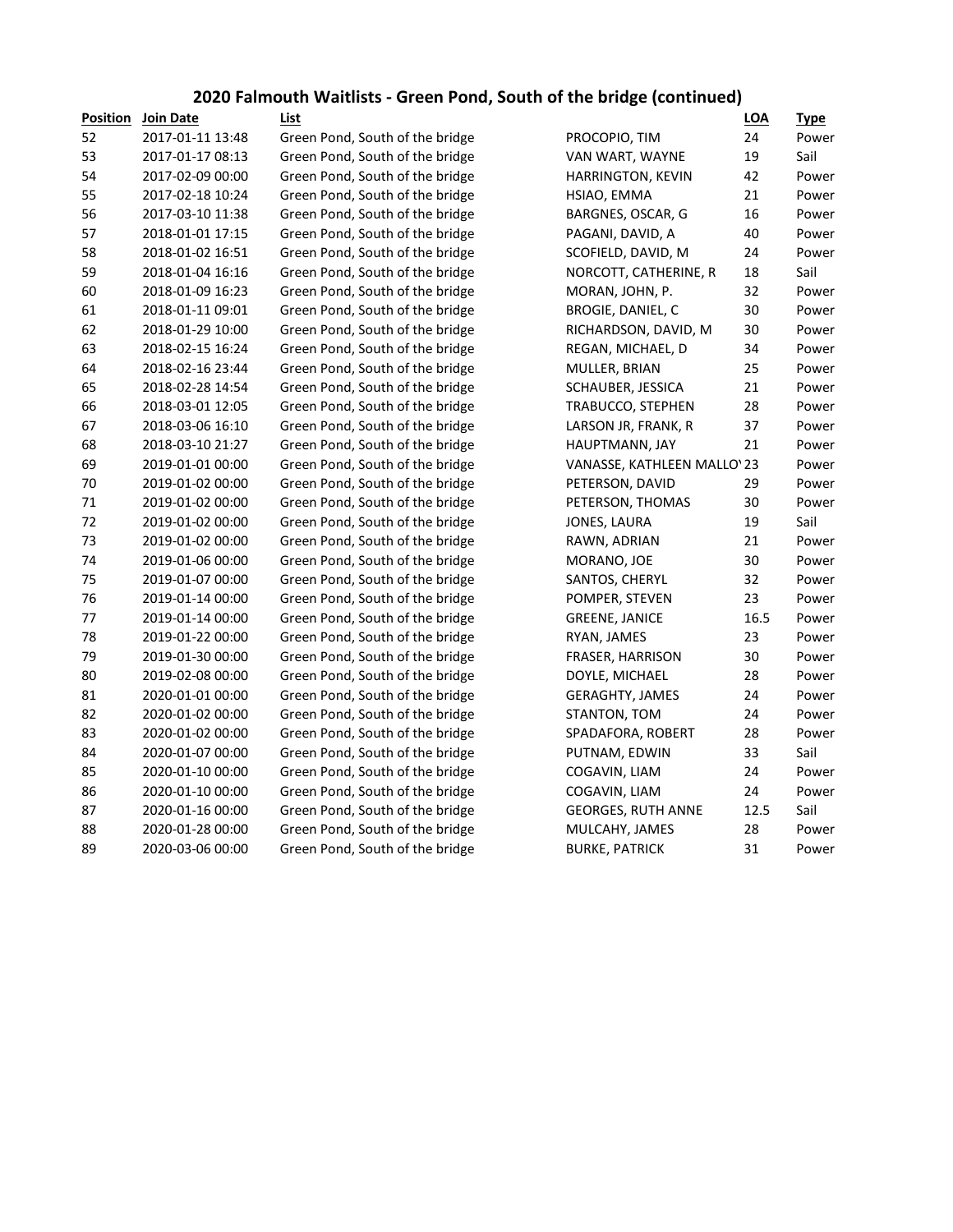#### **2020 Falmouth Waitlists - Little Harbor, Woods Hole**

| <b>Position</b> | <b>Join Date</b> | List                      |                              | <b>LOA</b> | <u>Type</u> |
|-----------------|------------------|---------------------------|------------------------------|------------|-------------|
| $\mathbf{1}$    | 2004-07-01 08:02 | Little Harbor, Woods Hole | <b>BALMER, JEFF</b>          | 30         | Power       |
| 2               | 2004-09-01 08:03 | Little Harbor, Woods Hole | PHILLIPS, CHARLOTTE, B       | 34         | Sail        |
| 3               | 2009-01-01 08:04 | Little Harbor, Woods Hole | <b>NOLAN, RICHARD</b>        | 36         | Sail        |
| 4               | 2010-03-01 08:05 | Little Harbor, Woods Hole | PAUL, JACOB                  | 30         | Sail        |
| 5               | 2011-03-01 08:06 | Little Harbor, Woods Hole | GARLAND, ELIZABETH           | 40         | Sail        |
| 6               | 2012-02-01 08:07 | Little Harbor, Woods Hole | WILLIAMS, MANLEY             | 24         | Sail        |
| 7               | 2012-03-01 08:08 | Little Harbor, Woods Hole | SLAMAN, EDWARD               | 26         | Sail        |
| 8               | 2013-01-01 08:11 | Little Harbor, Woods Hole | SHORT, DOUGLAS               | 25         | Sail        |
| 9               | 2013-03-01 08:13 | Little Harbor, Woods Hole | JARVINEN, DENISE             | 40         | Sail        |
| 10              | 2013-03-01 08:15 | Little Harbor, Woods Hole | CARY, PATRICK                | 24         | Power       |
| 11              | 2013-03-01 08:16 | Little Harbor, Woods Hole | STUART-MOORE, JONATHAN 25    |            | Power       |
| 12              | 2013-03-01 08:17 | Little Harbor, Woods Hole | SIMONDS, PETER               | 26         | Power       |
| 13              | 2013-04-01 08:18 | Little Harbor, Woods Hole | JAYE, ROBERT                 | 21         | Sail        |
| 14              | 2014-01-01 08:19 | Little Harbor, Woods Hole | VAZQUEZ, FERNANDO, RODR 27   |            | Sail        |
| 15              | 2014-01-01 08:20 | Little Harbor, Woods Hole | SHANNON, JAMES               | 24         | Sail        |
| 16              | 2014-01-01 08:21 | Little Harbor, Woods Hole | <b>BOURELL, TODD</b>         | 23         | Power       |
| 17              | 2014-01-01 08:22 | Little Harbor, Woods Hole | MCGUIRE, CHRISTOPHER         | 22         | Sail        |
| 18              | 2014-02-01 08:23 | Little Harbor, Woods Hole | FISHER, F, PETER             | 20         | Power       |
| 19              | 2014-02-01 08:24 | Little Harbor, Woods Hole | BOURELL, ROY, M              | 17         | Sail        |
| 20              | 2014-03-01 08:25 | Little Harbor, Woods Hole | BROSNAHAN, SANDRA            | 18         | Power       |
| 21              | 2014-03-01 08:26 | Little Harbor, Woods Hole | TALBOT, WILLIAM              | 27         | Sail        |
| 22              | 2014-05-01 08:27 | Little Harbor, Woods Hole | <b>BLOMBERG, ANDREW</b>      | 20         | Power       |
| 23              | 2015-01-01 08:28 | Little Harbor, Woods Hole | MOORE, ERIC                  | 20         | Power       |
| 24              | 2015-01-01 08:30 | Little Harbor, Woods Hole | DACEY, JOHN, A               | 30         | Sail        |
| 25              | 2015-01-01 08:31 | Little Harbor, Woods Hole | TALMADGE, MICHAEL            | 30         | Sail        |
| 26              | 2015-01-01 08:32 | Little Harbor, Woods Hole | COLLINS, JAMES               | 18         | Power       |
| 27              | 2015-01-01 08:33 | Little Harbor, Woods Hole | TULLY, DAVID                 | 16         | Power       |
| 28              | 2015-02-01 08:35 | Little Harbor, Woods Hole | CUMMINGS, JOHN               | 15         | Sail        |
| 29              | 2015-03-01 08:36 | Little Harbor, Woods Hole | WILCOX, MASON                | 22         | Sail        |
| 30              | 2016-01-28 08:00 | Little Harbor, Woods Hole | <b>GRANT LOBERT</b>          | 27         | Sail        |
| 31              | 2016-02-01 08:05 | Little Harbor, Woods Hole | MCGUIRE, PATRICK             | 40         | Sail        |
| 32              | 2016-02-03 08:00 | Little Harbor, Woods Hole | CROWELL, RICHARD             | 34         | Sail        |
| 33              | 2016-02-05 08:00 | Little Harbor, Woods Hole | ROWELL, SCARLETT, WINDSL(14  |            | Power       |
| 34              | 2016-02-25 08:00 | Little Harbor, Woods Hole | MILLER, NATHANIEL            | 36         | Sail        |
| 35              | 2017-01-10 22:55 | Little Harbor, Woods Hole | FREED, JONATHAN              | 31         | Sail        |
| 36              | 2017-01-11 22:57 | Little Harbor, Woods Hole | PECK, RICHARD                | 36         | Power       |
| 37              | 2017-01-25 10:40 | Little Harbor, Woods Hole | KING, AVERY                  | 15         | Sail        |
| 38              | 2017-02-21 09:38 | Little Harbor, Woods Hole | BOZE, LEEGRAY                | 33         | Sail        |
| 39              | 2017-03-06 18:43 | Little Harbor, Woods Hole | <b>BLOCK, CHRISTOPHER, S</b> | 20         | Sail        |
| 40              | 2018-01-31 14:46 | Little Harbor, Woods Hole | KAISER, CARL                 | 30         | Power       |
| 41              | 2019-01-02 00:00 | Little Harbor, Woods Hole | PLETTNER, CYRUS              | 24         | Power       |
| 42              | 2019-01-03 00:00 | Little Harbor, Woods Hole | CITARELL, PAUL               | 21         | Power       |
| 43              | 2019-01-09 00:00 | Little Harbor, Woods Hole | MALINOWSKI, HELEN            | 30         | Power       |
| 44              | 2019-01-19 00:00 | Little Harbor, Woods Hole | <b>BURGER, CATHERINE</b>     | 22         | Sail        |
| 45              | 2019-01-22 00:00 | Little Harbor, Woods Hole | RYAN, JAMES                  | 23         | Power       |
| 46              | 2019-01-24 00:00 | Little Harbor, Woods Hole | <b>GEORGES, RUTH ANNE</b>    | 12.5       | Sail        |
| 47              | 2019-03-05 00:00 | Little Harbor, Woods Hole | HAUFF, MARTHA                | 21         | Power       |
| 48              | 2019-03-10 00:00 | Little Harbor, Woods Hole | LACEY, REBEKAH               | 24         | Sail        |
| 49              | 2020-01-07 00:00 | Little Harbor, Woods Hole | PUTNAM, EDWIN                | 33         | Sail        |
| 50              | 2020-01-12 00:00 | Little Harbor, Woods Hole | IRVING, JOHN                 | 30         | Sail        |
| 51              | 2020-01-12 00:00 | Little Harbor, Woods Hole | MCCADDDEN, JOSEPH            | 26         | Power       |
|                 |                  |                           |                              |            |             |

|                              | <u>LUA</u> | <u>i ype</u> |
|------------------------------|------------|--------------|
| BALMER, JEFF                 | 30         | Power        |
| PHILLIPS, CHARLOTTE, B       | 34         | Sail         |
| NOLAN, RICHARD               | 36         | Sail         |
| PAUL, JACOB                  | 30         | Sail         |
| GARLAND, ELIZABETH           | 40         | Sail         |
| WILLIAMS, MANLEY             | 24         | Sail         |
| SLAMAN, EDWARD               | 26         | Sail         |
| SHORT, DOUGLAS               | 25         | Sail         |
| JARVINEN, DENISE             | 40         | Sail         |
| CARY, PATRICK                | 24         | Power        |
| STUART-MOORE, JONATHAN 25    |            | Power        |
| SIMONDS, PETER               | 26         | Power        |
| JAYE, ROBERT                 | 21         | Sail         |
| VAZQUEZ, FERNANDO, RODR 27   |            | Sail         |
| SHANNON, JAMES               | 24         | Sail         |
| <b>BOURELL, TODD</b>         | 23         | Power        |
| MCGUIRE, CHRISTOPHER         | 22         | Sail         |
| FISHER, F, PETER             | 20         | Power        |
| BOURELL, ROY, M              | 17         | Sail         |
| BROSNAHAN, SANDRA            | 18         | Power        |
| TALBOT, WILLIAM              | 27         | Sail         |
| <b>BLOMBERG, ANDREW</b>      | 20         | Power        |
| MOORE, ERIC                  | 20         | Power        |
| DACEY, JOHN, A               | 30         | Sail         |
| TALMADGE, MICHAEL            | 30         | Sail         |
| COLLINS, JAMES               | 18         | Power        |
| TULLY, DAVID                 | 16         | Power        |
| <b>CUMMINGS, JOHN</b>        | 15         | Sail         |
| WILCOX, MASON                | 22         | Sail         |
| <b>GRANT LOBERT</b>          | 27         | Sail         |
| MCGUIRE, PATRICK             | 40         | Sail         |
| CROWELL, RICHARD             | 34         | Sail         |
| ROWELL, SCARLETT, WINDSL(14  |            | Power        |
| MILLER, NATHANIEL            | 36         | Sail         |
| FREED, JONATHAN              | 31         | Sail         |
| PECK, RICHARD                | 36         | Power        |
| KING, AVERY                  | 15         | Sail         |
| <b>BOZE, LEEGRAY</b>         | 33         | Sail         |
| <b>BLOCK, CHRISTOPHER, S</b> | 20         | Sail         |
| KAISER, CARL                 | 30         | Power        |
| PLETTNER, CYRUS              | 24         | Power        |
| CITARELL, PAUL               | 21         | Power        |
| MALINOWSKI, HELEN            | 30         | Power        |
| <b>BURGER, CATHERINE</b>     | 22         | Sail         |
| RYAN, JAMES                  | 23         | Power        |
|                              | 12.5       |              |
| <b>GEORGES, RUTH ANNE</b>    |            | Sail         |
| HAUFF, MARTHA                | 21         | Power        |
| LACEY, REBEKAH               | 24         | Sail         |
| PUTNAM, EDWIN                | 33         | Sail         |
| IRVING, JOHN                 | 30         | Sail         |
| MCCADDDEN, JOSEPH            | 26         | Power        |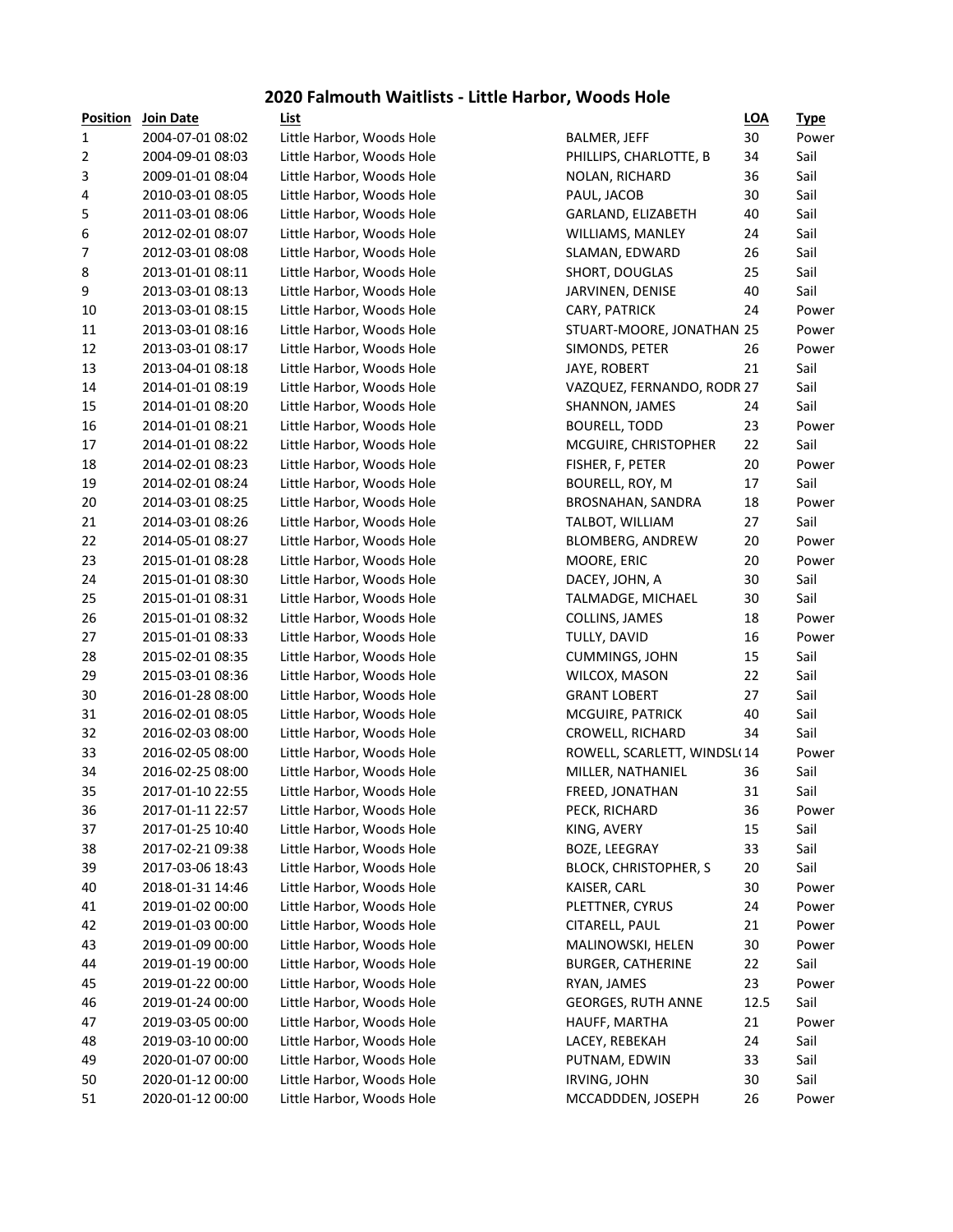## **2020 Falmouth Waitlists - Little Harbor, Woods Hole (continued)**

|     | <b>Position</b> Join Date | List                      |                   | LOA | Type  |
|-----|---------------------------|---------------------------|-------------------|-----|-------|
| -52 | 2020-03-05 00:00          | Little Harbor. Woods Hole | GIORDANO, MICHAEL |     | Sail  |
| 53  | 2020-03-13 00:00          | Little Harbor, Woods Hole | TRABUCCO, LAUREN  | 28  | Power |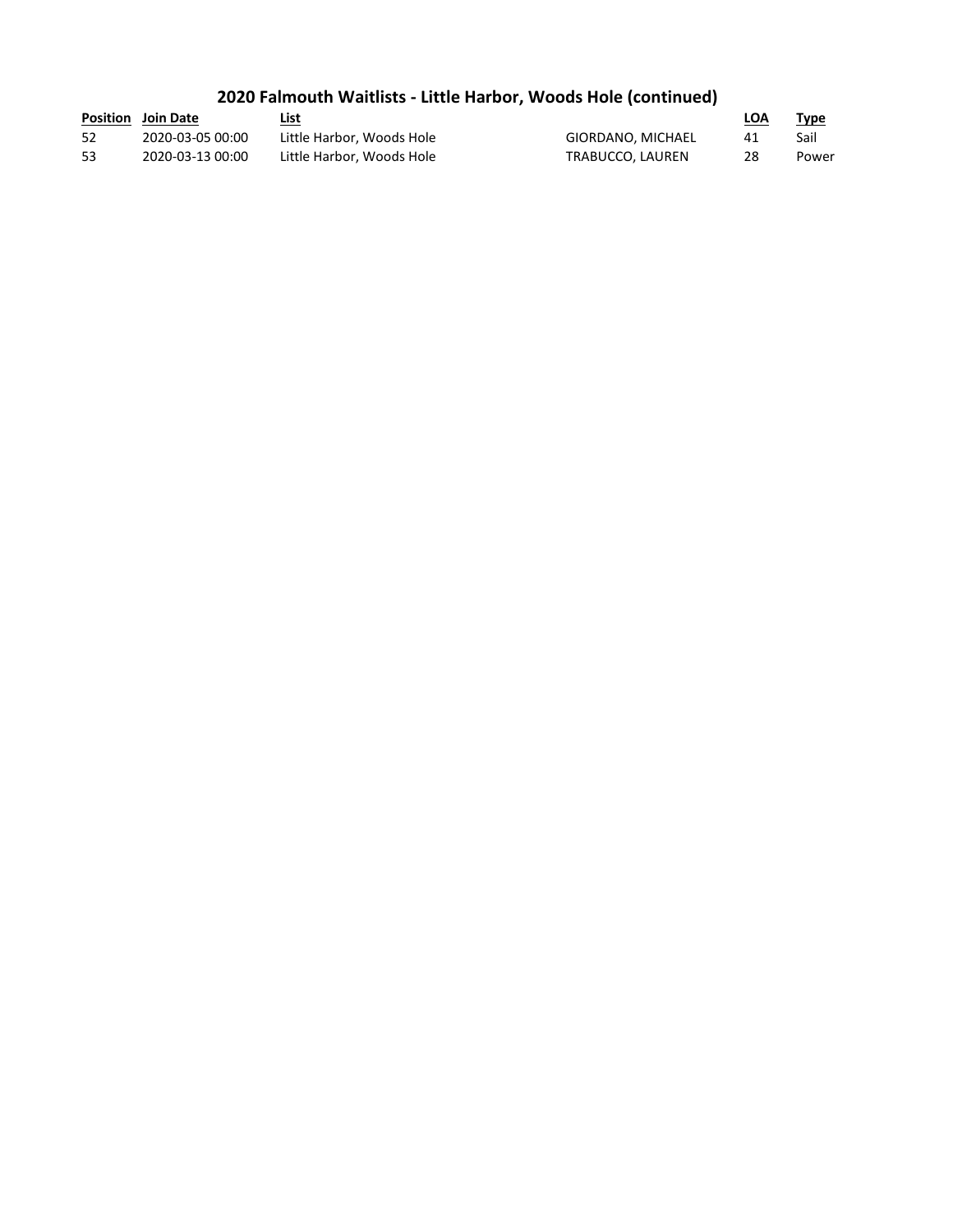#### **2020 Falmouth Waitlists - Megansett Inner Harbor**

| Position       | Join Date        |
|----------------|------------------|
| 1              | 2003-03-01 08:00 |
| $\overline{2}$ | 2003-04-01 08:02 |
| 3              | 2004-01-01 08:05 |
| 4              | 2004-02-01 08:06 |
| 5              | 2004-08-01 08:07 |
| 6              | 2005-02-01 08:09 |
| 7              | 2010-02-01 00:00 |
| 8              | 2013-01-01 08:20 |
| 9              | 2014-01-01 08:22 |
| 10             | 2014-01-01 08:23 |
| 11             | 2015-01-01 08:25 |
| 12             | 2015-02-01 08:27 |
| 13             | 2015-02-01 08:30 |
| 14             | 2015-03-01 08:31 |
| 15             | 2015-03-01 08:33 |
|                |                  |
| 16             | 2015-03-01 08:34 |
| 17             | 2015-03-01 08:35 |
| 18             | 2016-02-23 08:00 |
| 19             | 2016-03-10 08:00 |
| 20             | 2016-03-15 08:00 |
| 21             | 2016-03-24 08:00 |
| 22             | 2017-01-01 00:21 |
| 23             | 2017-01-02 15:11 |
| 24             | 2017-01-11 11:41 |
| 25             | 2017-03-04 17:41 |
| 26             | 2017-03-07 11:07 |
| 27             | 2018-01-03 15:07 |
| 28             | 2018-01-04 15:08 |
| 29             | 2018-01-09 21:22 |
| 30             | 2019-01-02 00:00 |
| 31             | 2019-01-02 00:00 |
| 32             | 2019-01-04 00:00 |
| 33             | 2019-01-09 00:00 |
| 34             | 2019-01-15 00:00 |
| 35             | 2019-01-15 00:00 |
| 36             | 2019-01-22 00:00 |
| 37             | 2019-01-29 00:00 |
| 38             | 2019-02-01 00:00 |
| 39             | 2019-02-07 00:00 |
| 40             | 2019-03-08 00:00 |
| 41             | 2019-03-12 00:00 |
| 42             | 2019-03-12 00:00 |
| 43             | 2020-01-02 00:00 |
| 44             | 2020-01-02 00:00 |
|                |                  |
| 45             | 2020-01-02 00:00 |
| 46             | 2020-01-02 00:00 |
| 47             | 2020-01-04 00:00 |
| 48             | 2020-01-08 00:00 |
| 49             | 2020-02-21 00:00 |
| FЛ             | מחימת גם בח מרחנ |

| <b>Position</b> | Join Date        | List                          |                          | <b>LOA</b> | <u>Type</u>    |
|-----------------|------------------|-------------------------------|--------------------------|------------|----------------|
| $\mathbf 1$     | 2003-03-01 08:00 | <b>Megansett Inner Harbor</b> | CREMINS, JOAN            | 37         | Power          |
| 2               | 2003-04-01 08:02 | <b>Megansett Inner Harbor</b> | WILSON, HOLLY            | 43         | Sail           |
| 3               | 2004-01-01 08:05 | Megansett Inner Harbor        | BELASTOCK, REBECCA       | 18         | Sail           |
| 4               | 2004-02-01 08:06 | Megansett Inner Harbor        | MACDONALD, DOUGLAS       | 27         | Power          |
| 5               | 2004-08-01 08:07 | <b>Megansett Inner Harbor</b> | MONTUORI, BRITTANY       | 28         | Power          |
| 6               | 2005-02-01 08:09 | <b>Megansett Inner Harbor</b> | ROBINSON, JOSEPH, A      | 27         | Power          |
| 7               | 2010-02-01 00:00 | <b>Megansett Inner Harbor</b> | HATCH, WILLIAM, H        | 31         | Power          |
| 8               | 2013-01-01 08:20 | Megansett Inner Harbor        | KORWATCH, ROBERT         | 20         | Power          |
| 9               | 2014-01-01 08:22 | Megansett Inner Harbor        | MACDONALD, PETER         | 30         | Sail           |
| 10              | 2014-01-01 08:23 | <b>Megansett Inner Harbor</b> | DAVIS, MARK              | 26         | Power          |
| 11              | 2015-01-01 08:25 | <b>Megansett Inner Harbor</b> | DAVIS, LEE               | 33         | Sail           |
| 12              | 2015-02-01 08:27 | Megansett Inner Harbor        | JAKUBA, MICHAEL          | 16         | Power          |
| 13              | 2015-02-01 08:30 | Megansett Inner Harbor        | FURFEY, JOHN             | 20         | Power          |
| 14              | 2015-03-01 08:31 | <b>Megansett Inner Harbor</b> | GALLAGHER, ANDREW        | 30         | Power          |
| 15              | 2015-03-01 08:33 | <b>Megansett Inner Harbor</b> | O'CONNELL, MICHAEL       | 24         | Power          |
| 16              | 2015-03-01 08:34 | <b>Megansett Inner Harbor</b> | <b>KETCHEN, SUSAN</b>    | 15         | Sail           |
| 17              | 2015-03-01 08:35 | Megansett Inner Harbor        | LUBOFSKY, EVAN           | 18         | Power          |
| 18              | 2016-02-23 08:00 | <b>Megansett Inner Harbor</b> | LONG, BEN                | 24         | Power          |
| 19              | 2016-03-10 08:00 | <b>Megansett Inner Harbor</b> | PACELLA, MICHAEL         | 18         | Power          |
| 20              | 2016-03-15 08:00 | <b>Megansett Inner Harbor</b> | FURFEY, THERESE          | 20         | Power          |
| 21              | 2016-03-24 08:00 | <b>Megansett Inner Harbor</b> | CARCHIDI, CRAIG          | 20         | Power          |
| 22              | 2017-01-01 00:21 | <b>Megansett Inner Harbor</b> | CARROLL, HEATHER         | 23         | Power          |
| 23              | 2017-01-02 15:11 | <b>Megansett Inner Harbor</b> | PERRY, KENNETH, N.       | 18         | Power          |
| 24              | 2017-01-11 11:41 | <b>Megansett Inner Harbor</b> | WALSH, DAVID             | 24         | Power          |
| 25              | 2017-03-04 17:41 | <b>Megansett Inner Harbor</b> | CONNORS, ROBERT, E       | 23         | Power          |
| 26              | 2017-03-07 11:07 | <b>Megansett Inner Harbor</b> | DUNPHY, ANNA             | 19         | Sail           |
| 27              | 2018-01-03 15:07 |                               |                          | 24         |                |
|                 | 2018-01-04 15:08 | <b>Megansett Inner Harbor</b> | EASON, FRANCES, L        | 19         | Power<br>Power |
| 28<br>29        | 2018-01-09 21:22 | <b>Megansett Inner Harbor</b> | YORK, AMBER, D           | 19         | Power          |
|                 |                  | <b>Megansett Inner Harbor</b> | LANDSMAN, HERB, S        |            | Sail           |
| 30              | 2019-01-02 00:00 | <b>Megansett Inner Harbor</b> | BLOOMFIELD, MEGAN        | 24         |                |
| 31              | 2019-01-02 00:00 | <b>Megansett Inner Harbor</b> | <b>BLOOMFIELD, PETER</b> | 24         | Power          |
| 32              | 2019-01-04 00:00 | <b>Megansett Inner Harbor</b> | FAHY, SEAN               | 29         | Power          |
| 33              | 2019-01-09 00:00 | Megansett Inner Harbor        | MALINOWSKI, JOSEPH       | 30         | Power          |
| 34              | 2019-01-15 00:00 | Megansett Inner Harbor        | GEGGATT, BRENDAN         | 23         | Power          |
| 35              | 2019-01-15 00:00 | <b>Megansett Inner Harbor</b> | GORDON, WHITNEY          | 26         | Power          |
| 36              | 2019-01-22 00:00 | <b>Megansett Inner Harbor</b> | RYAN, JAMES              | 23         | Power          |
| 37              | 2019-01-29 00:00 | <b>Megansett Inner Harbor</b> | MCGLINCHEY, DAVID        | 15         | Power          |
| 38              | 2019-02-01 00:00 | Megansett Inner Harbor        | GRAHAM, TODD             | 30         | Sail           |
| 39              | 2019-02-07 00:00 | Megansett Inner Harbor        | BOZE, ADELINE            | 25         | Sail           |
| 40              | 2019-03-08 00:00 | Megansett Inner Harbor        | SULLIVAN, NANCY          | 20         | Power          |
| 41              | 2019-03-12 00:00 | Megansett Inner Harbor        | <b>BUSHY, LESLIE</b>     | 23         | Power          |
| 42              | 2019-03-12 00:00 | Megansett Inner Harbor        | <b>BUSHY, JOSEPH</b>     | 33         | Power          |
| 43              | 2020-01-02 00:00 | Megansett Inner Harbor        | LINDTNER, JEFFREY        | 19         | Sail           |
| 44              | 2020-01-02 00:00 | Megansett Inner Harbor        | HARLOW, MICHAEL          | 20         | Power          |
| 45              | 2020-01-02 00:00 | Megansett Inner Harbor        | BOWEN, WILLIAM           | 24         | Power          |
| 46              | 2020-01-02 00:00 | Megansett Inner Harbor        | CROWLEY, LISBET          | 15         | Power          |
| 47              | 2020-01-04 00:00 | Megansett Inner Harbor        | TAMM, CARRIE             | 21         | Power          |
| 48              | 2020-01-08 00:00 | Megansett Inner Harbor        | ROBERTS, NOEL            | 18         | Sail           |
| 49              | 2020-02-21 00:00 | Megansett Inner Harbor        | JACKSON, STEPHEN         | 22         | Sail           |
| 50              | 2020-03-04 00:00 | <b>Megansett Inner Harbor</b> | DECOURCEY IV, JAMES J    | 22         | Power          |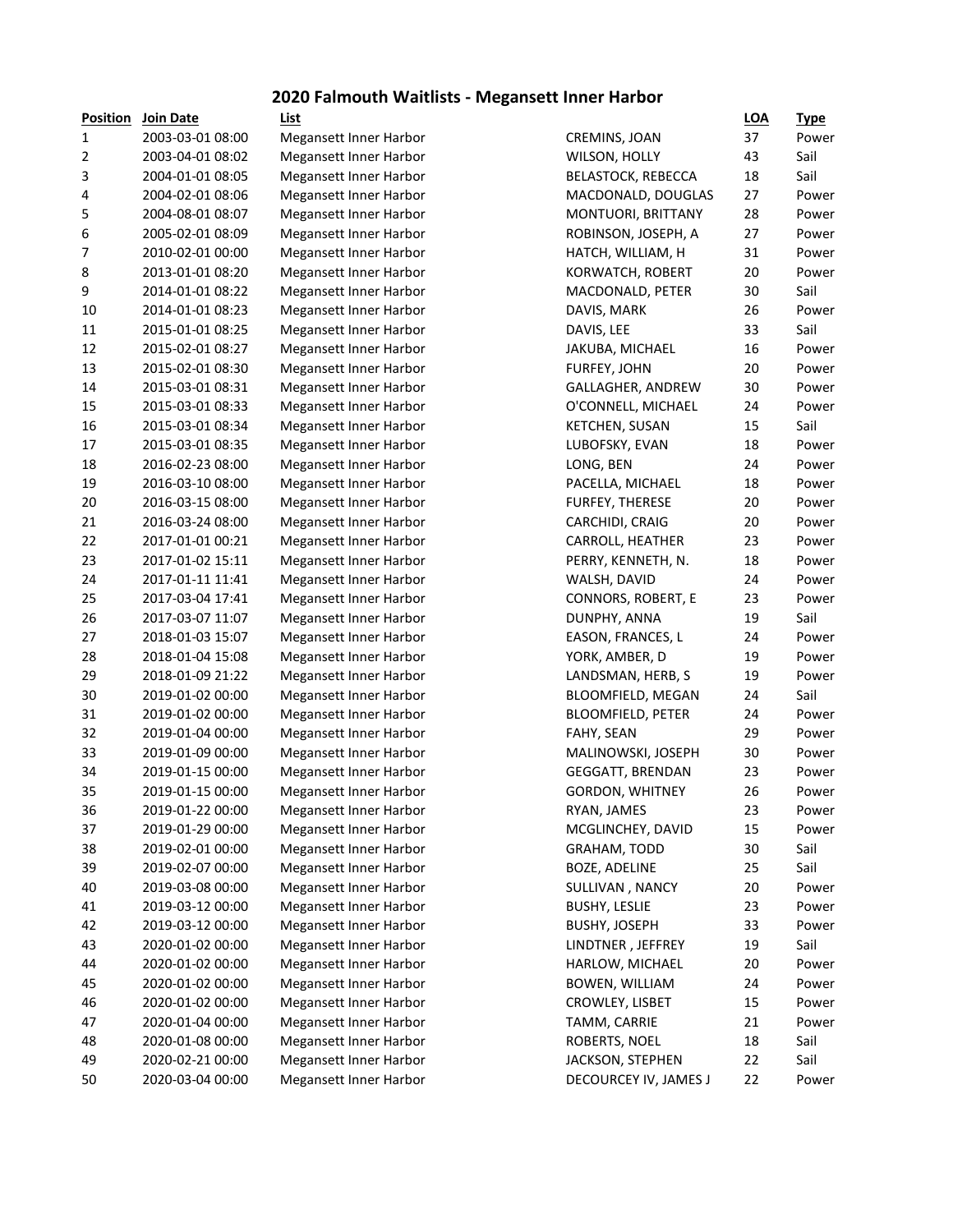#### **2020 Falmouth Waitlists - Megansett Outer Harbor**

| Position       | Join Date        |
|----------------|------------------|
| 1              | 2013-01-01 08:08 |
| $\overline{2}$ | 2014-01-01 08:10 |
| 3              | 2015-01-01 08:14 |
| 4              | 2015-01-01 08:15 |
| 5              | 2015-01-01 08:16 |
| 6              | 2015-03-01 08:20 |
| 7              | 2015-04-22 13:00 |
| 8              | 2016-01-28 08:00 |
| 9              | 2016-02-04 08:00 |
| 10             | 2016-02-11 08:00 |
| 11             | 2016-02-18 08:10 |
| 12             | 2016-03-24 08:00 |
| 13             | 2017-01-01 00:24 |
| 14             |                  |
|                | 2017-01-01 17:37 |
| 15             | 2017-01-03 17:22 |
| 16             | 2017-01-03 19:19 |
| 17             | 2017-01-04 09:12 |
| 18             | 2017-01-06 08:13 |
| 19             | 2017-02-15 13:06 |
| 20             | 2017-02-15 13:19 |
| 21             | 2017-02-20 22:03 |
| 22             | 2017-03-07 10:42 |
| 23             | 2018-01-01 02:07 |
| 24             | 2018-01-03 09:49 |
| 25             | 2018-01-09 21:07 |
| 26             | 2018-02-23 15:26 |
| 27             | 2018-03-02 11:51 |
| 28             | 2018-03-16 14:00 |
| 29             | 2019-01-01 00:00 |
| 30             | 2019-01-02 00:00 |
| 31             | 2019-01-02 00:00 |
| 32             | 2019-01-04 00:00 |
| 33             | 2019-01-13 00:00 |
| 34             | 2019-01-19 00:00 |
| 35             | 2019-01-24 00:00 |
| 36             | 2019-02-19 00:00 |
| 37             | 2019-02-24 00:00 |
| 38             | 2019-03-12 00:00 |
| 39             | 2020-01-02 00:00 |
| 40             | 2020-01-02 00:00 |
| 41             | 2020-01-03 00:00 |
|                |                  |
| 42             | 2020-01-04 00:00 |
| 43             | 2020-01-04 00:00 |
| 44             | 2020-01-04 22:56 |
| 45             | 2020-01-09 00:00 |
| 46             | 2020-01-09 00:00 |
| 47             | 2020-02-12 00:00 |
| 48             | 2020-03-01 00:00 |
| 49             | 2020-03-04 00:00 |
| 50             | 2020-03-05 00:00 |

| <u>Position</u> | Join Date        | <b>List</b>                   |                            | <b>LOA</b> | <u>Type</u>    |
|-----------------|------------------|-------------------------------|----------------------------|------------|----------------|
| 1               | 2013-01-01 08:08 | Megansett Outer Harbor        | NOWAK, THOMAS              | 20         | Sail           |
| 2               | 2014-01-01 08:10 | <b>Megansett Outer Harbor</b> | VAZQUEZ, FERNANDO, RODR 27 |            | Sail           |
| 3               | 2015-01-01 08:14 | Megansett Outer Harbor        | BEARDSLEY, BRUCE           | 23         | Power          |
| 4               | 2015-01-01 08:15 | <b>Megansett Outer Harbor</b> | ROYLE, JOHN                | 27         | Power          |
| 5               | 2015-01-01 08:16 | <b>Megansett Outer Harbor</b> | DAVIS, LEE                 | 33         | Sail           |
| 6               | 2015-03-01 08:20 | <b>Megansett Outer Harbor</b> | HAMILTON, ROBERT           | 18         | Power          |
| 7               | 2015-04-22 13:00 | <b>Megansett Outer Harbor</b> | ARONSON, ANDREW            | 26         | Power          |
| 8               | 2016-01-28 08:00 | <b>Megansett Outer Harbor</b> | LOBERT, LAWRENCE           | 19         | Sail           |
| 9               | 2016-02-04 08:00 | <b>Megansett Outer Harbor</b> | RATHGEB, JOE               | 27         | Power          |
| 10              | 2016-02-11 08:00 | <b>Megansett Outer Harbor</b> | FISHER, YAN                | 25         | Power          |
| 11              | 2016-02-18 08:10 | Megansett Outer Harbor        | O'CONNOR, JOHN             | 28         | Power          |
| 12              | 2016-03-24 08:00 | <b>Megansett Outer Harbor</b> | CARCHIDI, CRAIG            | 20         | Power          |
| 13              | 2017-01-01 00:24 | <b>Megansett Outer Harbor</b> | CARROLL, HEATHER           | 23         | Power          |
| 14              | 2017-01-01 17:37 | <b>Megansett Outer Harbor</b> | HERING, MICHAEL            | 24         | Sail           |
| 15              | 2017-01-03 17:22 | <b>Megansett Outer Harbor</b> | HAMADY, LI, LING           | 35         | Sail           |
| 16              | 2017-01-03 19:19 | <b>Megansett Outer Harbor</b> | PRATT, MACKENZIE, E        | 39         | Sail           |
| 17              | 2017-01-04 09:12 | <b>Megansett Outer Harbor</b> | OCONNOR, DANIEL            | 23         | Power          |
| 18              | 2017-01-06 08:13 | <b>Megansett Outer Harbor</b> | SAVAGE, ERIK               | 18         | Power          |
| 19              | 2017-02-15 13:06 | <b>Megansett Outer Harbor</b> | DORR, PETER                | 18         | Power          |
| 20              | 2017-02-15 13:19 | <b>Megansett Outer Harbor</b> | DORR, CONNOR               | 17         | Power          |
| 21              | 2017-02-20 22:03 | <b>Megansett Outer Harbor</b> | BOZE, LEEGRAY              | 33         | Sail           |
| 22              | 2017-03-07 10:42 | <b>Megansett Outer Harbor</b> | DUNPHY, ANNA               | 19         | Sail           |
| 23              | 2018-01-01 02:07 | <b>Megansett Outer Harbor</b> | MIKULSKIS, MARGARET        | 25         | Power          |
| 24              | 2018-01-03 09:49 | <b>Megansett Outer Harbor</b> | PILITZ, THOMAS             | 23         | Power          |
| 25              | 2018-01-09 21:07 | <b>Megansett Outer Harbor</b> | LANDSMAN, HERB, S          | 19         | Power          |
| 26              | 2018-02-23 15:26 | <b>Megansett Outer Harbor</b> | SPANG, JOHN, J             | 23         | Power          |
| 27              | 2018-03-02 11:51 | <b>Megansett Outer Harbor</b> | HENDY, LAURENCE, W         | 31         | Sail           |
| 28              | 2018-03-16 14:00 | <b>Megansett Outer Harbor</b> | MCNAMARA, JAY              | 21         | Power          |
| 29              | 2019-01-01 00:00 | <b>Megansett Outer Harbor</b> | DIPISA, TRICIA             | 18         | Power          |
| 30              | 2019-01-02 00:00 | Megansett Outer Harbor        | BLOOMFIELD, MEGAN          | 24         | Sail           |
| 31              | 2019-01-02 00:00 | <b>Megansett Outer Harbor</b> | <b>BLOOMFIELD, PETER</b>   | 24         | Power          |
| 32              | 2019-01-04 00:00 | <b>Megansett Outer Harbor</b> | FAHY, SEAN                 | 29         | Power          |
| 33              | 2019-01-13 00:00 | <b>Megansett Outer Harbor</b> | BOTICA, MATTHEW            | 24         | Power          |
| 34              | 2019-01-19 00:00 | <b>Megansett Outer Harbor</b> | GRAHAM, TODD               | 30         | Sail           |
| 35              | 2019-01-24 00:00 | <b>Megansett Outer Harbor</b> | DOHERTY, ANDREA            | 18         | Power          |
| 36              | 2019-02-19 00:00 | <b>Megansett Outer Harbor</b> | WALSH, MARK                | 22         | Power          |
| 37              | 2019-02-24 00:00 | <b>Megansett Outer Harbor</b> | SPANG, KEVIN               | 23         | Power          |
| 38              | 2019-03-12 00:00 | <b>Megansett Outer Harbor</b> | <b>BUSHY, LESLIE</b>       | 18         | Power          |
| 39              | 2020-01-02 00:00 | <b>Megansett Outer Harbor</b> | BOWEN, WILLIAM             | 24         | Power          |
| 40              | 2020-01-02 00:00 | <b>Megansett Outer Harbor</b> | CROWLEY, LISBET            | 15         | Power          |
| 41              | 2020-01-03 00:00 | <b>Megansett Outer Harbor</b> | MCGLINCHEY, DAVID          | 25         | Power          |
| 42              | 2020-01-04 00:00 | <b>Megansett Outer Harbor</b> | <b>BARBIERI, ERIC</b>      | 22         | Power          |
| 43              | 2020-01-04 00:00 | <b>Megansett Outer Harbor</b> | RANKIN, CYNTHIA            | 18         | Sail           |
| 44              | 2020-01-04 22:56 | <b>Megansett Outer Harbor</b> | SHEA, DANIEL               | 25         | Power          |
| 45              | 2020-01-09 00:00 | <b>Megansett Outer Harbor</b> | STUART, MICHAEL            | 30         | Sail           |
| 46              | 2020-01-09 00:00 | Megansett Outer Harbor        | STUART, MICHAEL            | 30         | Sail           |
| 47              | 2020-02-12 00:00 | Megansett Outer Harbor        | SCHIFFMANN, RICHARD        | 23         | Power          |
| 48              | 2020-03-01 00:00 | Megansett Outer Harbor        | <b>BROOKS, JAMES</b>       | 38         | Sail           |
| 49              | 2020-03-04 00:00 | Megansett Outer Harbor        | DECOURCEY IV, JAMES J      | 22         |                |
| 50              | 2020-03-05 00:00 | <b>Megansett Outer Harbor</b> | <b>BOUSHELL, JAMES</b>     | 18         | Power<br>Power |
|                 |                  |                               |                            |            |                |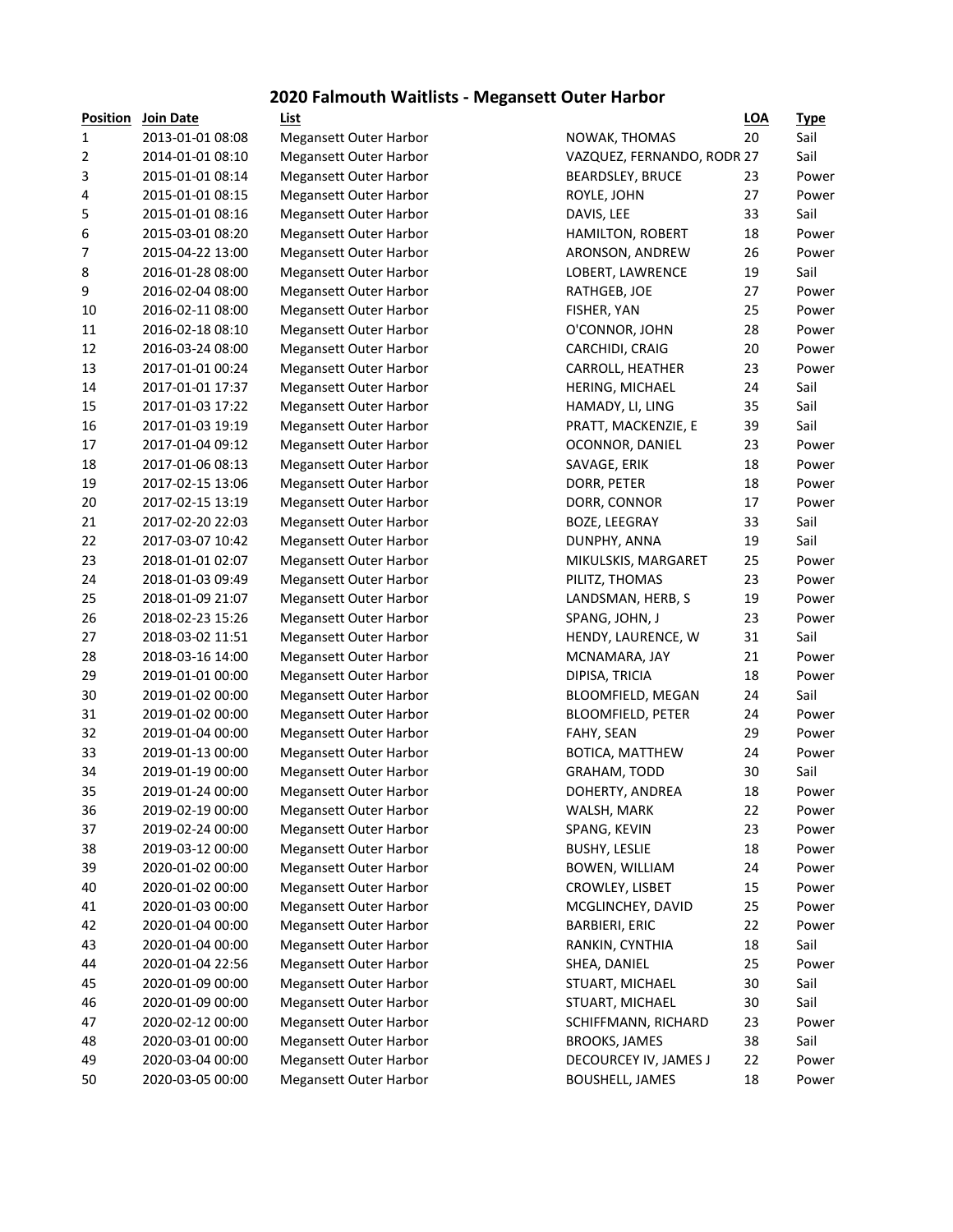## **2020 Falmouth Waitlists - Quissett Harbor**

| <b>Position</b>  | Join Date        | List                   |                               | <b>LOA</b> | <u>Type</u> |
|------------------|------------------|------------------------|-------------------------------|------------|-------------|
| $\mathbf{1}$     | 2006-05-01 08:12 | <b>Quissett Harbor</b> | INMAN, MATTHEW                | 35         | Power       |
| $\overline{2}$   | 2006-05-01 08:13 | Quissett Harbor        | SOLIEN, DANIEL                | 30         | Power       |
| 3                | 2008-01-01 08:15 | Quissett Harbor        | <b>KETCHUM, ROBIN</b>         | 38         | Sail        |
| 4                | 2008-01-01 08:16 | Quissett Harbor        | HUNNEWELL, GEORGE             | 32         | Sail        |
| 5                | 2010-01-01 08:19 | Quissett Harbor        | OGILVY, STEPHEN               | 30         | Sail        |
| $\,6\,$          | 2010-03-01 08:21 | Quissett Harbor        | DOYLE, BRIAN                  | 35         | Sail        |
| $\boldsymbol{7}$ | 2010-03-01 08:22 | Quissett Harbor        | PAUL, ADAM                    | 30         | Sail        |
| 8                | 2010-03-01 08:23 | Quissett Harbor        | PAUL, JACOB                   | 30         | Sail        |
| 9                | 2011-01-01 08:24 | Quissett Harbor        | LYNCH, THOMAS                 | 12         | Sail        |
| 10               | 2011-01-01 08:25 | Quissett Harbor        | FITZGIBBONS, CAMERON          | 28         | Sail        |
| 11               | 2011-01-01 08:26 | Quissett Harbor        | FITZGIBBONS, MEGAN            | 28         | Sail        |
| 12               | 2011-01-01 08:27 | Quissett Harbor        | FITZGIBBONS, MEGAN            | 28         | Sail        |
| 13               | 2011-01-01 08:30 | Quissett Harbor        | O'SULLIVAN, TIMOTHY           | 16         | Power       |
| 14               | 2011-02-01 08:33 | Quissett Harbor        | ROMINE, TARA                  | 30         | Power       |
| 15               | 2011-03-01 08:34 | <b>Quissett Harbor</b> | CARY, BRENDAN                 | 24         | Power       |
| 16               | 2012-01-01 08:35 | Quissett Harbor        | MATZEN, ERIC                  | 27         | Power       |
| 17               | 2012-02-01 08:37 | <b>Quissett Harbor</b> | FOLLETT, CHRISTOPHER          | 30         | Sail        |
| 18               | 2012-02-01 08:38 | Quissett Harbor        | <b>TUBRIDY, KAREN</b>         | 13         | Power       |
| 19               | 2012-03-01 08:40 | <b>Quissett Harbor</b> | HUGHES, JOHN, PATRICK         | 15         | Sail        |
| 20               | 2013-01-01 08:42 | <b>Quissett Harbor</b> | <b>BUCHANAN, ELLEN</b>        | 30         | Power       |
| 21               | 2013-01-01 08:43 | Quissett Harbor        | GRIFFENBERG, ANNIE            | 20         | Power       |
| 22               | 2013-01-01 08:44 | Quissett Harbor        | BROSNAHAN, MICHAEL            | 18         | Power       |
| 23               | 2013-01-01 08:45 | <b>Quissett Harbor</b> | SHORT, DOUGLAS                | 25         | Sail        |
| 24               | 2013-02-01 08:46 | Quissett Harbor        | <b>BUTCHER, ROBERT</b>        | 30         | Power       |
| 25               | 2013-03-01 08:47 | Quissett Harbor        | JENNEY, SEAN                  | 23         | Power       |
| 26               | 2013-03-01 08:48 | Quissett Harbor        | DOWNS, KEVIN                  | 25         | Power       |
| 27               | 2013-03-01 08:49 | Quissett Harbor        | COLT, BETH                    | 22         | Power       |
| 28               | 2014-01-01 08:50 | Quissett Harbor        | SHANNON, JAMES                | 24         | Sail        |
| 29               | 2014-01-01 08:51 | Quissett Harbor        | GORDON, BRYAN                 | 45         | Sail        |
| 30               | 2014-01-01 08:52 | Quissett Harbor        | GORDON, BRYAN                 | 30         | Power       |
| 31               | 2014-01-01 08:53 | <b>Quissett Harbor</b> | <b>GRASBERGER, NICK</b>       | 29         | Power       |
| 32               | 2014-02-01 08:54 | Quissett Harbor        | HORNING, JOSEPH               | 25         | Power       |
| 33               | 2014-02-01 08:55 | Quissett Harbor        | LOFTUS, ERIC                  | 25         | Power       |
| 34               | 2014-02-01 08:56 | Quissett Harbor        | O'BRIEN, MICHAEL              | 18         | Sail        |
| 35               | 2014-03-01 08:57 | <b>Quissett Harbor</b> | LITTLEFIELD, ROBIN            | 30         | Sail        |
| 36               | 2014-03-01 08:58 | Quissett Harbor        | KELLEY, KEVIN                 | 23         | Power       |
| 37               | 2015-01-01 09:00 | Quissett Harbor        | HOPKINS, KATHRYN              | 24         | Power       |
| 38               | 2015-01-01 09:01 | Quissett Harbor        | PECK, RICHARD                 | 36         | Power       |
| 39               | 2015-01-01 09:02 | <b>Quissett Harbor</b> | WEINIG, TESSA                 | 28         | Power       |
| 40               | 2015-01-01 09:03 | <b>Quissett Harbor</b> | GORDON, LESLEY, SCOTT         | 30         | Power       |
| 41               | 2015-01-01 09:04 | Quissett Harbor        | O'SHAUGHNESSY, JAMES          | 24         | Power       |
| 42               | 2015-02-01 09:06 | Quissett Harbor        | TIETJE, JAMES                 | 30         | Sail        |
| 43               | 2015-03-01 09:07 | Quissett Harbor        | GRIMM, EVAN                   | 13         | Power       |
| 44               | 2015-03-01 09:09 | Quissett Harbor        | WINGROVE, DOUGLAS             | 37         | Sail        |
| 45               | 2015-03-01 09:10 | Quissett Harbor        | WINGROVE, THERESA             | 29         | Sail        |
| 46               | 2015-03-01 09:11 | Quissett Harbor        | WINGROVE, EMILY               | 25         | Power       |
| 47               | 2016-02-02 08:00 | Quissett Harbor        | BARROWS, TIMOTHY, A.          | 32         | Power       |
| 48               | 2016-02-29 08:05 | Quissett Harbor        | CROSSMAN, JR., MICHAEL, H. 36 |            | Sail        |
| 49               | 2016-02-29 08:10 | Quissett Harbor        | HENDERSON, CARLA              | 30         | Sail        |
| 50               | 2016-03-02 08:00 | Quissett Harbor        | ROONEY, COLLEEN, M.           | 26         |             |
| 51               |                  |                        |                               |            | Power       |
|                  | 2016-03-07 08:00 | Quissett Harbor        | SINGH, HANUMANT               | 17         | Power       |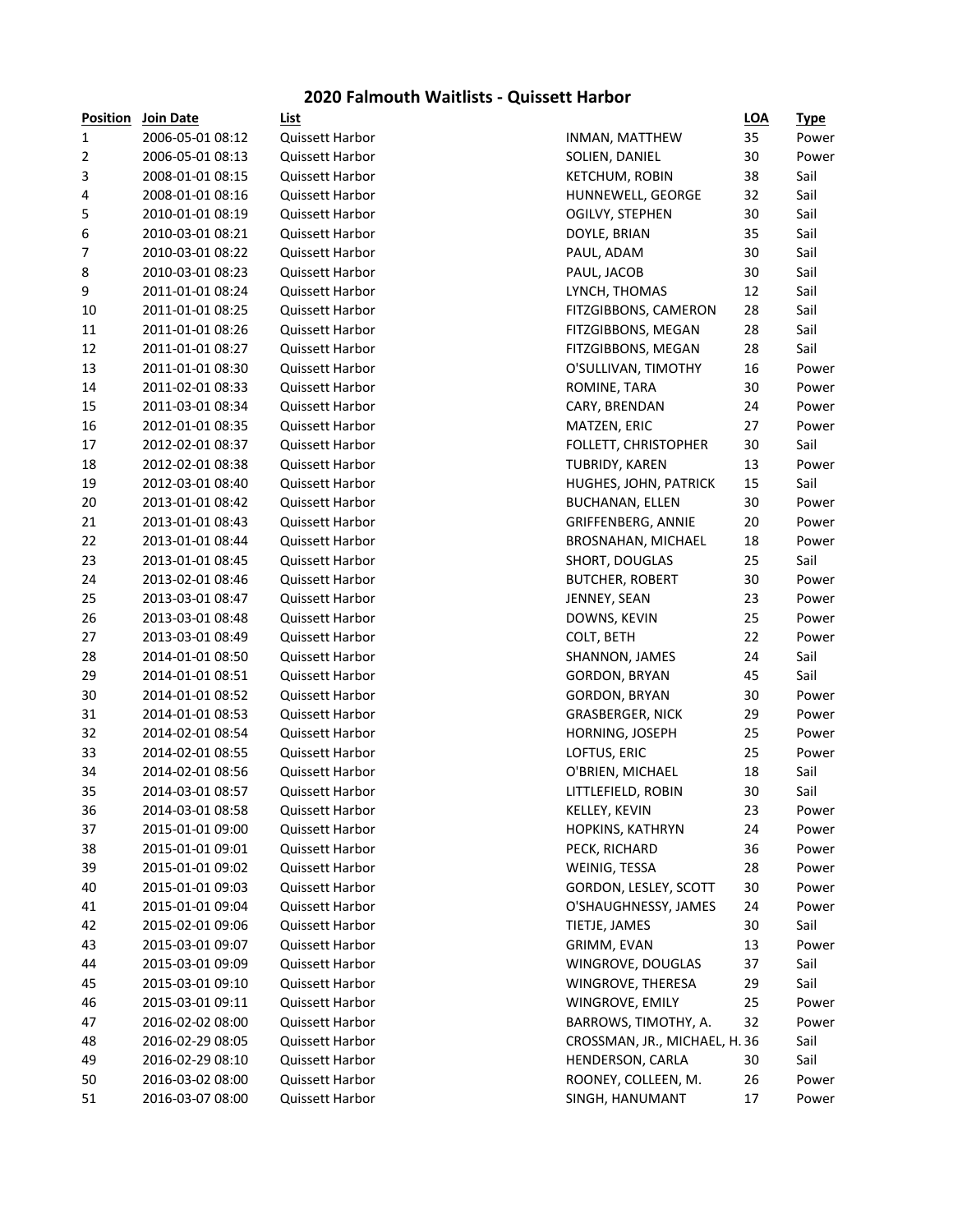# **2020 Falmouth Waitlists - Quissett Harbor (continued)**

| 52<br>2016-03-14 08:00<br>30<br><b>Quissett Harbor</b><br>WESEMAN, LORI<br>53<br>ZOTTOLI AHEARN, TORIN, KN 15<br>2016-04-14 08:10<br><b>Quissett Harbor</b><br>54<br>2017-01-02 17:19<br><b>Quissett Harbor</b><br>ZIMMERMAN, ANDREW, H<br>24.5<br>55<br>2017-01-02 17:24<br>Quissett Harbor<br>15<br>ZIMMERMAN, WILLIAM, B<br>56<br>15<br>2017-01-02 17:30<br>Quissett Harbor<br>ZIMMERMAN, MAEVE, A<br>57<br>2017-01-03 16:31<br>29.2<br><b>Quissett Harbor</b><br>LORD, MICHELLE, M<br>58<br>2017-01-03 16:53<br>24<br><b>Quissett Harbor</b><br>LORD, HAMBLETON, D<br>59<br>2017-01-03 19:31<br>PRATT, MACKENZIE, E<br>39<br><b>Quissett Harbor</b><br>60<br>2017-01-04 07:11<br>Quissett Harbor<br>KINKADE, DANIELLE, B<br>18<br>61<br>32<br>2017-01-04 13:09<br><b>Quissett Harbor</b><br>WARD, SAMUEL, S.<br>62<br>16<br>2017-01-05 09:35<br><b>Quissett Harbor</b><br>REA, CAMPBELL<br>63<br>2017-01-09 13:50<br>13<br><b>Quissett Harbor</b><br>BOURELL, ROY, M<br>64<br>2017-01-09 14:10<br>17<br><b>Quissett Harbor</b><br>MICHAELSON, ROBYN<br>65<br>2017-01-25 10:42<br>Quissett Harbor<br>15<br>KING, CAMILLA<br>66<br>2017-03-11 15:42<br>Quissett Harbor<br>27<br>SAITO, MAK<br>67<br>2018-01-01 15:51<br>Quissett Harbor<br>GORDON, LESLEY, SCOTT<br>17 | <u>Type</u> |
|--------------------------------------------------------------------------------------------------------------------------------------------------------------------------------------------------------------------------------------------------------------------------------------------------------------------------------------------------------------------------------------------------------------------------------------------------------------------------------------------------------------------------------------------------------------------------------------------------------------------------------------------------------------------------------------------------------------------------------------------------------------------------------------------------------------------------------------------------------------------------------------------------------------------------------------------------------------------------------------------------------------------------------------------------------------------------------------------------------------------------------------------------------------------------------------------------------------------------------------------------------------------------|-------------|
|                                                                                                                                                                                                                                                                                                                                                                                                                                                                                                                                                                                                                                                                                                                                                                                                                                                                                                                                                                                                                                                                                                                                                                                                                                                                          | Sail        |
|                                                                                                                                                                                                                                                                                                                                                                                                                                                                                                                                                                                                                                                                                                                                                                                                                                                                                                                                                                                                                                                                                                                                                                                                                                                                          | Power       |
|                                                                                                                                                                                                                                                                                                                                                                                                                                                                                                                                                                                                                                                                                                                                                                                                                                                                                                                                                                                                                                                                                                                                                                                                                                                                          | Power       |
|                                                                                                                                                                                                                                                                                                                                                                                                                                                                                                                                                                                                                                                                                                                                                                                                                                                                                                                                                                                                                                                                                                                                                                                                                                                                          | Sail        |
|                                                                                                                                                                                                                                                                                                                                                                                                                                                                                                                                                                                                                                                                                                                                                                                                                                                                                                                                                                                                                                                                                                                                                                                                                                                                          | Sail        |
|                                                                                                                                                                                                                                                                                                                                                                                                                                                                                                                                                                                                                                                                                                                                                                                                                                                                                                                                                                                                                                                                                                                                                                                                                                                                          | Sail        |
|                                                                                                                                                                                                                                                                                                                                                                                                                                                                                                                                                                                                                                                                                                                                                                                                                                                                                                                                                                                                                                                                                                                                                                                                                                                                          | Power       |
|                                                                                                                                                                                                                                                                                                                                                                                                                                                                                                                                                                                                                                                                                                                                                                                                                                                                                                                                                                                                                                                                                                                                                                                                                                                                          | Sail        |
|                                                                                                                                                                                                                                                                                                                                                                                                                                                                                                                                                                                                                                                                                                                                                                                                                                                                                                                                                                                                                                                                                                                                                                                                                                                                          | Power       |
|                                                                                                                                                                                                                                                                                                                                                                                                                                                                                                                                                                                                                                                                                                                                                                                                                                                                                                                                                                                                                                                                                                                                                                                                                                                                          | Sail        |
|                                                                                                                                                                                                                                                                                                                                                                                                                                                                                                                                                                                                                                                                                                                                                                                                                                                                                                                                                                                                                                                                                                                                                                                                                                                                          | Sail        |
|                                                                                                                                                                                                                                                                                                                                                                                                                                                                                                                                                                                                                                                                                                                                                                                                                                                                                                                                                                                                                                                                                                                                                                                                                                                                          | Sail        |
|                                                                                                                                                                                                                                                                                                                                                                                                                                                                                                                                                                                                                                                                                                                                                                                                                                                                                                                                                                                                                                                                                                                                                                                                                                                                          | Power       |
|                                                                                                                                                                                                                                                                                                                                                                                                                                                                                                                                                                                                                                                                                                                                                                                                                                                                                                                                                                                                                                                                                                                                                                                                                                                                          | Sail        |
|                                                                                                                                                                                                                                                                                                                                                                                                                                                                                                                                                                                                                                                                                                                                                                                                                                                                                                                                                                                                                                                                                                                                                                                                                                                                          | Sail        |
|                                                                                                                                                                                                                                                                                                                                                                                                                                                                                                                                                                                                                                                                                                                                                                                                                                                                                                                                                                                                                                                                                                                                                                                                                                                                          | Sail        |
| 68<br>2018-01-02 15:53<br>Quissett Harbor<br>MCGUIRE, AUGUST, H<br>18                                                                                                                                                                                                                                                                                                                                                                                                                                                                                                                                                                                                                                                                                                                                                                                                                                                                                                                                                                                                                                                                                                                                                                                                    | Power       |
| 69<br>17<br>2018-01-05 13:27<br>Quissett Harbor<br>LANKOW, DOUGLAS, J                                                                                                                                                                                                                                                                                                                                                                                                                                                                                                                                                                                                                                                                                                                                                                                                                                                                                                                                                                                                                                                                                                                                                                                                    | Power       |
| 70<br>2018-01-16 10:51<br>16.5<br><b>Quissett Harbor</b><br>LUDDECKE, LARRY                                                                                                                                                                                                                                                                                                                                                                                                                                                                                                                                                                                                                                                                                                                                                                                                                                                                                                                                                                                                                                                                                                                                                                                              | Sail        |
| 71<br>36<br>2018-01-17 15:33<br><b>Quissett Harbor</b><br><b>BENNETT, ROBERT</b>                                                                                                                                                                                                                                                                                                                                                                                                                                                                                                                                                                                                                                                                                                                                                                                                                                                                                                                                                                                                                                                                                                                                                                                         | Power       |
| 72<br>2018-01-22 01:17<br>30<br><b>Quissett Harbor</b><br>LETITIA, JENNIFER                                                                                                                                                                                                                                                                                                                                                                                                                                                                                                                                                                                                                                                                                                                                                                                                                                                                                                                                                                                                                                                                                                                                                                                              | Sail        |
| 73<br>15<br>2018-01-24 13:57<br><b>Quissett Harbor</b><br>LETITIA, JENNIFER                                                                                                                                                                                                                                                                                                                                                                                                                                                                                                                                                                                                                                                                                                                                                                                                                                                                                                                                                                                                                                                                                                                                                                                              | Sail        |
| 74<br>23<br>2018-01-25 15:09<br><b>Quissett Harbor</b><br>COPELAND, HANS, R                                                                                                                                                                                                                                                                                                                                                                                                                                                                                                                                                                                                                                                                                                                                                                                                                                                                                                                                                                                                                                                                                                                                                                                              | Power       |
| 75<br>2018-01-27 06:34<br>40<br><b>Quissett Harbor</b><br>KARSON, ROWAN                                                                                                                                                                                                                                                                                                                                                                                                                                                                                                                                                                                                                                                                                                                                                                                                                                                                                                                                                                                                                                                                                                                                                                                                  | Sail        |
| 76<br>2018-01-30 21:30<br>40<br><b>Quissett Harbor</b><br><b>VELONIAS, PLATON</b>                                                                                                                                                                                                                                                                                                                                                                                                                                                                                                                                                                                                                                                                                                                                                                                                                                                                                                                                                                                                                                                                                                                                                                                        | Sail        |
| 77<br>2018-02-03 11:25<br>Quissett Harbor<br>17<br><b>COLLINS, NORA RUTH</b>                                                                                                                                                                                                                                                                                                                                                                                                                                                                                                                                                                                                                                                                                                                                                                                                                                                                                                                                                                                                                                                                                                                                                                                             | Sail        |
| 78<br>2018-02-08 10:25<br>30<br><b>Quissett Harbor</b><br>DRISCOLL, ROBERT                                                                                                                                                                                                                                                                                                                                                                                                                                                                                                                                                                                                                                                                                                                                                                                                                                                                                                                                                                                                                                                                                                                                                                                               | Power       |
| 79<br>2018-02-08 10:29<br><b>Quissett Harbor</b><br>DRISCOLL, JANE<br>12.5                                                                                                                                                                                                                                                                                                                                                                                                                                                                                                                                                                                                                                                                                                                                                                                                                                                                                                                                                                                                                                                                                                                                                                                               | Sail        |
| 80<br>2018-02-19 17:49<br>Quissett Harbor<br>35<br>SMALLIS, CHRISTOPHER                                                                                                                                                                                                                                                                                                                                                                                                                                                                                                                                                                                                                                                                                                                                                                                                                                                                                                                                                                                                                                                                                                                                                                                                  | Sail        |
| 81<br>2018-03-01 12:03<br>Quissett Harbor<br>TRABUCCO, STEPHEN<br>28                                                                                                                                                                                                                                                                                                                                                                                                                                                                                                                                                                                                                                                                                                                                                                                                                                                                                                                                                                                                                                                                                                                                                                                                     | Power       |
| 82<br>2018-03-09 17:44<br>Quissett Harbor<br>HATTABAUGH, CRAIG<br>16                                                                                                                                                                                                                                                                                                                                                                                                                                                                                                                                                                                                                                                                                                                                                                                                                                                                                                                                                                                                                                                                                                                                                                                                     | Sail        |
| 83<br>2018-03-13 17:02<br>Quissett Harbor<br>31<br>HENDY, LAURENCE, W                                                                                                                                                                                                                                                                                                                                                                                                                                                                                                                                                                                                                                                                                                                                                                                                                                                                                                                                                                                                                                                                                                                                                                                                    | Sail        |
| 84<br>2019-01-02 00:00<br>Quissett Harbor<br>MORRIS, BENJAMIN<br>16                                                                                                                                                                                                                                                                                                                                                                                                                                                                                                                                                                                                                                                                                                                                                                                                                                                                                                                                                                                                                                                                                                                                                                                                      | Power       |
| 85<br>2019-01-02 00:00<br>Quissett Harbor<br>THOMPSON, EDMOND<br>21                                                                                                                                                                                                                                                                                                                                                                                                                                                                                                                                                                                                                                                                                                                                                                                                                                                                                                                                                                                                                                                                                                                                                                                                      | Power       |
| 86<br>2019-01-02 00:00<br>PLETTNER, CYRUS<br>24<br><b>Quissett Harbor</b>                                                                                                                                                                                                                                                                                                                                                                                                                                                                                                                                                                                                                                                                                                                                                                                                                                                                                                                                                                                                                                                                                                                                                                                                | Power       |
| 87<br>21<br>2019-01-03 00:00<br>CITARELL, PAUL<br>Quissett Harbor                                                                                                                                                                                                                                                                                                                                                                                                                                                                                                                                                                                                                                                                                                                                                                                                                                                                                                                                                                                                                                                                                                                                                                                                        | Power       |
| JONES, ROB<br>88<br>2019-01-03 00:00<br>Quissett Harbor<br>19                                                                                                                                                                                                                                                                                                                                                                                                                                                                                                                                                                                                                                                                                                                                                                                                                                                                                                                                                                                                                                                                                                                                                                                                            | Sail        |
| 89<br>30<br>2019-01-09 00:00<br>Quissett Harbor<br>MALINOWSKI, HELEN                                                                                                                                                                                                                                                                                                                                                                                                                                                                                                                                                                                                                                                                                                                                                                                                                                                                                                                                                                                                                                                                                                                                                                                                     | Power       |
| 90<br>2019-01-16 00:00<br>STRIETER, ROBERT, M.<br>25<br><b>Quissett Harbor</b>                                                                                                                                                                                                                                                                                                                                                                                                                                                                                                                                                                                                                                                                                                                                                                                                                                                                                                                                                                                                                                                                                                                                                                                           | Power       |
| 91<br>2019-01-20 00:00<br>WOODS, JOHN<br>20<br><b>Quissett Harbor</b>                                                                                                                                                                                                                                                                                                                                                                                                                                                                                                                                                                                                                                                                                                                                                                                                                                                                                                                                                                                                                                                                                                                                                                                                    | Sail        |
| 92<br>2019-01-22 00:00<br>RYAN, JAMES<br>23<br><b>Quissett Harbor</b>                                                                                                                                                                                                                                                                                                                                                                                                                                                                                                                                                                                                                                                                                                                                                                                                                                                                                                                                                                                                                                                                                                                                                                                                    | Power       |
| 93<br>2019-02-11 00:00<br>O'SULLIVAN, SOPHIE<br>8<br>Quissett Harbor                                                                                                                                                                                                                                                                                                                                                                                                                                                                                                                                                                                                                                                                                                                                                                                                                                                                                                                                                                                                                                                                                                                                                                                                     | Power       |
| 94<br>2019-02-15 00:00<br>Quissett Harbor<br>MANCINELLI, JOSEPH<br>27                                                                                                                                                                                                                                                                                                                                                                                                                                                                                                                                                                                                                                                                                                                                                                                                                                                                                                                                                                                                                                                                                                                                                                                                    | Sail        |
| 95<br>2019-02-15 00:00<br>Quissett Harbor<br>MARTIN, COLTER<br>28                                                                                                                                                                                                                                                                                                                                                                                                                                                                                                                                                                                                                                                                                                                                                                                                                                                                                                                                                                                                                                                                                                                                                                                                        | Power       |
| 96<br>2019-02-15 00:00<br>Quissett Harbor<br>MARTIN, TAYTON<br>28                                                                                                                                                                                                                                                                                                                                                                                                                                                                                                                                                                                                                                                                                                                                                                                                                                                                                                                                                                                                                                                                                                                                                                                                        | Power       |
| 97<br>2019-02-15 00:00<br>Quissett Harbor<br>MARTIN, REBECCA<br>25                                                                                                                                                                                                                                                                                                                                                                                                                                                                                                                                                                                                                                                                                                                                                                                                                                                                                                                                                                                                                                                                                                                                                                                                       | Power       |
| 98<br>2019-02-15 00:00<br>Quissett Harbor<br>MARTIN, KENNETH<br>32                                                                                                                                                                                                                                                                                                                                                                                                                                                                                                                                                                                                                                                                                                                                                                                                                                                                                                                                                                                                                                                                                                                                                                                                       | Power       |
| 99<br>2019-03-05 00:00<br>Quissett Harbor<br>HAUFF, MARTHA<br>21                                                                                                                                                                                                                                                                                                                                                                                                                                                                                                                                                                                                                                                                                                                                                                                                                                                                                                                                                                                                                                                                                                                                                                                                         | Power       |
| 100<br>2019-03-11 00:00<br>Quissett Harbor<br>DIMELLA, MICHAEL<br>40                                                                                                                                                                                                                                                                                                                                                                                                                                                                                                                                                                                                                                                                                                                                                                                                                                                                                                                                                                                                                                                                                                                                                                                                     | Sail        |
| 101<br>2020-01-01 00:00<br>Quissett Harbor<br>SMITH, ALYCE<br>25                                                                                                                                                                                                                                                                                                                                                                                                                                                                                                                                                                                                                                                                                                                                                                                                                                                                                                                                                                                                                                                                                                                                                                                                         | Power       |
| 102<br>2020-01-01 00:00<br>Quissett Harbor<br>MCGUIRE, PATRICK<br>16                                                                                                                                                                                                                                                                                                                                                                                                                                                                                                                                                                                                                                                                                                                                                                                                                                                                                                                                                                                                                                                                                                                                                                                                     | Sail        |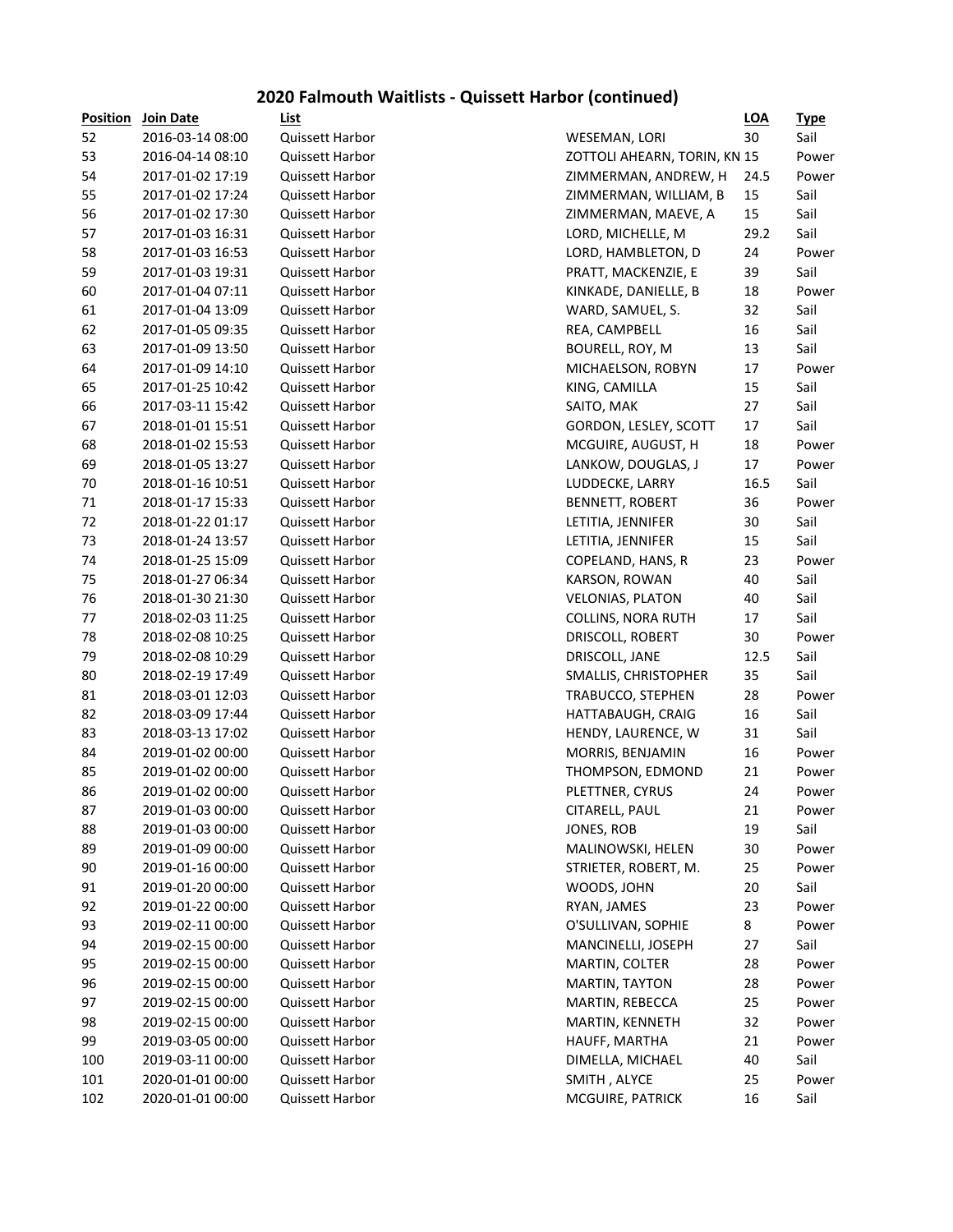## **2020 Falmouth Waitlists - Quissett Harbor (continued)**

| <b>Position</b> | <b>Join Date</b> | List                   |                           | <b>LOA</b> | <u>Type</u> |
|-----------------|------------------|------------------------|---------------------------|------------|-------------|
| 103             | 2020-01-02 00:00 | Quissett Harbor        | SCHWARTZ, JARED           | 36         | Sail        |
| 104             | 2020-01-02 00:00 | Quissett Harbor        | SONNEBORN, TODD           | 37         | Sail        |
| 105             | 2020-01-04 00:00 | Quissett Harbor        | TAMM, CARRIE              | 21         | Power       |
| 106             | 2020-01-06 00:00 | Quissett Harbor        | HAYDEN, ERIC              | 18         | Power       |
| 107             | 2020-01-11 00:00 | Quissett Harbor        | LASTER, STEPHEN, J        | 24         | Sail        |
| 108             | 2020-01-12 00:00 | <b>Quissett Harbor</b> | MCCADDDEN, JOSEPH         | 26         | Power       |
| 109             | 2020-01-16 00:00 | Quissett Harbor        | <b>GEORGES, RUTH ANNE</b> | 12.5       | Sail        |
| 110             | 2020-01-22 00:00 | Quissett Harbor        | BAUGHMAN, KENNETH         | 23         | Power       |
| 111             | 2020-01-31 00:00 | <b>Quissett Harbor</b> | <b>SUTTON, MARK</b>       | 24         | Power       |
| 112             | 2020-02-03 00:00 | Quissett Harbor        | <b>FOLEY, CHARLES</b>     | 30         | Sail        |
| 113             | 2020-02-09 00:00 | Quissett Harbor        | SHLIMAK, ILIA             | 30         | Sail        |
| 114             | 2020-02-10 00:00 | Quissett Harbor        | RODIN, ALISON             | 15         | Sail        |
| 115             | 2020-02-17 00:00 | Quissett Harbor        | GRABB, KALINA             | 35         | Sail        |
| 116             | 2020-02-19 00:00 | Quissett Harbor        | BILAZARIAN, MELANIE       | 27         | Power       |
| 117             | 2020-02-26 00:00 | Quissett Harbor        | JEFFREY, PETER, J         | 36         | Power       |
| 118             | 2020-03-04 00:00 | Quissett Harbor        | MICHAELS, PHILIP          | 26         | Power       |
| 119             | 2020-03-06 00:00 | Quissett Harbor        | DRISCOLL, CRAIG           | 12.5       | Sail        |
| 120             | 2020-03-06 00:00 | <b>Quissett Harbor</b> | DRISCOLL, CRAIG           | 24         | Power       |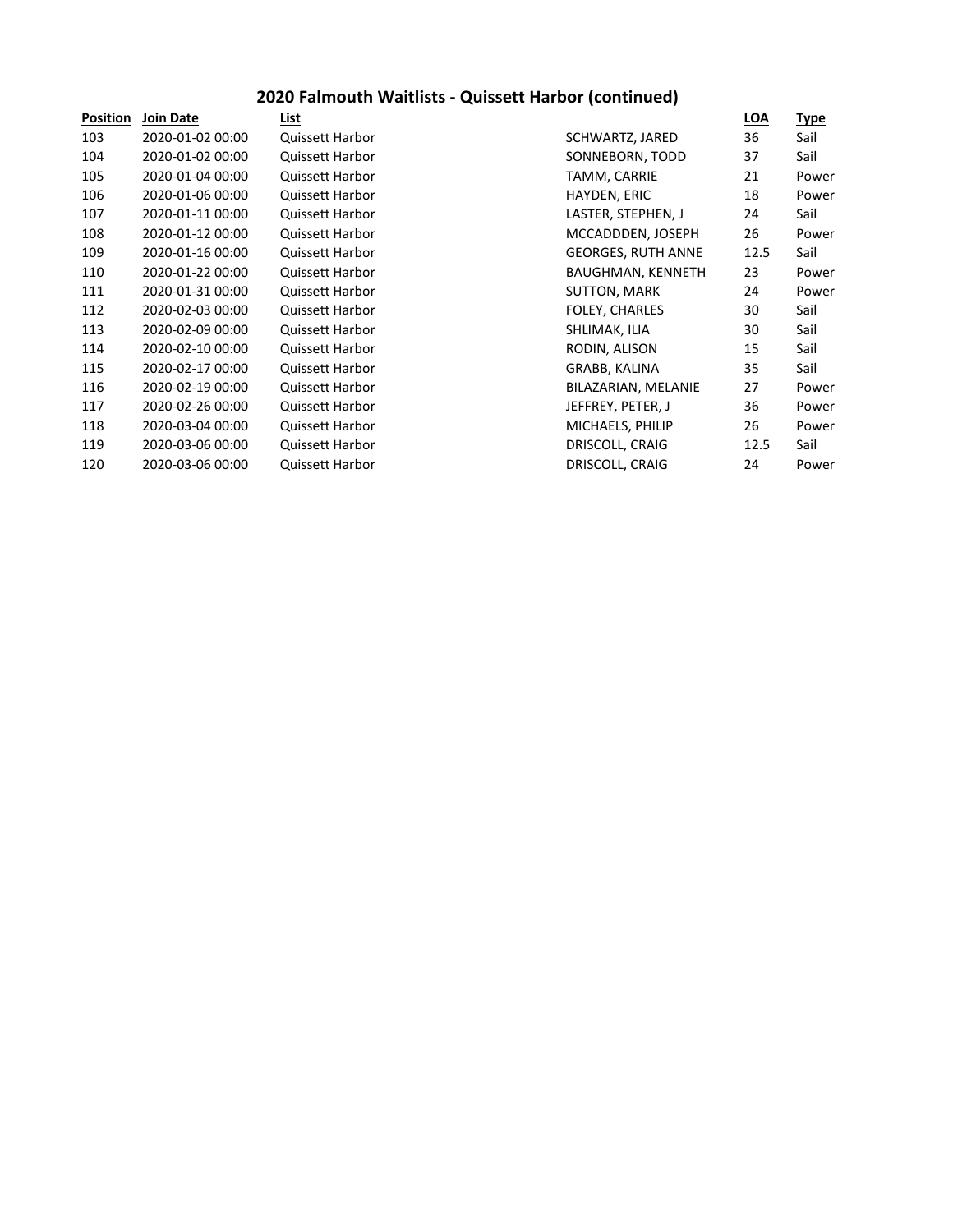### **2020 Falmouth Waitlists - Rands Canal**

| <b>Join Date</b> | List        |                      | <b>LOA</b> | <b>Type</b> |
|------------------|-------------|----------------------|------------|-------------|
| 2008-01-01 08:01 | Rands Canal | <b>TYNELL, SCOTT</b> | 25         | Power       |
| 2017-01-04 14:50 | Rands Canal | TULEJA, RACHAEL, E   | 20         | Power       |
| 2018-01-04 19:16 | Rands Canal | MAMARY, JOSHUA, R    | 22         | Power       |
| 2018-01-17 17:18 | Rands Canal | GALLAGHER, ANDREW    | 25         | Power       |
| 2018-02-09 11:51 | Rands Canal | O'DONNELL, SUSAN, J. | 23         | Power       |
| 2019-01-01 00:00 | Rands Canal | JOHNSON, PAUL        | 17         | Power       |
| 2019-01-02 00:00 | Rands Canal | SHOULDICE, MICHELLE  | 25         | Power       |
| 2019-02-20 00:00 | Rands Canal | TAYLOR, TODD         | 23         | Power       |
| 2020-01-06 00:00 | Rands Canal | MIKULSKIS, MARGARET  | 25         | Power       |
|                  |             |                      |            |             |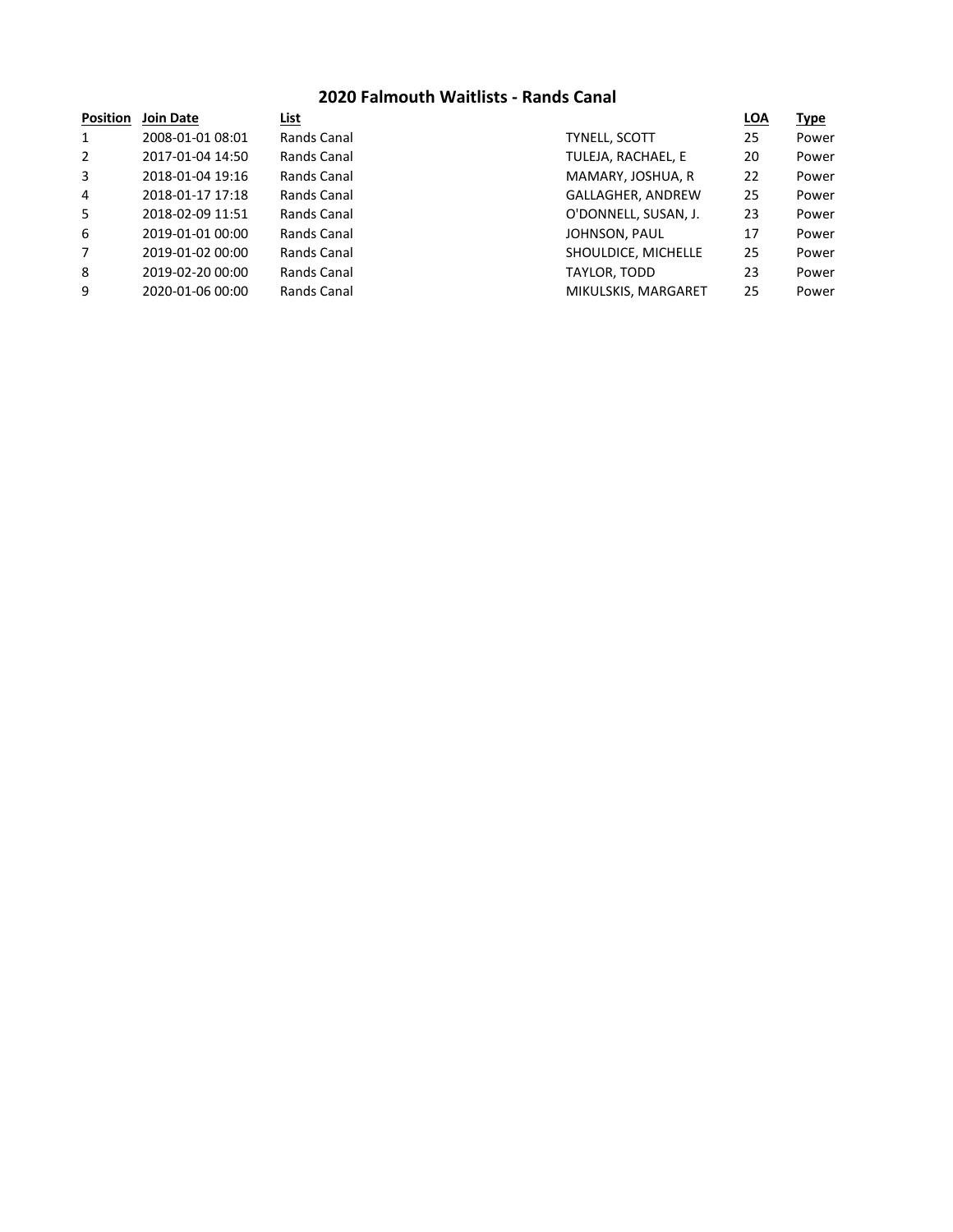## **2020 Falmouth Waitlists - Seapit River**

| <b>Position</b> | <b>Join Date</b> | List         |                       | <b>LOA</b> | <b>Type</b> |
|-----------------|------------------|--------------|-----------------------|------------|-------------|
| $\mathbf{1}$    | 2011-03-01 08:02 | Seapit River | RINALDI, MARK         | 20         | Power       |
| 2               | 2013-01-01 08:04 | Seapit River | MUNROE, KAREN         | 31         | Power       |
| 3               | 2013-01-01 08:06 | Seapit River | JANNKE, PAUL          | 21         | Power       |
| 4               | 2013-03-01 08:08 | Seapit River | SHAW, PAUL            | 31         | Sail        |
| 5               | 2014-01-01 08:13 | Seapit River | KELLEY, DANA          | 20         | Power       |
| 6               | 2014-03-01 08:15 | Seapit River | MUNROE, WILLIAM       | 15         | Power       |
| 7               | 2015-01-01 08:16 | Seapit River | LOUGHLIN, JUDY        | 28         | Sail        |
| 8               | 2015-02-01 08:17 | Seapit River | MARINI, DANIEL, MARK  | 24         | Power       |
| 9               | 2016-01-28 08:00 | Seapit River | LOBERT, LAWRENCE      | 19         | Sail        |
| 10              | 2016-02-22 08:05 | Seapit River | JOST, DAVID, N        | 18         | Power       |
| 11              | 2016-03-06 08:05 | Seapit River | BARRY, MICHAEL        | 24         | Power       |
| 12              | 2016-03-06 08:10 | Seapit River | BARRY, JIMMY          | 36         | Power       |
| 13              | 2016-03-07 08:00 | Seapit River | NOLAN, PAUL           | 18         | Power       |
| 14              | 2016-04-15 08:00 | Seapit River | SAVOY, STEVEN         | 24         | Power       |
| 15              | 2017-02-12 11:52 | Seapit River | O'SULLIVAN, MARK      | 25         | Power       |
| 16              | 2017-02-13 15:06 | Seapit River | BISCHOFF, PAUL, M     | 13         | Power       |
| 17              | 2017-02-26 22:04 | Seapit River | DONNELLY, JEFFREY, P  | 17         | Power       |
| 18              | 2017-03-03 14:25 | Seapit River | LYONS, PATRICK, J     | 25         | Power       |
| 19              | 2018-01-03 18:12 | Seapit River | DUFFANY, JEFF, F      | 21         | Power       |
| 20              | 2018-01-14 19:00 | Seapit River | MCQUOID, MARY, P      | 24         | Power       |
| 21              | 2018-02-04 15:50 | Seapit River | SILVIA, JUSTIN        | 24         | Power       |
| 22              | 2018-02-07 16:33 | Seapit River | <b>BORDEN, EDWARD</b> | 23         | Power       |
| 23              | 2018-02-11 12:39 | Seapit River | GAROFALO, TONY        | 24         | Power       |
| 24              | 2019-01-01 00:00 | Seapit River | ALLSOP, BRIAN         | 28         | Power       |
| 25              | 2019-01-02 00:00 | Seapit River | TYLDESLEY, GLENN      | 18         | Power       |
| 26              | 2019-01-04 00:00 | Seapit River | DOLEN, JOHN           | 19.6       | Power       |
| 27              | 2019-01-04 00:00 | Seapit River | TRIFERO, WILLIAM      | 33         | Power       |
| 28              | 2019-01-05 00:00 | Seapit River | GLAZIER, KELLY        | 22         | Power       |
| 29              | 2019-01-08 00:00 | Seapit River | YELLIN, JONATHAN      | 25         | Power       |
| 30              | 2019-01-14 00:00 | Seapit River | CAVELLIER, COURTNEY   | 25         | Power       |
| 31              | 2019-01-22 00:00 | Seapit River | RYAN, JAMES           | 23         | Power       |
| 32              | 2019-01-25 00:00 | Seapit River | VOZZELLA, JOHN        | 23         | Power       |
| 33              | 2019-02-25 00:00 | Seapit River | WALSH, MICHAEL        | 25         | Power       |
| 34              | 2020-01-02 00:00 | Seapit River | <b>BOWEN, WILLIAM</b> | 24         | Power       |
| 35              | 2020-01-02 00:00 | Seapit River | CORBETT, CHRIS        | 18         | Power       |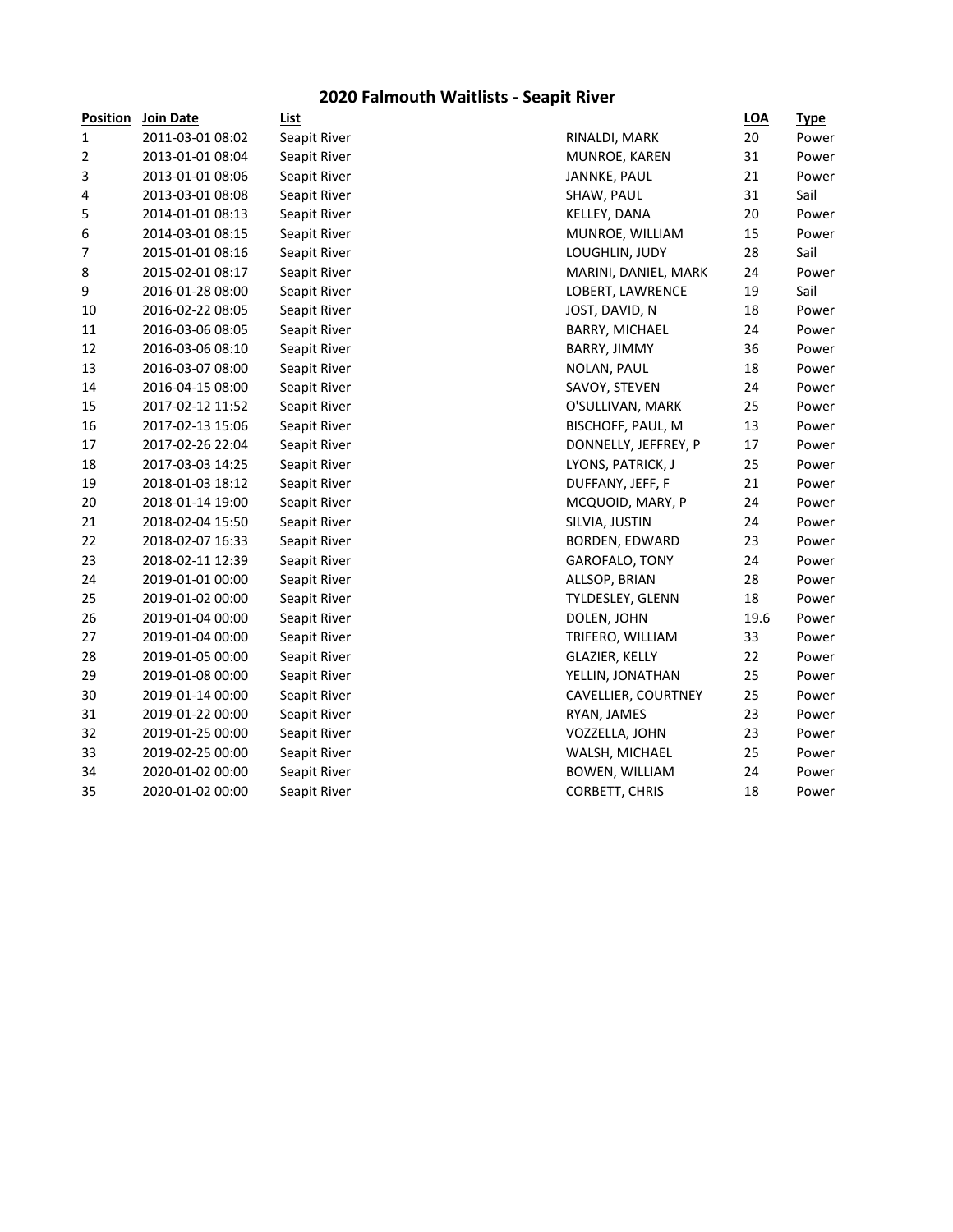## **2020 Falmouth Waitlists - Waquoit Bay**

| <b>Position</b> | Join Date        | List               |                              | <b>LOA</b> | <u>Type</u> |
|-----------------|------------------|--------------------|------------------------------|------------|-------------|
| 1               | 2013-01-01 08:17 | <b>Waquoit Bay</b> | MUNROE, KAREN                | 31         | Power       |
| 2               | 2013-01-01 08:23 | <b>Waquoit Bay</b> | <b>BENNETT, PETER</b>        | 30         | Power       |
| 3               | 2013-02-01 08:28 | <b>Waquoit Bay</b> | SMAYHIEWICZ, BRAEDEN         | 24         | Power       |
| 4               | 2013-02-01 08:29 | <b>Waquoit Bay</b> | SMAYHIEWICZ, ETHAN           | 24         | Power       |
| 5               | 2014-01-01 08:39 | <b>Waquoit Bay</b> | REJTO, STEPHAN               | 15         | Power       |
| 6               | 2014-01-01 08:40 | <b>Waquoit Bay</b> | MCGUIRE, CHRISTOPHER         | 22         | Sail        |
| 7               | 2014-02-01 08:41 | <b>Waquoit Bay</b> | MURPHY, MICHAEL              | 35         | Sail        |
| 8               | 2014-02-01 08:42 | <b>Waquoit Bay</b> | DRAPER, TARA                 | 22         | Power       |
| 9               | 2014-03-01 08:43 | <b>Waquoit Bay</b> | MUNROE, WILLIAM              | 15         | Power       |
| 10              | 2014-03-01 08:44 | <b>Waquoit Bay</b> | DUBILIER, WILLIAM            | 30         | Power       |
| 11              | 2014-03-01 08:45 | <b>Waquoit Bay</b> | POWER, CHRISTOPHER           | 25         | Power       |
| 12              | 2014-03-01 08:47 | <b>Waquoit Bay</b> | WATTS, HAROLD                | 24         | Sail        |
| 13              | 2015-01-01 08:48 | <b>Waquoit Bay</b> | LOUGHLIN, JUDY               | 28         | Sail        |
| 14              | 2015-01-01 08:50 | <b>Waquoit Bay</b> | KAPADOUKAKIS, ANTHONY        | 21         | Power       |
| 15              | 2015-01-01 08:51 | <b>Waquoit Bay</b> | LITTMANN, ROMAN              | 17         | Power       |
| 16              | 2015-01-01 08:52 |                    |                              | 17         |             |
|                 |                  | <b>Waquoit Bay</b> | LITTMANN, ETHAN              |            | Power       |
| 17              | 2015-01-01 08:53 | <b>Waquoit Bay</b> | PECK, RICHARD                | 36         | Power       |
| 18              | 2015-01-01 08:54 | <b>Waquoit Bay</b> | FINNELL, STEVE               | 26         | Power       |
| 19              | 2015-01-01 08:55 | <b>Waquoit Bay</b> | BAGLEY, GEORGE               | 17         | Sail        |
| 20              | 2015-01-01 08:56 | <b>Waquoit Bay</b> | CROWELL, DAVID               | 26         | Power       |
| 21              | 2015-01-01 08:57 | <b>Waquoit Bay</b> | ENGLUND, JON                 | 18         | Sail        |
| 22              | 2015-03-01 09:00 | <b>Waquoit Bay</b> | SISSENWINE, MICHAEL, P       | 43         | Sail        |
| 23              | 2016-02-08 08:00 | Waquoit Bay        | MONAS, STEPHEN               | 14         | Power       |
| 24              | 2016-02-16 08:00 | <b>Waquoit Bay</b> | NOWAK, THOMAS                | 20         | Sail        |
| 25              | 2016-02-19 08:00 | Waquoit Bay        | SHERMAN, STEPHEN             | 50         | Power       |
| 26              | 2016-02-22 08:00 | Waquoit Bay        | CURRIER, DANA                | 30         | Sail        |
| 27              | 2016-02-25 00:00 | Waquoit Bay        | THOMPSON, DAVID              |            | Other       |
| 28              | 2016-03-07 08:00 | Waquoit Bay        | NOLAN, PAUL                  | 18         | Power       |
| 29              | 2016-03-14 08:05 | Waquoit Bay        | FRONIUS, MATTHEW             | 30         | Power       |
| 30              | 2016-03-18 08:00 | <b>Waquoit Bay</b> | FURFEY, LEO                  | 20         | Power       |
| 31              | 2016-03-24 08:00 | <b>Waquoit Bay</b> | JOHNSON, STEVEN, J.          | 34         | Power       |
| 32              | 2016-03-25 08:00 | <b>Waquoit Bay</b> | LACEY, THOMAS, L             | 18         | Sail        |
| 33              | 2016-03-30 08:20 | <b>Waquoit Bay</b> | HAMILTON, JONATHAN           | 22         | Power       |
| 34              | 2016-04-06 08:00 | <b>Waquoit Bay</b> | LAWRENCE, JESSICA            | 18         | Power       |
| 35              | 2017-01-01 08:53 | <b>Waquoit Bay</b> | KOESTER, KRISTIE, M.         | 24         | Power       |
| 36              | 2017-01-04 10:44 | Waquoit Bay        | SILVIA, WILLIAM, R           | 31         | Power       |
| 37              | 2017-01-05 09:07 | <b>Waquoit Bay</b> | FUENTES, JOSE, O.            | 25         | Power       |
| 38              | 2017-01-08 14:45 | <b>Waquoit Bay</b> | SHANGIN, JOSEPH              | 32         | Power       |
| 39              | 2017-01-14 11:03 | <b>Waquoit Bay</b> | GAROFALO, TONY               | 24         | Power       |
| 40              | 2017-01-15 18:03 | <b>Waquoit Bay</b> | PUTNAM, BRENT                | 22         | Sail        |
| 41              | 2017-01-24 12:08 | <b>Waquoit Bay</b> | ALFIERI, RAPHAEL, J          | 28         | Power       |
| 42              | 2017-02-05 09:05 | <b>Waquoit Bay</b> | HEIHSEL, JAY                 | 34         | Sail        |
| 43              | 2017-02-17 09:45 | <b>Waquoit Bay</b> | HSIAO, PAI-HSIANG            | 24         | Sail        |
| 44              | 2017-02-26 21:55 | <b>Waquoit Bay</b> | DONNELLY, JEFFREY, P         | 17         | Other       |
| 45              | 2017-03-02 12:00 | <b>Waquoit Bay</b> | <b>BOEBERT, ROBERT, S</b>    | 38         | Power       |
| 46              | 2017-03-02 14:38 | <b>Waquoit Bay</b> | MCMANAMON, THOMAS, P         | 22         | Power       |
| 47              | 2017-03-06 19:15 | <b>Waquoit Bay</b> | <b>BLOCK, CHRISTOPHER, S</b> | 20         | Sail        |
| 48              | 2018-01-03 19:49 | <b>Waquoit Bay</b> | SERA, MICHAEL                | 35         | Power       |
| 49              | 2018-01-06 20:47 | <b>Waquoit Bay</b> | SULLIVAN, JASON, R           | 27         | Sail        |
| 50              | 2018-01-12 14:13 | <b>Waquoit Bay</b> | MARCELLE, HEIDI, J           | 35         | Sail        |
| 51              | 2018-01-16 20:24 | <b>Waquoit Bay</b> | <b>BOWLER, PATRICK, M</b>    | 25         | Power       |
| 52              | 2018-01-17 09:50 | <b>Waquoit Bay</b> | ALPHEN, PAUL, F              | 17         | Power       |
|                 |                  |                    |                              |            |             |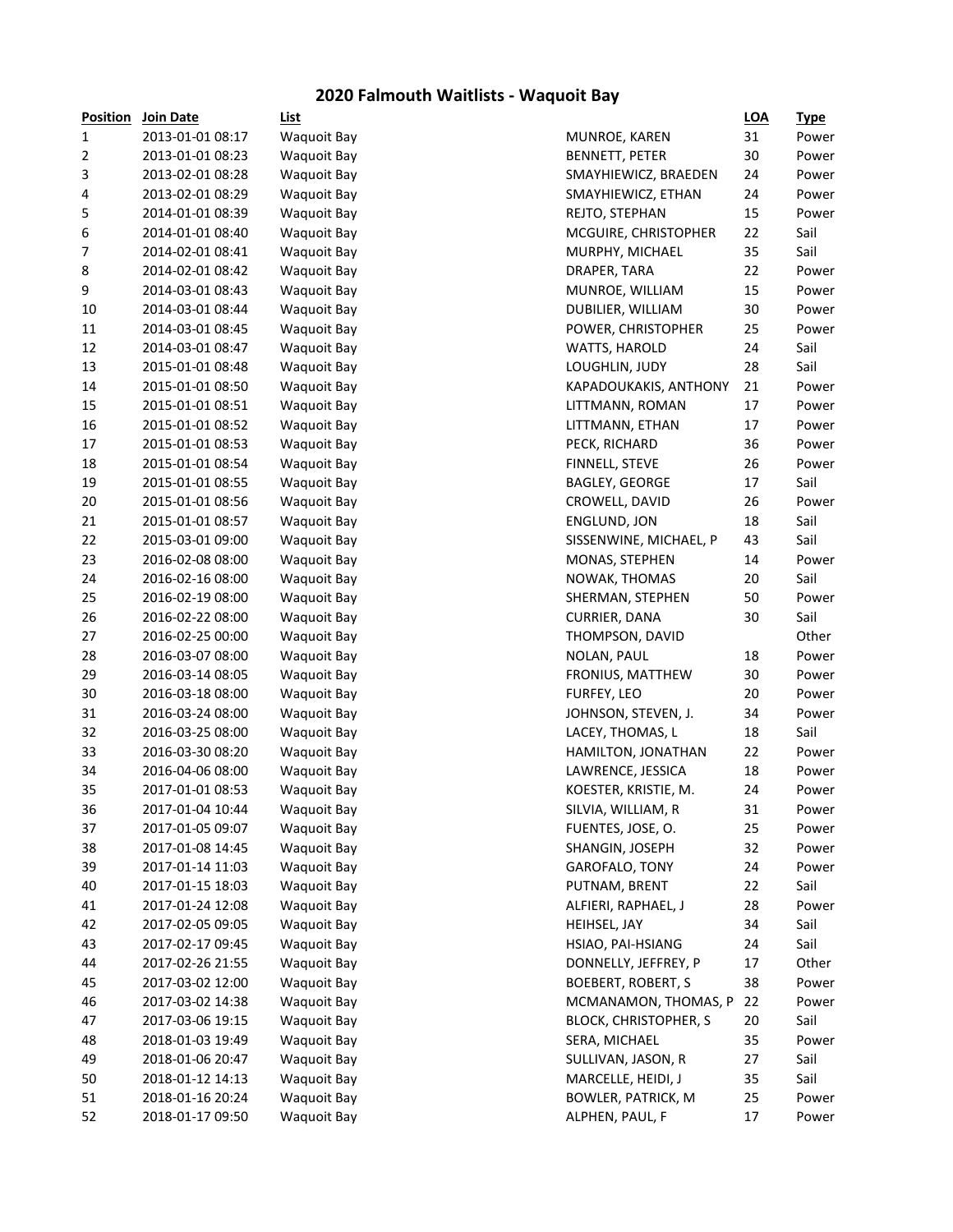# **2020 Falmouth Waitlists - Waquoit Bay (continued)**

| <b>Position</b> | Join Date        | List               |                           | <b>LOA</b> | <u>Type</u> |
|-----------------|------------------|--------------------|---------------------------|------------|-------------|
| 53              | 2018-01-27 12:27 | <b>Waquoit Bay</b> | CHARLES, KOREY            | 18         | Sail        |
| 54              | 2018-01-29 09:27 | <b>Waquoit Bay</b> | DENNIS, RYAN, M           | 40         | Power       |
| 55              | 2018-02-05 20:31 | <b>Waquoit Bay</b> | SILVIA, JUSTIN            | 24         | Power       |
| 56              | 2018-02-28 14:48 | <b>Waquoit Bay</b> | SCHAUBER, CHARLES         | 21         | Power       |
| 57              | 2018-03-05 18:22 | <b>Waquoit Bay</b> | GAUTHIER, GISELE, A       | 36         | Power       |
| 58              | 2018-03-07 09:09 | <b>Waquoit Bay</b> | DALY, PEGGY, A            | 20         | Power       |
| 59              | 2018-03-10 21:34 | <b>Waquoit Bay</b> | HAUPTMANN, JAY            | 21         | Power       |
| 60              | 2018-03-11 11:25 | <b>Waquoit Bay</b> | LAWRENCE, PHILIP, W       | 26         | Power       |
| 61              | 2019-01-01 00:00 | <b>Waquoit Bay</b> | STANTON, TOM              | 24         | Power       |
| 62              | 2019-01-02 00:00 | <b>Waquoit Bay</b> | <b>BOHN, DAVID</b>        | 18         | Power       |
| 63              | 2019-01-02 00:00 | <b>Waquoit Bay</b> | PURCELL, SCOTT            | 13         | Power       |
| 64              | 2019-01-03 00:00 | <b>Waquoit Bay</b> | JONES, ROB                | 19         | Sail        |
| 65              | 2019-01-03 00:00 | <b>Waquoit Bay</b> | WOOD, CAREY               | 22         | Sail        |
| 66              | 2019-01-03 00:00 | <b>Waquoit Bay</b> | NEEDHAM-WOOD, JOHN        | 20         | Power       |
| 67              | 2019-01-04 00:00 | <b>Waquoit Bay</b> | <b>BALL, LARY</b>         | 19.5       | Power       |
| 68              | 2019-01-14 00:00 | <b>Waquoit Bay</b> | CAVELLIER, COURTNEY       | 25         | Power       |
| 69              | 2019-01-15 00:00 | <b>Waquoit Bay</b> | GEGGATT, BRENDAN          | 23         | Power       |
| 70              | 2019-01-24 00:00 | <b>Waquoit Bay</b> | <b>GEORGES, RUTH ANNE</b> | 12.5       | Sail        |
| 71              | 2019-01-25 00:00 | <b>Waquoit Bay</b> | VOZZELLA, JOHN            | 26         | Power       |
| 72              | 2019-02-06 00:00 | <b>Waquoit Bay</b> | LUNDEEN, BRUCE            | 33         | Sail        |
| 73              | 2019-02-20 00:00 | <b>Waquoit Bay</b> | FRIELING, ROBERT          | 23         | Power       |
| 74              | 2019-02-24 00:00 | <b>Waquoit Bay</b> | WALSH, MICHAEL            | 25         | Power       |
| 75              | 2019-02-25 00:00 | <b>Waquoit Bay</b> | DETERS, ROBERT            | 25         | Power       |
| 76              | 2019-03-12 00:00 | <b>Waquoit Bay</b> | <b>BUSHY, JOSEPH</b>      | 33         | Power       |
| 77              | 2019-03-13 00:00 | <b>Waquoit Bay</b> | BALDINO, GARY             | 30         | Power       |
| 78              | 2019-03-15 00:00 | <b>Waquoit Bay</b> | MARTIN, JEFF              | 38         | Sail        |
| 79              | 2019-05-15 14:32 | <b>Waquoit Bay</b> | SLAMAN, EDWARD            | 26         | Sail        |
| 80              | 2020-01-01 00:00 | <b>Waquoit Bay</b> | CORBETT, CHRIS            | 18         | Power       |
| 81              | 2020-01-01 00:00 | <b>Waquoit Bay</b> | BOLOGNA, JAMES            | 10         | Power       |
| 82              | 2020-01-02 00:00 | <b>Waquoit Bay</b> | EVANS, TIMOTHY            | 43         | Power       |
| 83              | 2020-01-02 00:00 | <b>Waquoit Bay</b> | BOWEN, WILLIAM            | 24         | Power       |
| 84              | 2020-01-04 00:00 | <b>Waquoit Bay</b> | RANKIN, CYNTHIA           | 18         | Sail        |
| 85              | 2020-01-07 00:00 | <b>Waquoit Bay</b> | VITIELLO, STEPHEN         | 30         | Power       |
| 86              | 2020-01-08 00:00 | <b>Waquoit Bay</b> | <b>BISANTI, CHRIS</b>     | 24         | Power       |
| 87              | 2020-01-17 00:00 | <b>Waquoit Bay</b> | ALFIERI, JOSEPH           | 30         | Power       |
| 88              | 2020-01-18 00:00 | Waquoit Bay        | MCMENAMY, PATRICK         | 33         | Power       |
| 89              | 2020-01-19 00:00 | <b>Waquoit Bay</b> | PIERI, NATHAN             | 35         | Sail        |
| 90              | 2020-01-25 00:00 | <b>Waquoit Bay</b> | FODERA, GAETANO           | 16         | Power       |
| 91              | 2020-01-25 00:00 | <b>Waquoit Bay</b> | FODERA, GAETANO           | 28         | Power       |
| 92              | 2020-01-25 00:00 | <b>Waquoit Bay</b> | MANGANIELLO, GAETANO      | 31         | Power       |
| 93              | 2020-01-27 00:00 | <b>Waquoit Bay</b> | DENSMORE, RONALD          | 28         | Power       |
| 94              | 2020-02-01 00:00 | <b>Waquoit Bay</b> | CUNHA, DAVID              | 21         | Power       |
| 95              | 2020-02-09 00:00 | <b>Waquoit Bay</b> | SILVA, ADAM               | 36         | Power       |
| 96              | 2020-02-10 00:00 | <b>Waquoit Bay</b> | SWAIN, CALLY              | 20         | Power       |
| 97              | 2020-02-10 00:00 | <b>Waquoit Bay</b> | SWAIN, BAILOR             | 20         | Power       |
| 98              | 2020-02-18 00:00 | <b>Waquoit Bay</b> | KELLEY, MICHAEL           | 25         | Sail        |
|                 |                  |                    |                           |            |             |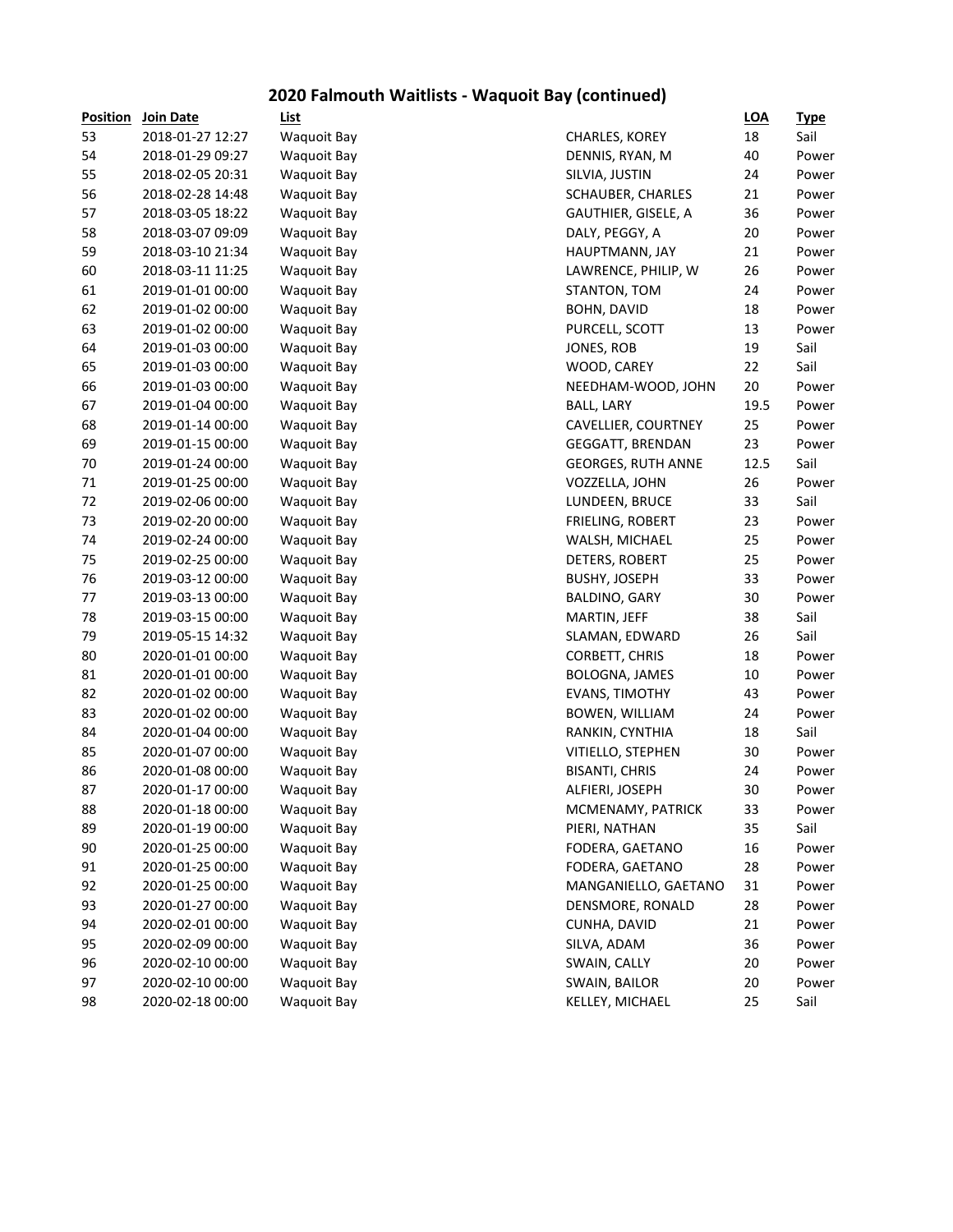#### **2020 Falmouth Waitlists - West Falmouth Harbor**

| <b>Position</b> | Join Date        | List                        |
|-----------------|------------------|-----------------------------|
| 1               | 2002-09-30 04:00 | West Falmouth Harbor        |
| 2               | 2004-04-01 08:04 | West Falmouth Harbor        |
| 3               | 2006-07-01 08:14 | West Falmouth Harbor        |
| 4               | 2008-01-01 08:21 | West Falmouth Harbor        |
| 5               | 2010-01-01 08:29 | West Falmouth Harbor        |
| 6               | 2010-01-01 08:30 | West Falmouth Harbor        |
| 7               | 2010-01-01 08:31 | West Falmouth Harbor        |
| 8               | 2010-03-01 08:34 | West Falmouth Harbor        |
| 9               | 2011-01-01 08:36 | <b>West Falmouth Harbor</b> |
| 10              | 2011-02-01 08:39 | West Falmouth Harbor        |
| 11              | 2012-01-01 08:43 | West Falmouth Harbor        |
| 12              | 2012-01-01 08:44 | West Falmouth Harbor        |
| 13              | 2012-01-01 08:45 | West Falmouth Harbor        |
| 14              | 2012-01-01 08:46 | West Falmouth Harbor        |
| 15              | 2012-01-01 08:47 | West Falmouth Harbor        |
| 16              | 2012-02-01 08:48 | West Falmouth Harbor        |
| 17              | 2012-02-01 08:49 | West Falmouth Harbor        |
| 18              | 2012-02-01 08:50 | West Falmouth Harbor        |
| 19              | 2012-03-01 08:51 | West Falmouth Harbor        |
| 20              | 2012-03-01 08:53 | West Falmouth Harbor        |
| 21              | 2013-01-01 08:55 | <b>West Falmouth Harbor</b> |
| 22              | 2013-01-01 08:56 | West Falmouth Harbor        |
| 23              | 2013-01-01 08:57 | West Falmouth Harbor        |
| 24              | 2013-02-01 08:58 | West Falmouth Harbor        |
| 25              | 2013-02-01 08:59 | West Falmouth Harbor        |
| 26              | 2013-02-01 09:00 | West Falmouth Harbor        |
| 27              | 2013-03-01 09:01 | West Falmouth Harbor        |
| 28              | 2013-03-01 09:02 | West Falmouth Harbor        |
| 29              | 2013-03-01 09:03 | West Falmouth Harbor        |
| 30              | 2013-07-01 09:04 | West Falmouth Harbor        |
| 31              | 2014-01-01 09:06 | West Falmouth Harbor        |
| 32              | 2014-01-01 09:07 | West Falmouth Harbor        |
| 33              | 2014-01-01 09:08 | West Falmouth Harbor        |
| 34              | 2014-01-01 09:11 | West Falmouth Harbor        |
| 35              | 2014-01-01 09:12 | West Falmouth Harbor        |
| 36              | 2014-02-01 09:13 | West Falmouth Harbor        |
| 37              | 2014-02-01 09:14 | West Falmouth Harbor        |
| 38              | 2014-02-01 09:15 | West Falmouth Harbor        |
| 39              | 2014-03-01 09:16 | West Falmouth Harbor        |
| 40              | 2015-01-01 09:17 | West Falmouth Harbor        |
| 41              | 2015-01-01 09:18 | West Falmouth Harbor        |
| 42              | 2015-01-01 09:19 | West Falmouth Harbor        |
| 43              | 2015-01-01 09:20 | West Falmouth Harbor        |
| 44              | 2015-01-01 09:21 | <b>West Falmouth Harbor</b> |
| 45              | 2015-01-01 09:22 | West Falmouth Harbor        |
| 46              | 2015-01-01 09:23 | West Falmouth Harbor        |
| 47              | 2015-01-01 09:24 | West Falmouth Harbor        |
| 48              | 2015-02-01 09:25 | West Falmouth Harbor        |
| 49              | 2015-02-01 09:26 | West Falmouth Harbor        |
| 50              | 2015-02-01 09:27 | West Falmouth Harbor        |
| 51              | 2015-03-01 09:29 | West Falmouth Harbor        |

| <u>Position</u> | Join Date        | List                        |                          | LOA | <u>Type</u> |
|-----------------|------------------|-----------------------------|--------------------------|-----|-------------|
| 1               | 2002-09-30 04:00 | West Falmouth Harbor        | JONES, MICHAEL, P        | 30  | Power       |
| 2               | 2004-04-01 08:04 | West Falmouth Harbor        | LIND, PETER              | 27  | Power       |
| 3               | 2006-07-01 08:14 | West Falmouth Harbor        | <b>BUCCINO, MICHAEL</b>  | 33  | Power       |
| 4               | 2008-01-01 08:21 | West Falmouth Harbor        | CMEREK, LOUIS            | 34  | Power       |
| 5               | 2010-01-01 08:29 | West Falmouth Harbor        | HILL, WENDY              | 28  | Power       |
| 6               | 2010-01-01 08:30 | West Falmouth Harbor        | KELLEY, MICHAEL, P       | 29  | Power       |
| 7               | 2010-01-01 08:31 | West Falmouth Harbor        | CLARK, DANA              | 25  | Power       |
| 8               | 2010-03-01 08:34 | <b>West Falmouth Harbor</b> | CONNOLLY, MICHAEL        | 30  | Power       |
| 9               | 2011-01-01 08:36 | West Falmouth Harbor        | <b>GOTTFRIED, JILL</b>   | 30  | Power       |
| 10              | 2011-02-01 08:39 | West Falmouth Harbor        | ROMINE, TARA             | 27  | Power       |
| 11              | 2012-01-01 08:43 | West Falmouth Harbor        | SHEEHAN, TIMOTHY         | 19  | Power       |
| 12              | 2012-01-01 08:44 | West Falmouth Harbor        | PLATT, GORDON            | 27  | Sail        |
| 13              | 2012-01-01 08:45 | West Falmouth Harbor        | PLATT, WALTER            | 16  | Sail        |
| 14              | 2012-01-01 08:46 | West Falmouth Harbor        | PLATT, ALEXANDER         | 25  | Power       |
| 15              | 2012-01-01 08:47 | West Falmouth Harbor        | WOMBLE, ASTRID           | 18  | Power       |
| 16              | 2012-02-01 08:48 | West Falmouth Harbor        | <b>COUGHLIN, THAI, E</b> | 20  | Power       |
| 17              | 2012-02-01 08:49 | West Falmouth Harbor        | SEELEY, JOEL             | 20  | Power       |
| 18              | 2012-02-01 08:50 | West Falmouth Harbor        | CARLUCCI, RACHAEL        | 27  | Power       |
| 19              | 2012-03-01 08:51 | West Falmouth Harbor        | CHASE, PETER             | 24  | Power       |
| 20              | 2012-03-01 08:53 | West Falmouth Harbor        | HUGHES, DEMPSEY          | 28  | Power       |
| 21              | 2013-01-01 08:55 | West Falmouth Harbor        | NICHOLAS, KATHERINE, S   | 12  | Sail        |
| 22              | 2013-01-01 08:56 | West Falmouth Harbor        | MAGNUSON, MICHAEL        | 11  | Power       |
| 23              | 2013-01-01 08:57 | West Falmouth Harbor        | <b>BALLOU, TOM</b>       | 22  | Power       |
| 24              | 2013-02-01 08:58 | West Falmouth Harbor        | SNEIDER, FREDERIC        | 17  | Sail        |
| 25              | 2013-02-01 08:59 | West Falmouth Harbor        | KARSON, LILLIAN          | 20  | Power       |
| 26              | 2013-02-01 09:00 | West Falmouth Harbor        | KARSON, SHAYLA           | 20  | Power       |
| 27              | 2013-03-01 09:01 | West Falmouth Harbor        | MALONE, JENNIFER         | 14  | Power       |
| 28              | 2013-03-01 09:02 | West Falmouth Harbor        | JENNEY, SEAN             | 23  | Power       |
| 29              | 2013-03-01 09:03 | West Falmouth Harbor        | YOUNG, SARAH             | 21  | Power       |
| 30              | 2013-07-01 09:04 | West Falmouth Harbor        | FURFEY, THERESE          | 20  | Power       |
| 31              | 2014-01-01 09:06 | West Falmouth Harbor        | CLAYMAN, MARK            | 19  | Sail        |
| 32              | 2014-01-01 09:07 | West Falmouth Harbor        | MCDONALD, IAN            | 23  | Sail        |
| 33              | 2014-01-01 09:08 | West Falmouth Harbor        | MCDONALD, CATHERINE      | 20  | Power       |
| 34              | 2014-01-01 09:11 | West Falmouth Harbor        | DAVIS, MARK              | 26  | Power       |
| 35              | 2014-01-01 09:12 | West Falmouth Harbor        | TRABUCCO, KEVIN          | 28  | Power       |
| 36              | 2014-02-01 09:13 | West Falmouth Harbor        | DAVIS, MARK, M           | 24  | Power       |
| 37              | 2014-02-01 09:14 | West Falmouth Harbor        | LOFTUS, ERIC             | 25  | Power       |
| 38              | 2014-02-01 09:15 | West Falmouth Harbor        | DONALD, MALCOLM          | 24  | Sail        |
| 39              | 2014-03-01 09:16 | West Falmouth Harbor        | ABDULRAZAK, CAROLINE     | 12  | Sail        |
| 40              | 2015-01-01 09:17 | West Falmouth Harbor        | HARDING, CLIFFORD        | 25  | Sail        |
| 41              | 2015-01-01 09:18 | West Falmouth Harbor        | WEINIG, STEPHEN          | 12  | Sail        |
| 42              | 2015-01-01 09:19 | West Falmouth Harbor        | WEINIG, TESSA            | 28  | Power       |
| 43              | 2015-01-01 09:20 | West Falmouth Harbor        | CALEDONIA, DANA          | 21  | Power       |
| 44              | 2015-01-01 09:21 | West Falmouth Harbor        | CHUNG, MINA              | 27  | Power       |
| 45              | 2015-01-01 09:22 | West Falmouth Harbor        | LOVELAND, SUSAN          | 20  | Power       |
| 46              | 2015-01-01 09:23 | West Falmouth Harbor        | LOVELAND, JONATHAN, P    | 35  | Sail        |
| 47              | 2015-01-01 09:24 | West Falmouth Harbor        | EGAN, KEVIN              | 15  | Power       |
| 48              | 2015-02-01 09:25 | West Falmouth Harbor        | NICHOLSON, WILLIAM, H    | 22  | Power       |
| 49              | 2015-02-01 09:26 | West Falmouth Harbor        | FREEDMAN, IVY            | 15  | Power       |
| 50              | 2015-02-01 09:27 | West Falmouth Harbor        | FURFEY, JOHN             | 20  | Power       |
| 51              | 2015-03-01 09:29 | West Falmouth Harbor        | WILCOX, MASON            | 22  | Sail        |
|                 |                  |                             |                          |     |             |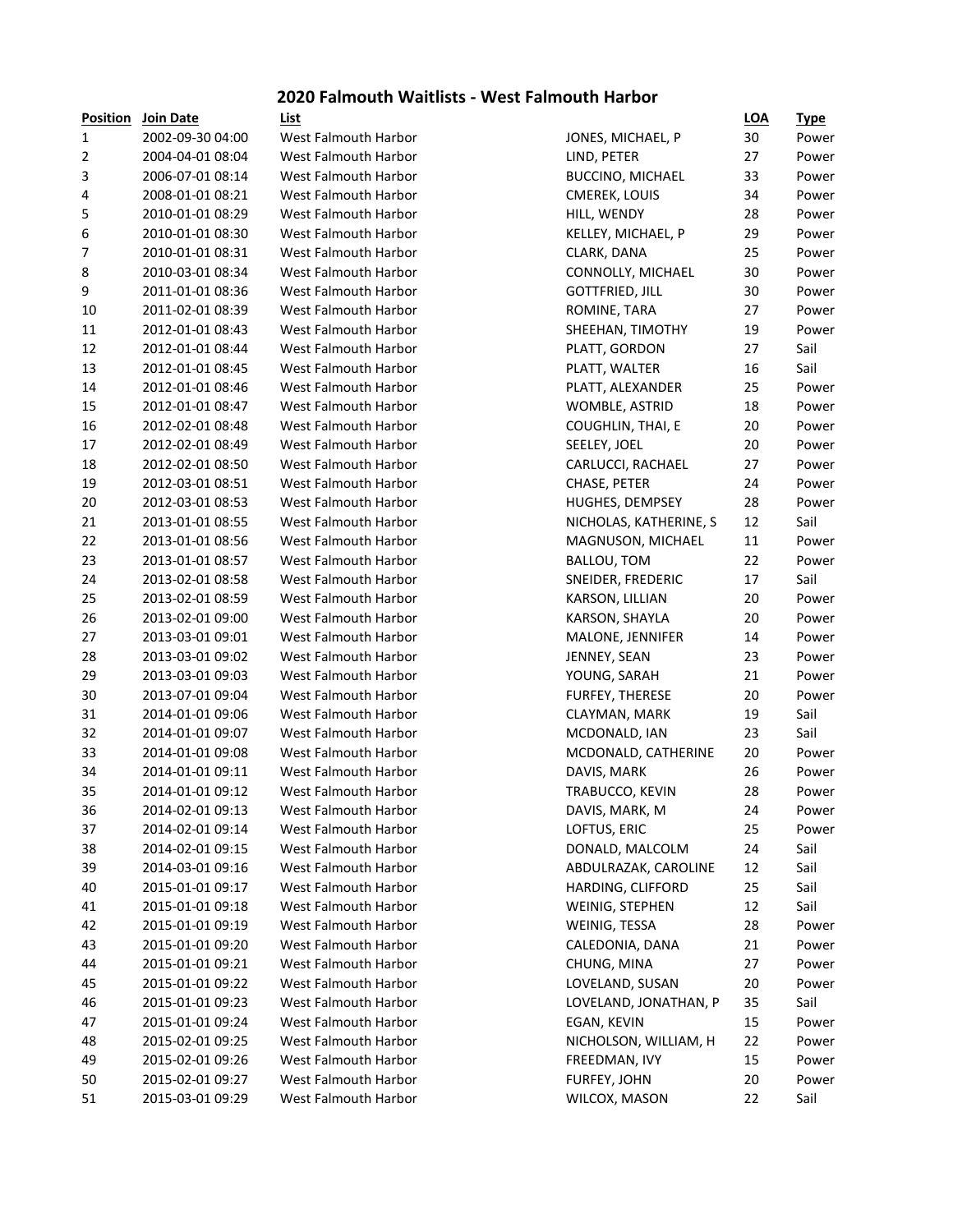#### **2020 Falmouth Waitlists - West Falmouth Harbor (continued)**

| Position | Join Date        | List                        |                              | <b>LOA</b> | <u>Typ</u> |
|----------|------------------|-----------------------------|------------------------------|------------|------------|
| 52       | 2015-03-01 09:30 | West Falmouth Harbor        | O'CONNELL, EMILY             | 24         | Pov        |
| 53       | 2015-03-01 09:31 | West Falmouth Harbor        | <b>BRENNAN, ROBERT</b>       | 21         | Pov        |
| 54       | 2015-03-01 09:32 | West Falmouth Harbor        | GRIMM, EVAN                  | 13         | Ρον        |
| 55       | 2015-03-01 09:35 | West Falmouth Harbor        | LACEY, THOMAS, L             | 18         | Sail       |
| 56       | 2015-03-01 09:36 | West Falmouth Harbor        | <b>BOYLE, JOHN</b>           | 25         | Pov        |
| 57       | 2016-01-29 08:00 | West Falmouth Harbor        | KELLOGG, SAMUEL, SWIFT       | 18         | Sail       |
| 58       | 2016-02-01 08:05 | West Falmouth Harbor        | DUMOUCHELLE, JUSTIN          | 24         | Sail       |
| 59       | 2016-02-01 08:10 | West Falmouth Harbor        | WEDGE, WILLIAM, J.           | 13         | Poy        |
| 60       | 2016-02-02 08:00 | West Falmouth Harbor        | LOBEL, PHILLIP, S.           | 17         | Sail       |
| 61       | 2016-02-03 08:05 | West Falmouth Harbor        | PENFIELD, EDWARD, D          | 19         | Sail       |
| 62       | 2016-02-03 08:10 | <b>West Falmouth Harbor</b> | MURPHY, BRIAN, J             | 20         | Pov        |
| 63       | 2016-02-04 08:05 | West Falmouth Harbor        | WILUSZ, STEPHEN, M.          | 20         | Pov        |
| 64       | 2016-02-04 08:10 | West Falmouth Harbor        | PENFIELD, CHUCK              | 33         | Ρον        |
| 65       | 2016-03-29 08:00 | West Falmouth Harbor        | MARTINSEN, BRITTNEY, ENO! 26 |            | Pov        |
| 66       | 2016-04-07 08:00 | West Falmouth Harbor        | ALLEN, SAMUEL, P             | 17         | Pov        |
| 67       | 2016-04-15 08:00 | West Falmouth Harbor        | SAVOY, GLENN, R              | 28         | Sail       |
| 68       | 2017-01-01 09:26 | West Falmouth Harbor        | ORLA, MICHAEL                | 22         | Pov        |
| 69       | 2017-01-01 09:28 | West Falmouth Harbor        | ORLA, MICHAEL                | 24         | Pov        |
| 70       | 2017-01-02 11:40 | <b>West Falmouth Harbor</b> | DALY, MARK                   | 28         | Ρον        |
| 71       | 2017-01-02 14:54 | <b>West Falmouth Harbor</b> | PERRY, KENNETH, N.           | 18         | Ρον        |
| 72       | 2017-01-02 15:13 | West Falmouth Harbor        | MCLAUGHLIN, MICHAEL, J.      | 23         | Pov        |
| 73       | 2017-01-03 13:27 | <b>West Falmouth Harbor</b> | PAQUETTE, JIM, E             | 19         | Pov        |
| 74       | 2017-01-03 14:09 | West Falmouth Harbor        | KLIPFEL, CINDY, E            | 30         | Sail       |
| 75       | 2017-01-03 14:14 | West Falmouth Harbor        | KLIPFEL, ADAM                | 21         | Pov        |
| 76       | 2017-01-03 15:25 | West Falmouth Harbor        | HOLT, CRISTINA               | 24         | Pov        |
| 77       | 2017-01-11 11:47 | West Falmouth Harbor        | WALSH, DAVID                 | 24         | Pov        |
| 78       | 2017-01-11 14:59 | West Falmouth Harbor        | STURROCK, CHARLES, P.        | 30         | Sail       |
| 79       | 2017-01-12 11:29 | West Falmouth Harbor        | RYAN, MICHAEL, J             | 24         | Pov        |
| 80       | 2017-02-02 16:12 | West Falmouth Harbor        | FLOURNOY, ALEXANDRA, M       | 38         | Sail       |
| 81       | 2017-02-22 11:41 | West Falmouth Harbor        | GILBERT, GREGORY, S          | 20         | Pov        |
| 82       | 2017-02-23 17:27 | West Falmouth Harbor        | MYERS, WILLIAM, J.           | 25         | Pov        |
| 83       | 2017-03-02 14:39 | <b>West Falmouth Harbor</b> | MCMANAMON, THOMAS, P         | 22         | Ρον        |
| 84       | 2018-01-01 10:35 | West Falmouth Harbor        | NELSON, DONALD               | 28         | Ρον        |
| 85       | 2018-01-01 17:30 | <b>West Falmouth Harbor</b> | KOERNER, SCOTT               | 28         | Pov        |
| 86       | 2018-01-02 09:06 | West Falmouth Harbor        | KRIKORIAN, ANDREW            | 18         | Pov        |
| 87       | 2018-01-05 13:17 | West Falmouth Harbor        | LANKOW, DOUGLAS, J           | 17         | Ρον        |
| 88       | 2018-01-15 12:55 | West Falmouth Harbor        | DEANGELIS, NEIL              | 24         | Pov        |
| 89       | 2018-01-16 10:55 | West Falmouth Harbor        | LUDDECKE, LARRY              | 16.5       | Sail       |
| 90       | 2018-01-20 20:49 | <b>West Falmouth Harbor</b> | CRANN, PAUL, J.              | 18         | Pov        |
| 91       | 2018-01-28 22:56 | <b>West Falmouth Harbor</b> | HEYWOOD, RICHARD, E          | 24.7       | Pov        |
| 92       | 2018-02-05 21:31 | West Falmouth Harbor        | LEWIS, KRISTEN               | 23         | Sail       |
| 93       | 2018-02-05 21:33 | West Falmouth Harbor        | LEWIS, COLIN                 | 30         | Sail       |
| 94       | 2018-02-05 21:35 | West Falmouth Harbor        | LEWIS, MARGUERITE            | 23         | Pov        |
| 95       | 2018-02-05 21:37 | West Falmouth Harbor        | LEWIS, MORGAN                | 30         | Pov        |
| 96       | 2018-02-08 08:39 | West Falmouth Harbor        | THOMSON, JOEL                | 22         | Pov        |
| 97       | 2018-02-12 22:08 | West Falmouth Harbor        | FEIN, AARON                  | 12         | Sail       |
| 98       | 2018-02-18 10:30 | West Falmouth Harbor        | ANDREWS, ETHAN               | 15         | Sail       |
| 99       | 2018-02-26 12:34 | West Falmouth Harbor        | KING, SUZANNE                | 21         | Pov        |
| 100      | 2018-02-26 12:37 | West Falmouth Harbor        | KING, ANDREW                 | 21         | Pov        |
| 101      | 2018-03-14 11:37 | West Falmouth Harbor        | BROSNAHAN, BENJAMIN, L       | 18         | Pov        |
| 102      | 2019-01-02 00:00 | West Falmouth Harbor        | PLETTNER, CYRUS              | 24         | Ρον        |

| Position   | Join Date        | List                        |                               | $LOA$    | <u>Type</u>    |
|------------|------------------|-----------------------------|-------------------------------|----------|----------------|
| 52         | 2015-03-01 09:30 | West Falmouth Harbor        | O'CONNELL, EMILY              | 24       | Power          |
| 53         | 2015-03-01 09:31 | West Falmouth Harbor        | <b>BRENNAN, ROBERT</b>        | 21       | Power          |
| 54         | 2015-03-01 09:32 | West Falmouth Harbor        | GRIMM, EVAN                   | 13       | Power          |
| 55         | 2015-03-01 09:35 | <b>West Falmouth Harbor</b> | LACEY, THOMAS, L              | 18       | Sail           |
| 56         | 2015-03-01 09:36 | <b>West Falmouth Harbor</b> | <b>BOYLE, JOHN</b>            | 25       | Power          |
| 57         | 2016-01-29 08:00 | West Falmouth Harbor        | KELLOGG, SAMUEL, SWIFT        | 18       | Sail           |
| 58         | 2016-02-01 08:05 | West Falmouth Harbor        | DUMOUCHELLE, JUSTIN           | 24       | Sail           |
| 59         | 2016-02-01 08:10 | West Falmouth Harbor        | WEDGE, WILLIAM, J.            | 13       | Power          |
| 60         | 2016-02-02 08:00 | West Falmouth Harbor        | LOBEL, PHILLIP, S.            | 17       | Sail           |
| 61         | 2016-02-03 08:05 | West Falmouth Harbor        | PENFIELD, EDWARD, D           | 19       | Sail           |
| 62         | 2016-02-03 08:10 | West Falmouth Harbor        | MURPHY, BRIAN, J              | 20       | Power          |
| 63         | 2016-02-04 08:05 | West Falmouth Harbor        | WILUSZ, STEPHEN, M.           | 20       | Power          |
| 64         | 2016-02-04 08:10 | West Falmouth Harbor        | PENFIELD, CHUCK               | 33       | Power          |
| 65         | 2016-03-29 08:00 | West Falmouth Harbor        | MARTINSEN, BRITTNEY, ENO! 26  |          | Power          |
| 66         | 2016-04-07 08:00 | West Falmouth Harbor        | ALLEN, SAMUEL, P              | 17       | Power          |
| 67         | 2016-04-15 08:00 | <b>West Falmouth Harbor</b> | SAVOY, GLENN, R               | 28       | Sail           |
| 68         | 2017-01-01 09:26 | West Falmouth Harbor        | ORLA, MICHAEL                 | 22       | Power          |
| 69         | 2017-01-01 09:28 | West Falmouth Harbor        | ORLA, MICHAEL                 | 24       | Power          |
| 70         | 2017-01-02 11:40 | West Falmouth Harbor        | DALY, MARK                    | 28       | Power          |
| 71         | 2017-01-02 14:54 | West Falmouth Harbor        | PERRY, KENNETH, N.            | 18       | Power          |
| 72         | 2017-01-02 15:13 | West Falmouth Harbor        | MCLAUGHLIN, MICHAEL, J.       | 23       | Power          |
| 73         | 2017-01-03 13:27 | West Falmouth Harbor        | PAQUETTE, JIM, E              | 19       | Power          |
| 74         | 2017-01-03 14:09 | West Falmouth Harbor        | KLIPFEL, CINDY, E             | 30       | Sail           |
| 75         | 2017-01-03 14:14 | West Falmouth Harbor        | KLIPFEL, ADAM                 | 21       | Power          |
| 76         | 2017-01-03 15:25 | West Falmouth Harbor        | HOLT, CRISTINA                | 24       | Power          |
| 77         | 2017-01-11 11:47 | West Falmouth Harbor        | WALSH, DAVID                  | 24       | Power          |
| 78         | 2017-01-11 14:59 | West Falmouth Harbor        | STURROCK, CHARLES, P.         | 30       | Sail           |
| 79         | 2017-01-12 11:29 | West Falmouth Harbor        | RYAN, MICHAEL, J              | 24       | Power          |
| 80         | 2017-02-02 16:12 | West Falmouth Harbor        | FLOURNOY, ALEXANDRA, M        | 38       | Sail           |
| 81         | 2017-02-22 11:41 | West Falmouth Harbor        | GILBERT, GREGORY, S           | 20       | Power          |
| 82         | 2017-02-23 17:27 | West Falmouth Harbor        | MYERS, WILLIAM, J.            | 25       | Power          |
| 83         | 2017-03-02 14:39 | West Falmouth Harbor        | MCMANAMON, THOMAS, P          | 22       | Power          |
| 84         | 2018-01-01 10:35 | West Falmouth Harbor        | NELSON, DONALD                | 28       | Power          |
| 85         | 2018-01-01 17:30 | West Falmouth Harbor        | KOERNER, SCOTT                | 28       | Power          |
| 86         | 2018-01-02 09:06 | West Falmouth Harbor        | KRIKORIAN, ANDREW             | 18       | Power          |
| 87         | 2018-01-05 13:17 | West Falmouth Harbor        | LANKOW, DOUGLAS, J            | 17       | Power          |
| 88         | 2018-01-15 12:55 | West Falmouth Harbor        | DEANGELIS, NEIL               | 24       | Power          |
| 89         | 2018-01-16 10:55 | West Falmouth Harbor        | LUDDECKE, LARRY               | 16.5     | Sail           |
| 90         | 2018-01-20 20:49 | West Falmouth Harbor        | CRANN, PAUL, J.               | 18       | Power          |
| 91         | 2018-01-28 22:56 | West Falmouth Harbor        | HEYWOOD, RICHARD, E           | 24.7     | Power          |
| 92         | 2018-02-05 21:31 | West Falmouth Harbor        | LEWIS, KRISTEN                | 23       | Sail           |
| 93         | 2018-02-05 21:33 | West Falmouth Harbor        | LEWIS, COLIN                  | 30       | Sail           |
| 94         | 2018-02-05 21:35 | West Falmouth Harbor        | LEWIS, MARGUERITE             | 23       | Power          |
| 95         | 2018-02-05 21:37 | West Falmouth Harbor        | LEWIS, MORGAN                 | 30       | Power          |
| 96         | 2018-02-08 08:39 | West Falmouth Harbor        | THOMSON, JOEL                 | 22       | Power          |
| 97         | 2018-02-12 22:08 | West Falmouth Harbor        |                               | 12       | Sail           |
|            | 2018-02-18 10:30 | West Falmouth Harbor        | FEIN, AARON<br>ANDREWS, ETHAN |          | Sail           |
| 98<br>99   | 2018-02-26 12:34 | West Falmouth Harbor        | KING, SUZANNE                 | 15<br>21 |                |
|            | 2018-02-26 12:37 | West Falmouth Harbor        | KING, ANDREW                  | 21       | Power<br>Power |
| 100<br>101 | 2018-03-14 11:37 | West Falmouth Harbor        | BROSNAHAN, BENJAMIN, L        | 18       | Power          |
|            |                  | West Falmouth Harbor        |                               |          |                |
| 102        | 2019-01-02 00:00 |                             | PLETTNER, CYRUS               | 24       | Power          |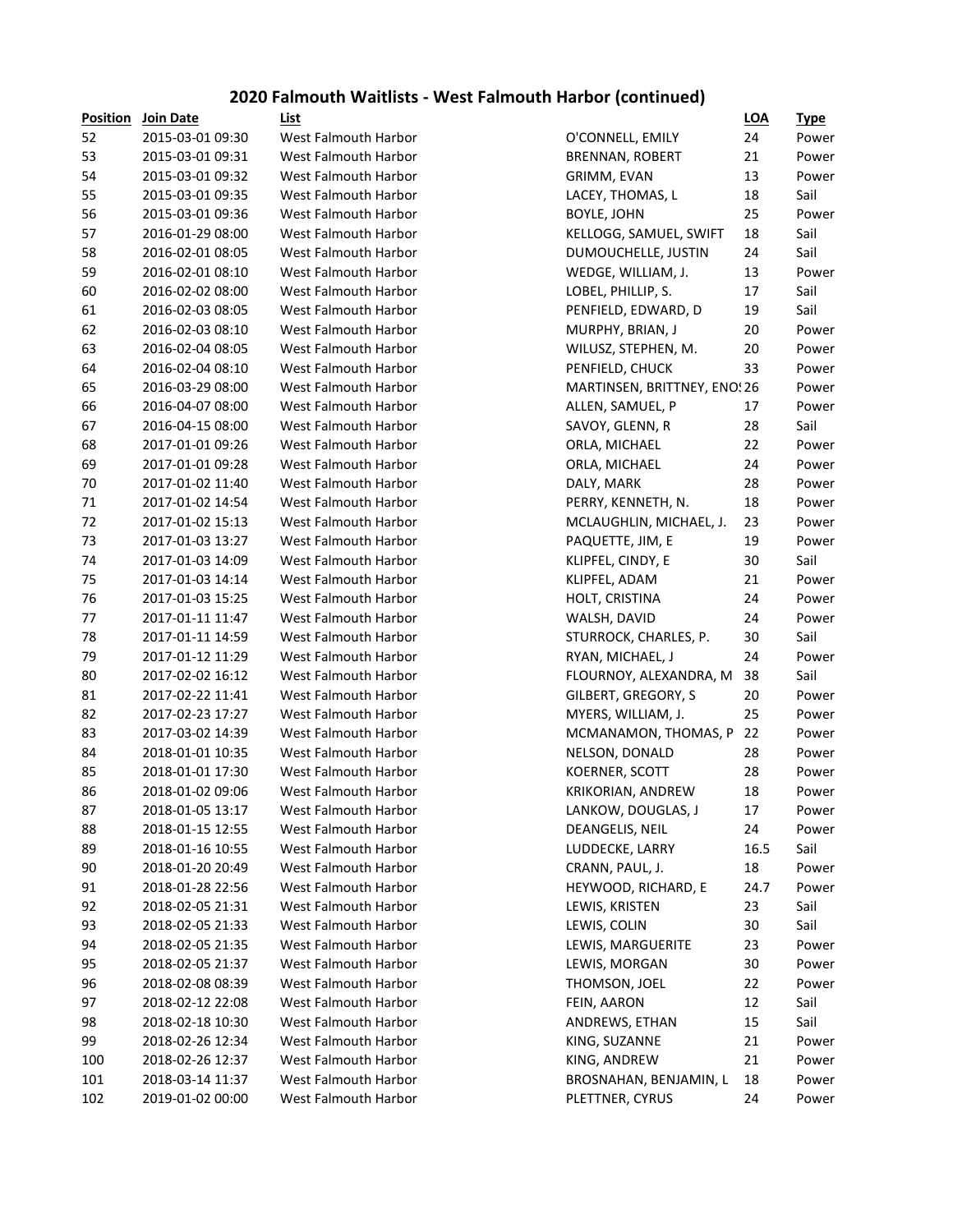## **2020 Falmouth Waitlists - West Falmouth Harbor (continued)**

| <b>Join Date</b> | List                 |                         | LOA  | <b>Type</b> |
|------------------|----------------------|-------------------------|------|-------------|
| 2019-01-03 00:00 | West Falmouth Harbor | <b>BRODERICK, PAUL</b>  | 21   | Power       |
| 2019-01-03 00:00 | West Falmouth Harbor | CITARELL, PAUL          | 21   | Power       |
| 2019-01-03 00:00 | West Falmouth Harbor | SHAW, ROBERT            | 13   | Power       |
| 2019-01-09 00:00 | West Falmouth Harbor | MALINOWSKI, CHARLOTTE   | 30   | Power       |
| 2019-01-30 00:00 | West Falmouth Harbor | MONTEITH, IAN           | 25   | Power       |
| 2019-02-02 00:00 | West Falmouth Harbor | ROBBINS, GALEN          | 23.5 | Power       |
| 2019-02-07 00:00 | West Falmouth Harbor | LEE, EDWARD             | 23   | Sail        |
| 2019-02-09 00:00 | West Falmouth Harbor | LYNCH, BRIAN            | 23   | Power       |
| 2019-02-20 00:00 | West Falmouth Harbor | <b>TAYLOR, BEN</b>      | 23   | Power       |
| 2019-02-21 00:00 | West Falmouth Harbor | BATTER, STEPHEN         | 28   | Power       |
| 2019-03-05 00:00 | West Falmouth Harbor | HAUFF, MARTHA           | 21   | Power       |
| 2019-03-14 00:00 | West Falmouth Harbor | DOWNING, RONALD         | 16   | Power       |
| 2019-03-14 00:00 | West Falmouth Harbor | DOWNING, RONALD         | 16   | Power       |
| 2020-01-02 00:00 | West Falmouth Harbor | LINDTNER, JEFFREY       | 19   | Sail        |
| 2020-01-02 00:00 | West Falmouth Harbor | HARLOW, MICHAEL         | 20   | Power       |
| 2020-01-02 00:00 | West Falmouth Harbor | SCHWARTZ, JARED         | 36   | Sail        |
| 2020-01-03 00:00 | West Falmouth Harbor | <b>BLOCK, JONATHAN</b>  | 33   | Power       |
| 2020-01-04 00:00 | West Falmouth Harbor | TAMM, CARRIE            | 21   | Power       |
| 2020-01-06 00:00 | West Falmouth Harbor | RAMEY, JOHN             | 24   | Power       |
| 2020-01-06 00:00 | West Falmouth Harbor | RAMEY, JOHN             | 24   | Power       |
| 2020-01-08 00:00 | West Falmouth Harbor | <b>HAMILTON, ROBERT</b> | 19   | Power       |
| 2020-01-29 00:00 | West Falmouth Harbor | RUSSAMANO, LEANNE       | 16   | Sail        |
| 2020-01-31 00:00 | West Falmouth Harbor | POKRAKA, GREGG          | 24   | Power       |
| 2020-02-09 00:00 | West Falmouth Harbor | SHLIMAK, ILIA           | 30   | Sail        |
| 2020-02-09 00:00 | West Falmouth Harbor | SHLIMAK, ILIA           | 30   | Sail        |
| 2020-02-21 00:00 | West Falmouth Harbor | <b>JACKSON, STEPHEN</b> | 18   | Power       |
| 2020-03-12 00:00 | West Falmouth Harbor | RICHARDS, SARA          | 9    | Sail        |
| 2020-03-13 00:00 | West Falmouth Harbor | CASSIDY, CHARLES        | 26   | Power       |
| 2020-03-13 00:00 | West Falmouth Harbor | TRIMBLE, PETER          | 18   | Power       |
|                  |                      |                         |      |             |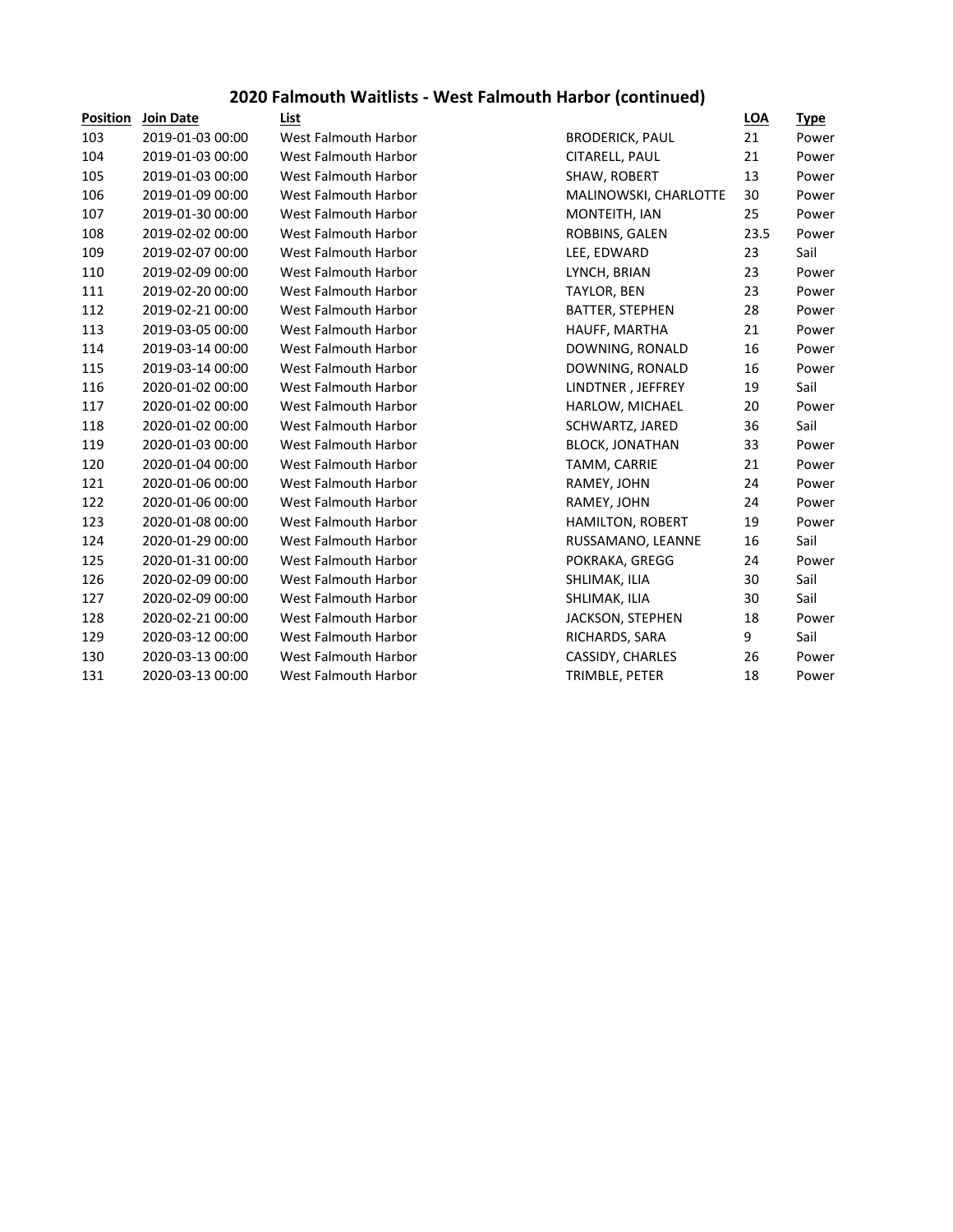#### **2020 Falmouth Waitlists - Wild Harbor Inner**

| <b>Position</b> | Join Date        | List              |                          | <b>LOA</b> | <u>Type</u> |
|-----------------|------------------|-------------------|--------------------------|------------|-------------|
| 1               | 1990-01-01 08:01 | Wild Harbor Inner | FITZGIBBONS, DENNIS, M   | 30         | Power       |
| 2               | 1993-01-01 08:02 | Wild Harbor Inner | FITZGIBBONS, DENNIS, M   | 22         | Sail        |
| 3               | 1997-03-01 08:03 | Wild Harbor Inner | DIPIETRO, JAMES          | 23         | Power       |
| 4               | 2004-06-01 08:06 | Wild Harbor Inner | <b>BOUCHIE, ROBERT</b>   | 17         | Power       |
| 5               | 2006-03-01 08:07 | Wild Harbor Inner | DELANEY, SEAN            | 17         | Power       |
| 6               | 2006-04-01 08:08 | Wild Harbor Inner | HOMER, ROGER, V          | 21         | Sail        |
| $\overline{7}$  | 2006-05-01 08:09 | Wild Harbor Inner | <b>BYRNE, STEPHEN</b>    | 17         | Power       |
| 8               | 2007-04-01 08:10 | Wild Harbor Inner | JOHN PETER NOONAN JR     | 24         | Power       |
| 9               | 2010-03-01 08:11 | Wild Harbor Inner | SULLIVAN, MICHAEL, D     | 25         | Power       |
| 10              | 2010-05-01 08:12 | Wild Harbor Inner | CROWELL, THEODORE, M     | 12         | Sail        |
| 11              | 2011-01-01 08:13 | Wild Harbor Inner | SARGENT, CHRISTOPHER     | 20         | Power       |
| 12              | 2011-01-01 08:14 | Wild Harbor Inner | SHEMO, JOHN              | 18         | Power       |
| 13              | 2011-02-01 08:15 | Wild Harbor Inner | WOODASON, WILLIAM        | 20         | Power       |
| 14              | 2011-02-01 08:16 | Wild Harbor Inner | JOHN MICHAEL NOONAN      | 24         | Power       |
| 15              | 2011-02-01 08:17 | Wild Harbor Inner | JOHN MICHAEL NOONAN      | 24         | Sail        |
| 16              | 2012-03-01 08:18 | Wild Harbor Inner | TULEJA, STEPHEN          | 21         | Power       |
| 17              | 2013-03-01 08:19 | Wild Harbor Inner | MATTHEWS, JOHN           | 20         | Power       |
| 18              | 2014-01-01 08:20 | Wild Harbor Inner | CLAYMAN, MARK            | 19         | Sail        |
| 19              | 2014-01-01 08:21 | Wild Harbor Inner | DELANEY, AMY             | 17         | Power       |
| 20              | 2014-02-01 08:22 | Wild Harbor Inner | LIND, TEAGAN             | 27         | Power       |
| 21              | 2014-02-01 08:23 | Wild Harbor Inner | GOODMAN, TIMOTHY         | 23         | Power       |
| 22              | 2014-02-01 08:24 | Wild Harbor Inner | MERRILL, JONAS           | 25         | Power       |
| 23              | 2015-01-01 08:26 | Wild Harbor Inner | KIRK, JAMES              | 17.5       | Power       |
| 24              | 2015-01-01 08:27 | Wild Harbor Inner | <b>EGAN, CHRISTOPHER</b> | 22         | Power       |
| 25              | 2015-01-01 08:28 | Wild Harbor Inner | MANDEL, MARK             | 20         | Power       |
| 26              | 2015-01-01 08:29 | Wild Harbor Inner | FURFEY, LEO              | 22         | Power       |
| 27              | 2016-02-03 08:00 | Wild Harbor Inner | <b>QUIRK, JOHN</b>       | 26         | Power       |
| 28              | 2016-02-05 08:00 | Wild Harbor Inner | SHOULDICE, V, WILLIAM    | 25         | Power       |
| 29              | 2016-02-08 08:00 | Wild Harbor Inner | KIRK, JR., DAVID         | 21         | Power       |
| 30              | 2016-02-25 08:00 | Wild Harbor Inner | <b>GUINDON, ROBERT</b>   | 30         | Power       |
| 31              | 2016-02-26 08:00 | Wild Harbor Inner | SHIOSAKI, KAZUMI         | 19         | Sail        |
| 32              | 2016-03-10 08:05 | Wild Harbor Inner | PACELLA, MICHAEL         | 18         | Power       |
| 33              | 2016-03-10 08:10 | Wild Harbor Inner | NASTASIA, MARTIN         | 28         | Power       |
| 34              | 2017-01-03 20:11 | Wild Harbor Inner | PRATT, MACKENZIE, E      | 39         | Sail        |
| 35              | 2017-01-04 14:55 | Wild Harbor Inner | TULEJA, RACHAEL, E       | 20         | Power       |
| 36              | 2018-01-03 10:01 | Wild Harbor Inner | DELANEY, DENNIS          | 21         | Power       |
| 37              | 2018-01-03 10:09 | Wild Harbor Inner | O'CONNELL, KEITH         | 24         | Power       |
| 38              | 2018-02-08 08:40 | Wild Harbor Inner | THOMSON, JOEL            | 22         | Power       |
| 39              | 2018-02-18 15:34 | Wild Harbor Inner | TANGUAY, NANCY           | 24         | Power       |
| 40              | 2018-03-15 12:22 | Wild Harbor Inner | MURPHY, NANCY            | 0          | Power       |
| 41              | 2018-03-15 12:32 | Wild Harbor Inner | MURPHY, LIAM             | 19         | Sail        |
| 42              | 2019-01-01 00:00 | Wild Harbor Inner | JOHNSON, PAUL            | 17         | Power       |
| 43              | 2019-01-02 00:00 | Wild Harbor Inner | MCDONALD, JOSEPH         | 19         | Power       |
| 44              | 2019-01-02 00:00 | Wild Harbor Inner | CARTER, JACK             | 25         | Power       |
| 45              | 2019-01-07 00:00 | Wild Harbor Inner | COSTELLO, SEAN           | 22         | Power       |
| 46              | 2019-01-08 00:00 | Wild Harbor Inner | GILMORE, ANDREW          | 21         | Power       |
| 47              | 2019-01-08 00:00 | Wild Harbor Inner | GILMORE, ANDREW          | 21         | Power       |
| 48              | 2019-01-08 00:00 | Wild Harbor Inner | COSTELLO, MICHAEL        | 22         | Power       |
| 49              | 2019-01-09 00:00 | Wild Harbor Inner | GIBBS, DAVID             | 21         | Power       |
| 50              | 2019-01-09 00:00 | Wild Harbor Inner | MALINOWSKI, CHARLOTTE    | 30         | Power       |
| 51              | 2020-01-01 00:00 | Wild Harbor Inner | KELLEY, MICHAEL, P       | 23         | Power       |
|                 |                  |                   |                          |            |             |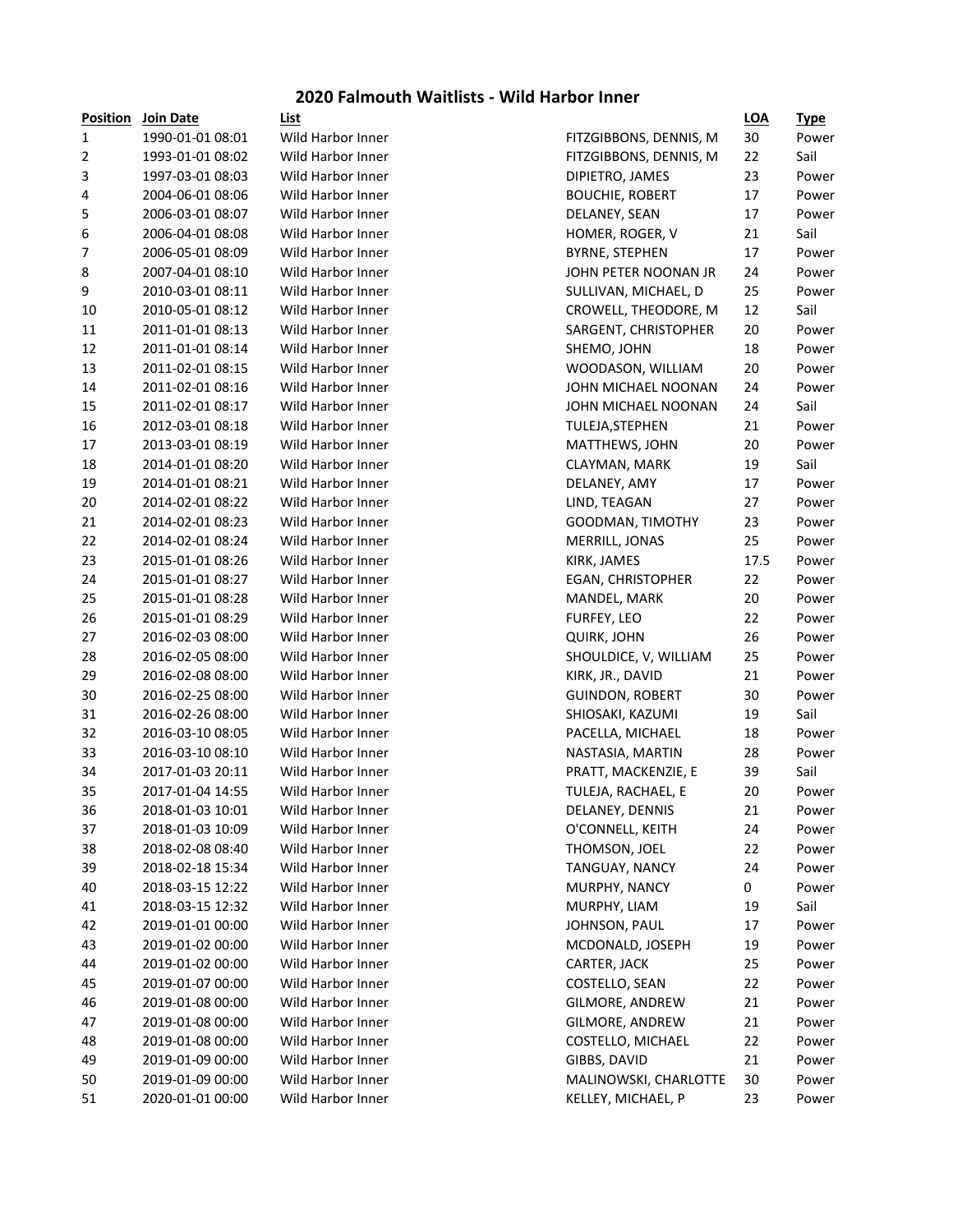## **2020 Falmouth Waitlists - Wild Harbor Inner (continued)**

| <b>Position</b> | <b>Join Date</b> | List              |                        | <b>LOA</b> | Type  |
|-----------------|------------------|-------------------|------------------------|------------|-------|
| 52              | 2020-01-02 00:00 | Wild Harbor Inner | ROVETO, PETER          | 18         | Power |
| 53              | 2020-01-03 00:00 | Wild Harbor Inner | KELLEY, MICHAEL, P     | 23         | Power |
| 54              | 2020-01-04 00:00 | Wild Harbor Inner | TAMM, CARRIE           | 21         | Power |
| 55              | 2020-01-08 00:00 | Wild Harbor Inner | MCCARRICK, MATTHEW     | 23         | Power |
| 56              | 2020-02-12 00:00 | Wild Harbor Inner | UMINA, STEVEN          | 20         | Power |
| 57              | 2020-02-21 00:00 | Wild Harbor Inner | <b>TASSINARI, JACK</b> | 24         | Power |
|                 |                  |                   |                        |            |       |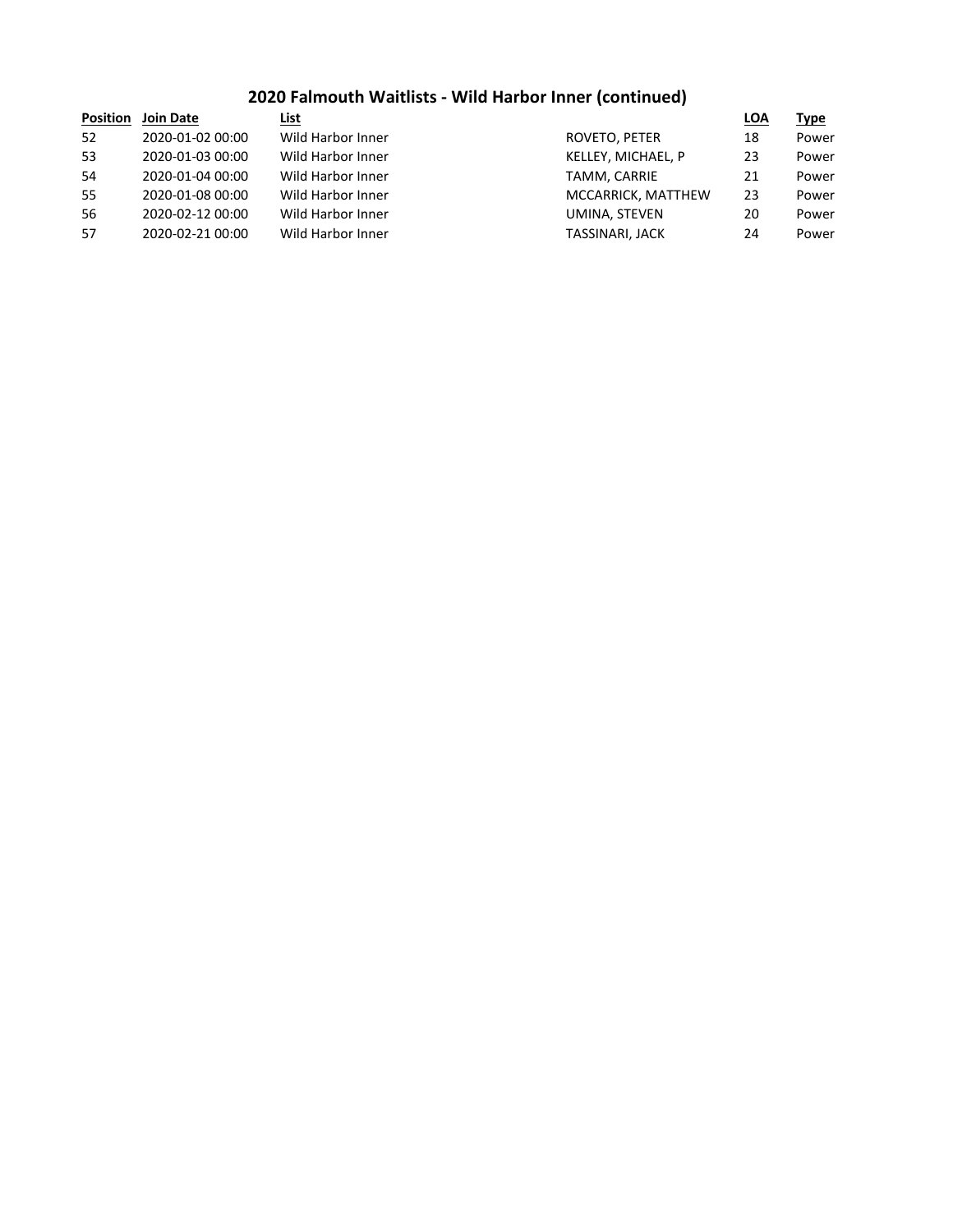#### **2020 Falmouth Waitlists - Wild Harbor Outer**

| <b>Position</b> | Join Date        | <b>List</b>              |                         | <u>LOA</u> | <u>Type</u> |
|-----------------|------------------|--------------------------|-------------------------|------------|-------------|
| $\mathbf{1}$    | 2010-03-01 08:05 | Wild Harbor Outer        | CLARK, JOSEPH           | 30         | Power       |
| $\overline{2}$  | 2010-03-01 08:06 | Wild Harbor Outer        | FITZGIBBONS, RYAN       | 18         | Sail        |
| 3               | 2011-01-01 08:08 | Wild Harbor Outer        | SARGENT, CHRISTOPHER    | 20         | Power       |
| 4               | 2011-01-01 08:09 | Wild Harbor Outer        | SNYDERMAN, MARK         | 23         | Sail        |
| 5               | 2011-01-01 08:10 | <b>Wild Harbor Outer</b> | SHEMO, JOHN             | 18         | Power       |
| 6               | 2011-02-01 08:11 | <b>Wild Harbor Outer</b> | PERINI, CHARLES         | 18         | Power       |
| 7               | 2011-03-01 08:13 | <b>Wild Harbor Outer</b> | FERRINI, ROGER          | 17         | Power       |
| 8               | 2012-01-01 08:14 | <b>Wild Harbor Outer</b> | CMEREK, LOUIS           | 34         | Power       |
| 9               | 2012-02-01 08:16 | <b>Wild Harbor Outer</b> | NASTASIA, MARTIN        | 28         | Power       |
| 10              | 2012-02-01 08:17 | Wild Harbor Outer        | RODRIGUES, DENNIS       | 17         | Power       |
| 11              | 2012-02-01 08:18 | <b>Wild Harbor Outer</b> | MAXWELL, JOHN           | 17         | Power       |
| 12              | 2012-03-01 08:19 | Wild Harbor Outer        | TULEJA, STEPHEN         | 21         | Power       |
| 13              | 2013-01-01 08:21 | <b>Wild Harbor Outer</b> | KIRK, JOHN, N           | 26         | Power       |
| 14              | 2013-01-01 08:23 | Wild Harbor Outer        | <b>BLETZER, JOHN</b>    | 18         | Power       |
| 15              | 2013-02-01 08:24 | <b>Wild Harbor Outer</b> | ECOCK, ANTHONY          | 36         | Power       |
| 16              | 2013-03-01 08:25 | <b>Wild Harbor Outer</b> | MATTHEWS, JOHN          | 20         | Power       |
| 17              | 2014-02-01 08:27 | <b>Wild Harbor Outer</b> | GOODMAN, TIMOTHY        | 23         | Power       |
| 18              | 2014-02-01 08:28 | Wild Harbor Outer        | MERRILL, JONAS          | 17         | Power       |
| 19              | 2014-03-01 08:29 | Wild Harbor Outer        | LOPES, AMY              | 15         | Power       |
| 20              | 2015-01-01 08:30 | Wild Harbor Outer        | LOUSARARIAN, LORI       | 23         | Power       |
| 21              | 2015-01-01 08:31 | <b>Wild Harbor Outer</b> | KIRK, JAMES             | 17.5       | Power       |
| 22              | 2015-01-01 08:32 | Wild Harbor Outer        | ROYLE, JOHN             | 27         | Power       |
| 23              | 2015-01-01 08:33 | <b>Wild Harbor Outer</b> | MANDEL, MARK            | 20         | Power       |
| 24              | 2015-01-01 08:34 | Wild Harbor Outer        | HIRSH, MARK             | 30         | Power       |
| 25              | 2015-02-01 08:36 | Wild Harbor Outer        | RATHGEB, JOE            | 26         | Power       |
| 26              | 2015-02-01 08:38 | Wild Harbor Outer        | LIND, TEAGAN            | 27         | Power       |
| 27              | 2015-04-22 13:00 | Wild Harbor Outer        | ARONSON, ANDREW         | 26         | Power       |
| 28              | 2016-02-03 08:05 | Wild Harbor Outer        | MURPHY, BRIAN, J        | 20         | Power       |
| 29              | 2016-02-03 08:10 | Wild Harbor Outer        | <b>QUIRK, JOHN</b>      | 26         | Power       |
| 30              | 2016-02-08 08:05 | Wild Harbor Outer        | KIRK, JR., DAVID        | 21         | Power       |
| 31              | 2016-02-09 08:00 | Wild Harbor Outer        | SHOULDICE, V, WILLIAM   | 25         | Power       |
| 32              | 2016-02-11 08:00 | Wild Harbor Outer        | FISHER, YAN             | 25         | Power       |
| 33              | 2016-02-22 08:00 | Wild Harbor Outer        | DOHERTY, ANDREW         | 12         | Sail        |
| 34              | 2016-02-25 08:00 | Wild Harbor Outer        | LULY, JAY               | 25         | Power       |
| 35              | 2016-02-26 08:05 | <b>Wild Harbor Outer</b> | <b>GUINDON, ROBERT</b>  | 30         | Power       |
| 36              | 2016-02-26 08:10 | Wild Harbor Outer        | SHIOSAKI, KAZUMI        | 19         | Sail        |
| 37              | 2016-03-10 08:00 | Wild Harbor Outer        | PACELLA, HOLLY          | 28         | Power       |
| 38              | 2017-01-03 20:13 | Wild Harbor Outer        | PRATT, MACKENZIE, E     | 39         | Sail        |
| 39              | 2017-01-04 09:08 | Wild Harbor Outer        | OCONNOR, DANIEL         | 23         | Power       |
| 40              | 2017-01-09 12:39 | Wild Harbor Outer        | CARROLL, JULEA, A       | 24         | Power       |
| 41              | 2017-01-11 12:28 | Wild Harbor Outer        | WALSH, DAVID            | 24         | Power       |
| 42              | 2017-01-14 10:17 | Wild Harbor Outer        | STURROCK, KATHERINE, G. | 30         | Sail        |
| 43              | 2018-01-02 11:21 | Wild Harbor Outer        | NOVELETSKY, TYLER, W    | 25         | Power       |
| 44              | 2018-01-03 09:47 | Wild Harbor Outer        | DELANEY, DENNIS         | 21         | Power       |
| 45              | 2018-01-17 10:21 | Wild Harbor Outer        | PARTAN, JAMES, W        | 17         | Power       |
| 46              | 2018-02-25 11:50 | Wild Harbor Outer        | <b>BYRNE, STEPHEN</b>   | 28         | Sail        |
| 47              | 2018-03-15 12:25 | Wild Harbor Outer        | MURPHY, NANCY           | 0          | Other       |
| 48              | 2018-03-15 12:40 | Wild Harbor Outer        | MURPHY, LIAM            | 19         | Sail        |
| 49              | 2019-01-02 00:00 | Wild Harbor Outer        | SHOULDICE, MICHELLE     | 25         | Power       |
| 50              | 2019-01-02 00:00 | Wild Harbor Outer        | MCDONALD, JOSEPH        | 19         | Power       |
| 51              | 2019-01-02 00:00 | Wild Harbor Outer        | CARTER, JACK            | 25         | Power       |
|                 |                  |                          |                         |            |             |

|                         | יי   | <u>турс</u> |
|-------------------------|------|-------------|
| CLARK, JOSEPH           | 30   | Power       |
| FITZGIBBONS, RYAN       | 18   | Sail        |
| SARGENT, CHRISTOPHER    | 20   | Power       |
| SNYDERMAN, MARK         | 23   | Sail        |
| SHEMO, JOHN             | 18   | Power       |
| PERINI, CHARLES         | 18   | Power       |
| <b>FERRINI, ROGER</b>   | 17   | Power       |
| <b>CMEREK, LOUIS</b>    | 34   | Power       |
| NASTASIA, MARTIN        | 28   | Power       |
| RODRIGUES, DENNIS       | 17   | Power       |
| MAXWELL, JOHN           | 17   | Power       |
| TULEJA, STEPHEN         | 21   | Power       |
| KIRK, JOHN, N           | 26   | Power       |
| <b>BLETZER, JOHN</b>    | 18   | Power       |
| <b>ECOCK, ANTHONY</b>   | 36   | Power       |
| MATTHEWS, JOHN          | 20   | Power       |
| GOODMAN, TIMOTHY        | 23   | Power       |
| MERRILL, JONAS          | 17   | Power       |
| LOPES, AMY              | 15   | Power       |
| LOUSARARIAN, LORI       | 23   | Power       |
| KIRK, JAMES             | 17.5 | Power       |
| ROYLE, JOHN             | 27   | Power       |
| MANDEL, MARK            | 20   | Power       |
| HIRSH, MARK             | 30   | Power       |
| RATHGEB, JOE            | 26   | Power       |
| LIND, TEAGAN            | 27   | Power       |
| ARONSON, ANDREW         | 26   | Power       |
| MURPHY, BRIAN, J        | 20   | Power       |
| <b>QUIRK, JOHN</b>      | 26   | Power       |
| KIRK, JR., DAVID        | 21   | Power       |
| SHOULDICE, V, WILLIAM   | 25   | Power       |
| FISHER, YAN             | 25   | Power       |
| DOHERTY, ANDREW         | 12   | Sail        |
| LULY, JAY               | 25   | Power       |
| <b>GUINDON, ROBERT</b>  | 30   | Power       |
| SHIOSAKI, KAZUMI        | 19   | Sail        |
| PACELLA, HOLLY          | 28   | Power       |
| PRATT, MACKENZIE, E     | 39   | Sail        |
| OCONNOR, DANIEL         | 23   | Power       |
| CARROLL, JULEA, A       | 24   | Power       |
| WALSH, DAVID            | 24   | Power       |
| STURROCK, KATHERINE, G. | 30   | Sail        |
| NOVELETSKY, TYLER, W    | 25   | Power       |
| DELANEY, DENNIS         | 21   | Power       |
| PARTAN, JAMES, W        | 17   | Power       |
| <b>BYRNE, STEPHEN</b>   | 28   | Sail        |
| MURPHY, NANCY           | 0    | Other       |
| MURPHY, LIAM            | 19   | Sail        |
| SHOULDICE, MICHELLE     | 25   | Power       |
| MCDONALD, JOSEPH        | 19   | Power       |
|                         | 25   | Power       |
| CARTER, JACK            |      |             |